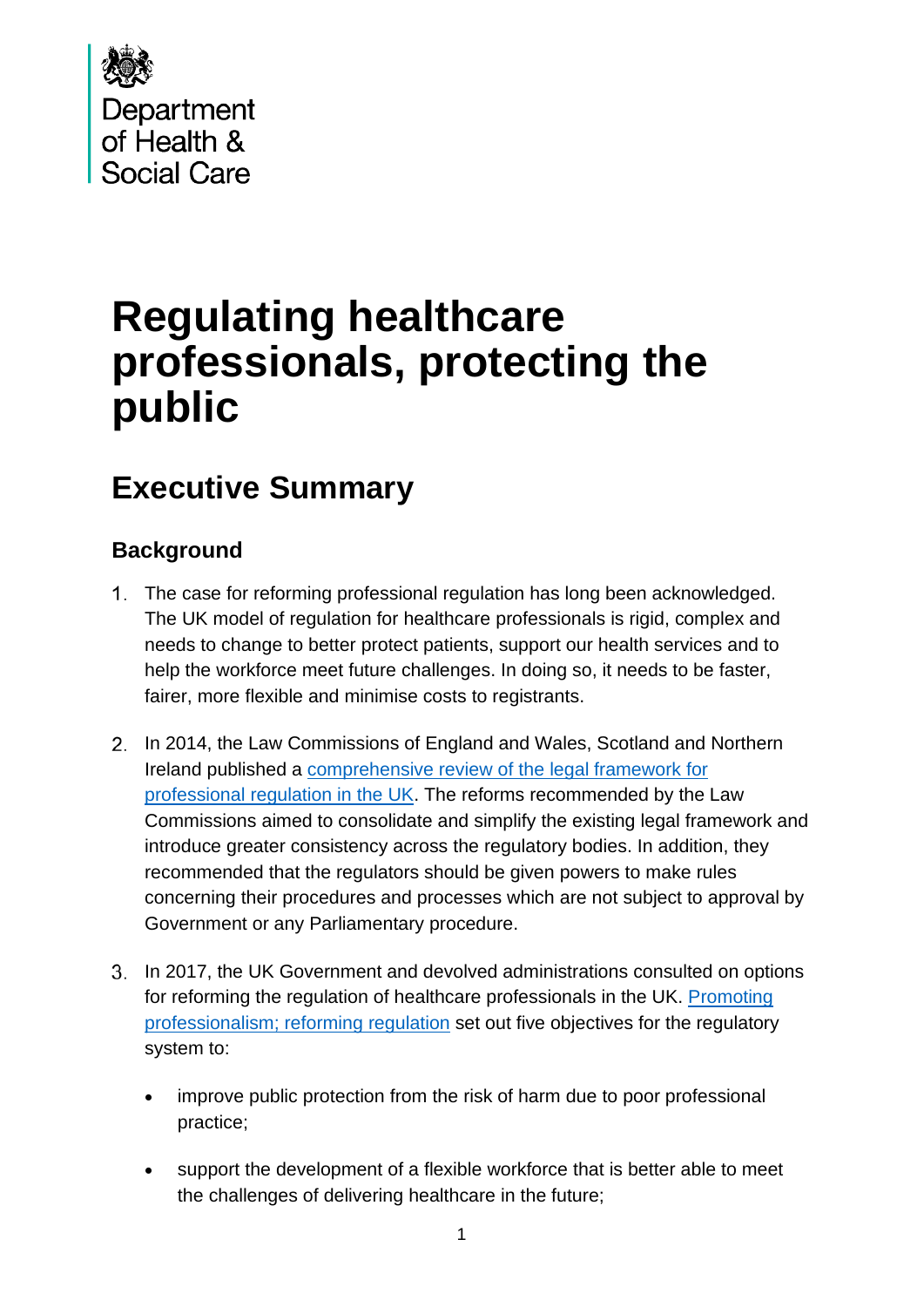- address concerns about the performance of professionals in a more proportionate and responsive fashion;
- provide greater support to regulated professionals in delivering high quality care; and
- increase the efficiency of the system.
- In July 2019 the Government published its [response to this consultation.](https://assets.publishing.service.gov.uk/government/uploads/system/uploads/attachment_data/file/820566/Promoting_professionalism_reforming_regulation_consultation_reponse.pdf) This built on the Law Commissions' recommendations and outlined our planned programme of work to provide all UK healthcare regulators with broadly consistent powers. We are now consulting on detailed policy proposals to modernise each of the healthcare professional regulators' legislative frameworks.
- A number of reports have been published in recent years that have had a particular bearing on proposals for the future of professional regulation of healthcare professionals in the UK. The recommendations from these reports have been considered and reflected in our proposed reforms.

| Report/Inquiry                                                                                                                               | Summary                                                                                                                                                                                                                                                                                                                                                                                                                   |
|----------------------------------------------------------------------------------------------------------------------------------------------|---------------------------------------------------------------------------------------------------------------------------------------------------------------------------------------------------------------------------------------------------------------------------------------------------------------------------------------------------------------------------------------------------------------------------|
| <b>The Francis inquiry report</b><br>- Report of the Mid<br><b>Staffordshire NHS</b><br><b>Foundation Trust Public</b><br>Inquiry (Feb 2013) | Looked into the serious failings at the Mid Staffordshire<br><b>NHS Foundation Trust.</b>                                                                                                                                                                                                                                                                                                                                 |
|                                                                                                                                              | This inquiry examined the operation of the<br>commissioning, supervisory and regulatory<br>organisations and other agencies, including the culture<br>and systems of those organisations in relation to their<br>monitoring role at Mid Staffordshire NHS Foundation<br>Trust between January 2005 and March 2009, and<br>examined why problems at the Trust were not<br>identified sooner and appropriate actions taken. |
|                                                                                                                                              | One of the issues that the inquiry highlighted was that<br>the regulatory regime allowed for overlap of functions<br>that led to a tendency for regulators to assume that the<br>identification and resolution of issues was the<br>responsibility of someone else. Effective accountability<br>to the public demands a simpler regime of regulation.                                                                     |

## **Reports reflected in proposed reforms – table 1**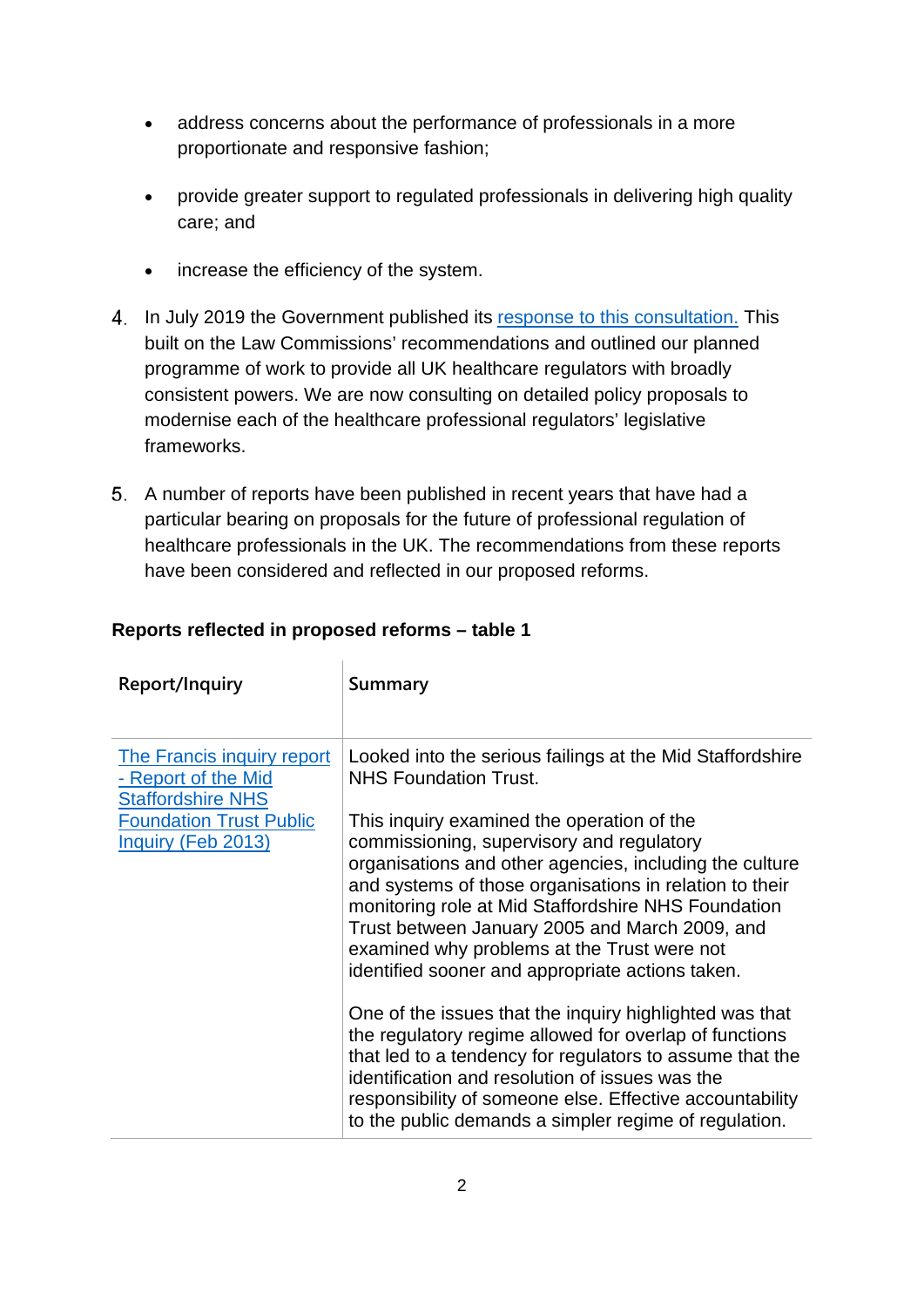| <b>Lessons Learned Review</b><br>into the Nursing and<br><b>Midwifery Council's</b><br>(NMC) handling of<br>concerns about midwives'<br>fitness to practise at<br><b>Furness General Hospital</b><br>(May 2018) | An independent Investigation conducted by Dr Bill<br>Kirkup CBE found serious concerns about the clinical<br>competence and integrity of the midwifery unit at<br><b>Furness General Hospital.</b><br>In February 2017, the Secretary of State for Health<br>asked the Professional Standards Authority for Health<br>and Social Care (PSA) to undertake a 'lessons learned'<br>review of the Nursing and Midwifery Council's (NMC)<br>handling of concerns about midwives at the University<br>Hospitals of Morecambe Bay NHS Foundation Trust.<br>To identify lessons for the NMC (and other regulators)<br>about its handling of these cases and its approach to<br>relationships with witnesses and other stakeholders,<br>the PSA looked at:<br>the NMC's approach to managing the complaints;<br>the administration of the cases; and<br>the relationship with witnesses, registrants and<br>٠<br>other key stakeholders. |
|-----------------------------------------------------------------------------------------------------------------------------------------------------------------------------------------------------------------|---------------------------------------------------------------------------------------------------------------------------------------------------------------------------------------------------------------------------------------------------------------------------------------------------------------------------------------------------------------------------------------------------------------------------------------------------------------------------------------------------------------------------------------------------------------------------------------------------------------------------------------------------------------------------------------------------------------------------------------------------------------------------------------------------------------------------------------------------------------------------------------------------------------------------------|
| <b>Williams review - Gross</b><br>negligence manslaughter<br>in healthcare (June 2018)                                                                                                                          | In February 2018 the Secretary of State for Health<br>announced a rapid policy review into gross negligence<br>manslaughter in healthcare. The review was set up to<br>consider the wider patient safety impact resulting from<br>concerns among healthcare professionals that simple<br>errors could result in prosecution for gross negligence<br>manslaughter, even if they occur in the context of<br>broader organisation and system failings.<br>In particular, there was concern that these concerns<br>had had a negative impact on healthcare professionals<br>being open and transparent should they be involved in<br>an untoward event, as well as on their reflective<br>practice, both of which are vital to learning and<br>improving patient care.                                                                                                                                                              |
| <b>Paterson Inquiry (Feb</b><br><u> 2020)</u>                                                                                                                                                                   | The Government commissioned this independent<br>Inquiry to investigate the malpractice of surgeon lan<br>Paterson.                                                                                                                                                                                                                                                                                                                                                                                                                                                                                                                                                                                                                                                                                                                                                                                                              |
| Report of the Independent<br>Inquiry into the Issues<br>raised by Paterson                                                                                                                                      | The inquiry looked at a number of key issues including:<br>how and when information is shared between the<br>$\bullet$<br>NHS, independent sector, and others, including<br>concerns raised about performance and patient                                                                                                                                                                                                                                                                                                                                                                                                                                                                                                                                                                                                                                                                                                       |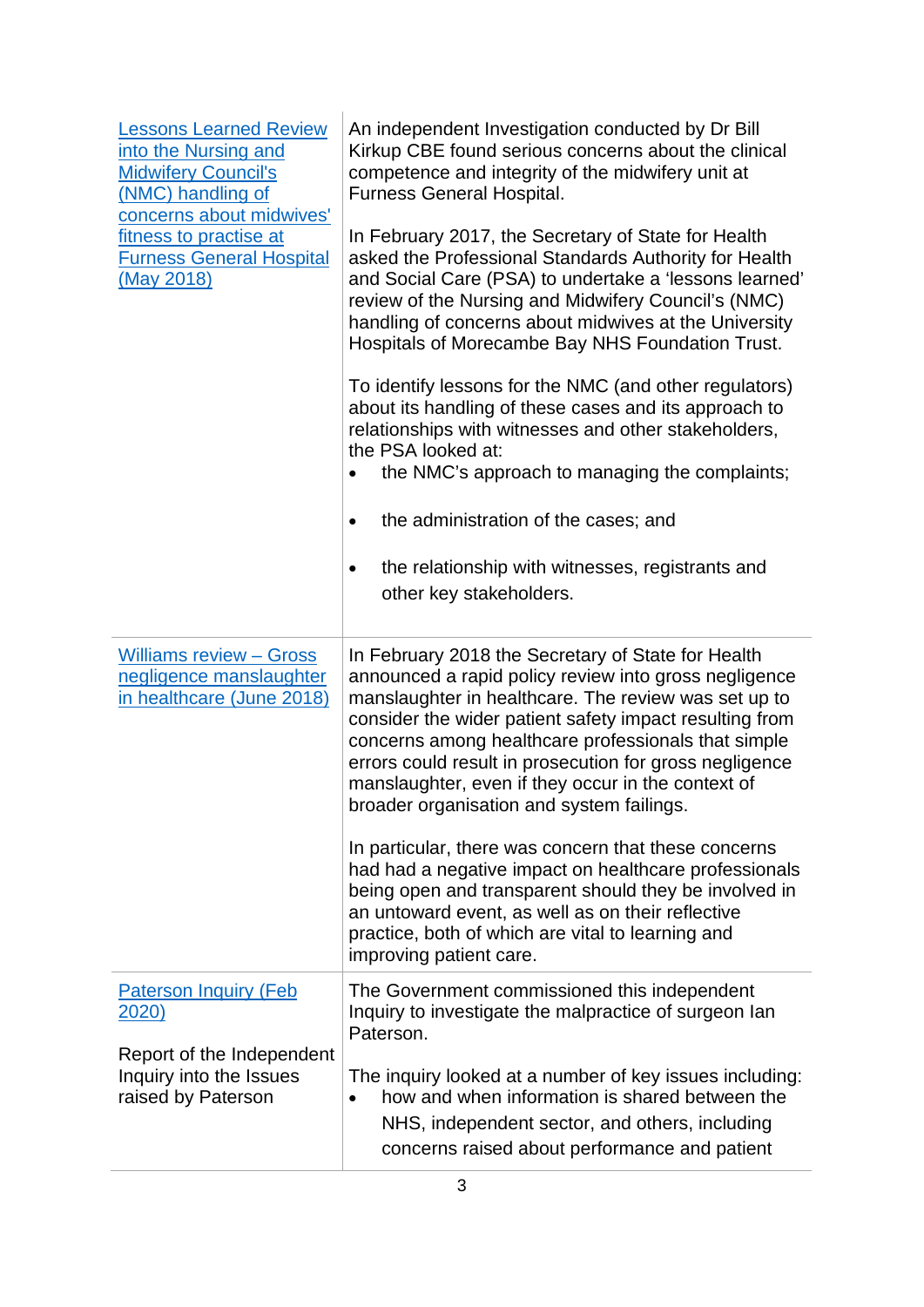| safety; and                                                                                                                                                                                                                                                                                                                                                                                                                                                                                                                                                            |  |
|------------------------------------------------------------------------------------------------------------------------------------------------------------------------------------------------------------------------------------------------------------------------------------------------------------------------------------------------------------------------------------------------------------------------------------------------------------------------------------------------------------------------------------------------------------------------|--|
| the arrangements for assuring that healthcare<br>professionals maintain appropriate professional<br>standards and competence, including appraisal,<br>revalidation, scope of practice, and the role of<br>hospital providers, professional and quality<br>regulators, and other oversight bodies.<br>The report recommended that the Government should<br>ensure that the current system of regulation and the<br>collaboration of the regulators serves patient safety as<br>the top priority, given the ineffectiveness of the system<br>identified in this Inquiry. |  |
|                                                                                                                                                                                                                                                                                                                                                                                                                                                                                                                                                                        |  |
| This Review examined how the healthcare system in<br>England responds to reports about harmful side effects<br>from medicines and medical devices and considered                                                                                                                                                                                                                                                                                                                                                                                                       |  |
| how to respond to them more quickly and effectively in<br>the future.                                                                                                                                                                                                                                                                                                                                                                                                                                                                                                  |  |
|                                                                                                                                                                                                                                                                                                                                                                                                                                                                                                                                                                        |  |

# **The healthcare regulators**

This document sets out proposed changes to the legislative framework of the following healthcare regulators.  $\overline{\phantom{a}}$ 

| Regulator                                         | <b>Governing Legislation</b>            |
|---------------------------------------------------|-----------------------------------------|
| The General Chiropractic Council (GCC)            | <b>Chiropractors Act 1994</b>           |
| The General Dental Council (GDC)                  | <b>Dentists Act 1984</b>                |
| The General Medical Council (GMC)                 | <b>Medical Act 1983</b>                 |
| The General Optical Council (GOC)                 | <b>Opticians Act 1989</b>               |
| The General Osteopathic Council (GOsC)            | <b>Osteopaths Act 1993</b>              |
| The General Pharmaceutical Council (GPhC)         | <b>Pharmacy Order 2010</b>              |
| The Health and Care Professions Council<br>(HCPC) | <b>Health Professions Order</b><br>2001 |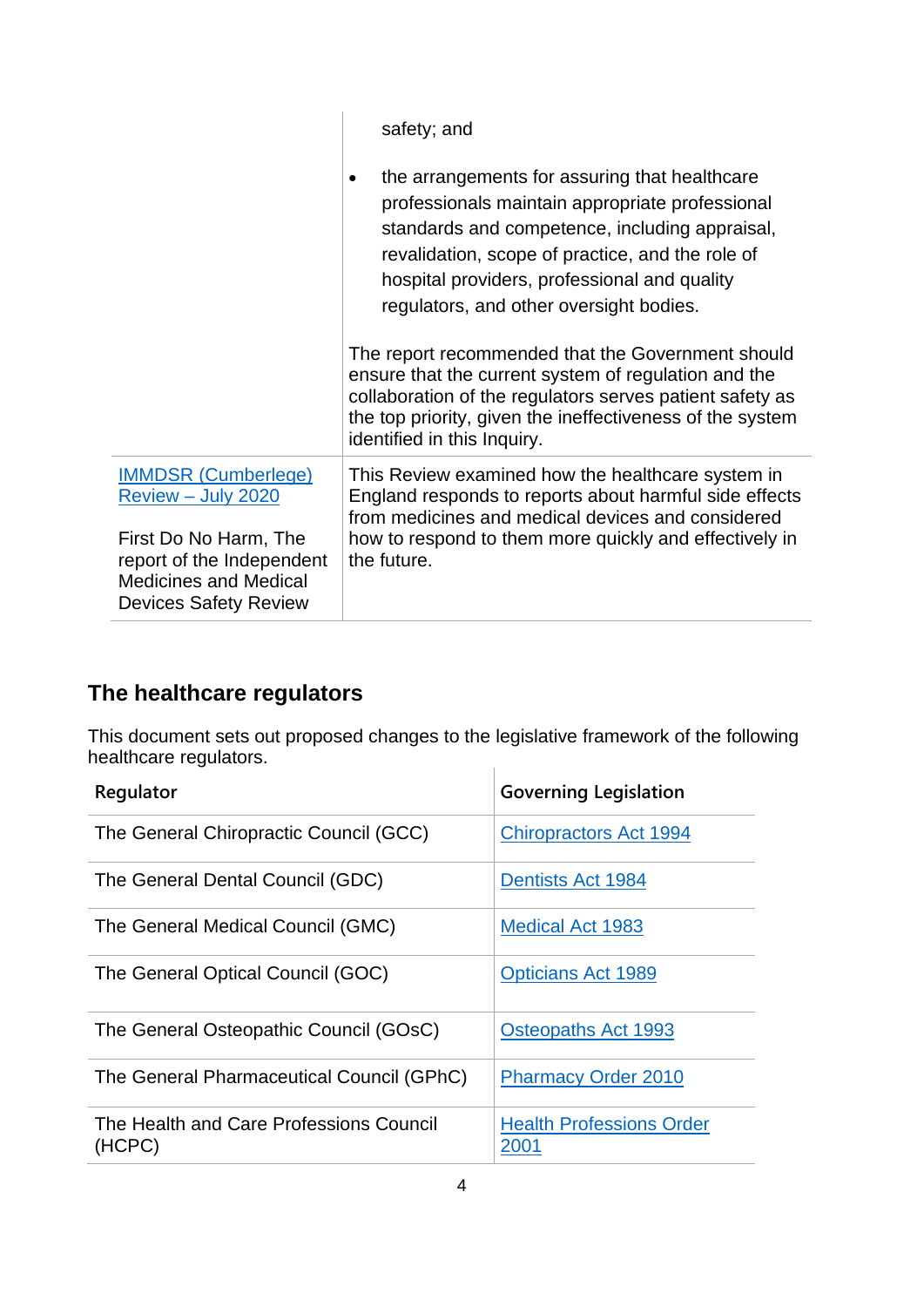| The Nursing and Midwifery Council (NMC)                                                | <b>Nursing and Midwifery Order</b><br>2001 |
|----------------------------------------------------------------------------------------|--------------------------------------------|
| The Pharmaceutical Society of Northern Ireland   Pharmacy (Northern Ireland)<br>(PSNI) | <b>Order 1976</b>                          |

- In addition, since its introduction in 2013, the PSA's Accredited Registers programme has played an important role in the professional regulation continuum, providing a proportionate means of assurance for unregulated professions that sits between employer controls and statutory regulation. The programme currently includes 26 organisations covering 88,000 practitioners across a range of unregulated professions including public health, counselling and psychotherapy and health sciences. The accredited registers can be used by employers and members of the public to choose a practitioner to meet their needs and be assured that they are safe and competent to practise.
- The PSA's accreditation assessment determines whether a voluntary register is well run - for example ensuring that registrants are required to meet high standards of personal behaviour, technical competence and, where relevant, business practice. Voluntary registers passing the PSA's assessment can use its quality mark and appear in its list of accredited registers. Between June 2020 and March 2021, the PSA carried out a strategic review of the accredited registers programme to evaluate the scope of the programme and identify how it can become more embedded within the wider healthcare regulatory and employment system.

# **Our approach to reform**

- When considering reforms to the regulator's legislation, we have followed a number of principles:
	- Public safety is paramount and at the heart of professional regulation;
	- Registrants' rights must remain protected;
	- The system should be able to respond to changing workforce models and developments in health and social care delivery without the need for ongoing legislative change;
	- Regulators should have broadly equivalent powers to maintain a level of consistency and effective public protection;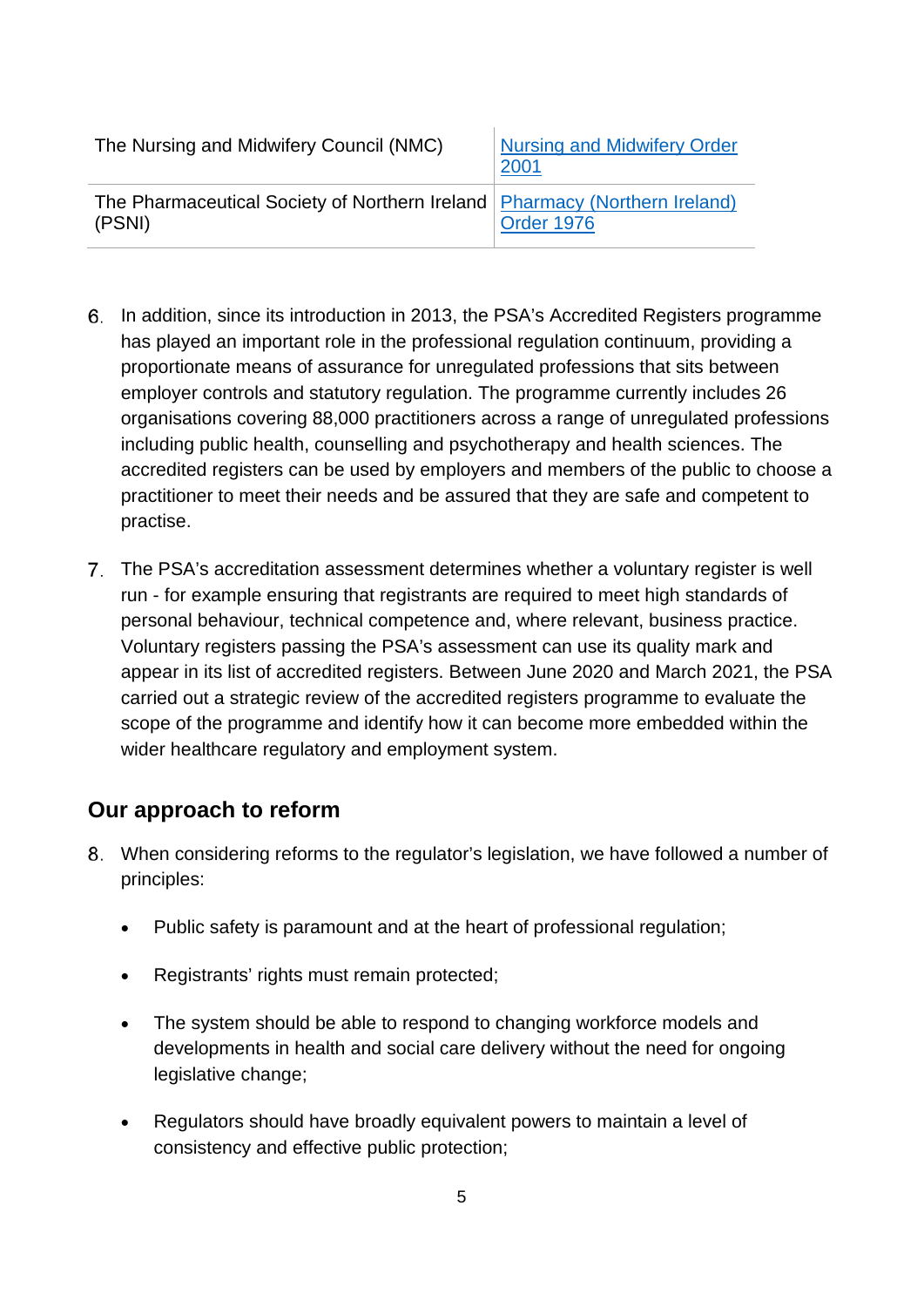- Overly detailed legislation should be replaced; and
- Minimising the cost of regulation where possible, provided this is consistent with public protection.
- The proposed reforms can be split into four key areas. These are:
	- Governance and Operating Framework
	- Education and Training
	- Registration
	- Fitness to practise

## **Governance and Operating Framework**

- Each regulator's legislation sets out how they should operate and what their governance structure is. The current legislation however is too detailed and can inhibit changes needed to respond quickly to new circumstances. In many cases, regulators cannot adapt and change their practices without legislative change, which is a lengthy process. To address this, we are proposing to devolve many of the decisions about day to day procedures to the regulators themselves, whilst ensuring that they continue to meet their overarching objective to protect the public. We also want to strengthen governance arrangements and propose that regulators' current two-tier Council structure is replaced with a unitary board, with regulators reporting annually to each of the UK Government and devolved administrations.
- 11. The statutory overarching objective of the healthcare professional regulators (excluding the PSNI but shared with the PSA) is to protect the public. This includes:
	- To protect, promote and maintain the health, safety and well-being of the public;
	- To promote and maintain public confidence in the professions; and
	- To promote and maintain proper professional standards and conduct.
- 12. We do not propose to change these objectives. However, we are proposing that a consistent set of duties should supplement them to improve delivery of the objectives and promote a transparent and collaborative culture.
- 13. The duties are: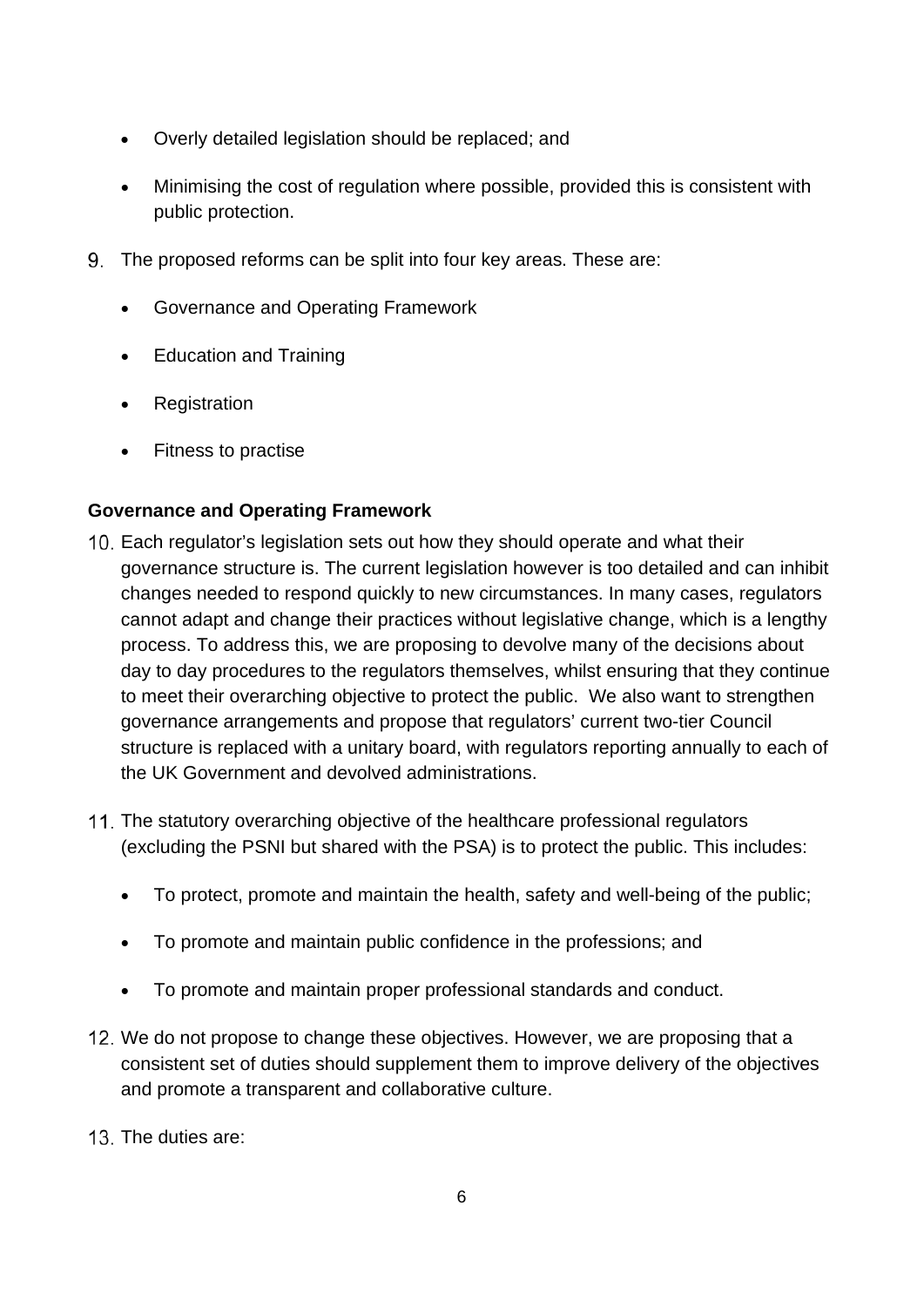- A duty to co-operate;
- Specific duties in relation to transparency; and
- A duty to assess the proportionality of changes to rules and procedures before they are introduced.
- We also want to ensure that regulators are equipped with the information they need to meet their statutory objectives and, as part of this, are able to collect, process and disclose relevant information to certain groups.
- 15. Regulators are self-funding through fees paid by registrants. To keep fees paid by registrants to a minimum, we propose that regulators are able to charge for services they undertake (in proportion to the work carried out), which can include work performed outside of their geographical remit.
- 16. We also want to make the way registrant fees are set consistent across the regulators. Four regulators are able to set their fees without any Parliamentary oversight and we propose the remaining regulators are given the same power.
- 17. Finally, the regulators are accountable to the Privy Council (apart from PSNI), and the PSA provides oversight of how they carry out their regulatory functions. The Privy Council has default powers to direct most of the regulators if they fail to deliver their objectives. However, this does not apply to the GDC and GPhC. We propose that the GDC and GPhC are included within the Privy Council's remit.
- Where a regulator has a role in regulating businesses and premises, any changes to these functions will be considered and consulted on when our reforms are delivered into that regulator's legislation.

## **Education and Training**

- 19. The regulators set the professional standards which registered professionals must meet. They also set standards relating to education and training. By assuring that these standards are met the regulators ensure that education and training providers deliver registrants who have the right behaviours and the skills, knowledge and experience needed to offer safe and effective care.
- 20. The education and training standards which regulators set include:
	- requirements which learners must meet to enter courses or programmes of training – these provide assurance that only appropriate learners enter courses or programmes of training which lead to registration;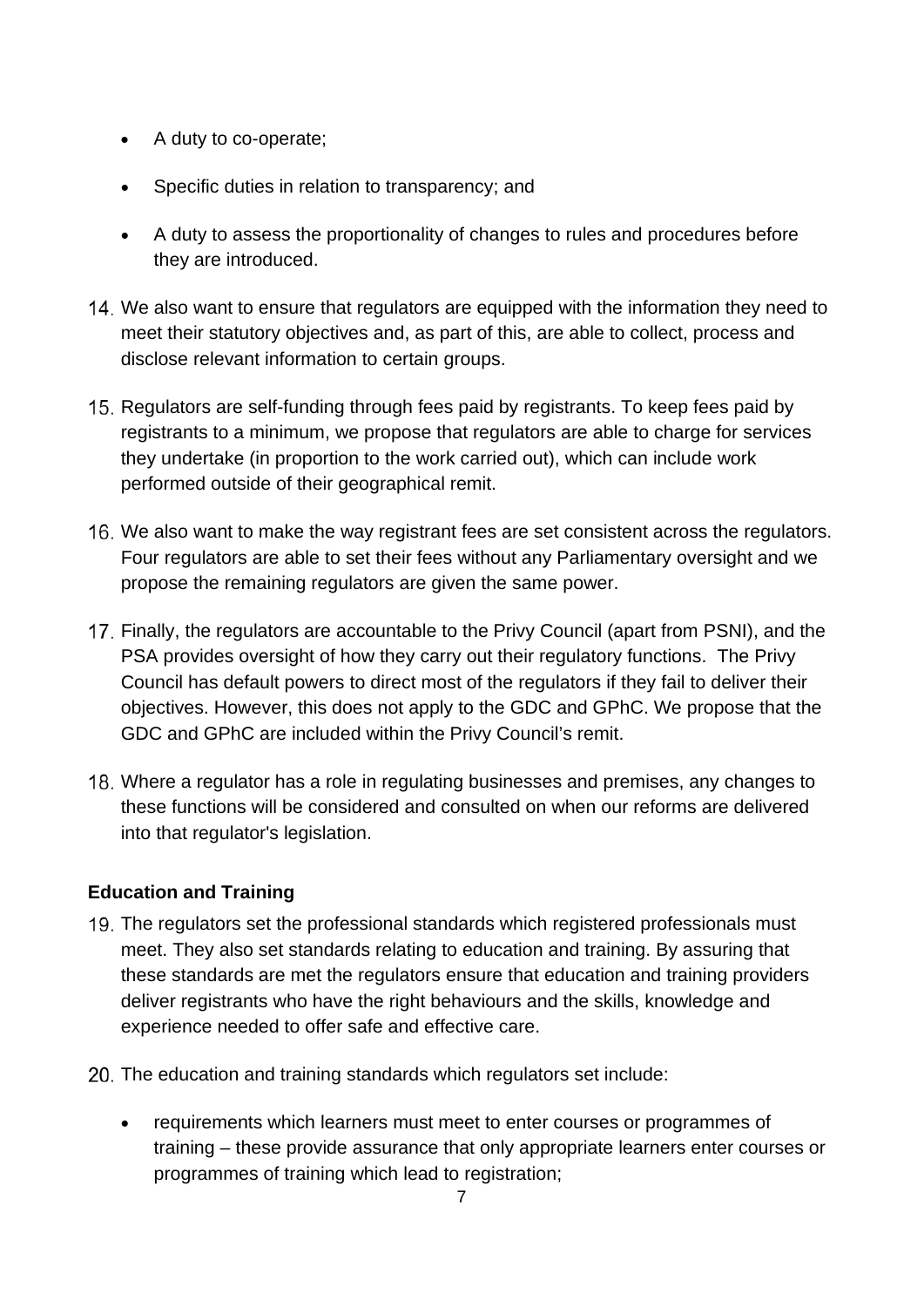- standards for the outcomes of education and training these provide assurance that people who complete courses have the necessary skills, knowledge and experience to provide safe and effective care; and
- standards which education and training providers must meet these provide assurance that providers offer education and training which is best suited to deliver applicants to the register who are equipped to provide safe and effective care.
- All of the regulators set standards for pre-registration education and training. The GDC, HCPC, GMC, GOC, GPhC and NMC also set additional standards for postregistration education and training.
- 22. As well as setting standards relating to education and training, the regulators ensure that these standards are met, through their approval and quality assurance of education and training. The GMC also approve postgraduate curricula. The approval and quality assurance of education and training is a vital part of the regulators' public protection role.
- 23. The proposals set out in this document aim to give regulators greater flexibility to determine how they set standards for, and quality assure, education and training. For example, on the proposal outlined several regulators would gain the power to set standards for and approve specific courses or programmes of training rather than just education and training providers. This builds on the Law Commissions' recommendation that regulators should have greater autonomy over how they regulate education, conduct and practice.<sup>[1](#page-7-0)</sup> This flexibility will allow regulators to adapt to changes in the healthcare environment and to the changing needs of service users and the general public more quickly, providing ongoing assurance that newly qualified professionals are equipped to offer safe and effective care.

## **Registration**

24. Registration refers to the compilation of a list of professionals who have satisfied a regulator that they are appropriately qualified, have the necessary knowledge, experience and skills and are capable of safe and effective practice. All regulators have a duty to keep a register or registers of the professionals they regulate and to

<span id="page-7-0"></span><sup>&</sup>lt;sup>1</sup> See paragraph 6.13 of the Law Commissions' review of the legal framework for professional regulation in [the UK.](http://lawcom.gov.uk/app/uploads/2015/03/lc345_regulation_of_healthcare_professionals.pdf)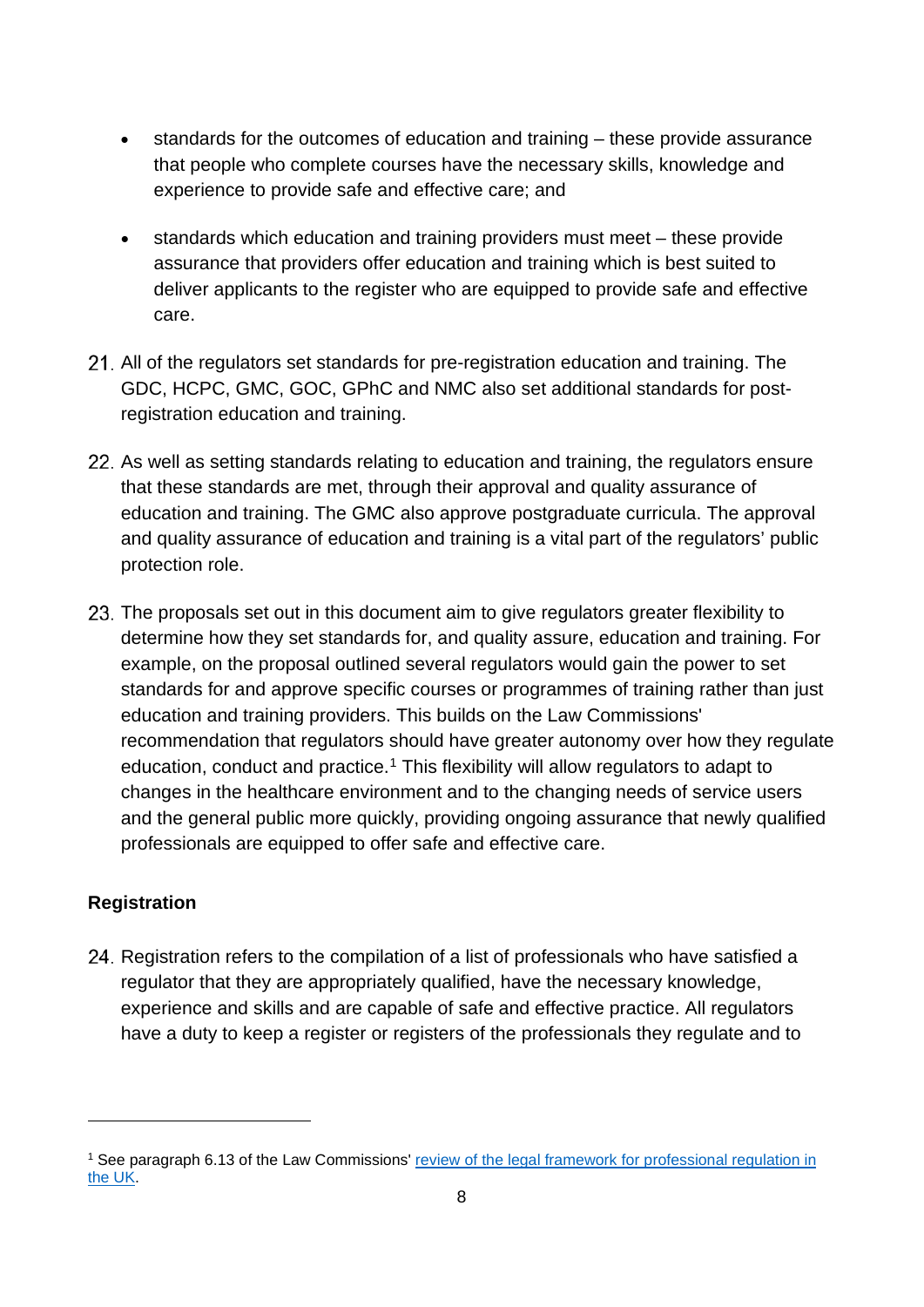make available parts of the register(s) to the public. A robust register is a fundamental part of how a regulator meets its objective to protect the public.

25. There is currently variation in the registration processes that the regulators operate. The changes set out in this document will provide all regulators with the same powers to carry out their registration function. In some areas, current differences will be retained. For example, some of the regulators' legislation, such as the Dentists Act and Opticians Act, contain offences in relation to protection of function in their legislation, whereas others relate solely to protection of title. We do not propose to change these offences.

### **Fitness to practise**

- 26. Regulated professionals are required to demonstrate that they have the skills, knowledge and experience needed to practise their profession safely and effectively. They are also required to provide evidence or affirmation of their character and health.
- Where a concern is raised about a professional, the relevant regulator has a duty to assess the concern, and, where necessary, to take action to protect the public. This could result in restrictions being applied to a professional's practice or, in the most serious cases, lead to their removal from the register.
- 28. Our proposed changes will enable the resolution of more case more quickly. This will deliver protection more quickly, and will also be better for registrants, employers, those who raise a concern about a registrant and the wider public. This change will also enable the regulators to focus more on supporting the professional standards of all registrants.
- There is considerable variation in the fitness to practise powers currently available to the regulators. Our proposed changes will provide a consistent regulatory framework for fitness to practise across all the regulators.

## **Regulation of PAs and AAs**

Strengthening the future NHS workforce is one of the Government's top priorities. The NHS has seen the emergence of new professional roles working within multidisciplinary teams as part of a continuing drive to provide safe, accessible and highquality care for patients across the UK. The growth of these professions, including Physician Associates (PAs) and Anaesthesia Associates (AAs), is central to the Government's commitment to develop a more effective, strong and expanding medical workforce to meet future need.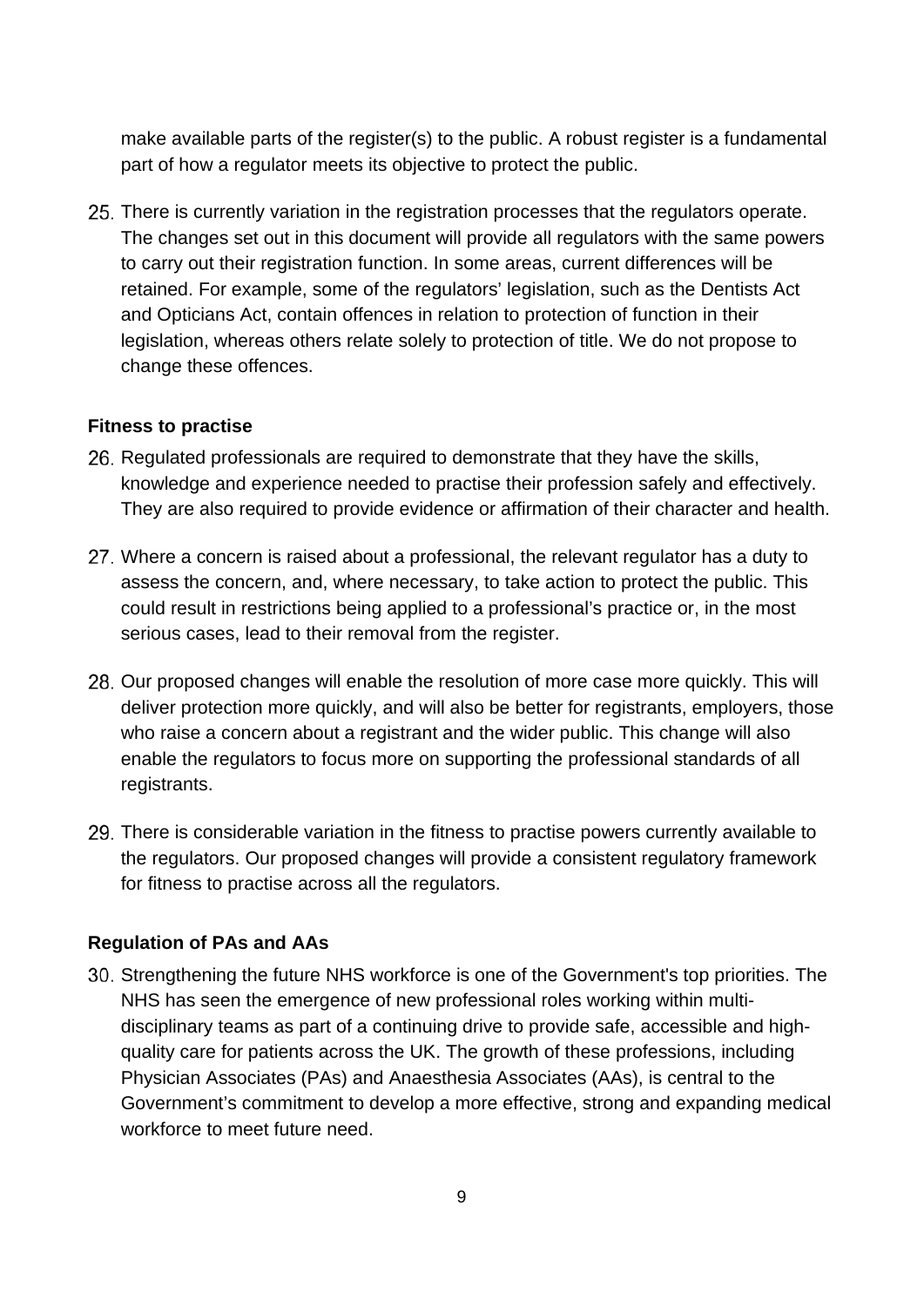- We are taking this opportunity to seek views on the introduction of PAs and AAs into statutory regulation by the GMC. Statutory regulation by the GMC will mean that anyone practising as a PA or AA must be registered with the GMC and will be subject to the relevant regulatory requirements. The GMC will be able to take action against individual PAs and AAs who seriously or persistently fall below those standards.
- 32. Regulation is a significant step towards embedding PAs and AAs in the multidisciplinary healthcare workforce.

### **Consultation**

- This document seeks your views on our proposed approach to modernising the legislation of the regulatory bodies.
- These proposals have been developed in partnership with the professional regulatory bodies, the Professional Standards Authority for Health and Social Care (PSA) and tested with key stakeholders across the health and care system. On a minority of proposals there is a range of views on the preferred approach.
- 35. Our aim is to put in place a legal framework, which supports responsive and accountable regulation by providing the regulators with greater flexibility and autonomy to set out their operating processes through rules and guidance.
- Where legislation is overly prescriptive, this will be replaced with more flexible powers that will enable regulators to adapt their operating procedures more efficiently and effectively. This will provide regulators with greater ability to react to unexpected challenges, such as the recent Covid-19 emergency, or to emerging workforce requirements without the need for further legislation.
- These changes will also put in place safeguards to ensure that regulators work in partnership with each other and with other system partners and operate as part of the wider healthcare system with public safety at the heart of everything that they do.
- 38. One of the key changes our reforms will deliver will be to modernise the regulators' fitness to practise processes, which will enable the safe and quick conclusion of many cases without the need for expensive and lengthy panel hearings. This will enable the regulators to better support the professionalism of all of their registrants.
- This consultation sets out our detailed policy proposals for legislative change that will apply to all of the regulators. We intend to implement these changes for each of the healthcare professional regulators through secondary legislation made under Section 60 of the Health Act 1999.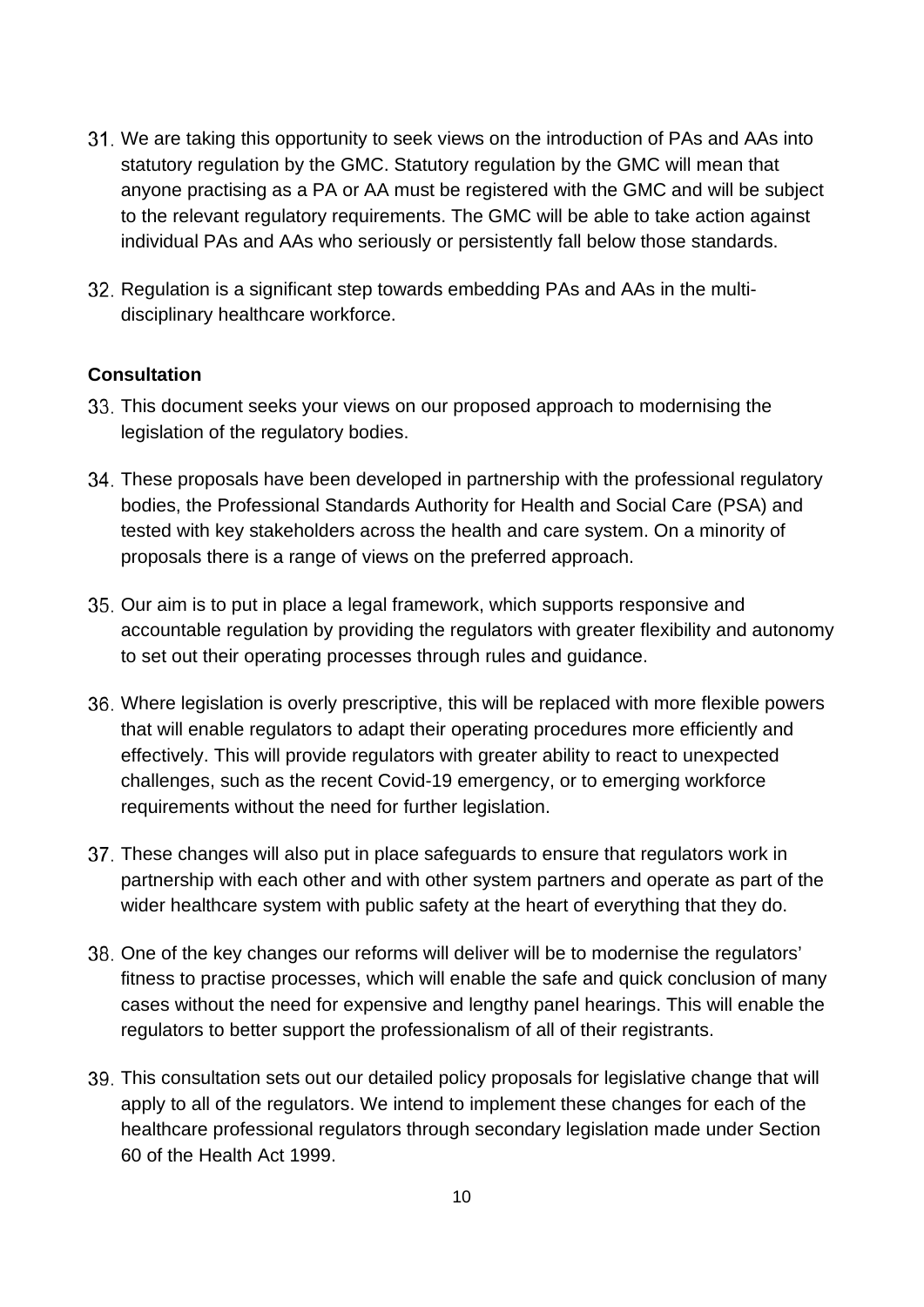- This process will start with the introduction of changes to the legislative framework for the General Medical Council, which will also bring into regulation the Physician Associate and Anaesthesia Associate professions. This will be followed by changes to the legislation of the other healthcare regulators.
- While we are required to hold a public consultation on all draft secondary legislation made using the Section 60 powers, we are taking this opportunity to seek views on the proposals that will, in due course, apply to all the professional regulators and all regulated healthcare professionals.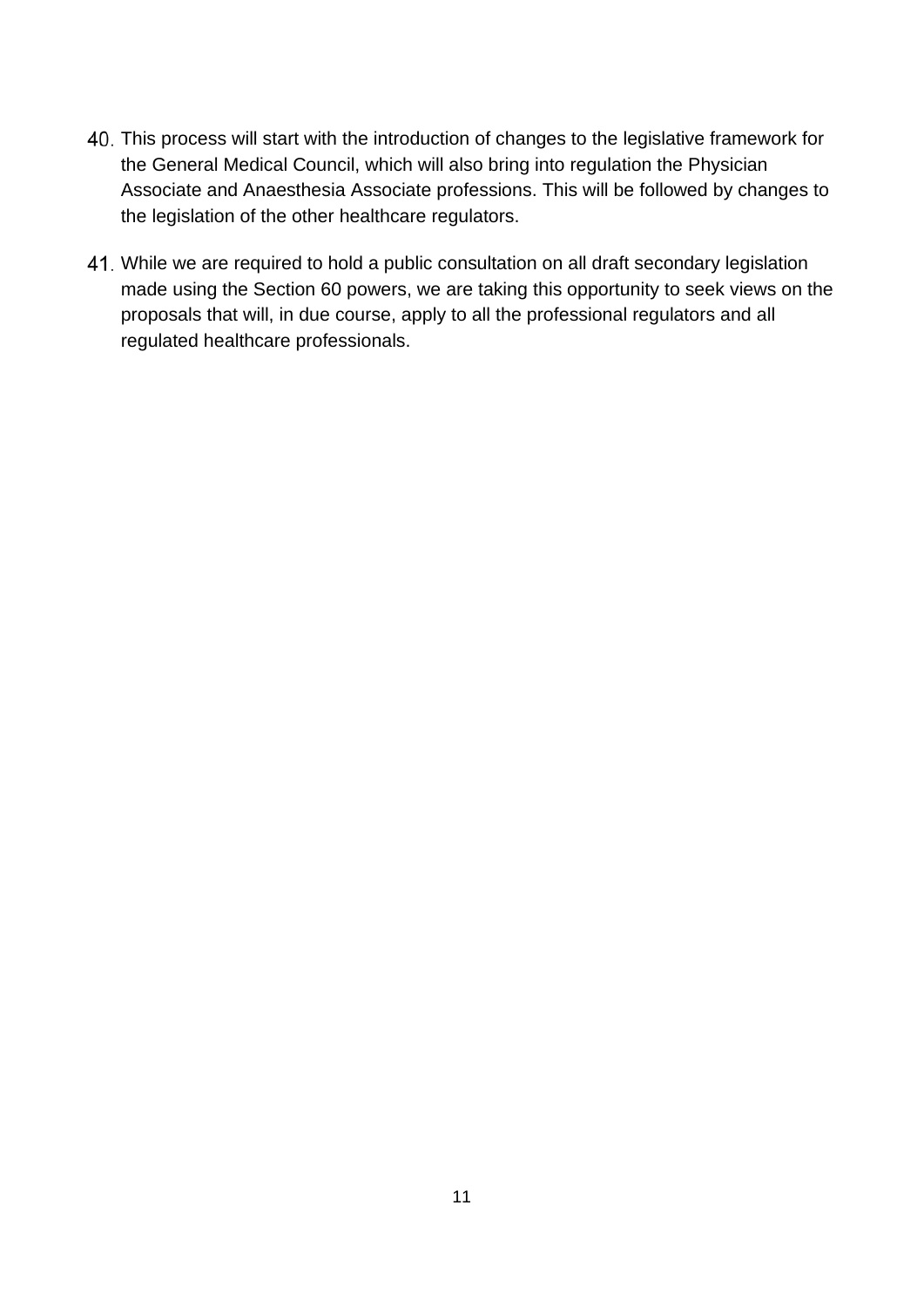# **1. Governance and Operating Framework**

## **Introduction**

- The Governance and Operating Framework is the legal basis which underpins the operation of the health and care professional regulators.
- This includes the regulators' objectives, the powers that they have to deliver these objectives and the duties that they must meet in doing so. It also includes the accountability and oversight arrangements to ensure that the regulators operate effectively.
- The legislation that sets out these arrangements varies from regulator to regulator and in many cases is inflexible. This can restrict the regulators' ability to make even simple changes to their day-to-day practice. Statutory requirements to consult and the time taken for the Parliamentary process means that it can take up to two years to implement even relatively small changes. This restricts how the regulators can adapt to changing circumstances.
- We propose to provide all the regulators with a similar governance and operating framework which balances greater flexibility with effective oversight. Regulators will be provided with powers to set more of their own operating procedures through rules or guidance that do not require the approval of Parliament or the Privy Council.
- The Professional Standards Authority for Health and Social Care (PSA) will continue to oversee the regulators' performance through its annual reporting cycle, and the Privy Council will retain its power to direct a regulator where the regulator has failed to perform a statutory function.
- 47. Providing the regulators with greater responsibility for their day to day processes poses a risk that different bodies may take different approaches. In some instances, this may be justified. However, we expect the regulators to continue to work together to develop a common framework of governance and operating rules.
- These greater freedoms must be balanced with strengthened governance arrangements. We propose that the current Council structure be replaced by a unitary board and that greater accountability to the UK Government and devolved administrations is put in place.
- 49. The following sections set out:
	- Section 1a Changes to the Governance and Operating Framework, including: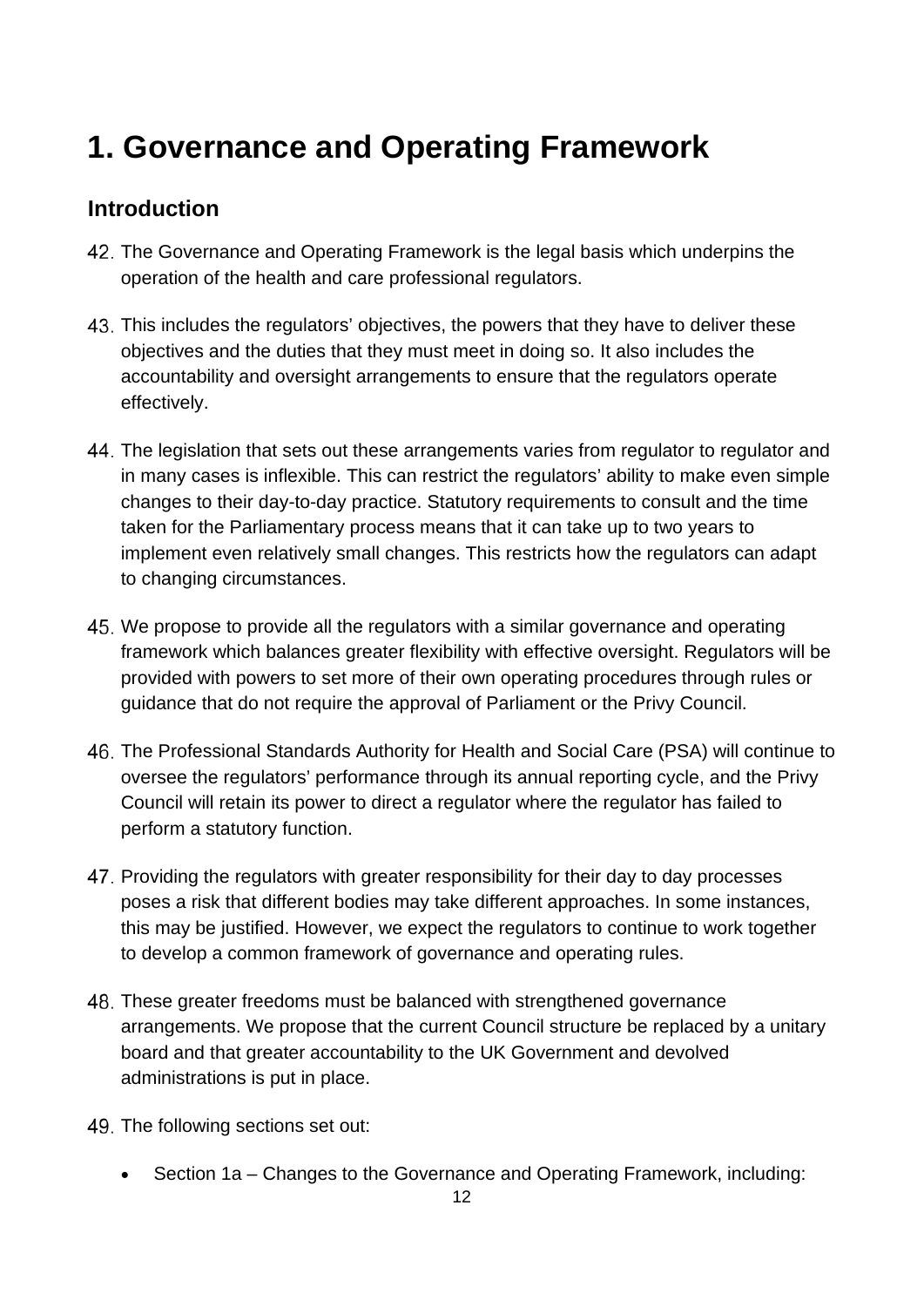- o The duties of regulators in delivering their objectives;
- o The unitary board;
- o Fee setting arrangements; and
- o Committees, charging for services, power to delegate and data handling; and
- Section 1b Accountability of the regulators to the UK Government and devolved administrations and the role of the Privy Council.

# **1a. – Changes to the Governance and Operating Framework**

- The statutory overarching objective of the healthcare professional regulators (excluding the PSNI but shared with the Professional Standards Authority) is to protect the public. This includes:
	- To protect, promote and maintain the health, safety and well-being of the public;
	- To promote and maintain public confidence in the professions; and
	- To promote and maintain proper professional standards and conduct.
- These objectives will be supplemented by a new set of duties that the regulators must meet in carrying out their regulatory functions.
- 52. These are:
	- a duty to co-operate;
	- specific duties in relation to transparency; and
	- a duty to assess the proportionality of changes to rules and procedures.

## **Duty to co-operate**

53. Recent reports, such as the [Gosport Inquiry](https://www.gosportpanel.independent.gov.uk/panel-report/) and [Morecambe Bay Inquiry](https://www.gov.uk/government/publications/morecambe-bay-investigation-report) recommended that regulators work closely with one another and the broader health and care system to provide better public protection.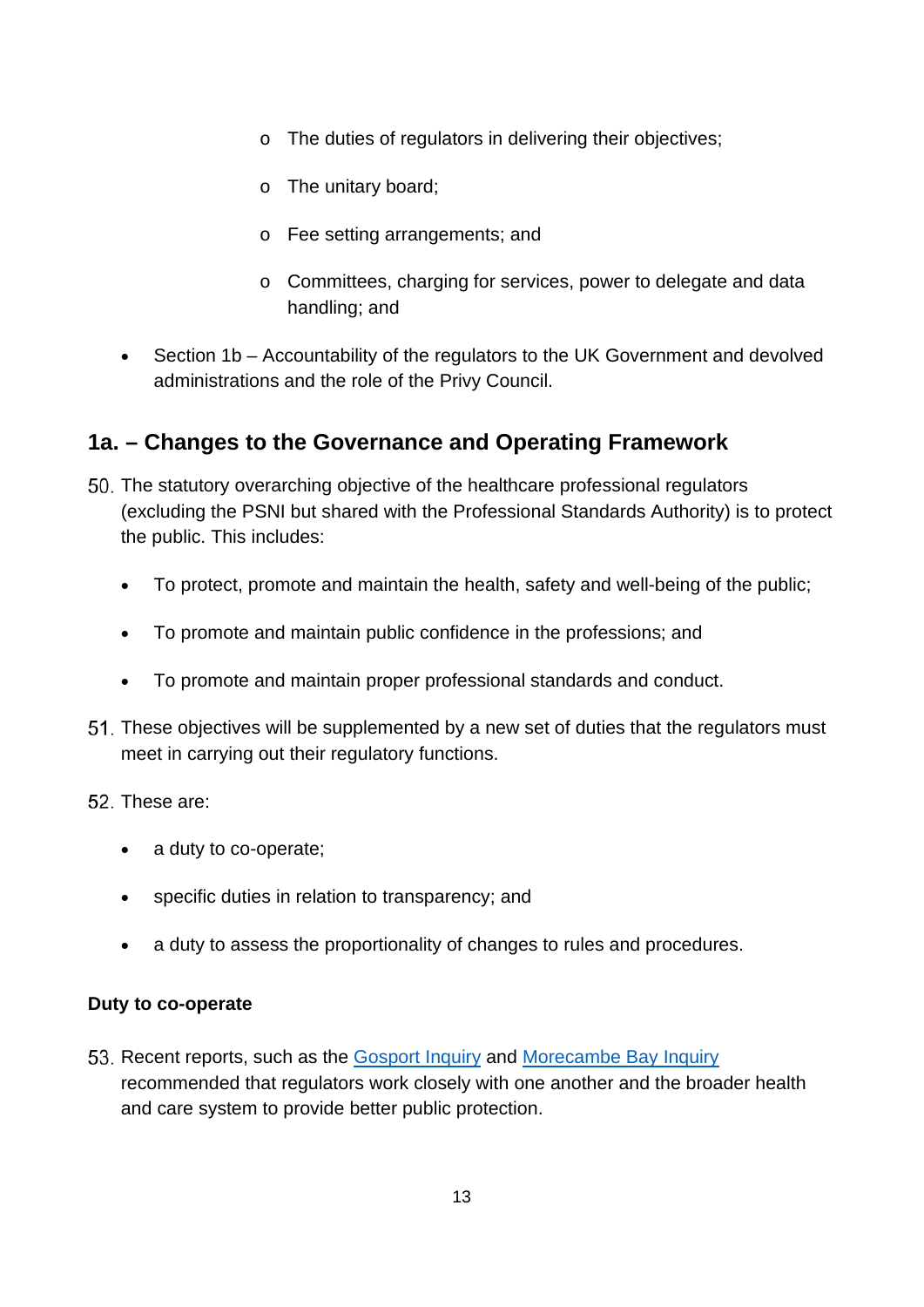- 54. Most regulators are already under a duty to co-operate with other regulators, such as the Care Quality Commission in England, the Regulation and Quality Improvement Authority in Northern Ireland, Healthcare Improvement Scotland and Healthcare Inspectorate Wales.
- 55. However, this is set out in different ways in legislation.
- We propose that a new duty to cooperate should apply to all of the regulators. This would place them under a duty to cooperate with organisations that are concerned with:
	- the regulation of healthcare professionals;
	- the employment, education and training of healthcare professionals;
	- the regulation of health and care services; and
	- the provision of health and care services.

1. Do you agree or disagree that regulators should be under a duty to co-operate with the organisations set out above? Please give a reason for your answer.

## **Objective of transparency and related duties**

- Transparency is key to ensuring that regulators maintain public confidence in the regulation of healthcare professionals. Under their current legislation, regulators are generally required to carry out activities such as Council meetings and Fitness to Practise (FtP) hearings in public to ensure transparency, unless it is not in the public interest to do so, for example if there are commercial sensitivities, data protection or confidentiality issues.
- The PSA's [Lessons Learned Review](https://www.professionalstandards.org.uk/docs/default-source/publications/nmc-lessons-learned-review-may-2018b2851bf761926971a151ff000072e7a6.pdf?sfvrsn=34177220_0) into the NMC's handling of fitness to practise cases at Furness General Hospital emphasised the importance of regulators dealing sensitively with complainants, being open and honest in engaging with patients and service users and being open about their processes.
- 59. We propose that regulators should have an objective to be transparent when carrying out their functions. They will also have duties to:
	- publish information relating to regulatory functions on an annual basis;
	- hold open Board meetings (unless confidential matters are being discussed);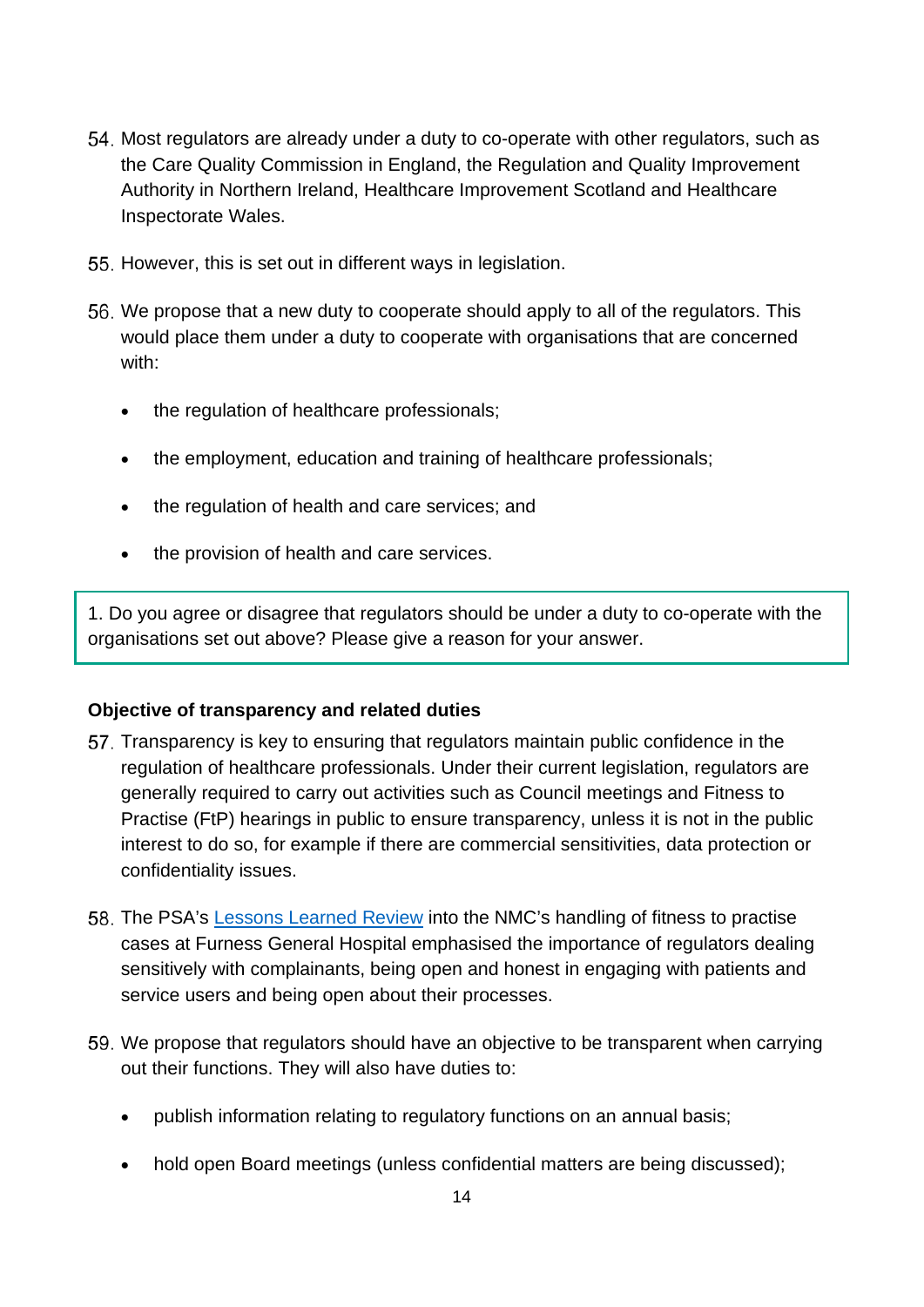- hold hearings in public (unless confidential matters are being discussed);
- make records of board meetings and hearings available to the public (but not in relation to confidential matters); and
- consult on significant changes to rules and standards.

2. Do you agree or disagree that regulators should have an objective to be transparent when carrying out their functions and these related duties? Please give a reason for your answer.

## **Duty to assess the proportionality of changes**

- The Regulatory Policy Committee's [Better Regulation Framework](https://assets.publishing.service.gov.uk/government/uploads/system/uploads/attachment_data/file/916918/better-regulation-guidance.pdf#:%7E:text=Better%20Regulation%20Executive%20(BRE)%20leads%20across%20Government%20on,report,%20and%20providing%20advice%20and%20support%20to%20BRUs.) paper sets out the Government's expectation that proportionality is integral to effective regulation.
- Changes to regulators' policies or processes can have a significant impact on patients, service users, registrants, employers, and education and training providers. Regulators should evaluate the impact that changes to their rules, processes and systems will have.
- We propose to introduce an explicit duty for regulators to assess the impact of changes to their rules, processes and systems before they are introduced.
- 63. Regulators will need to assess the impact, including the cost, on:
	- patients, service users and the public;
	- current and prospective health and care professionals; and
	- other relevant stakeholders across the health and care system.

3. Do you agree or disagree that regulators should be required to assess the impact of proposed changes to their rules, processes and systems before they are introduced? Please give a reason for your answer

## **Unitary Board**

64. Regulators currently operate under a two-tier governance structure comprising: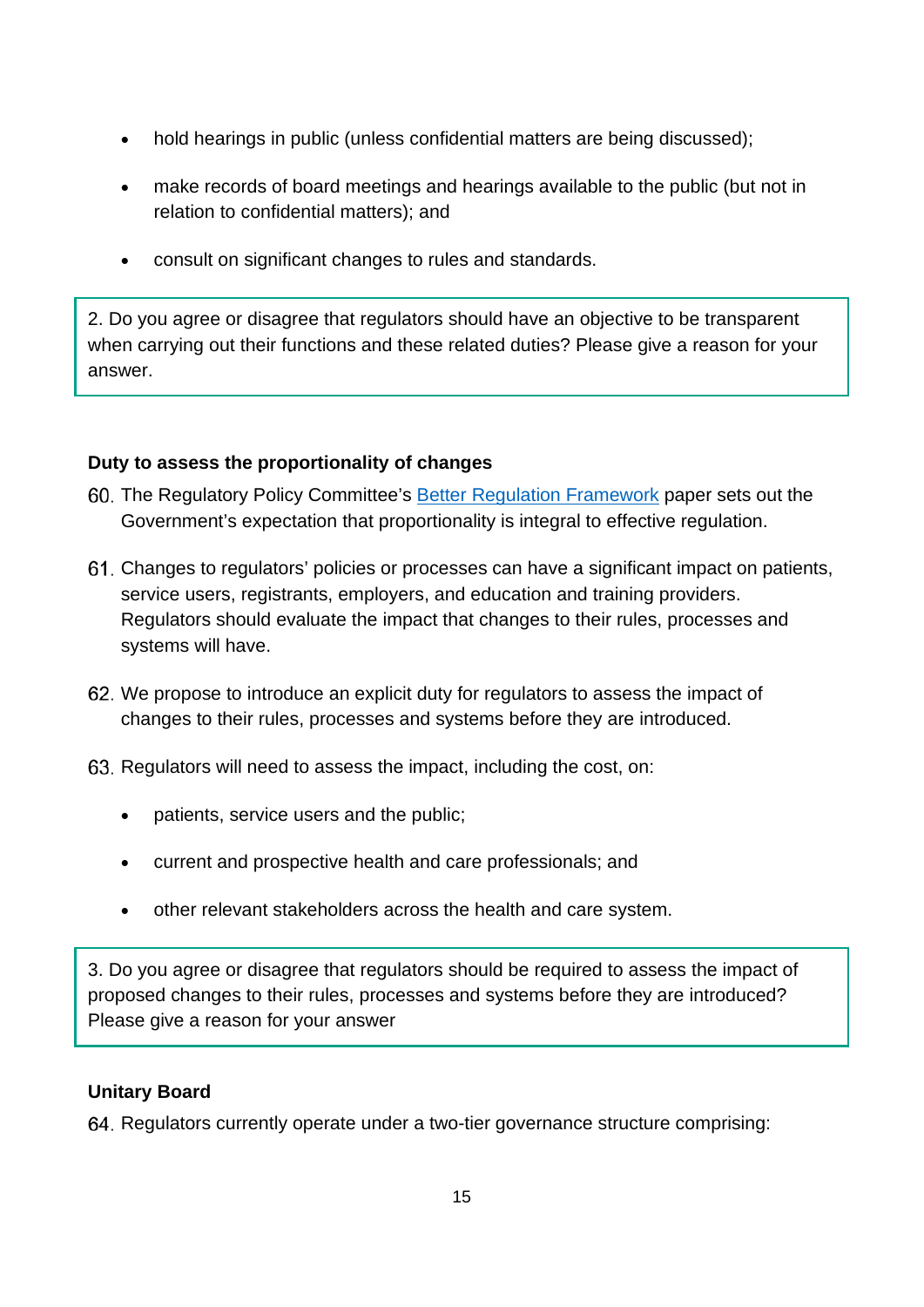- a General Council, which is responsible for setting the strategic direction of the regulator and having oversight of the executive; and
- an Executive, which is responsible for implementing the strategic direction set by the Council and overseeing the day-to-day running of the regulator.
- [Promoting professionalism, reforming regulation](http://lawcom.gov.uk/app/uploads/2015/03/lc345_regulation_of_healthcare_professionals.pdf) proposed that the current Council structure be replaced by a modernised governance structure. This was supported by 63 per cent of respondents. The response to the consultation set out that the councils of the regulatory bodies would become boards which comprise of executive and nonexecutive directors, appointed on the basis that they have the skills, knowledge and expertise to ensure the regulator discharges its functions effectively. The nonexecutive directors will always form the majority of the board. Current and former registrants may be appointed to the board, but they will not form a majority.
- These new unitary board arrangements will be put in place over two years following legislative change for each regulator, although the Chief Executive/Registrar will sit as a board member with immediate effect.
- We propose that appointments to the Board are made as follows:
	- The non-executive Chair will continue to be appointed by the Privy Council<sup>2</sup>;
	- Non-Executive Directors will be appointed by the Chair and approved by the Privy Council;
	- The Chair and Non-Executive Directors will appoint the Chief Executive and other Executive members to the board.
- 68. Regulators will set the detail of the Board structure in rules. These must meet the following parameters:
	- Each board must include, as a minimum, a non-executive Chair, a Chief Executive, and a Non-Executive Director and have a maximum of 12 members, with non-executive members forming the majority of the board:
	- The Chair and Non-Executive Directors must not hold office for more than eight years during any 20-year period for each role they hold;

<span id="page-15-0"></span><sup>&</sup>lt;sup>2</sup> or in the case of PSNI will be appointed by the Minister of Health, Northern Ireland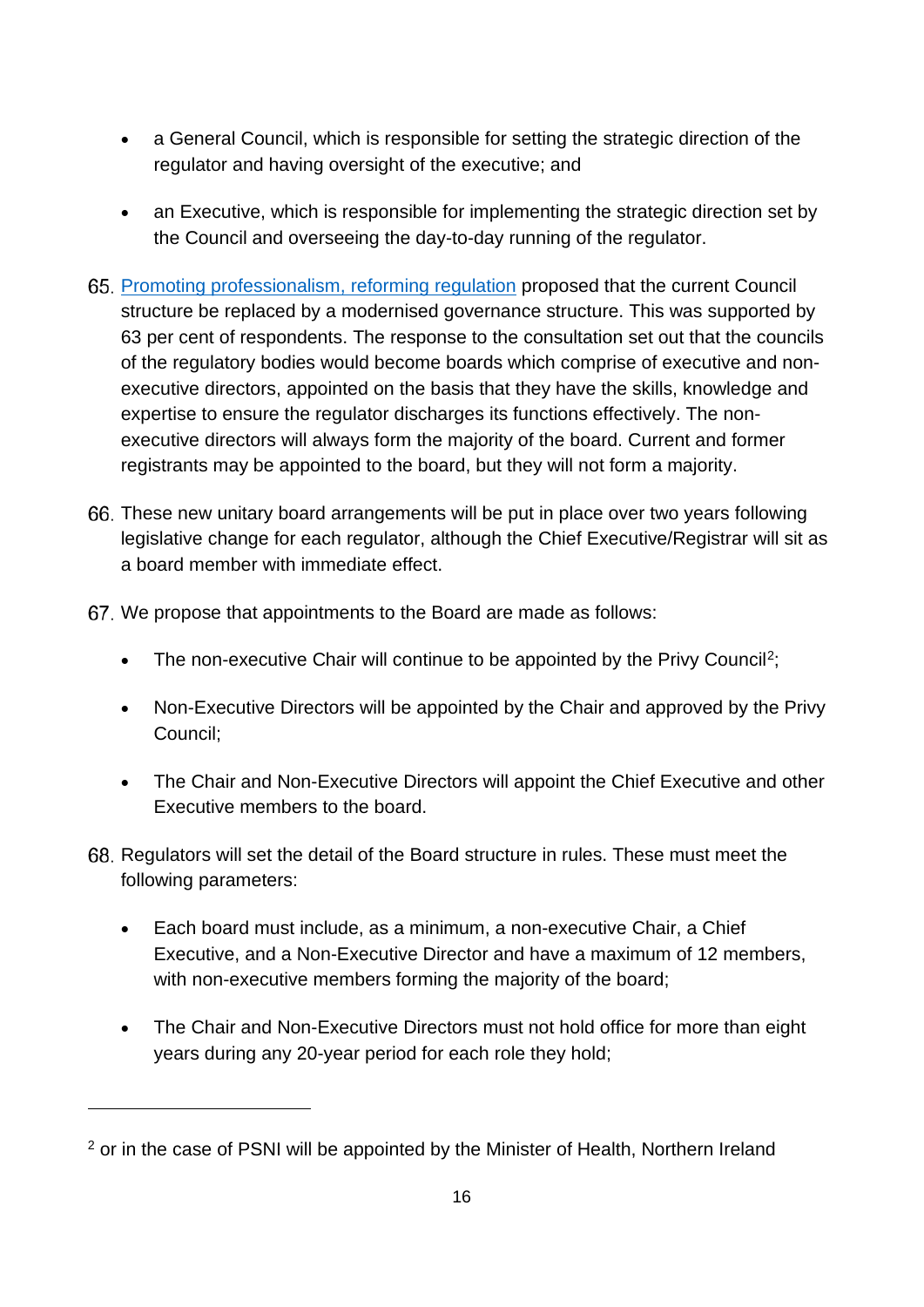- At least one board member must wholly or mainly work or live in each of the countries in the UK in which the regulator operates – this requirement may be waived with the written consent of the regulator and the relevant country's Minister; and
- Current and former registrants<sup>[3](#page-16-0)</sup> may be appointed to the board (as either executive or non-executive directors) but should not make up more than half of the board members at any time.
- While regulators will still be able to appoint current or former registrants to their boards, members will still be appointed on merit and there will no longer be a requirement to appoint professional and lay members.

4. Do you agree or disagree with the proposal for the constitution on appointment arrangements to the Board of the regulators? Please give a reason for your answer.

## **Fees and Charging**

- 70. Regulators are funded by fees charged to their registrants. This is central to ensuring their independence from government.
- Four regulators (the GMC, GDC, GOC and the GPhC) can set registrant fees without any Parliamentary oversight. The remaining regulators can only implement fee changes with the approval of the Privy Council and, in some cases, of the Scottish Parliament.
- 72. We propose that all regulators should be able to set their fees in rules without Parliamentary oversight. This will make regulators directly accountable to registrants for the fees that they charge. Some regulators that set their own fees have recently introduced reductions in registrant fees. For example, the GMC lowered fees in 2013 and 2018, and the GDC did so in 2019.

<span id="page-16-0"></span><sup>&</sup>lt;sup>3</sup> Registrants in this regard will include those who qualify for registration but have never in fact registered and those who have registered with equivalent organisations abroad. For example, someone who is a qualified optician and eligible for registration but never registered with the GOC, or a chiropractor who has worked in France but has never been registered with the GCC would both be regarded as a "registrant" for the purposes of their application.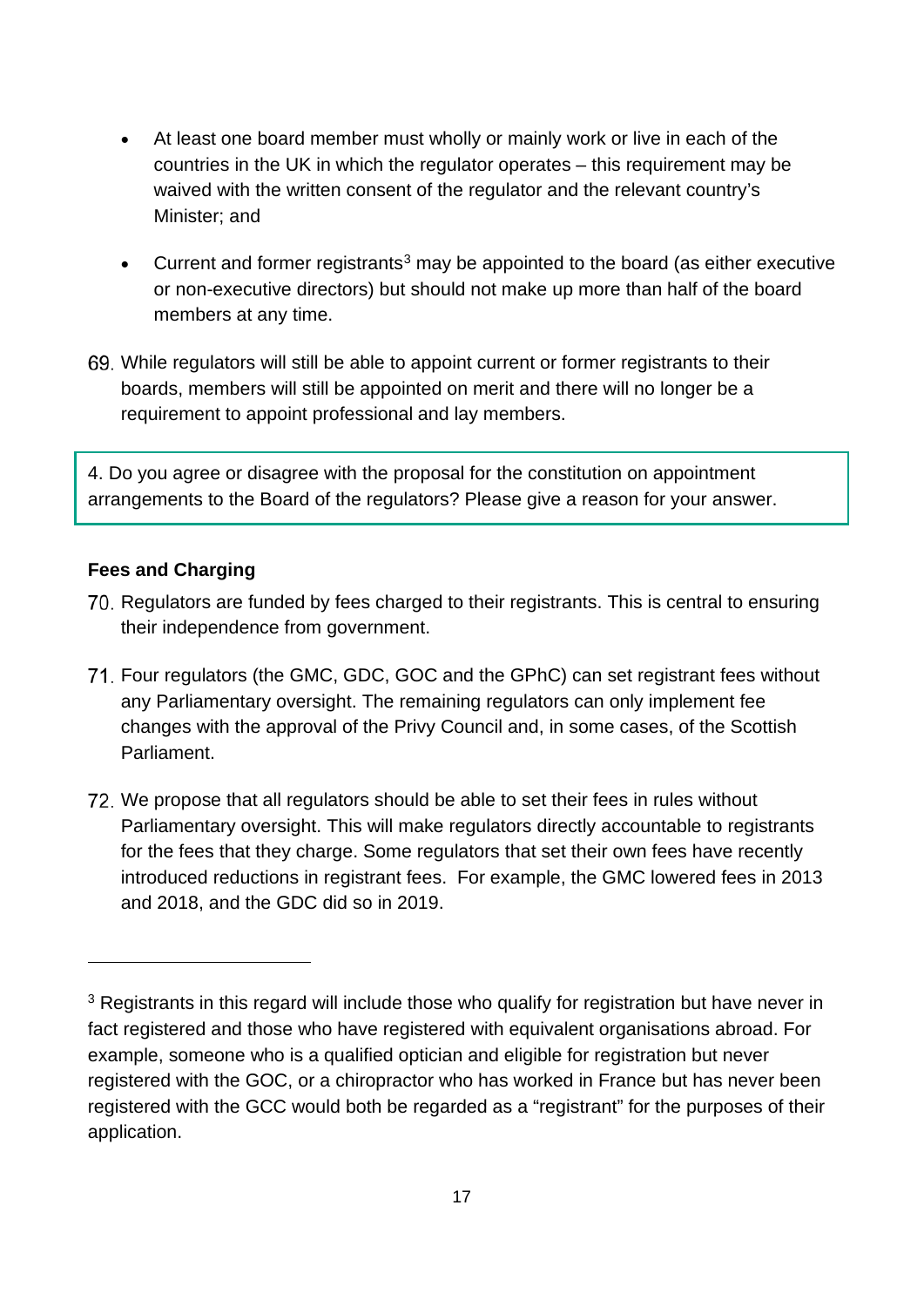73. Regulators will be able to set out a longer-term approach to fees, for example setting out a mechanism for the calculation of fees over a number of years. Any fee changes, including those to put in place a longer-term approach, would require consultation. Any changes that were consistent with a longer-term approach would not need to be consulted on.

5. Do you agree or disagree that regulators should be able to set their own fees in rules without Privy Council approval? Please give a reason for your answer

6. Do you agree or disagree that regulators should be able to set a longer-term approach to fees? Please give a reason for your answer.

#### **Committees**

- 74. Current legislation requires each regulator to have a number of committees with specific functions, such as investigations, education standards, registration and fitness to practise. There is little consistency in what statutory committees are required across the regulators, and there is no single committee which is common to all regulators.
- The Law Commissions recommended that legislation should not specify which committees' regulators have. They recommended that the regulators should be able to establish which committees they require rather than this being set out in legislation.
- 76. We propose to remove the requirement on regulators to set up specific committees, all regulators having the power to establish their own committee structure.

7. Do you agree or disagree that regulators should be able to establish their own committees rather than this being set out in legislation? Please give a reason for your answer.

#### **Charging for services**

- Although regulators are self-funded through the fees paid by registrants, they are not all able to charge for the services they provide to third parties.
- For example, they cannot charge for the initial assessment of a new application for approval of an education institution or qualification. The cost of assessing these applications is met by the regulator and passed on to registrants.
- 79. Regulators are also not able to charge overseas education institutions for the assessment, monitoring or approval of that institution and its qualifications. Some UK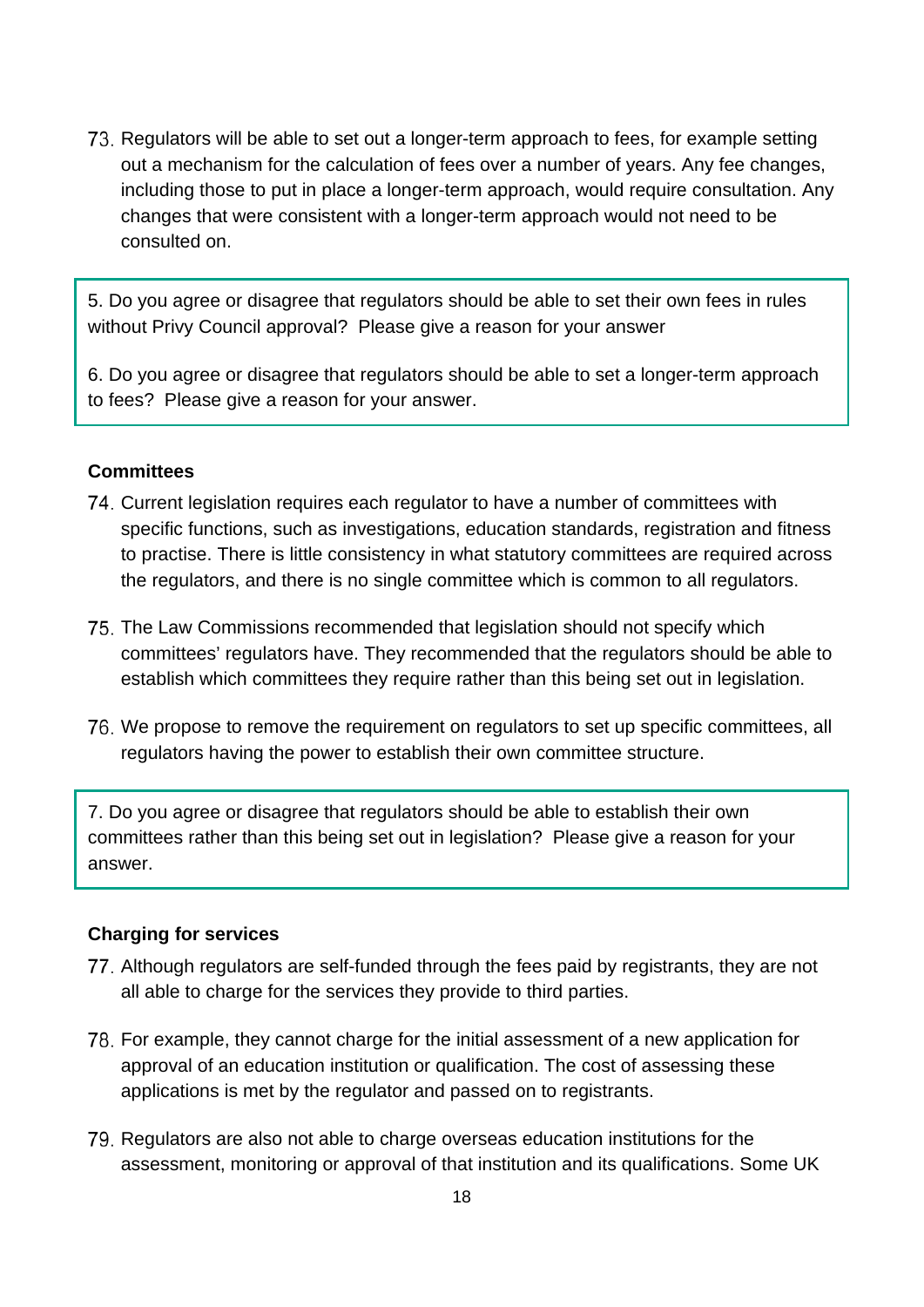medical schools deliver medical degrees outside of the UK, but the GMC is not able to charge a fee for the approval of these courses. We propose to remove such restrictions and enable regulators to set out in rules charges for services they undertake. It would not be permitted to charge for services in respect of fitness to practise functions. Any fees must only cover the costs of the activity carried out.

8. Do you agree or disagree that regulators should be able to charge for services undertaken on a cost recovery basis, and that this should extend to services undertaken outside of the geographical region in which they normally operate? Please give a reason for your answers.

### **Power to delegate**

- The regulators deliver similar functions in relation to the professions that they regulate. The extent to which these functions can be delegated to another body varies, as does the extent to which a regulator can carry out functions on behalf of another body. The HCPC, for example, can both delegate to, and carry out functions on behalf of, another body. Whereas the GMC cannot do either.
- We propose that all regulators are provided with a power to:
	- delegate the performance of their functions to any other regulator or third party; and
	- carry out regulatory functions which have been delegated to them.
- Where a regulator delegates the performance of a function or part of a function to a third party, it will retain responsibility for the delivery of that function.
- This will allow the regulators to work together more closely where it is appropriate for them to do so. For example, a number of regulators separately accredit the same training programmes in relation to prescribing. Using delegation powers, a single regulator could approve a prescribing course for several professions across several regulators, reducing duplication and improving consistency.
- 84. Regulators are not currently permitted to delegate the following functions:
	- the holding of a register;
	- determining standards of education and training for registration;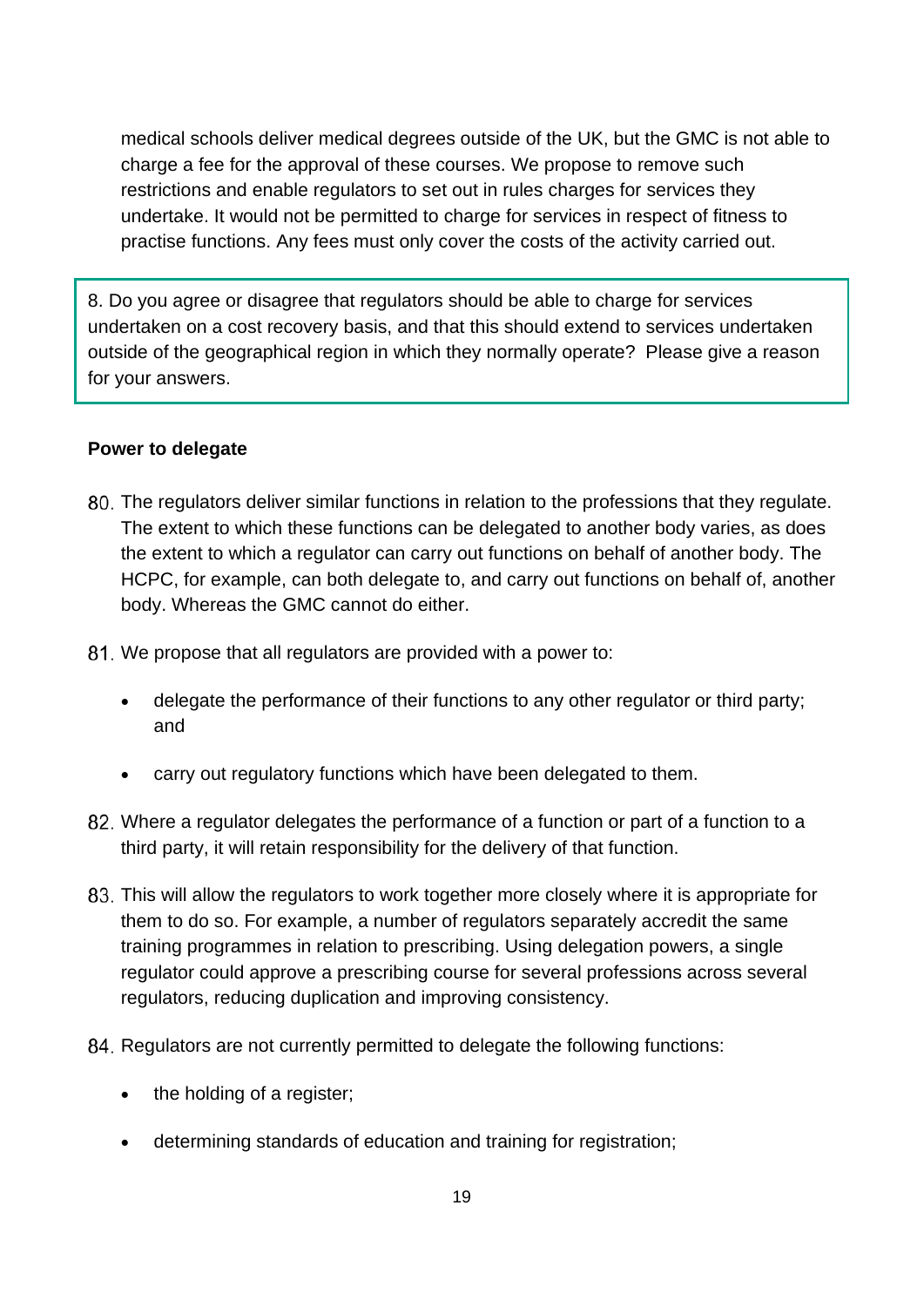- providing advice about standards of conduct and performance; and
- administering procedures relating to misconduct and unfitness to practise.
- The [Working together to improve health and social care for all](https://www.gov.uk/government/publications/working-together-to-improve-health-and-social-care-for-all) White Paper set out the Government's intention to remove these exclusions. In these areas, the functions could only be delegated to another regulator and not to a third party.

9. Do you agree or disagree that regulators should have the power to delegate the performance of a function to a third party including another regulator? Please give a reason for your answer.

## **Data handling, sharing and collection**

- 86. Regulators have a variety of powers and duties relating to receiving and sharing information. Where they share or receive information, this must be done in accordance with data protection legislation.
- 87. Regulators generally already have the power to require information relating to fitness to practise cases. However, these powers do not extend to their other functions. For example, the GMC has been unable to obtain information about the progress of medical students. Information about the progress of medical students would allow research into undergraduate education.
- 88. Providing the regulators with a power to require other regulators and external bodies to share data, and for regulators to share information with other bodies, will enable them to better fulfil their public protection role.
- We propose to provide regulators with the power to obtain, process and disclose information to or from any organisation or person where it is required to fulfil their statutory objectives. This will include:
	- another regulator (including health and care system regulators) and the Professional Standards Authority;
	- education and course commissioning bodies and providers;
	- professional bodies;
	- bodies representing students and registrants;
	- employers and contractors of services;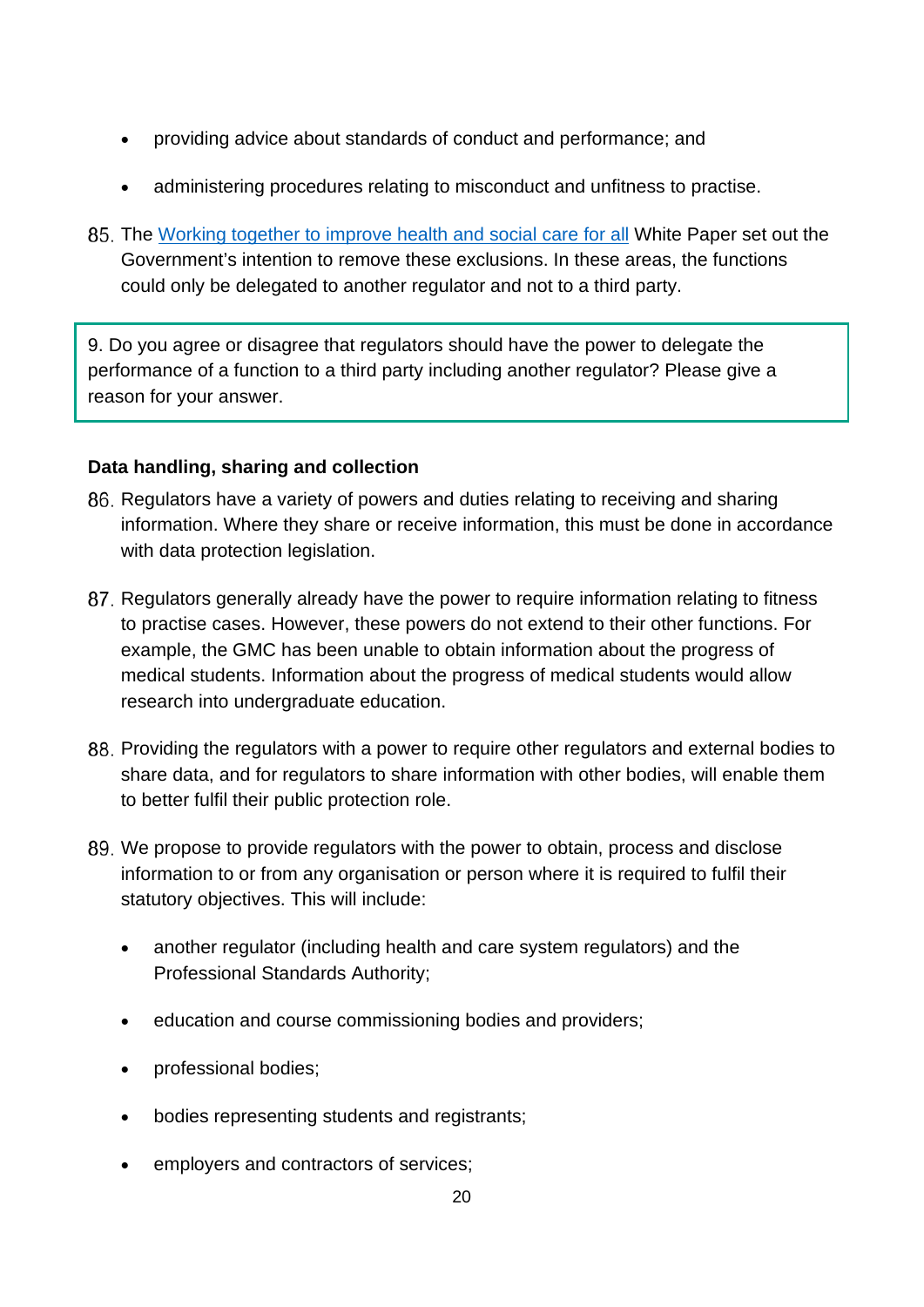- law enforcement bodies; and
- government agencies including those in Wales, Scotland and NI where appropriate.

10. Do you agree or disagree that regulators should be able to require data from and share data with those groups listed above? Please give a reason for your answer.

## **1b. – Further reforms and details**

## **Accountability to the UK Government and Devolved Administrations**

90. It is important that regulators are accountable to each of the countries in which they operate. Currently:

- the UK Parliament is responsible for the regulation of health and care professions in England and Wales;
- Regulation of health and care professionals is a devolved matter in Northern Ireland; and
- Regulation is devolved to Scotland for health professionals which entered regulation after the passing of the **Scotland Act 1998.**<sup>[4](#page-20-0)</sup>
- All of the regulators (other than PSNI) have to present an annual report to the Privy Council setting out how they carry out their statutory functions. We propose that regulators should also be required to provide an annual report to the legislature of each country in which they operate.

- [Health and Care Professions Council](https://www.hcpc-uk.org/)  operating department practitioners (ODP), practitioner psychologists
- [General Dental Council](https://www.gdc-uk.org/) dental nurses, dental technicians, clinical dental technicians, orthodontic therapists
- [General Pharmaceutical Council](https://www.pharmacyregulation.org/)  pharmacy technicians

<span id="page-20-0"></span><sup>&</sup>lt;sup>4</sup> The following bodies regulate professions that have entered regulation since 1998 and therefore devolved to Scotland: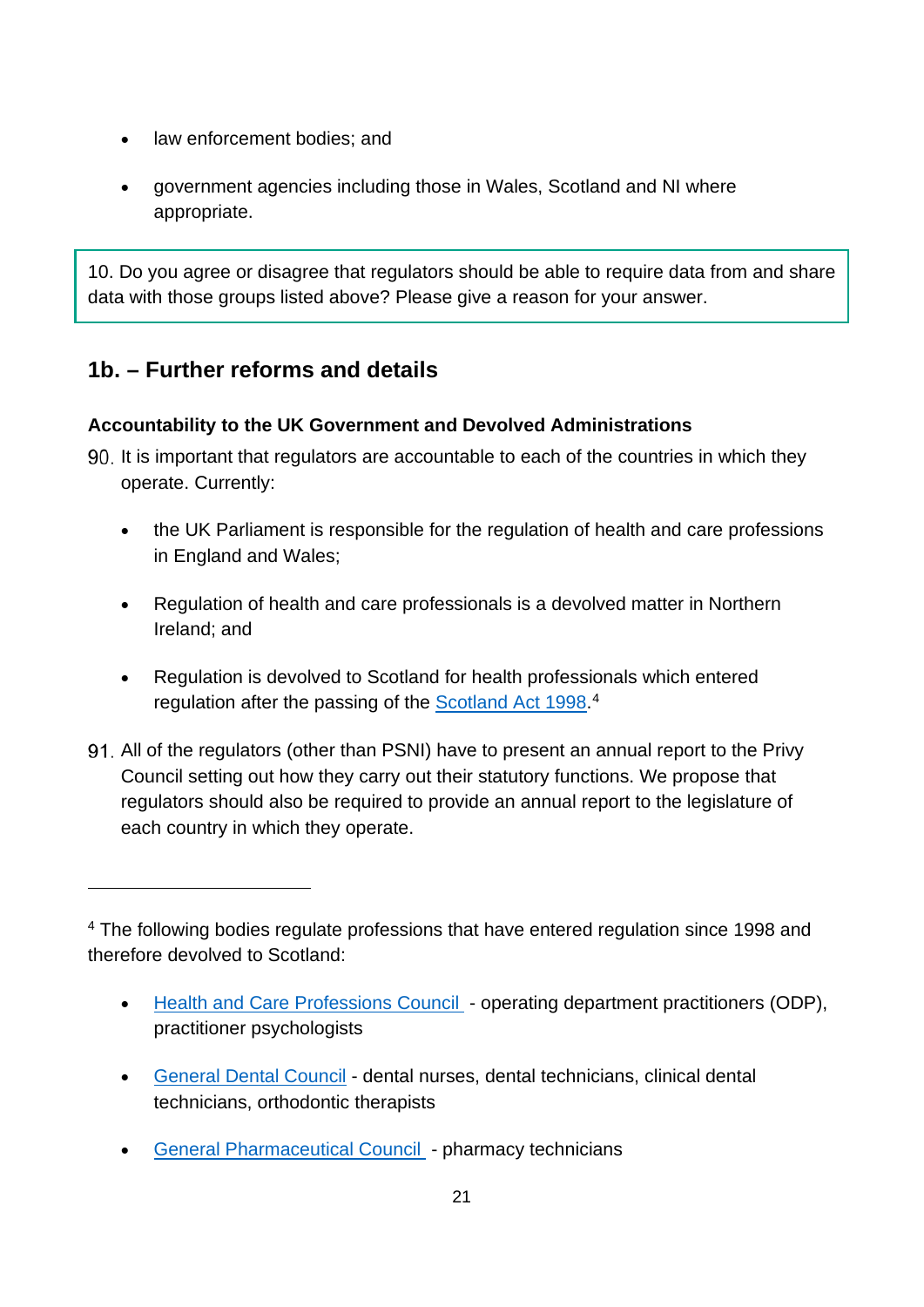11. Do you agree or disagree that regulators should produce an annual report to the Parliament of each UK country in which it operates? Please give a reason for your answer.

#### **Powers of the Privy Council**

- The Privy Council has a power to direct most of the regulators where they have failed to carry out their statutory functions, using what are called 'default powers'. While these powers have never been used, they provide a mechanism to ensure public protection.
- These default powers do not apply to the GDC and GPhC. We propose that they are extended to these two regulators.
- The Privy Council's 'default powers' will also apply to any additional powers given to the regulators in future.

12. Do you agree or disagree that the Privy Council's default powers should apply to the GDC and GPhC? Please give a reason for your answer.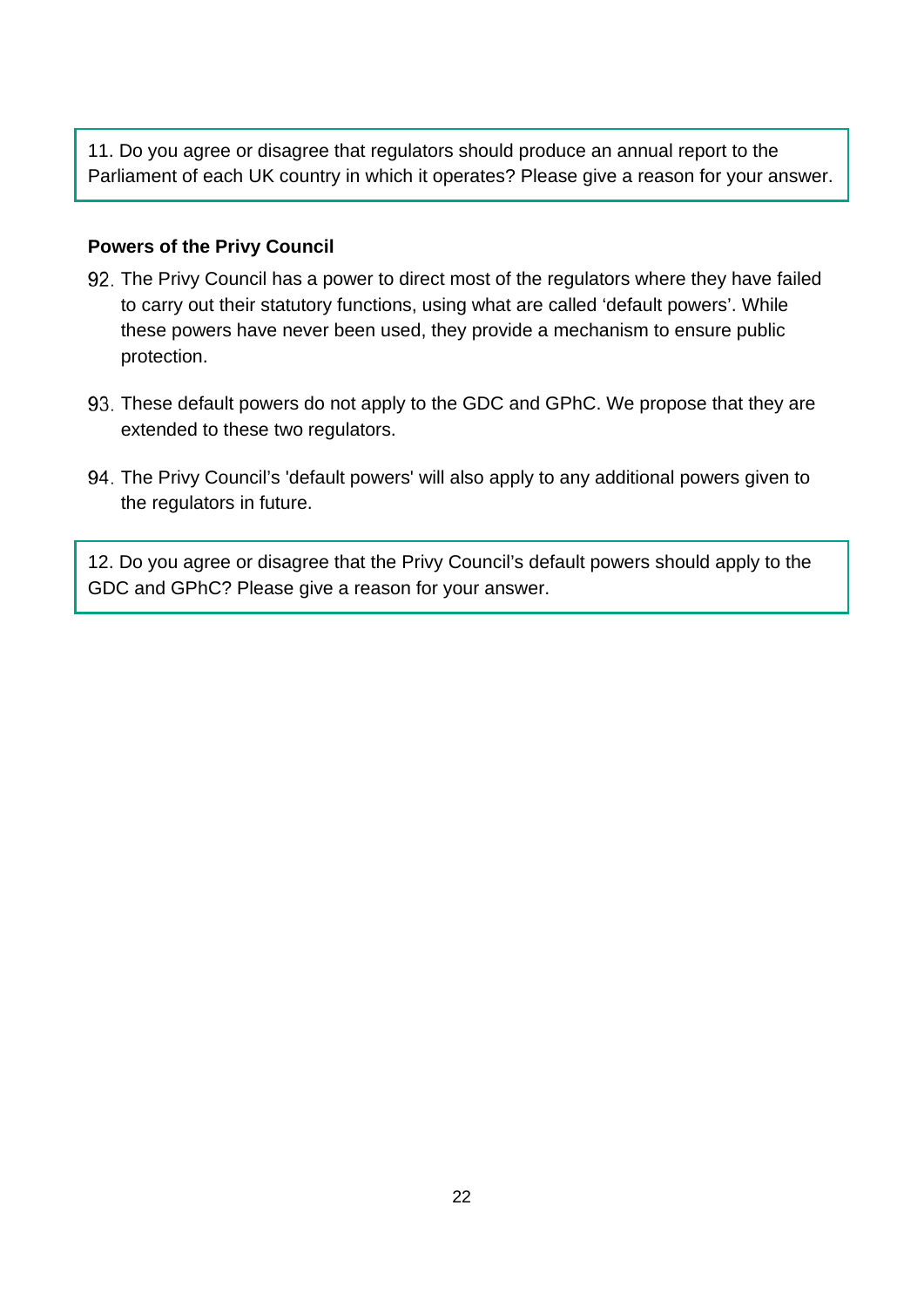# **2. – Education and Training**

# **Introduction**

- The regulators set the professional standards which registered professionals must meet. In addition to this, they also set standards relating to pre-registration education and training. These include:
	- requirements which learners must meet upon entry to courses or programmes of training;
	- standards for the outcomes of education and training for individual learners;
	- standards which education and training providers must meet; and
	- standards which specific courses or programmes of training must meet.
- The GDC, HCPC, GMC, GOC, GPhC and NMC also set additional standards for postregistration education and training.
- As well as setting standards relating to education and training, the regulators provide assurance that these standards are met through their approval and quality assurance of education and training. The GMC also approves postgraduate curricula. By setting education and training standards and assuring that they are met, the regulators provide assurance that education and training providers deliver registrants who provide safe and effective care.
- There is considerable variation in the regulators' powers in setting education and training standards and quality assuring education and training of healthcare professionals (see paragraphs 103 and 110). Much of the detail around these powers, including operational procedures, is set out in regulators' rules. Regulators often need to seek approval from the Privy Council (or in the case of the PSNI, the Northern Assembly) for rule changes, including those relating to operational procedures. This limits their ability to respond to changes in the healthcare environment.
- This section sets out our proposed changes to the healthcare regulators' role in education and training. We propose to:
	- remove overly prescriptive legislation; and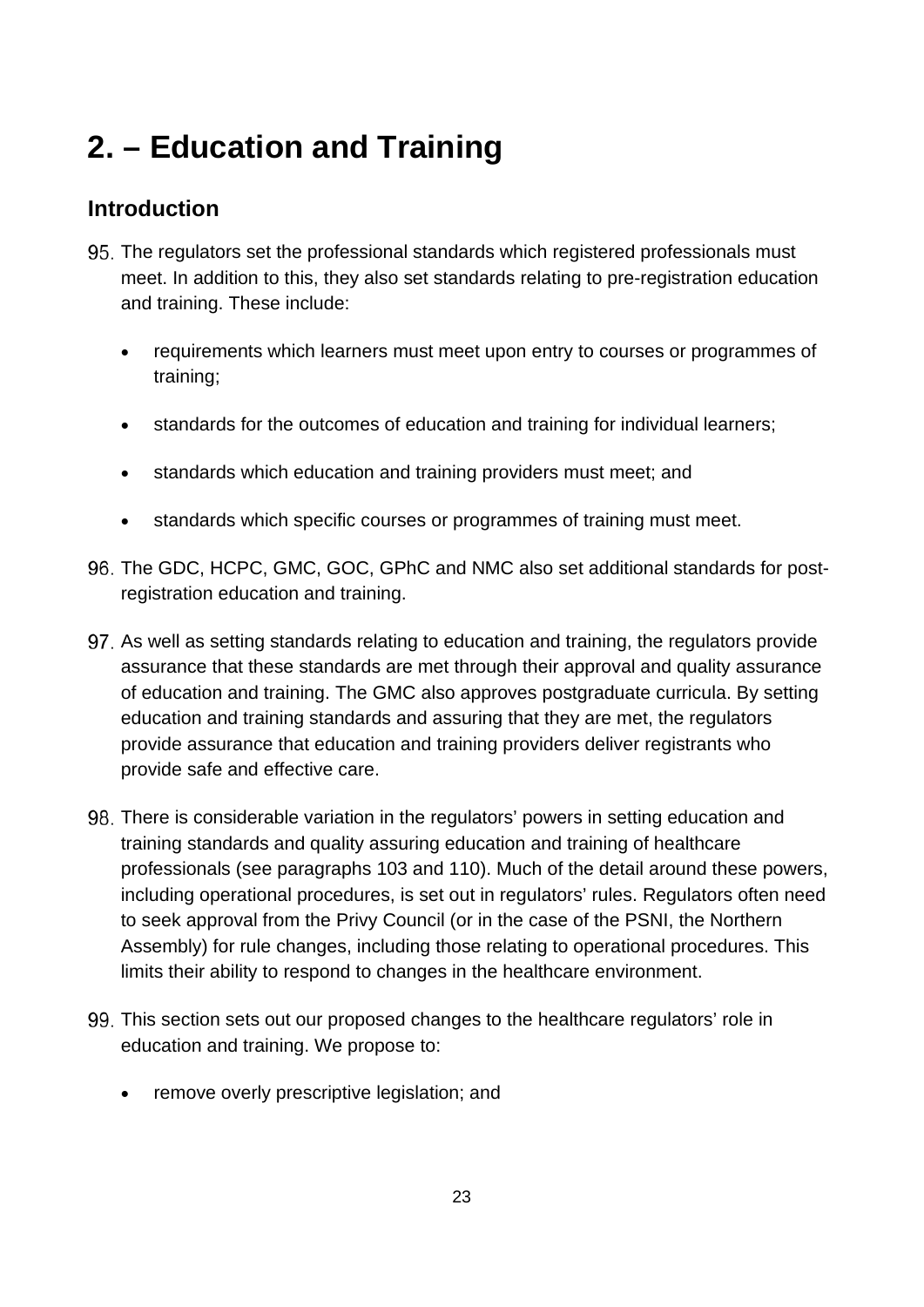- provide all regulators with broadly equivalent powers to change their operational procedures and to make or amend their rules without having to seek Privy Council/Northern Assembly approval (see section 1).
- $100.$ This will give the regulators the ability to adapt their standards, rules and guidance more quickly to respond to future changes in the healthcare environment. For example, regulators will be able to set standards for and approve specific courses or programmes of training, rather than just education and training providers.
- $101.$ These education and training proposals will not automatically result in changes to the education and training standards and quality assurance process (with the exception of the need to consider appeals; see paragraphs 115 - 117). Rather, the changes will provide the regulators with the tools that they need to amend education and training requirements to meet the future needs of the healthcare environment.

## **2a. – Main education and training reforms**

 $102.$ This section sets out the proposed changes to the regulators' powers around education and training.

### **Standards**

- $103.$ All regulators have the power to set standards which providers of courses or programmes of training must meet. However, there is considerable variation in the regulators' powers to set education and training standards:
	- The GOC, GPhC, HCPC GMC and NMC have the power to set additional standards which providers of post-registration courses or programmes of training must meet. For example, they set additional standards in relation to prescribing (GOC, HCPC and NMC) and podiatric surgery (HCPC).
	- The GDC, has a role in post-registration training, but does not have an explicit power to set additional standards for providers of that training.
	- The HCPC, GMC and NMC have the power to set standards which specific postregistration course or programmes of training must meet.
- 104. Education and training forms the basis for professional registration, as healthcare professionals must complete relevant courses or programmes of training before gaining entry to the professional registers. Education and training standards are thus central to ensuring that newly qualified registered healthcare professionals are equipped to deliver safe and effective care. We propose that all regulators be given a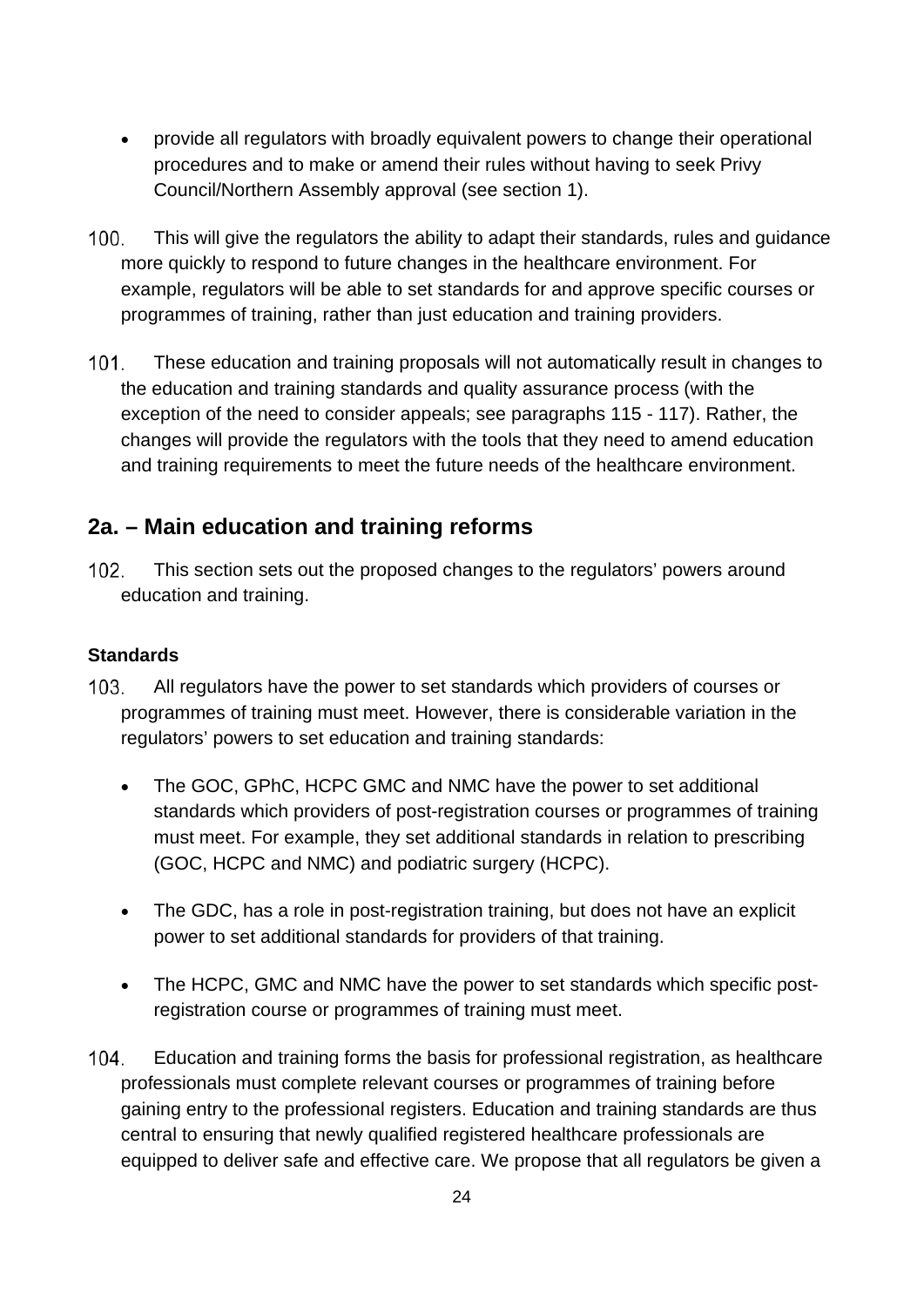broadly consistent set of powers relating to education and training standards. This will ensure that all regulators can continue to set appropriate standards and will have the flexibility to quickly adapt their standards to the evolving needs of the healthcare environment.

- 105. All regulators will retain the power to set education and training standards which providers of courses or programmes of training must meet. In addition, we propose that:
	- all regulators have the power to set standards for the outcomes of education and training for individual learners;
	- all regulators have the power to set education and training standards for specific courses or programmes of training, including those which lead to registration and, where relevant, post-registration courses which are annotated on the register (see below); and
	- where relevant, regulators have the power to set additional education and training standards which providers must meet if they are to grant post-registration qualifications which are annotated on the register.
- 106. These powers will mean that, in addition to setting standards which providers of courses or programmes of training must meet, all regulators will be able to set specific standards which specify the outcomes that learners should achieve by the end of relevant education and training. These powers will also mean that all regulators have the option to set additional standards which courses must meet if they are to lead to annotation of the register. They will also have the option to set additional standards which a provider must meet if it is to offer such courses. Regulators will have the flexibility to determine the standards that they set and how these are applied. For example, a regulator might set standards for the outcomes for individual learners, for providers, for specific courses or programmes of training, or some combination of these. The GMC will continue to have a duty to set post-registration education and training standards in relation to general practitioners and specialists. (The further power to set standards for continuing professional development (CPD) is discussed in paragraphs 136 - 143.)
- $107<sub>1</sub>$ Granting regulators the power to set standards for specific courses or programmes of training, where it does not already exist, will improve their ability to provide assurance that learners who complete courses or programmes of training which lead to registration or annotation of the register have the specific skills, knowledge and experienced needed to deliver safe and effective care. Setting standards for postregistration courses, programmes of training or course providers is important where a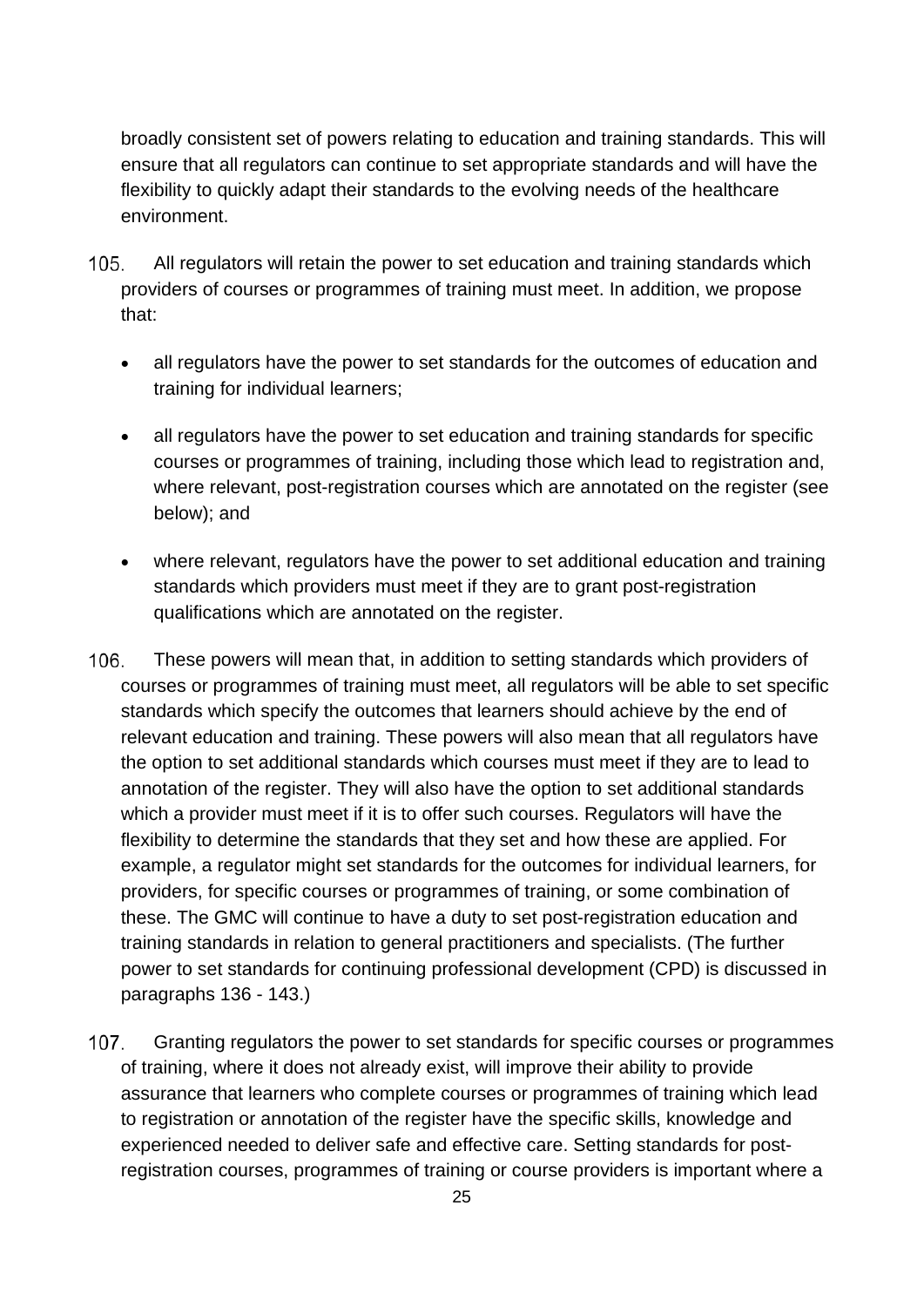regulator wishes to annotate its register to reflect the additional skills, experience and knowledge of registrants. For example, an annotation may provide information on whether a registrant has undertaken additional training that means they can prescribe, administer or supply medication, or that they can perform a certain kind of surgery. Annotations can also provide further information, such as when a registrant is visiting from another country. In order to assure public confidence in annotations, regulators should be able to set the education and training standards required. In particular, they should be able to set additional standards which courses must meet if they are to lead to annotation of the register or to set additional standards which a provider must meet if it is to offer such courses.

- $108$ The regulators' increased powers and will be balanced by the duties set out in section 1. For example, these duties will mean that they will need to consider the impact of changes to education and training standards on patients, service users, registrants, employers, and education and training providers, collaborate with other relevant bodies, and consult on meaningful changes.
- 13. Do you agree or disagree that all regulators should have the power to set:
- standards for the outcomes of education and training which leads to registration or annotation of the register for individual learners;
- standards for providers who deliver courses or programmes of training which lead to registration;
- standards for specific courses or programmes of training which lead to registration;
- additional standards for providers who deliver post-registration courses of programmes of training which lead to annotation of the register; and
- additional standards for specific courses or programmes of training which lead to annotation of the register?

Please give a reason for your answer.

#### **Approvals, warnings and conditions**

 $109.$ The regulators provide assurance that the education and training of regulated healthcare professionals meets the required standards. To do so, they need to be able to inspect and approve providers and/or courses or programmes of training. They also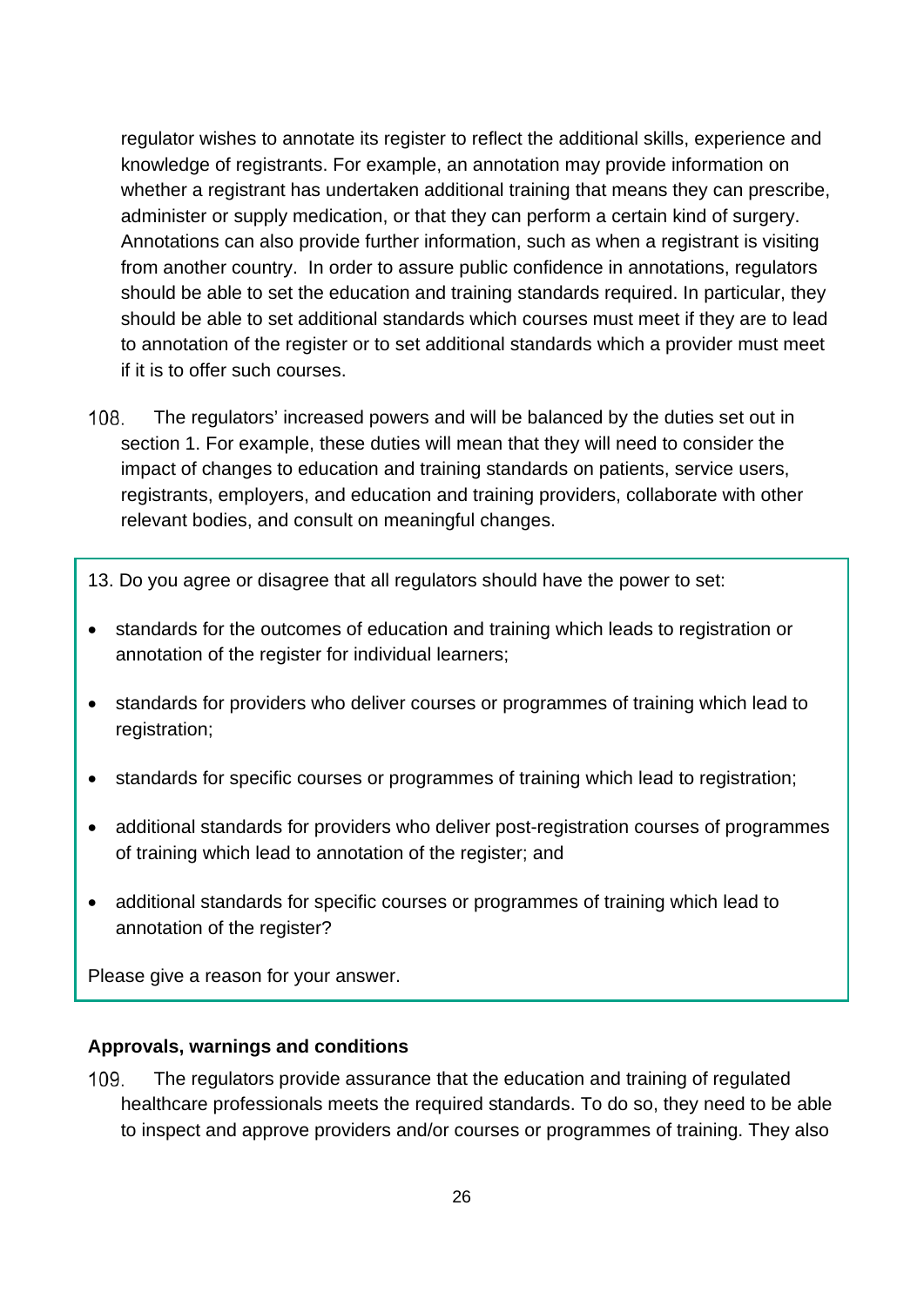need to be able to refuse and withdraw approval and monitor providers and/or courses or programmes of training.

- 110. There is variation in approval powers between the regulators. For example, some regulators, including the HCPC and NMC, have the power to approve both education and training providers and courses or programmes of training. Others, including the GOsC and GCC, only have the power approve courses or programmes of training. Others, such as the GOC, approve qualifications. We propose that all regulators should have the power to approve, refuse, re-approve, withdraw approval, monitor and quality assure courses, programmes of training, qualifications and education and training providers. Where relevant, these powers should also apply to post-registration courses, programmes of training, qualifications and post-registration education and training providers. The regulators will determine the most appropriate way to exercise these powers.
- $111.$ At present, regulators' powers to impose conditions vary. When concerns are identified prior to the point of initial approval, conditions can be attached to initial approvals. Likewise, conditions can be imposed when approval has already been granted. In both cases, continued approval depends upon all standards being met to a timeframe set by the regulator. We propose that all regulators should have the same power to impose conditions and attach conditions to approvals.
- $112.$ We also propose that all regulators have the power to issue warnings when concerns are identified. When education institutions are failing to meet standards, regulators will have the option of issuing a warning or making continued approval conditional on the relevant standards being met, in addition to being able to refuse or withdraw approval outright. Regulators will be able to impose conditions in order to assure that particular concerns are addressed.
- $113.$ Allowing regulators to impose conditions and issue warnings will provide them with a suite of approval options. In particular, the regulators will all be able to issue warnings or impose tailored conditions in order to incentivise targeted improvement and support education and training providers. They will be able to do so without having to refuse or withdraw approval and cause unnecessary disruption for learners. This proposal is supported by the Law Commissions' recommendation.[5](#page-26-0)

<span id="page-26-0"></span> $5$  See paragraphs 6.10 – 6.13 of the Law Commissions' review of the legal framework for [professional regulation in the UK.](http://lawcom.gov.uk/app/uploads/2015/03/lc345_regulation_of_healthcare_professionals.pdf)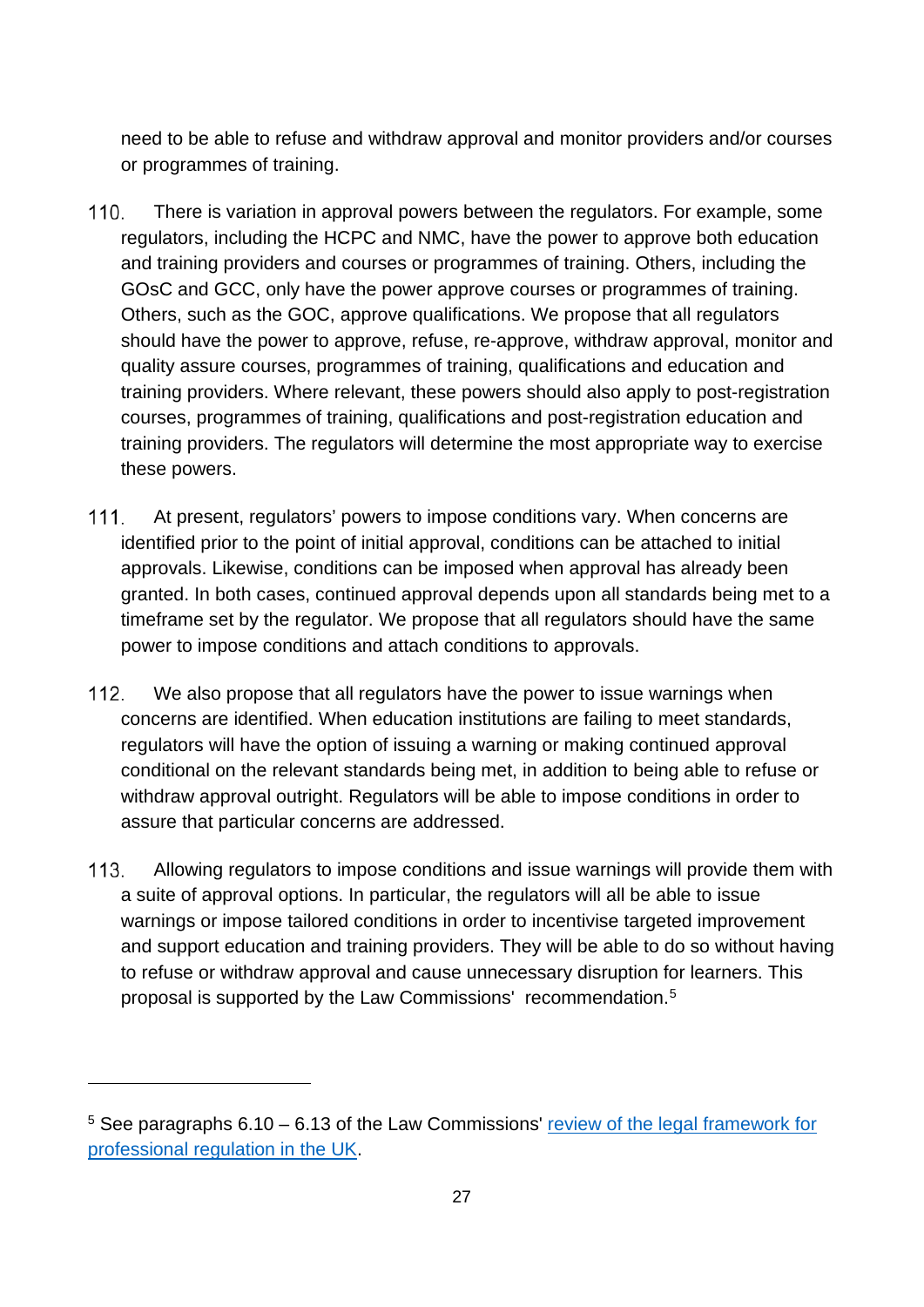- $114.$ Regulators will be required to:
	- set out in guidance the procedure for approval, refusal and withdrawal of approval of an education and training provider, qualification, course or programme of training;
	- set out in quidance the procedure for imposing, modifying and removing conditions;
	- publish their procedures for approval, refusal and withdrawal of approval, as well as their procedures for monitoring and quality assurance;
	- publish decisions regarding the approval, refusal and withdrawal of approval (including if subject to conditions); and
	- maintain a public list of approved courses, qualifications, programmes of training and education and training providers, and also publish any conditions that are imposed on a qualification, course, programme or provider.

14. Do you agree or disagree that all regulators should have the power to approve, refuse, re-approve and withdraw approval of education and training providers, qualifications, courses or programmes of training which lead to registration or annotation of the register? Please give a reason for your answer.

15. Do you agree that all regulators should have the power to issue warnings and impose conditions? Please give a reason for your answer.

## **Appeals**

- In order to ensure that they are carried out fairly and effectively, education and  $115.$ training providers must have the right to submit observations as part of the regulators' approval decision-making processes. This ensures that all appropriate evidence is considered. Providers should also have a right to appeal decisions when approval is refused or withdrawn. Some of the regulators currently provide internal rights of appeal against approval decisions. This appeal right would not apply when conditions are attached to an approval.
- 116. Appeals will be considered by the regulators, who will be required to set out in rules the grounds on which such approval decisions can be appealed. These rules will set out either a general process for all appeals or different processes for different categories of cases. An appeal could involve either an internal review or a third party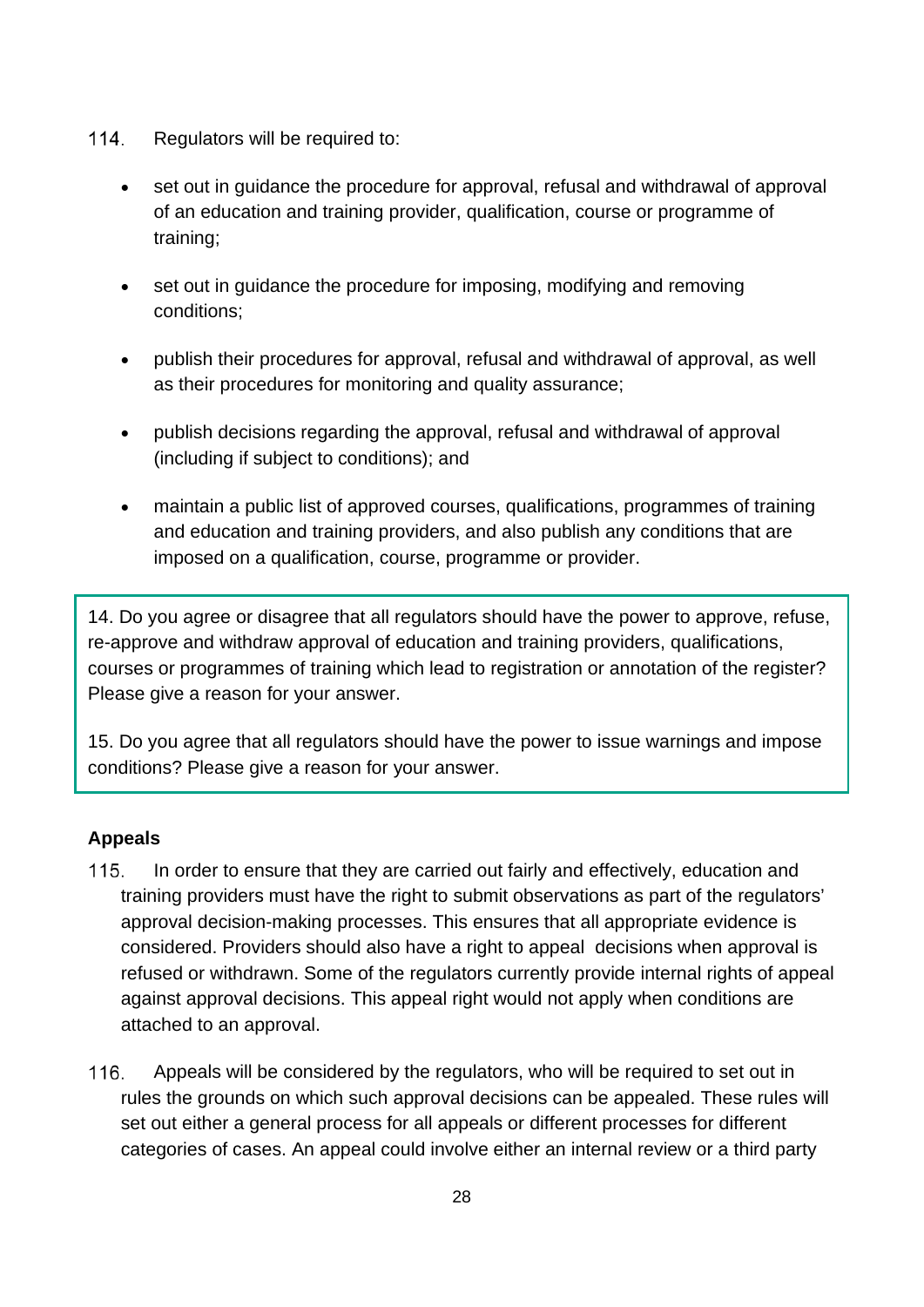being brought in to arbitrate, depending on the nature of the appeal and how the regulator considers it should be handled.

 $117.$ Education and training providers will not have the right to appeal decisions to attach condition to approvals. This is unnecessary because providers will have the opportunity to show that any requirements imposed by conditions have been met prior to having approval refused or withdrawn. Where approval is refused or withdrawn on the grounds that conditions are not met, providers will retain their right to appeal that decision.

16. Do you agree or disagree with the proposal that education and training providers have a right to submit observations and that this should be taken into account in the decisionmaking process? Please provide a reason for your answer.

17. Do you agree that:

- education and training providers should have the right to appeal approval decisions;
- that this appeal right should not apply when conditions are attached to an approval;
- that regulators should be required to set out the grounds for appeals and appeals processes in rules?

Please provide a reason for your answer.

# **2b. – Further details and reforms**

118. The following section outlines further details of the proposed education and training reforms.

## **Variations in regulators' approval and standard setting powers**

- 119. Our proposal is that all regulators should have the powers set out above relating to the quality assurance of education and training. However, some regulators already have more extensive powers. For example:
	- the GMC currently has the power to approve specific postgraduate curricula to be followed in general practice and in other recognised medical specialties;
	- some regulators set standards for continued participation in education and training which leads to registration: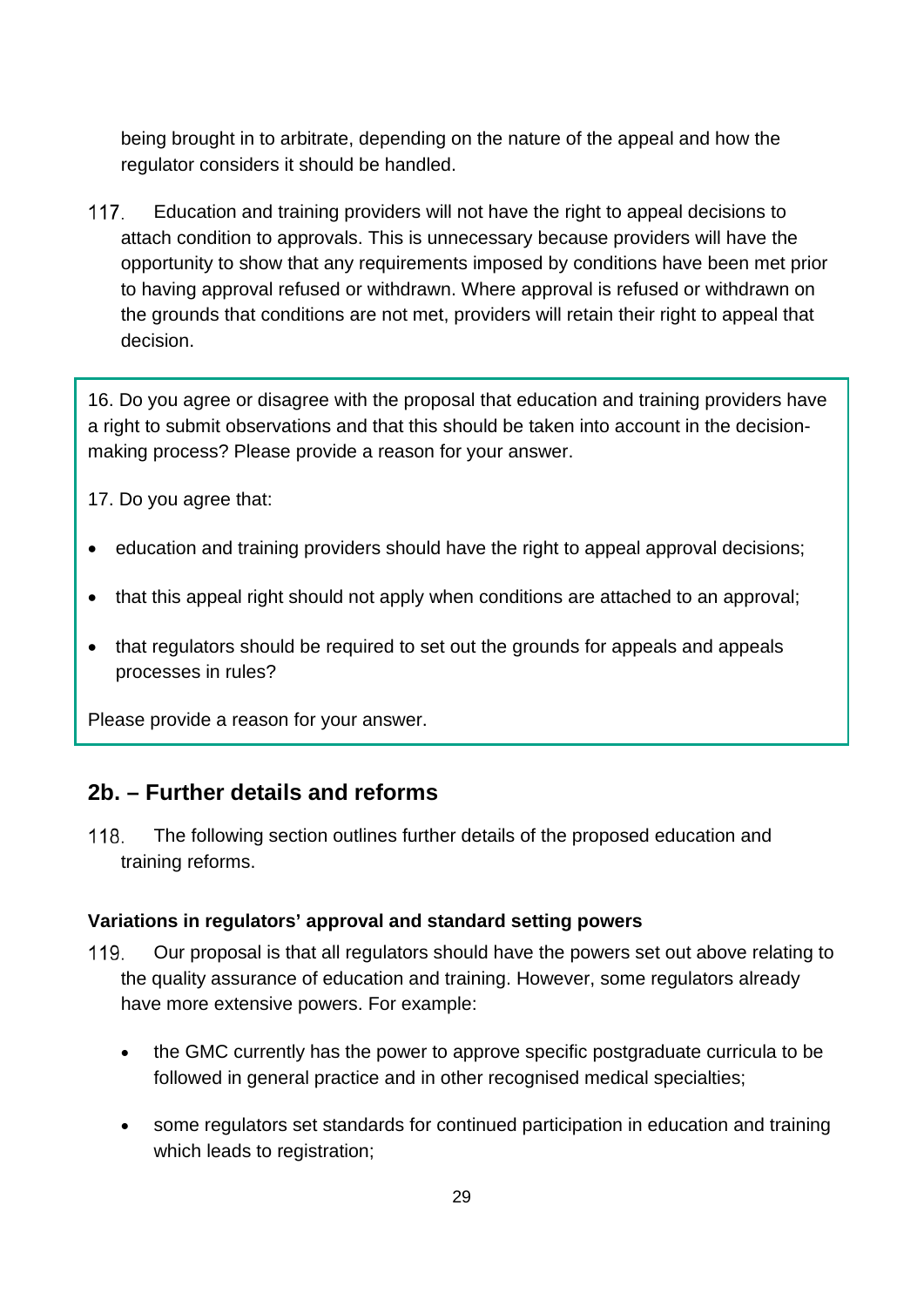- some regulators set standards specifying which assessments must be completed by learners on courses or programmes of training which lead to registration; and
- some regulators approve individuals to provide training.
- $120.$ Where regulators already have such additional powers, we do not plan to remove them. However, we also do not propose that such powers be made available more broadly than they already are.
- $121.$ Education and training powers in relation to AAs and PAs are considered separately in section 5b.

18. Do you agree or disagree that regulators should retain all existing approval and standard setting powers? Please provide a reason for your answer.

#### **Exam and assessment powers**

- $122.$ The regulators will have the flexibility to determine the required outcomes of education and training which leads to registration or annotation of the register. It is the regulators, as the experts and gatekeepers to each profession, who are best placed to set out the detailed requirements for registration and annotation. Our reforms will ensure that all regulators have the flexibility to set requirements for entry to or annotation of the register. This will include being able to specify if there are examinations or other assessments, in addition to those taken in order to acquire relevant qualifications, which must be passed prior to registration or annotation of the register (see paragraph 193). That is all regulators will all be able to specify if there are additional exams or other assessments which qualified healthcare professionals must pass prior to registration or annotation of the register.
- $123.$ Some regulators already have further powers relating to exams and other assessments. For example, the GPhC sets a registration assessment. Passing the registration assessment is part of the GPhC's overall criteria for registration as a pharmacist. The GMC, meanwhile, sets the Professional and Linguistic Assessments Board test for doctors who have qualified abroad, and the GDC sets the Overseas Registration Exam for dentists who have qualified abroad. The NMC uses a Test of Competence to assess the skills and knowledge of international applicants for registration or those seeking to rejoin the register after a period away from practice. The GMC also has the power to quality assure and approve postgraduate exams and other assessments and has oversight of examinations and other assessments which are taken as part of undergraduate courses which lead to registration.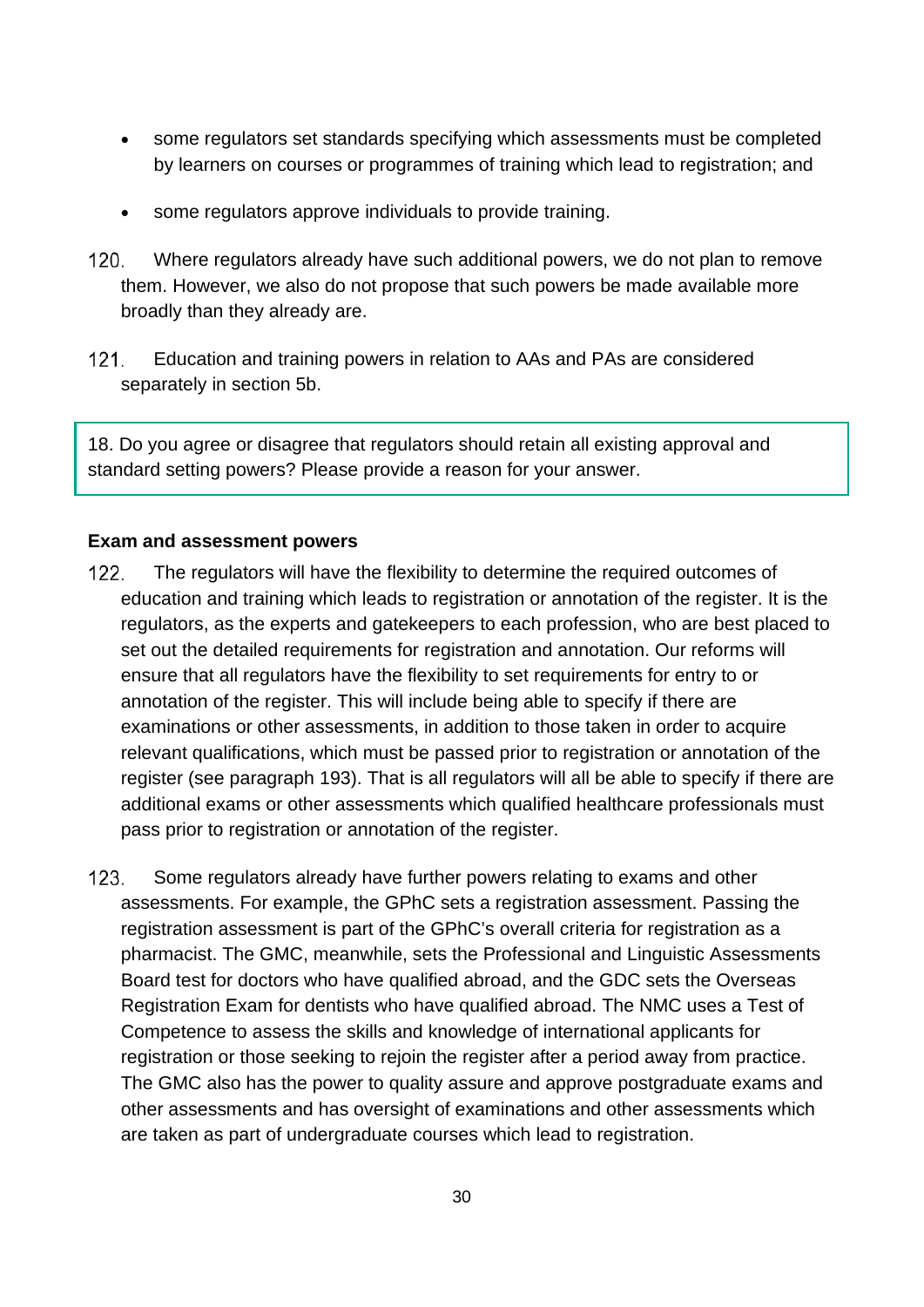- $124.$ We propose that in addition to being able to specify if there are examinations or other assessments which must be passed prior to registration or annotation of the register, over and above those taken to acquire a relevant qualification, all regulators should have the power to set and administer such assessments.
- $125.$ It has been suggested that regulators should have an additional power to set the exams or assessments for those courses and programmes of training which are approved by the regulators and completion of which leads to registration or annotation of the register. This would be in addition to the power that some regulators already have to set requirements and standards applying to the exams and assessments conducted by education and training providers. Under our proposals all regulators will be provided with a full range of powers to set standards in relation to the outcomes of education and training, specific courses and programmes of training and education and training providers (see paragraph 105). These powers will provide assurance that approved courses are equipping learners with the skills, knowledge and experience that they need to enter the register. We do not propose that the regulators are given powers to set exams and assessments in relation to approved courses.

19. Do you agree or disagree that all regulators should have the power to set and administer exams or other assessments for applications to join the register or to have annotations on the register? Please provide a reason for your answer.

20. Do you agree or disagree that this power to set and administer exams or other assessments should not apply to approved courses or programmes of training which lead to registration or annotation of the register? Please provide a reason for your answer.

#### **Fees**

126. The Governance and Operating Framework proposals set out in Section 1 introduce the power for regulators to charge for services undertaken on a costrecovery basis (see paragraphs 77- 80). This includes being able to charge a fee in connection with all education and training approval decisions, both in the UK and overseas, and to charge a regular fee for monitoring ongoing approval.

#### **Delegation and methods of assessment**

 $127.$ Some regulators already delegate education and training functions to other bodies. For example, the NMC currently delegates its education and training approval function to [Mott MacDonald.](https://nmc.mottmac.com/) The power to delegate functions (see paragraphs 80 - 85) will apply to the education and training functions of all regulators. This will mean that all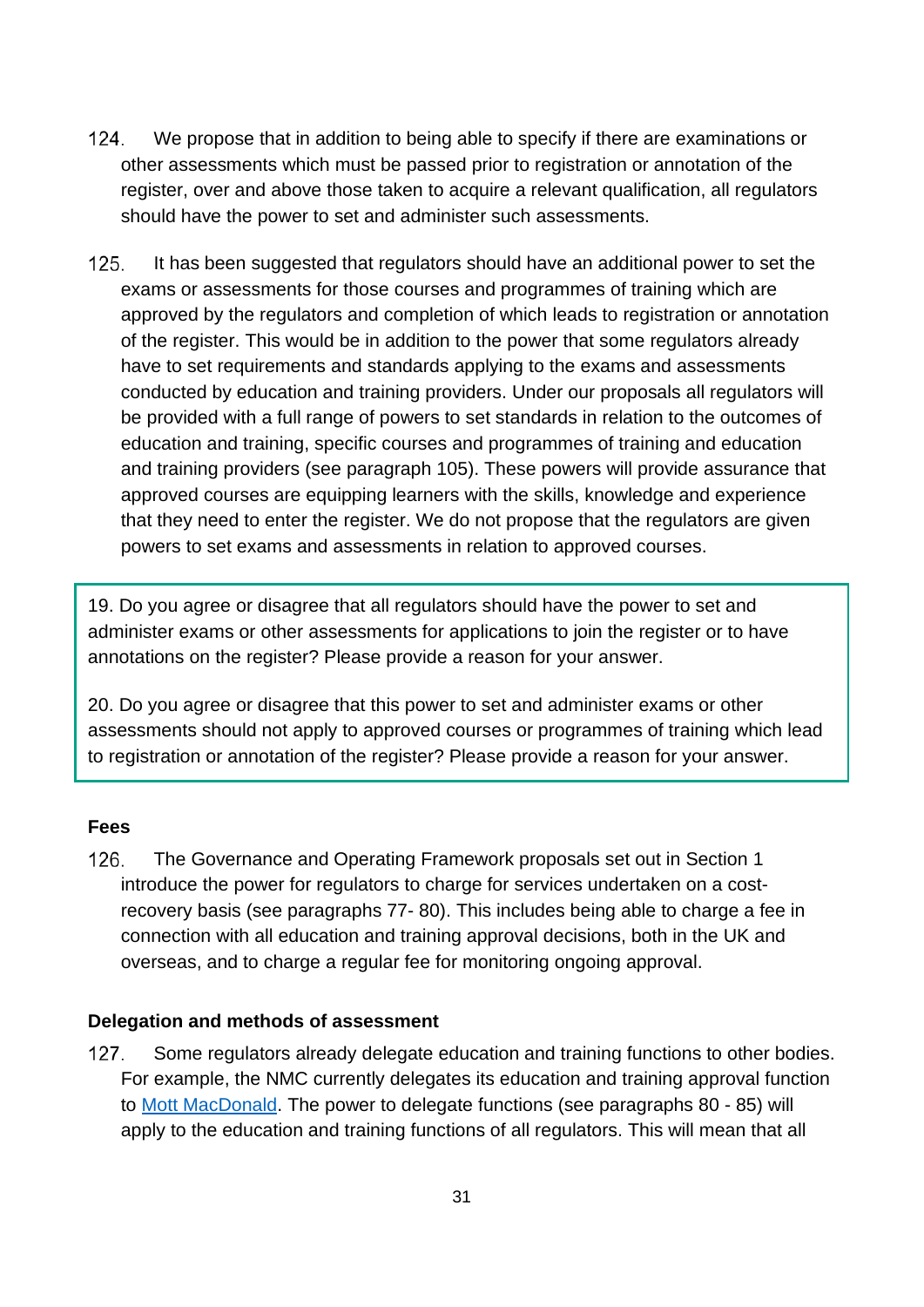regulators have a power to appoint a person(s) to carry out the quality assurance function on their behalf.

128. In addition to this, we also propose that all regulators should have the power to assess education and training providers, courses or programmes of training in a variety of ways. This might include desktop-based or remote assessments conducted rather than visiting a location. This will help to ensure that regulators deliver their quality assurance function in the most efficient and effective way.

21. Do you agree or disagree that regulators should be able to assess education and training providers, courses or programmes of training conducted in a range of ways? Please provide a reason for your answer.

#### **European requirements for the education and training of healthcare professionals**

129. The education and training of five healthcare professions - doctors, nurses, midwives. pharmacists, and dentists – are set out in European legislation, with which UK standards have previously had to comply. These requirements, which define the minimum length of time required to train in a profession, ceased to apply at the 2020. This allows regulators to a more flexible approach to setting education and training standards. For example, in January 2021 the NMC introduced a recovery standard in response to the covid 19 pandemic which allowed student nurses to replace some clinical practice hours with simulated learning where clinical practice was not available or possible. The proposed changes education and training will provide the regulators with the flexibility to take a different approach to education and training standards which focuses on the skills, experience and knowledge required rather than hours of study and practice.

#### **The power to require information**

 $130.$ In order to play their quality assurance role as effectively and efficiently as possible and ensure that education and training standards are upheld, regulators need education and training providers to share relevant information. Regulators will therefore have the power to require that education and training providers share whatever information is reasonably required for the purpose of quality assurance.

#### **Inter-professional learning**

 $131.$ It has been suggested that that registered healthcare professionals should be required to engage in inter-professional learning. This is where healthcare professionals from two or more professions learn with, from and about each other to improve collaboration and the quality of care. It can include learning in academic or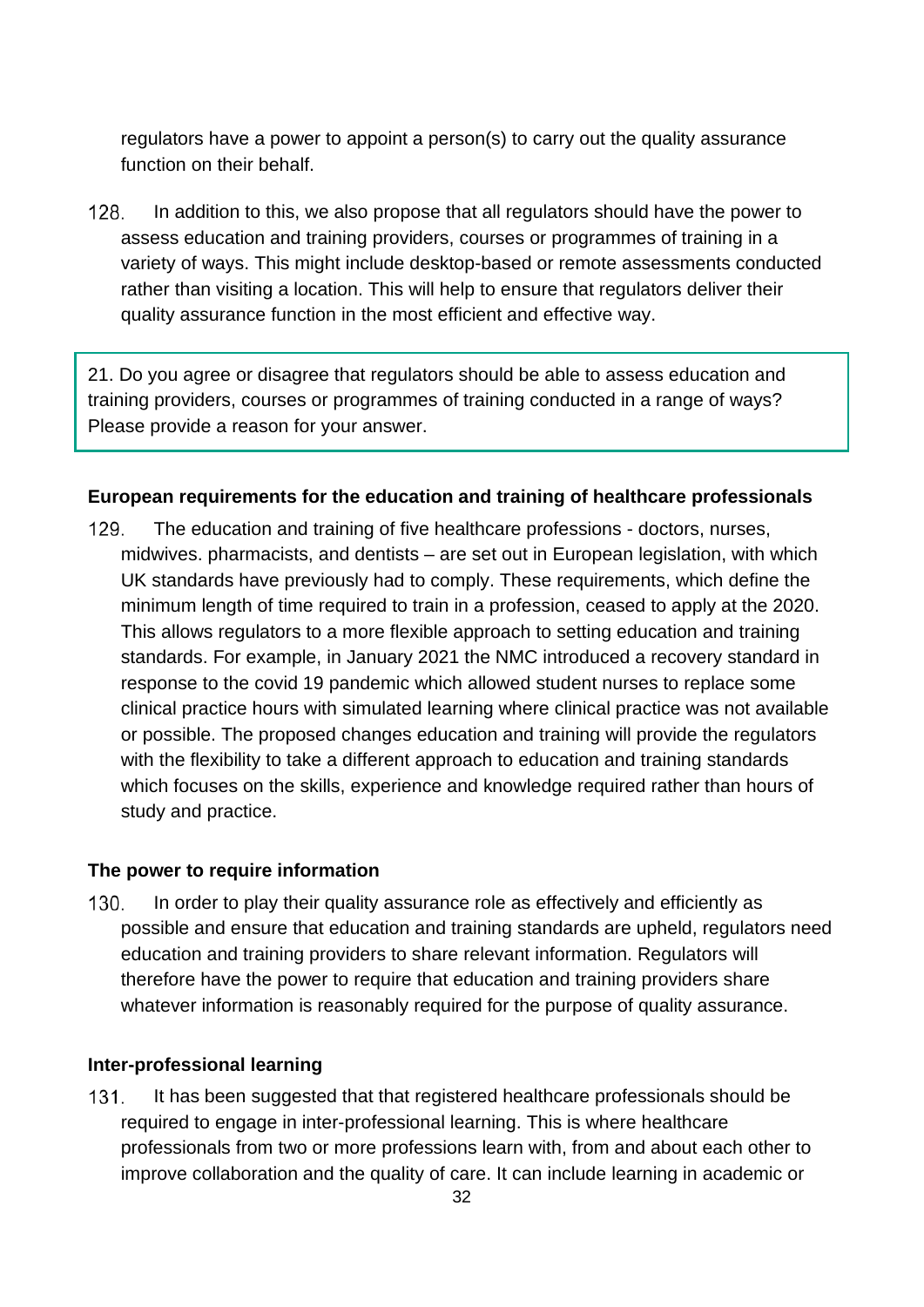work-based settings, either before or after qualification. It is widely acknowledged that inter-professional learning is beneficial.<sup>[6](#page-32-0)</sup> The need for effective inter-professional learning and teamworking was highlighted in the [Victoria Climbié Inquiry](https://www.gov.uk/government/publications/the-victoria-climbie-inquiry-report-of-an-inquiry-by-lord-laming) and the [Royal](https://www.gov.uk/government/publications/the-royal-liverpool-childrens-inquiry-summary-and-recommendations)  [Liverpool Children's Inquiry.](https://www.gov.uk/government/publications/the-royal-liverpool-childrens-inquiry-summary-and-recommendations) The HCPC and NMC's standards require that courses or programmes of training which lead to registration include inter-professional learning. The GMC's standards require that medical school programmes provide the opportunity for inter-professional learning. Although inter-professional learning is known to be beneficial, it is something which the majority of healthcare professionals already benefit from, given the way in which healthcare is delivered. The Law Commissions noted that inter-professional learning is not always appropriate and recommended that, although inter-professional learning should be encouraged, it is not something which should be mandated by legislation.<sup>[7](#page-32-1)</sup> We do not therefore propose that a requirement for inter-professional learning be included in the regulators' legislation. The current proposals will provide regulators with the flexibility to set standards which assure that registered healthcare professionals receive education and training which is best suited to equip them to deliver safe and effective care. This will include regulators being able to require that learners engage in academic, lab-based, practical or interprofessional learning where appropriate.

## **Certificates of Completion of Training (CCTs)**

- 132. The Medical Act requires the GMC to award Certificates of Completion of Training (CCTs) to confirm that doctors have completed an approved UK specialist or GP training programme. Doctors with a CCT are eligible for entry onto the GP or specialist register. The GMC has a duty to award a CCT to any person who applies to the GMC for that purpose who:
	- is a registered medical practitioner; and
	- has satisfactorily completed a relevant approved course or programme.

<span id="page-32-0"></span><sup>&</sup>lt;sup>6</sup> See, for example, the World Health Organization's Framework for Action on [Interprofessional Education & Collaborative Practice](https://www.who.int/hrh/resources/framework_action/en/) and [How interprofessional learning](https://www.nursingtimes.net/roles/nurse-educators/how-interprofessional-learning-improves-care-24-05-2013/)  [improves care.](https://www.nursingtimes.net/roles/nurse-educators/how-interprofessional-learning-improves-care-24-05-2013/)

<span id="page-32-1"></span><sup>&</sup>lt;sup>7</sup> See paragraph 6.21 – 6.25 of the Law Commissions' review of the legal framework for [professional regulation in the UK.](http://lawcom.gov.uk/app/uploads/2015/03/lc345_regulation_of_healthcare_professionals.pdf)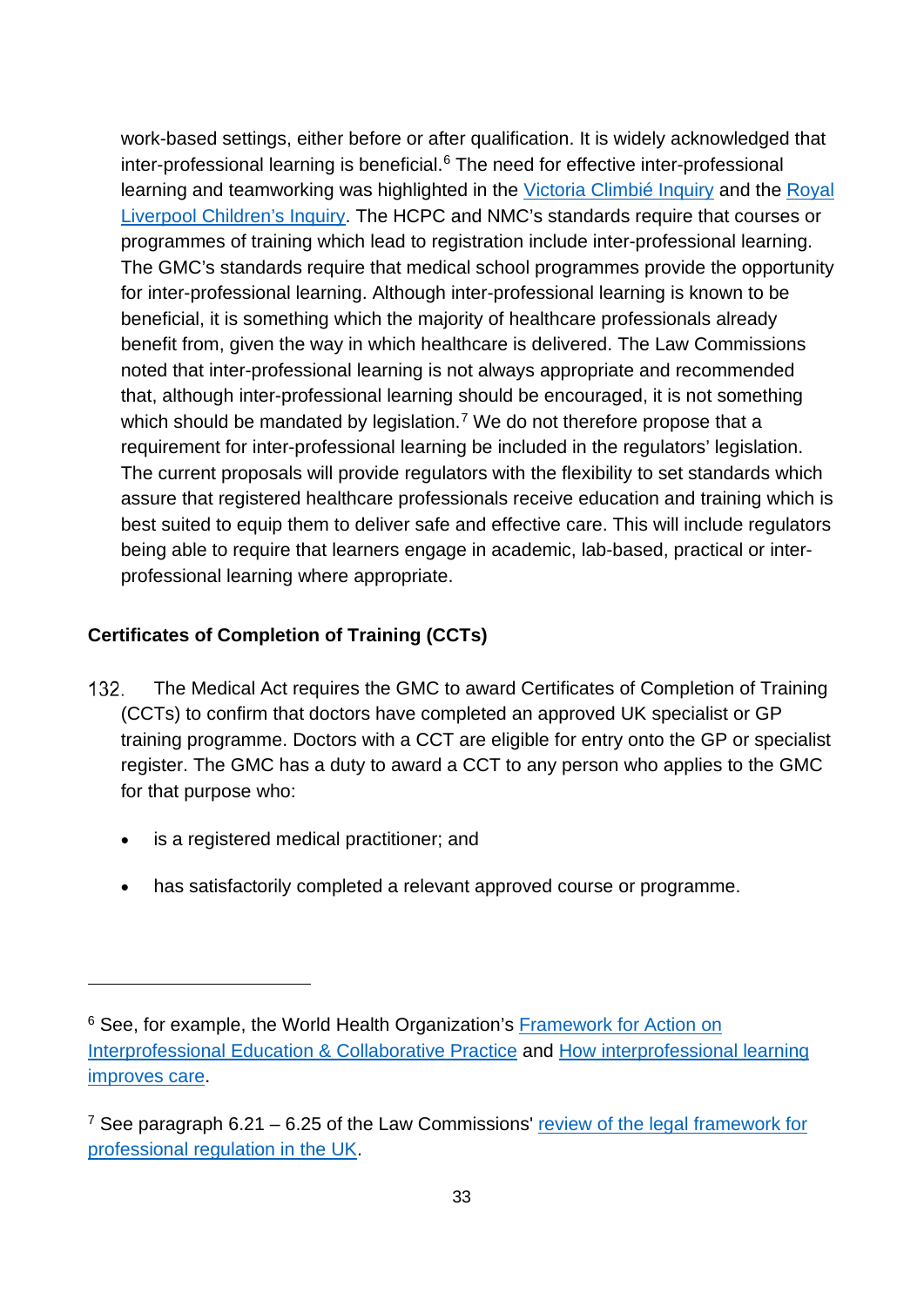- $133.$ We are proposing to replace the specialist and GP registers with a single register where specialist status including being a GP is reflected through an annotation to the register (see section 3). We are proposing to remove the GMC's duty to award CCTs from the Medical Act.
- We propose that the GMC should instead have a power to make rules setting out 134. the procedure to be followed in relation to, and evidence required in support of, CCTs. The GMC will then be able to assure that the processes by which doctors have specialist or GP qualifications annotated on the register are best suited to serve the needs of service users, the public, the healthcare environment and the regulated professions. For example, if it determines that it is appropriate to do so, the GMC will be able to continue awarding CCTs. If it instead determines that it is no longer necessary to award CCTs before registrants have qualifications annotated on the register then it will be able to adjust its processes.
- 135. This change relating to CCTs will not entail any immediate change to the way that the GMC regulates education and training. Granting the GMC this power in relation to CCTs enssures that it has the flexibility to regulate education and training efficiently and effectively.

22. Do you agree or disagree that the GMC's duty to award CCTs should be replaced with a power to make rules setting out the procedure in relation to, and evidence required in support of, CCTs? Please give a reason for your answer.

## **Continuing Professional Development and Revalidation**

- 136. It is essential for public protection that registrants demonstrate that their skills and knowledge are up to date and equip them for the roles that they carry out. A key way regulators ensure this is through systems that assess continuing professional development (CPD) or through revalidation (the process that professionals in the UK must follow to maintain their registration with a regulator).
- $137.$ We propose that all regulators should be given a new power to set standards for CPD and/or revalidation. This will ensure that regulators provide assurance that registered healthcare professionals continue to develop their skills and competencies and acquire any new knowledge required for them to continue to deliver safe and effective care.
- A number of regulators, such as the GOC, set out their registrant's CPD 138. requirements in rules. The GOC sets out a programme of Continuing Education and Training (CET) which is a statutory requirement for all fully qualified optometrists and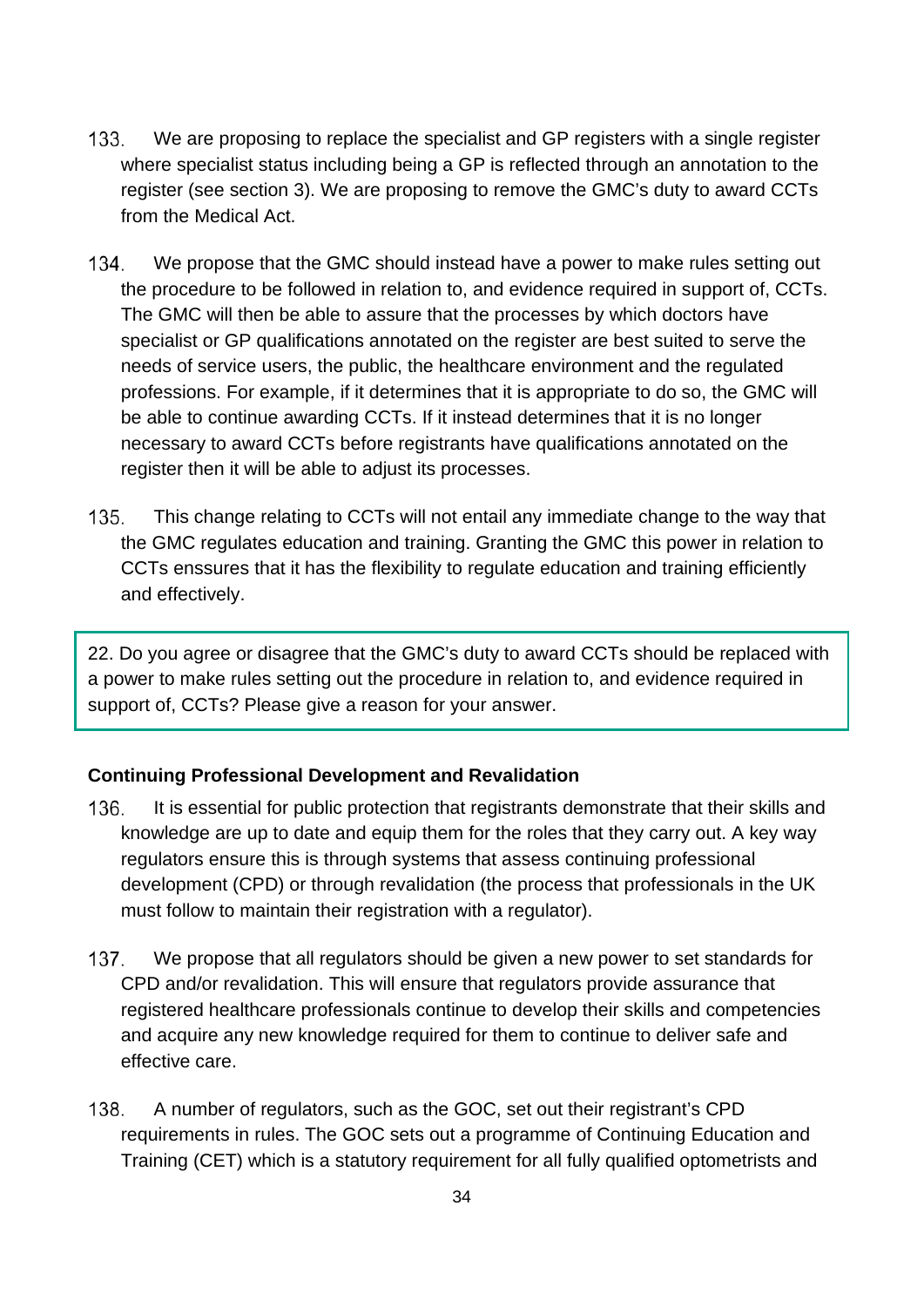dispensing opticians. This is a points-based scheme that runs over a three-year cycle. All registrants must earn a minimum number of CET points and meet a minimum set of requirements by the end of each cycle to remain on the GOC's register.

- 139. The General Medical Council (Licence to Practise and Revalidation) Regulations set out the GMC's revalidation process. Where a medical practitioner holds a licence to practise, they must successfully revalidate every five years to continue practising in the UK. Medical practitioners do this by participating in local clinical governance systems including regular appraisals which are overseen by a Responsible Officer (these are individuals based within 'designated bodies' who have overall responsibility for making a revalidation recommendation to the GMC so that the registrant can maintain their licence to practise).
- $140.$ For the NMC, revalidation is linked to an applicant's registration renewal requirements. The NMC's legislation requires applicants applying to renew their registration to meet certain CPD and practice hours requirements. The number of CPD and practice hours to be completed by registrants is set out in the Nursing and Midwifery Council (Education, Registration and Registration Appeals) Rules 2004.
- $141$ Regulators are best placed to determine what registrants need to demonstrate to prove that they remain safe to practise. We therefore propose that legislation should continue to allow regulators to require registrants to undertake CPD and/or revalidation. In addition, regulators should be given a power to set out the procedure for dealing with non-compliance and a power allowing them to set standards for CPD and/or revalidation.
- $142.$ However, the detailed requirements in relation to CPD and revalidation should be set by individual regulators in rules and guidance. When proposing any changes to their existing rules on CPD and/or revalidation, regulators would be required to consult with employers and other key stakeholders.
- $143.$ This will allow regulators to make changes to their CPD and/or revalidation processes as and when required. During the COVID-19 pandemic, for example, regulators have postponed or amended CPD and revalidation arrangements. Setting out the detail of CPD and revalidation processes in rules and guidance rather than legislation will support such a flexible approach.

23. Do you agree or disagree that regulators should be able to set out in rules and guidance their CPD and revalidation requirements? Please give a reason for your answer.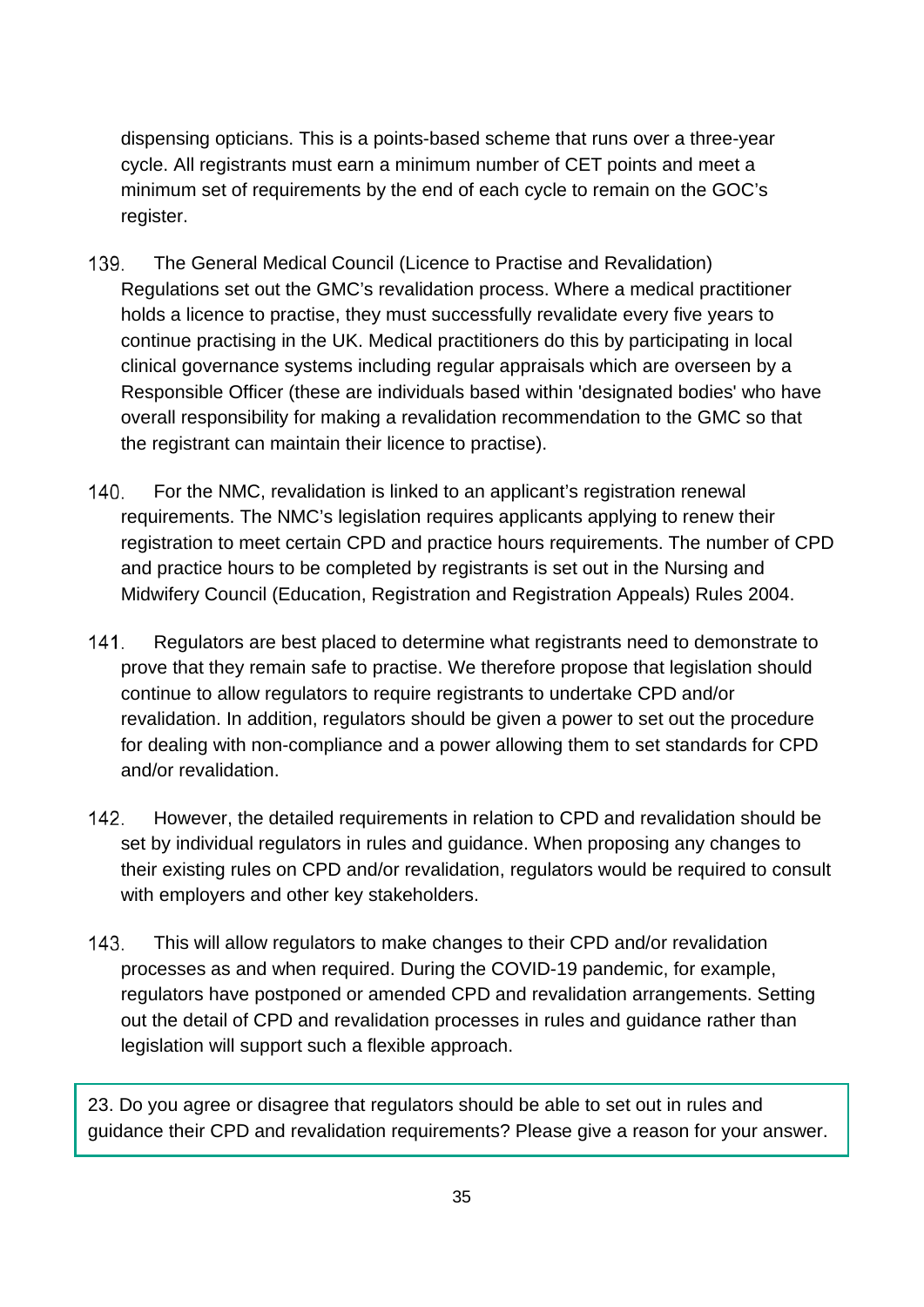# **3. – Registration**

# **Introduction**

- $144.$ This section sets out proposed changes to the regulators' registration processes. Registration refers to the maintenance of a list of professionals who have satisfied a regulator that they are appropriately qualified and have the necessary knowledge, experience and skills to be capable of safe and effective practice. A robust register is central to how regulators meet their core objective of public protection.
- $145$ There is variation in the registration processes that the regulators operate and the legislation that underpin these processes. The changes set out in this section aim to introduce greater consistency across the regulators. These changes will provide all regulators with the same powers to carry out their registration function.
- 146. The proposed approach will also provide the regulators with flexibility in how they exercise their powers. The regulators will be able to set out their registration operational processes in rules and guidance rather than having these set out in legislation or Privy Council approved rules. This will allow registration processes to be adapted to meet the needs of different professions and different requirements over time. We encourage regulators to work together to develop their rules.
- $147.$ Section 3a sets out the main proposed changes to the legislative framework, governing registration processes, for all regulators. These are that:
	- all regulators will have a duty to hold a single register of professions which can be divided into parts for each profession a regulator regulates;
	- a power to annotate entries on the register;
	- the introduction of emergency registration powers for all regulators; and
	- all regulators will have the same protection of title and registration offences within their legislation so that all registered professions have the same level of protection.
- 148. Section 3b sets out further detail on the administration of regulators' registers including:
	- removal and readmission to a register;
	- registration appeals; and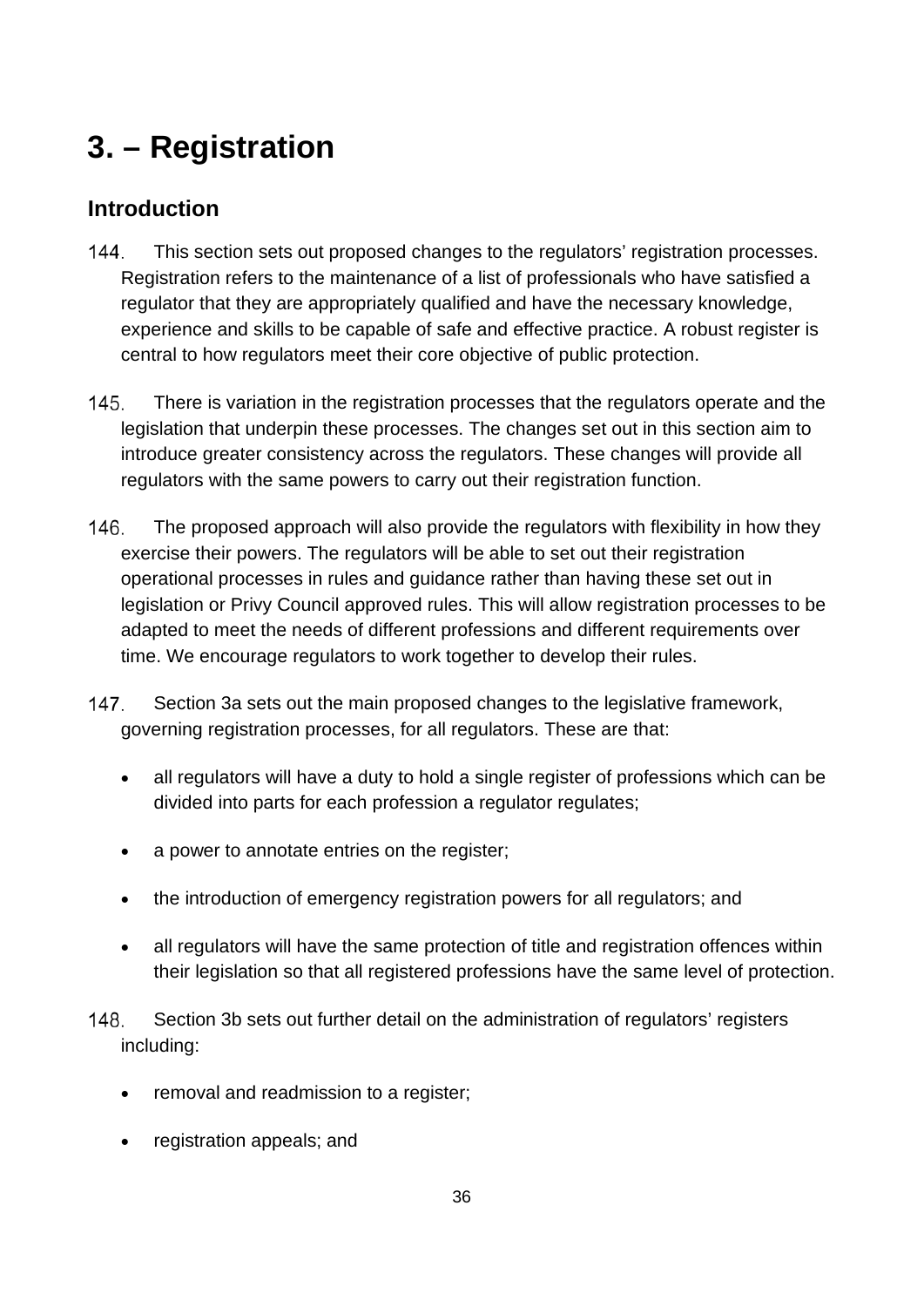- the role of the Registrar, Deputy Registrar and Assistant Registrar.
- 149. Section 3c sets out further detail in arrangements for specific groups of registrants including:
	- students;
	- international practitioners; and
	- non-practising professionals.

# **3a. – Main registration reforms**

# **A duty to hold a single register**

- $150.$ All regulators have a duty to hold a register (or registers) of professionals they regulate and to make this available to the public. In addition, the GPhC and the PSNI are required to hold registers of pharmacy premises and the GOC is required to hold a register of optical businesses.
- $151.$ These registers are central to the regulators' role in protecting the public and patient safety. They provide important information for the public, employers and service users on those professionals who are qualified and capable of safe and effective practice. They also provide information on certain sanctions that have been imposed on a professional as a result of fitness to practise proceedings. Not all of the information held on a regulator's register is required to be published, for example, a registrant's personal details are not available to the public.
- $152.$ Regulators currently hold their registers in different ways. Some regulators hold a single register of the profession they regulate, some hold a single register divided into parts for the different professions they regulate, whereas other regulators hold multiple registers. In addition, some regulators such as the GDC and GOC, hold specialist lists. The specialties included in the GDC and GOC's lists are set out in rules. These specialist lists are publicly available and highlight which professionals have specialist skills or qualifications.
- $153.$ For example, the GDC holds 13 specialist lists. The GDC's specialist lists set out registered dentists who meet certain conditions and are entitled to use a specialist title.
- 154. The following table sets out how each regulator holds its register: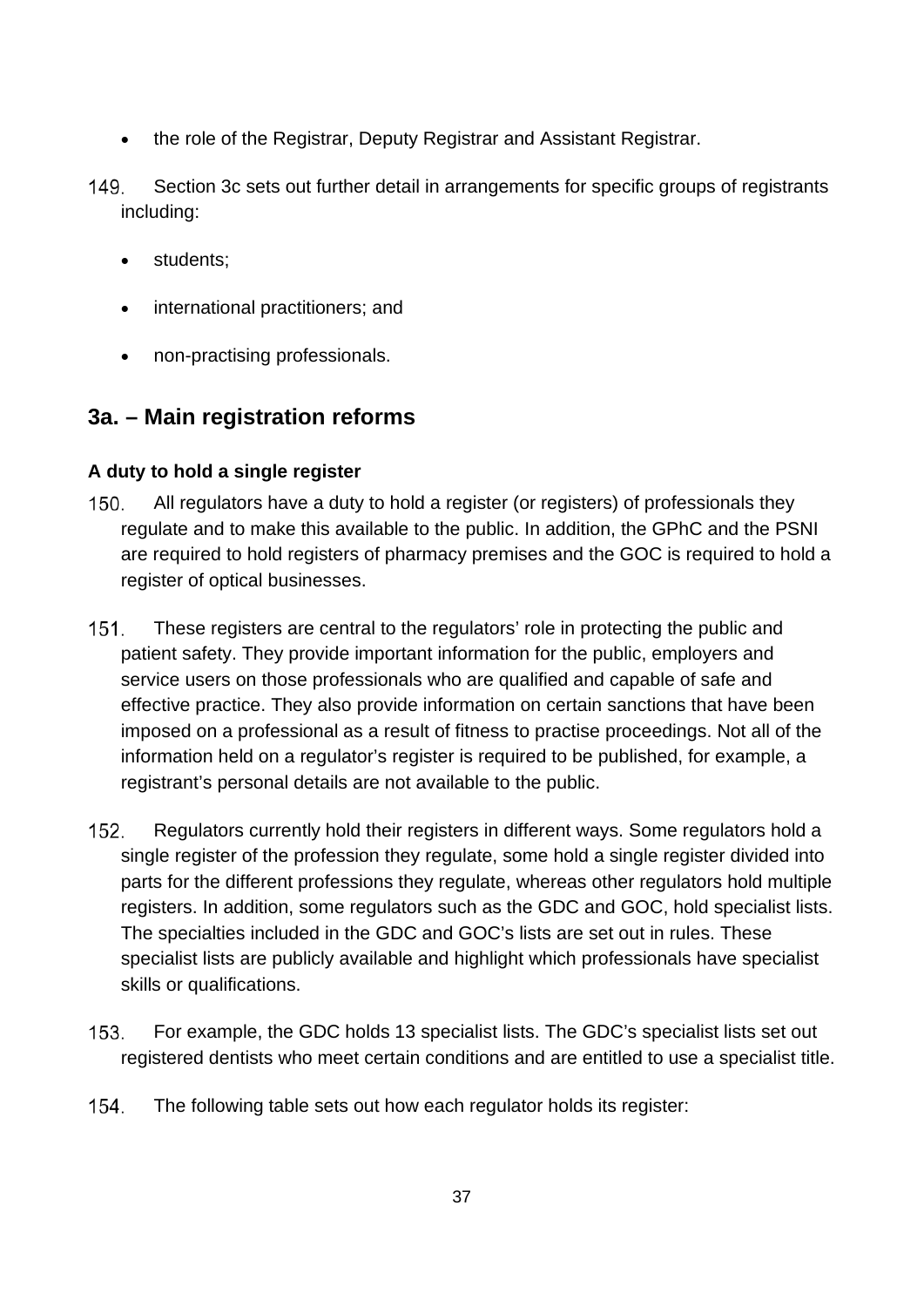| Regulator         | <b>Register Model</b>                                                                                                                                                                                              | <b>Additional information</b>                                                                                                                                                                                                                                                                                                                                               |
|-------------------|--------------------------------------------------------------------------------------------------------------------------------------------------------------------------------------------------------------------|-----------------------------------------------------------------------------------------------------------------------------------------------------------------------------------------------------------------------------------------------------------------------------------------------------------------------------------------------------------------------------|
| GCC               | A single register of chiropractors                                                                                                                                                                                 | n/a                                                                                                                                                                                                                                                                                                                                                                         |
| GDC               | Multiple Registers. These are:<br><b>The Dentist Register</b><br><b>Dental Care Professional</b><br>$\bullet$<br>Register                                                                                          | The Dental Care Professional register is also sub-<br>divided as follows:<br><b>Dental Nurse</b><br>$\bullet$<br><b>Dental Hygienist</b><br>$\bullet$<br><b>Dental Therapist</b><br>$\bullet$<br><b>Dental Technician</b><br>$\bullet$<br><b>Clinical Dental Technician</b><br>$\bullet$<br><b>Orthodontic Therapist</b><br>$\bullet$<br>The GDC holds 13 specialist lists. |
| <b>GMC</b>        | Multiple Registers. These are:<br><b>The Medical Practitioners</b><br>Register<br><b>The General Practitioners</b><br>$\bullet$<br>Register<br><b>The Specialist Medical</b><br>٠<br><b>Practitioners Register</b> | The Medical Practitioners register is a list of all medical<br>practitioners in the UK. It includes general practitioners<br>and specialist medical practitioners.                                                                                                                                                                                                          |
| GOC               | Multiple Registers. These are:<br>The Optometrists, Dispensing<br><b>Opticians and Students Register</b><br><b>Body Corporates Register</b><br>$\bullet$                                                           | The GOC holds 4 specialist lists.                                                                                                                                                                                                                                                                                                                                           |
| GO <sub>s</sub> C | A single register of osteopaths.                                                                                                                                                                                   | n/a                                                                                                                                                                                                                                                                                                                                                                         |
| GPhC              | A single register which is divided into<br>five parts:<br>Part 1: relating to pharmacists                                                                                                                          | Part 5 of the register is no longer in use by the GPhC<br>and part 4 of the register will cease to be in effect from<br>mid-summer 2022 (save for Swiss visiting                                                                                                                                                                                                            |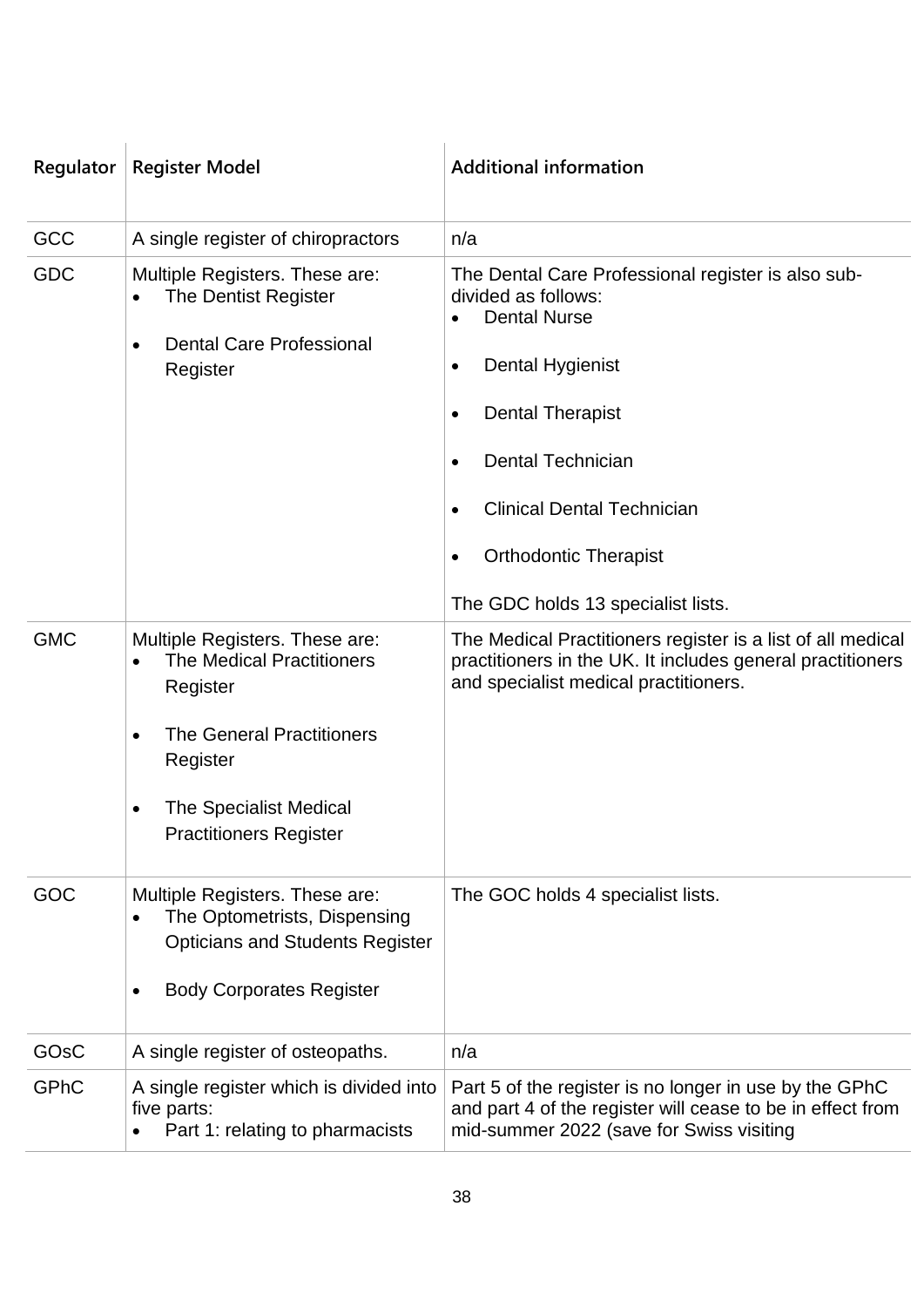|                                                                                 | other than visiting practitioners                                                      | pharmacists). <sup>8</sup>                                                                                                                                                                                           |
|---------------------------------------------------------------------------------|----------------------------------------------------------------------------------------|----------------------------------------------------------------------------------------------------------------------------------------------------------------------------------------------------------------------|
| $\bullet$<br>practitioners                                                      | Part 2: relating to pharmacy<br>technicians other than visiting                        |                                                                                                                                                                                                                      |
| $\bullet$                                                                       | Part 3: relating to premises                                                           |                                                                                                                                                                                                                      |
| ٠                                                                               | Part 4: relating to pharmacists<br>who are visiting practitioners                      |                                                                                                                                                                                                                      |
| $\bullet$<br>practitioners                                                      | Part 5: relating to pharmacy<br>technicians who are visiting                           |                                                                                                                                                                                                                      |
| <b>HCPC</b><br>regulates.                                                       | A single register divided into parts<br>for each profession the HCPC                   | n/a                                                                                                                                                                                                                  |
| <b>NMC</b><br>four parts:<br><b>Nurses</b><br><b>Midwives</b><br>$\bullet$<br>٠ | A single register which is divided into<br>Nursing associates                          | The nurses' part of the register is divided into two sub-<br>parts for first <sup>9</sup> and second level <sup>10</sup> nurses (however, the<br>sub-part for second level nurses is now closed to new<br>entrants). |
| health nurses.                                                                  | Specialist community public                                                            |                                                                                                                                                                                                                      |
| <b>PSNI</b><br>٠                                                                | Multiple registers. These are: -<br>Register of students<br>Register of pharmaceutical | Within the PSNI's governing legislation is a power<br>enabling it to establish and hold a register of druggists.<br>The PSNI has chosen not to establish this type of<br>register.                                   |
|                                                                                 |                                                                                        |                                                                                                                                                                                                                      |

<span id="page-38-0"></span><sup>&</sup>lt;sup>8</sup> The citizens' rights agreement that the UK have signed with Switzerland protects the rights of UK and Swiss nationals who have chosen to call each other's countries home. This means that UK and Swiss nationals living in each other's countries after Brexit will continue to enjoy broadly the same rights as they did when the UK was part of the EU. This includes arrangements on residency, access to healthcare, pensions and education, social security coordination and mutual recognition of professional qualifications.

<span id="page-38-1"></span><sup>9</sup> First level nurses also known as registered nurses have completed a three-year programme of education leading to a nursing qualification and an academic qualification.

<span id="page-38-2"></span><sup>&</sup>lt;sup>10</sup> Second level nurses are registered nurses who have completed a two-year nursing course. However, second-level courses are no longer available to undertake.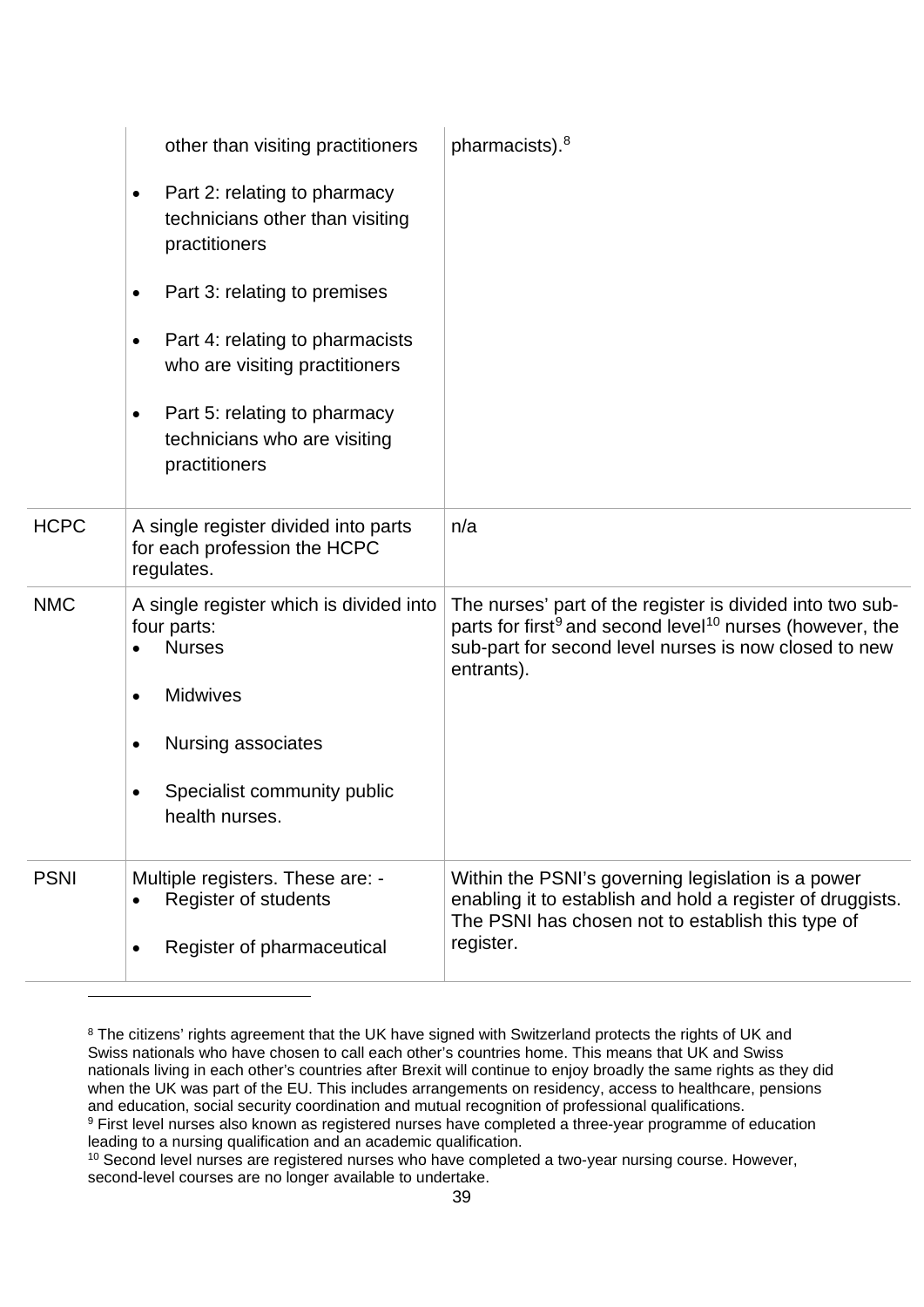#### chemists

- Register for registered premises
- Register of temporary and occasional working practitioners
- 155. All regulators will continue to hold and publish a register of the professionals they regulate. However, we propose that this should be a duty to hold and publish a single register of professions which can be divided into parts for each profession a regulator regulates. This will ensure that current practice is reflected within a regulator's register. In addition, it will allow any new professions which may be brought into statutory regulation in the future to be easily and proportionately included as a new part within a regulator's register. Any duties on regulators to hold multiple registers will be removed from legislation.
- 156 All regulators will be required to publish the following information on their registers about their registrants. The following information will be available to both the public and employers:
	- Name
	- **Profession**
	- Qualification (this will only be published if the regulator holds this information. For historical reasons not all regulators hold this information about all of their registrants)
	- Registration number or personal identification number (PIN)
	- Registration status (any measures in relation to fitness to practise on a registrant's registration should be published in accordance with the rules/policy made by a regulator)
	- Registration history
- $157.$ This will ensure that the registers provide the same basic level of information about all registered professionals. Some regulators also provide additional information about their registrants. For example, the GCC and the GOsC currently publish a registrant's geographical location and the GPhC publishes the registration expiry date. We propose that regulators should continue to be able to collect, hold, process and,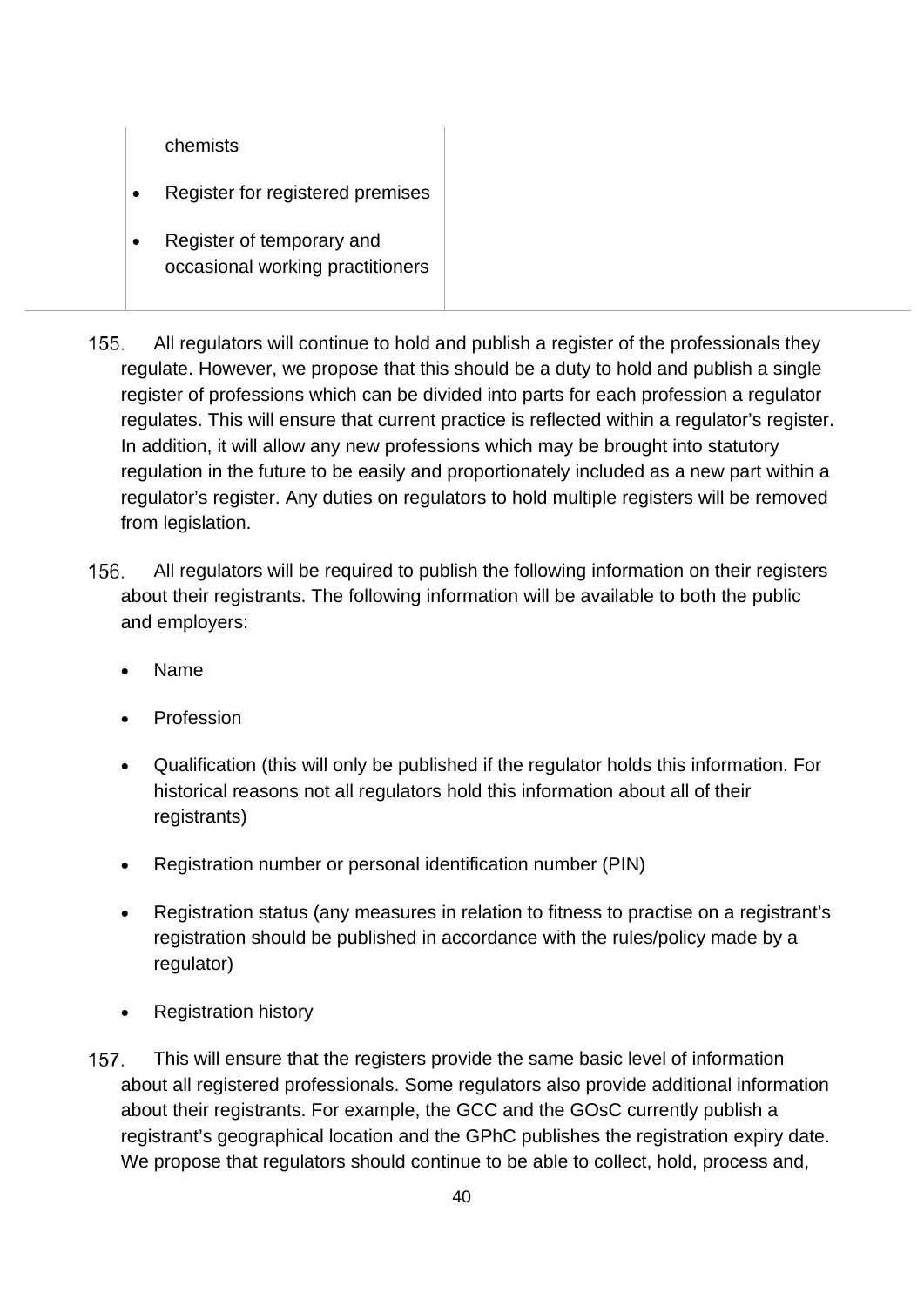where they see fit, publish such information on the register. The Social Workers Regulations 2018 provide Social Work England with this power and we propose that the power should be extended to all regulators.

158. In addition, to the above information, regulators should also be given a power to be able to request specific information from registrants which may be published on the register by a regulator. The collection and possible publication of this information would only be possible where it is consistent with a regulator's statutory objectives and could include information in relation to a registrant's scope of practice, insurance and indemnity, revalidation and/or continuing professional development requirements. Where a registrant does not provide this information, they could potentially be removed from a regulator's register. However, removal from the register would only take place as a last resort when other steps to obtain the required information have failed. In addition, a registrant would be able to appeal a decision to remove them from the register for this reason.

24. Do you agree or disagree that the regulators should hold a single register which can be divided into parts for each profession they regulate? Please give a reason for your answer.

25. Do you agree or disagree that all regulators should be required to publish the following information about their registrants:

- Name
- **Profession**
- Qualification (this will only be published if the regulator holds this information. For historical reasons not all regulators hold this information about all of their registrants)
- Registration number or personal identification number (PIN)
- Registration status (any measures in relation to fitness to practise on a registrant's registration should be published in accordance with the rules/policy made by a regulator)
- Registration history

Please provide a reason for your answer.

26. Do you agree or disagree that all regulators, in line with their statutory objectives, should be given a power allowing them to collect, hold and process data? Please give a reason for your answer.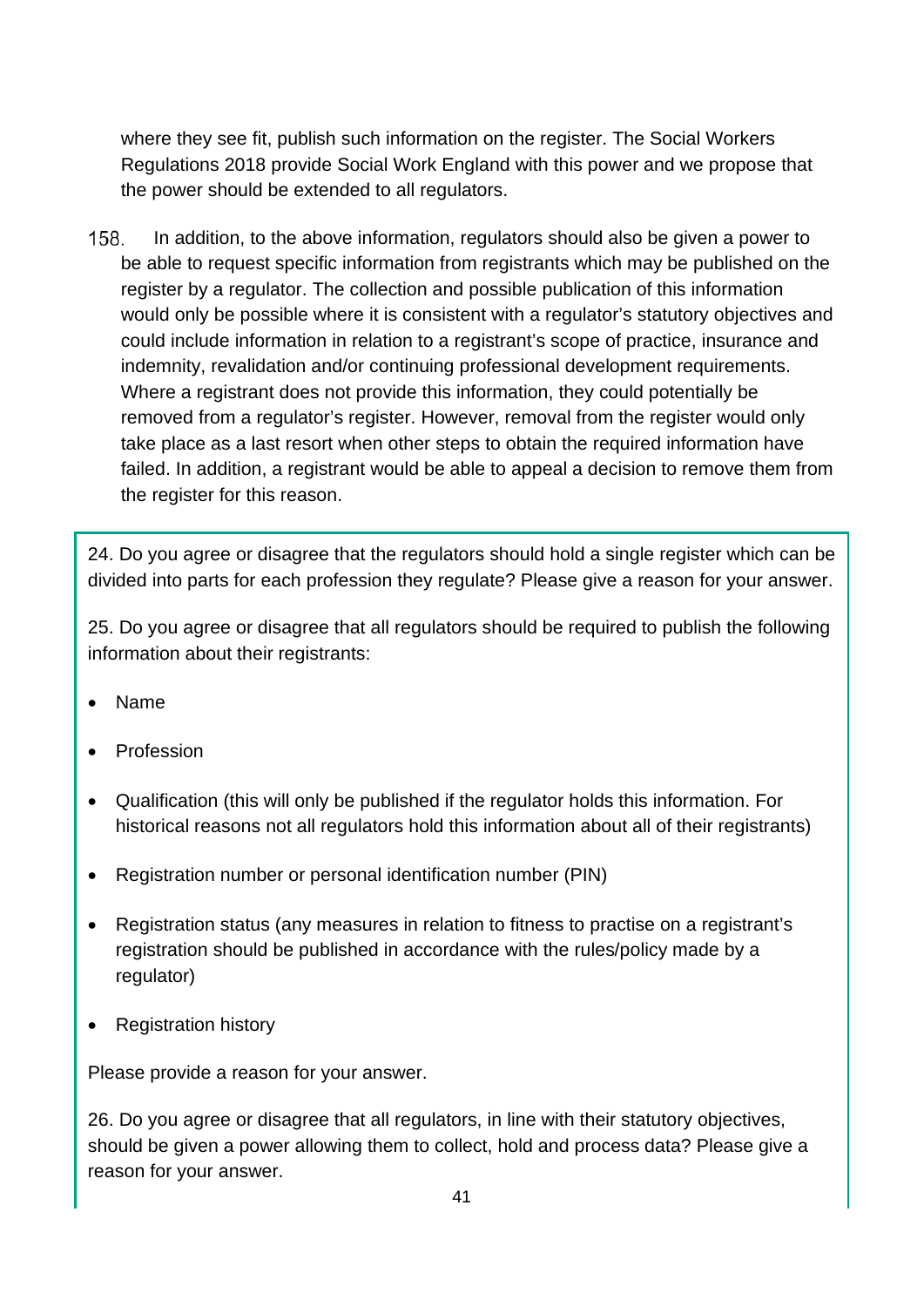27. Should they be given a discretionary power allowing them to publish specific data about their registrants? Please give a reason for your answer.

## **Annotation of the single register**

- 159. The GMC, GPhC, HCPC, NMC and PSNI are all able to annotate entries on their registers. We propose that all regulators should be given a power to annotate their register, including the power to amend, remove or restore annotations, in order to provide further information about the skills, knowledge and experience of registrants. Annotations are separate and distinct from fitness to practise sanctions.
- $160.$ An annotation is a note against a registrant's entry on a register which provides additional information, over and above that required for basic registration, such as specifying their scope of practice, an area of expertise or restrictions on their practice or registration. The NMC, GPhC, PSNI and HCPC currently annotate their registers to indicate their registrants' prescribing status. Annotation of the register will allow the regulators to indicate where registrants hold specialist qualifications rather than holding separate registers or specialist lists.
- $161.$ The power to annotate the register must be used in a way that is consistent with the regulators' public protection function. A regulator's register should ensure patient and public safety is protected and should not become a list of a registrant's qualifications. Examples of how annotations can be used include to indicate specific legislated activities such as prescribing and to provide clarity of scope of practice.
- $162.$ All regulators will be required to put in place an annotations policy setting out their approach to annotations. In addition, regulators should be able to charge a fee for making annotations to a register entry. Several regulators have developed their own policies on annotations. For example, the HCPC's policy only allows annotation where it is legally required or in exceptional circumstances where annotation is necessary to protect the public.
- $163.$ Where an annotation reflects a decision to restrict a registrant's scope of practice or registration, for example where a registrant only holds temporary or provisional registration rather than full registration, regulators will be required to set out the extent of such restrictions and how they will operate in rules. These rules will be subject to public consultation by the regulator.
- 164. Registrants will be able to appeal decisions made by a regulator on annotations. Detail on which decisions can be appealed will be set out in a legislation. Further information is available in the registration appeals section (see 213 - 218).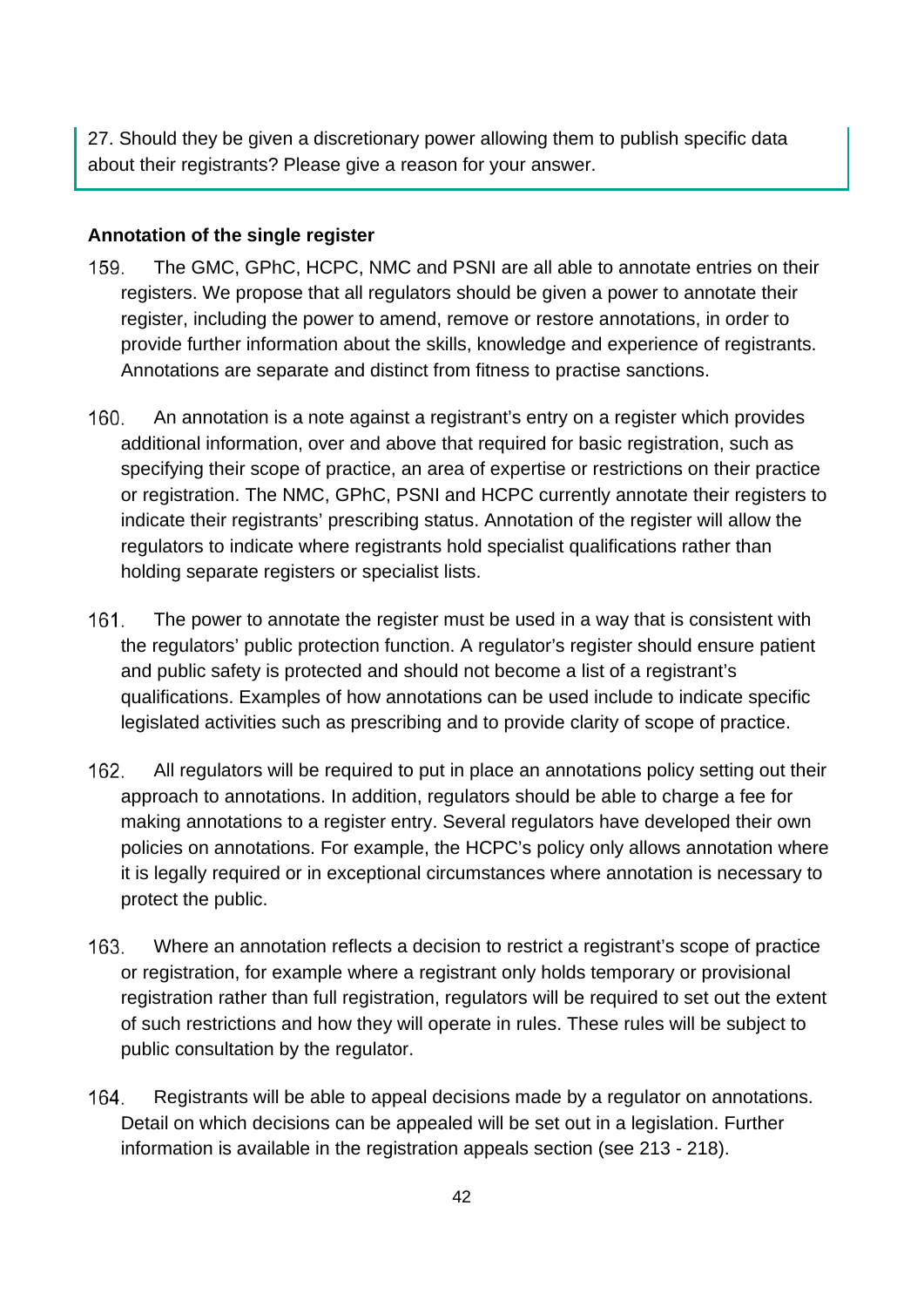28. Do you agree or disagree that all regulators should be able to annotate their register and that annotations should only be made where they are necessary for the purpose of public protection? Please give a reason for your answer.

## **Emergency Registration**

- 165. The GMC and GPhC both have emergency registration powers on a permanent basis. The Coronavirus Act 2020 gave the Registrars of the NMC, the HCPC and the PSNI new temporary, time-limited, emergency powers to be able to temporarily register an individual or group of individuals throughout the Covid-19 emergency. It is the Secretary of State for Health and Social Care's role to notify the registrars that an emergency is about to occur, is occurring or has occurred Under the Coronavirus Act 2020, it is the role of the Department of Health Northern Ireland, to advise the PSNI's registrar that an emergency is about to occur, is occurring or has occurred.
- 166. Emergency registration powers have been used in the following ways during the current Covid-19 pandemic:
	- The GMC granted temporary registration to doctors in good standing who had left the register in the last six years;
	- the NMC opened a temporary register to nurses and midwives who had left the register in the last five years and overseas nurses already working in the UK who were part-way through the NMC's application process;
	- the GPhC and PSNI granted temporary registration to pharmacy professionals in good standing who had left the register in the last three years; and
	- the HCPC granted temporary registration to former registrants who had left the register in the last three years and third year students on UK approved programmes who had completed all of their clinical practice placements.
- 167. As a result, over 47,000 former professionals came forward and offered to return to the NHS to increase workforce capacity and deal with the pressures created by COVID-19.
- 168. The registration of former professionals on the emergency registers will come to an end when the Secretary of State for Health and Social Care notifies the regulators that the emergency circumstances no longer apply. In Northern Ireland, it is the role of the Department of Health Northern Ireland to advise the PSNI's registrar that the emergency circumstances no longer apply.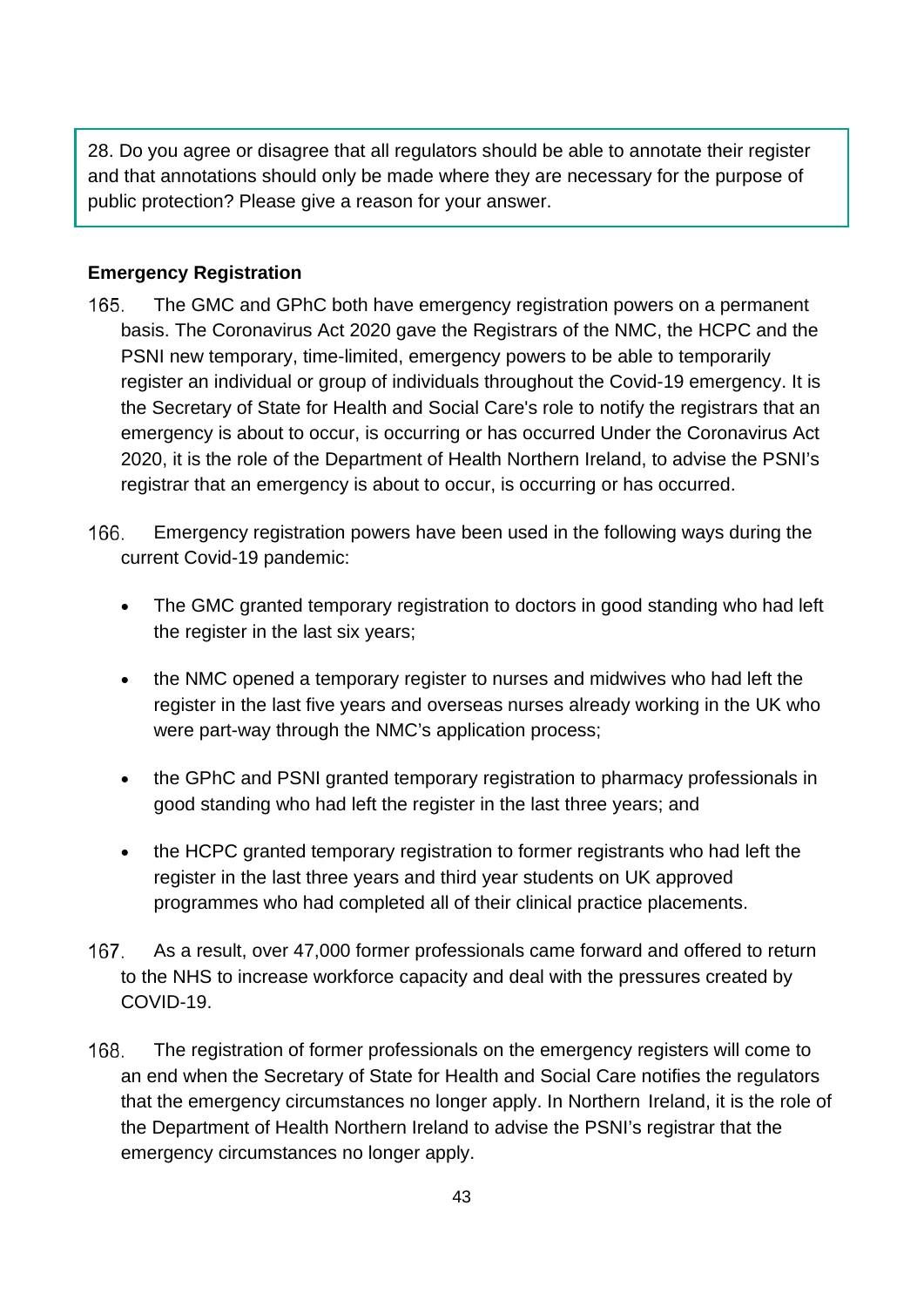169. To ensure that additional health and care professionals can be made available in an emergency situation, we propose that these emergency registration powers should be made available to all regulators on a permanent basis. In line with current legislation, the Secretary of State for Health and Social Care will notify the registrars that an emergency is about to occur, is occurring or has occurred. In Northern Ireland, it will be the role of the Department of Health NI to notify the PSNI's registrar that an emergency is about to occur, is occurring or has occurred.

29. Do you agree or disagree that all of the regulators should be given a permanent emergency registration power as set out above? Please give a reason for your answer.

#### **Offences in relation to protection of title and registration**

- 170. The protection of a professional title is a key aspect of public protection. Protecting a title provides assurance to the public that someone using that title is competent and safe to practise. Protected titles include general practitioner, registered nurse, pharmacist and chiropractor.
- $171$ In order to ensure that only an individual who is registered with a regulator can use a protected title, it is an offence for a person to use a title they are not legally permitted to use or to otherwise hold themselves out to be a regulated professional.
- 172. Some regulators also have offences in relation to regulated premises within their governing legislation. For example, it is an offence to use the term pharmacy in respect of a retail business that is not a registered pharmacy with the GPhC.
- 173. In addition, there are certain activities and functions which can only be carried out by specific regulated professionals such as medical practitioners, opticians and dentists or dental care professionals. For example, only a registered medical practitioner, optometrist or dispensing optician can fit a contact lens for an individual and only registered dental professionals can perform activities classed as the practice of dentistry. As we amend the legislation of the regulators, we will review their protected functions to ensure they reflect current practice.
- 174. The Law Commissions' report recommended that all protected titles and functions should be retained in legislation alongside a power to amend or remove a protected title through regulations.
- We will retain protected titles and offences related to their misuse. We propose  $175.$ that the same set of offences on protection of title and registration should apply to all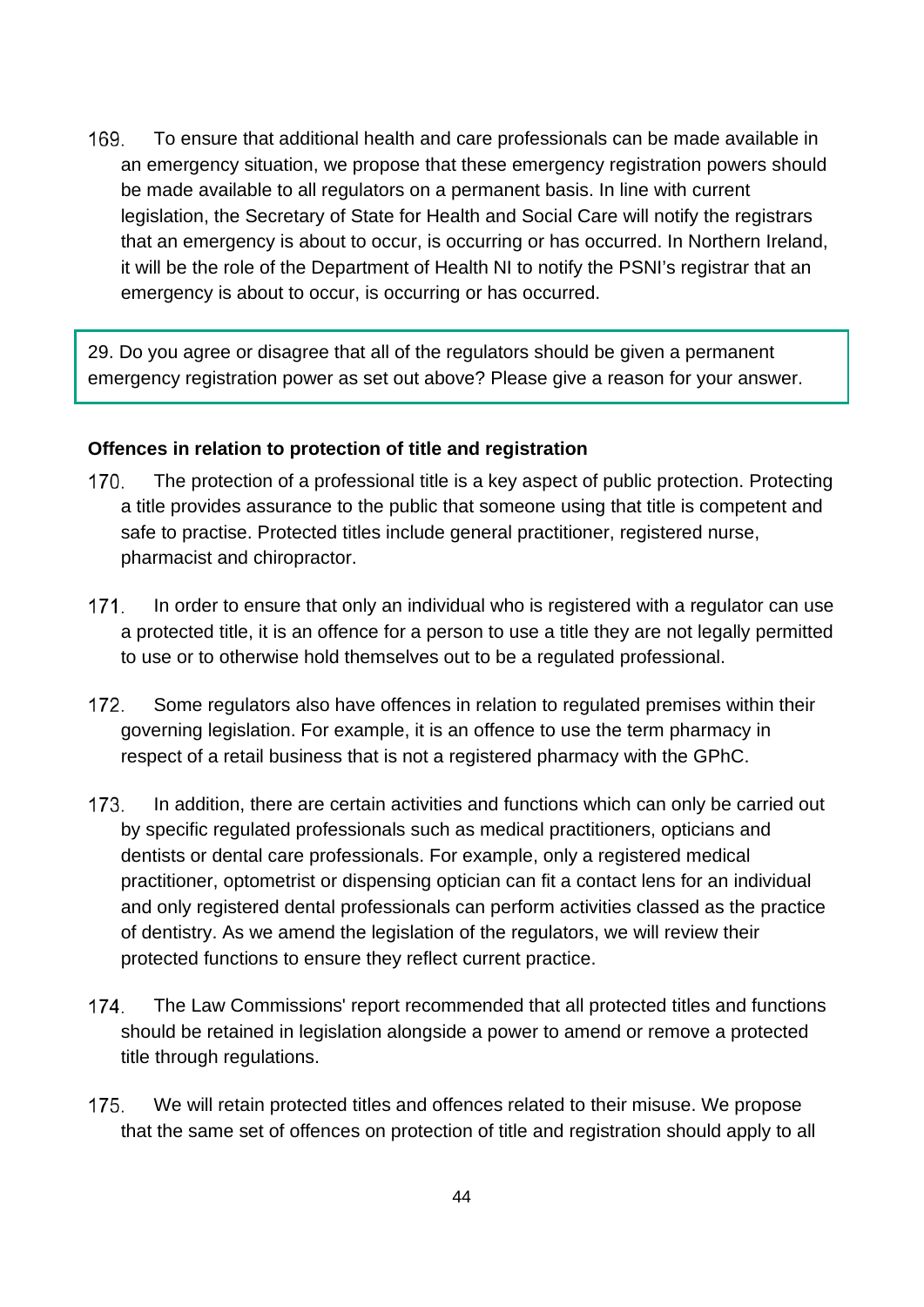regulators. This will ensure all registered professions have the same level of protection.

- 176. There is currently inconsistency across the regulators as to whether the protection of title offences within their legislation are intent or non-intent offences (which we call strict liability offences). Most criminal offences have some mental element: this means that for a person to be guilty of committing the offence, they need to have had a particular state of mind when they acted. Strict liability offences, however, can result in a conviction without any criminal state of mind: if the person has committed the criminal act they will be guilty of the offence. We propose that all regulators should have protection of title offences in their legislation and that these offences should require some intent to deceive others.
- 177. If protection of title offences were to be non-intent offences, someone could be guilty of a criminal offence for describing or representing themselves as a person with a protected title (for example, a surgeon, a dental practitioner, or an art therapist), even if they did not know the title was protected in law.
- 178. We propose that in order to be quilty of a protected title offence, someone would need to have used a protected title they weren't entitled to use and it would also need to be shown that they intended people to have been deceived into thinking they were entitled to use that title. We also propose that people representing themselves in a way that falsely suggests they are registered with a relevant professional regulator, or hold a relevant professional qualification, would be covered by protected title offences.
- 179. We propose there should also be a further offence of making a false representation about another person in relation to protected titles (or qualifications or registration). Where a person intentionally causes another person to make such a false representation about them, they will have committed an offence, if they intended that someone would be deceived (whether expressly or by implication). This offence would prevent a person evading prosecution because another person made the false representation on their behalf. In addition, if the person who made the false representation did so knowing they were making a false representation on behalf of another person, with intent to deceive, they would also be liable. Such offences are set out in the NMC and HCPC's legislation and we propose to extend these offences to all regulators.
- 180. We propose that all regulators should have an offence of fraudulently procuring or attempting to procure, the making, amendment, removal or restoration of an entry into a regulator's register, within their legislation.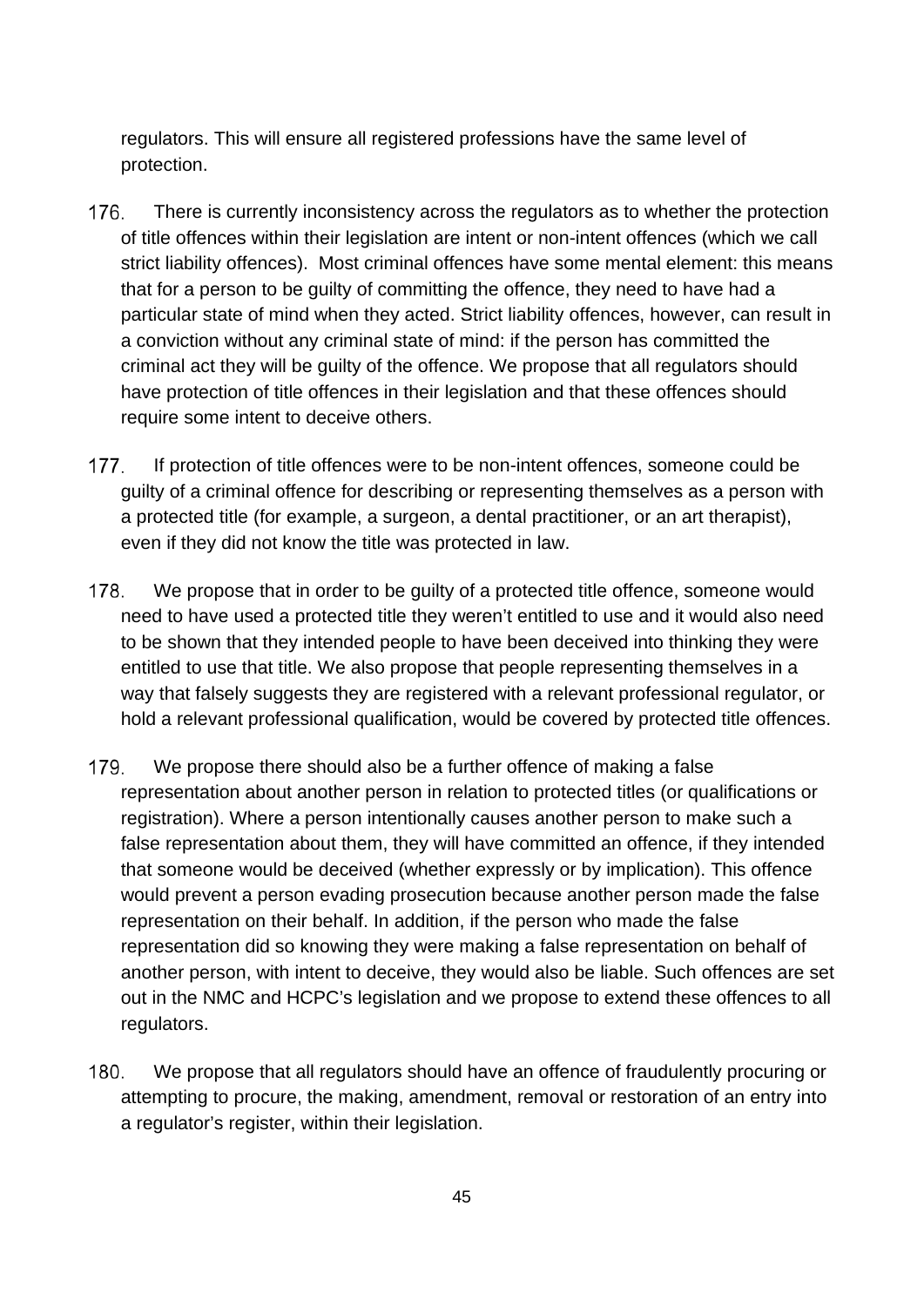- $181.$ In summary, we propose that all regulators should have intent offences within their governing legislation, so that any person who with intent to deceive (whether expressly or by implication):
	- falsely uses a protected title
	- falsely claims to be registered as a professional
	- falsely claims to hold a qualification which enables a person to practise as a professional
	- makes a false representation about another person in relation to protected titles (or professional registration or qualifications)
	- causes another person to make a false representation about them in relation to protected titles (or professional registration or qualifications); and/or
	- fraudulently procures or attempts to procure, the making, amendment, removal or restoration of an entry into a regulator's register

would be guilty of an offence.

- 182. Some of the protected titles in the regulators' legislation do not reflect current practice. For example, 'apothecary' is a protected title in the Medical Act, although this term is no longer used. We will review the protected titles to ensure that they are consistent with current practice.
- 183. All of these proposed offences would be summary offences which would be punishable on conviction by an unlimited fine or, in Scotland and Northern Ireland, a fine not exceeding level 5 on the standard scale.

30. Do you agree or disagree that all regulators should have the same offences in relation to protection of title and registration within their governing legislation?

31. Do you agree or disagree that the protection of title offences should be intent offences or do you think some offences should be non-intent offences (these are offences where an intent to commit the offence does not have to be proven or demonstrated)? Please give a reason for your answer.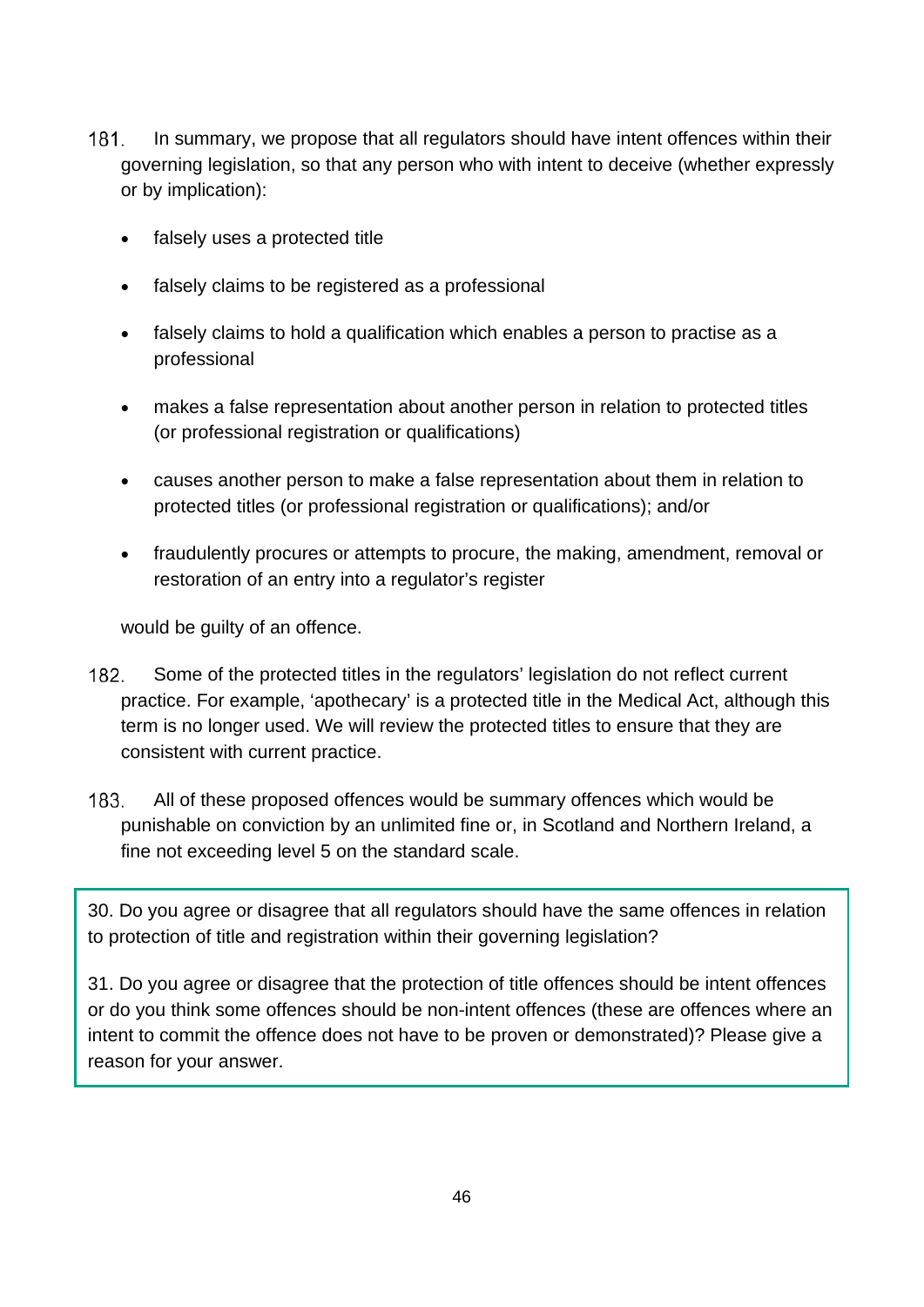# **3b. – Reforms to the administration of regulators' registers**

## **The Registrar, Deputy Registrar and Assistant Registrars**

- 184. All regulators have a duty to appoint a registrar, who is usually the chief executive. The registrar has statutory responsibility for keeping a register and other duties, as directed by the Council, including the governance of the regulator. The registrar's statutory duty to hold and maintain a register is central to the delivery of public protection. Having a registrar responsible for maintaining and establishing a register creates clear accountability. We therefore propose that the duty on the regulators to appoint a registrar should remain.
- 185. Some regulators, such as the NMC, can also appoint deputy or assistant registrar(s) whereas other regulators such as the PSNI are unable to do so. Having the ability to appoint deputy or assistant registrar(s) ensures that the required personnel are in place when the registrar is on annual leave or absent due to ill health. Deputy and assistant registrars also play a key role in the day to day running of operations by a regulator. At the NMC, assistant registrars are often involved in decisions where discretion is required. For example, in taking into account considerations relating to any fitness to practise allegations and the interests of the registrant and the public before granting a request from a registrant to be removed from the register.
- 186. To ensure that all regulators have the required personnel in place to be able to meet their statutory duties we propose that all regulators should have a power to appoint a deputy registrar and/or assistant registrar(s). The deputy registrar and/or assistant registrar(s) would be authorised by the Registrar to act on his or her behalf in any matter.

32. Do you agree or disagree with our proposal that regulators should be able to appoint a deputy registrar and/or assistant registrar, where this power does not already exist? Please give a reason for your answer.

## **Registration Processes**

- To join a register an applicant needs to apply to a regulator for registration. This 187. applies to both UK and internationally qualified applicants. Having a robust and fair process for joining the register ensures that only those individuals who meet the required standards to practise a given profession are able to do so.
- 188. There are a number of elements that all applicants for registration have to meet. This includes holding an appropriate qualification, having the right skills, experience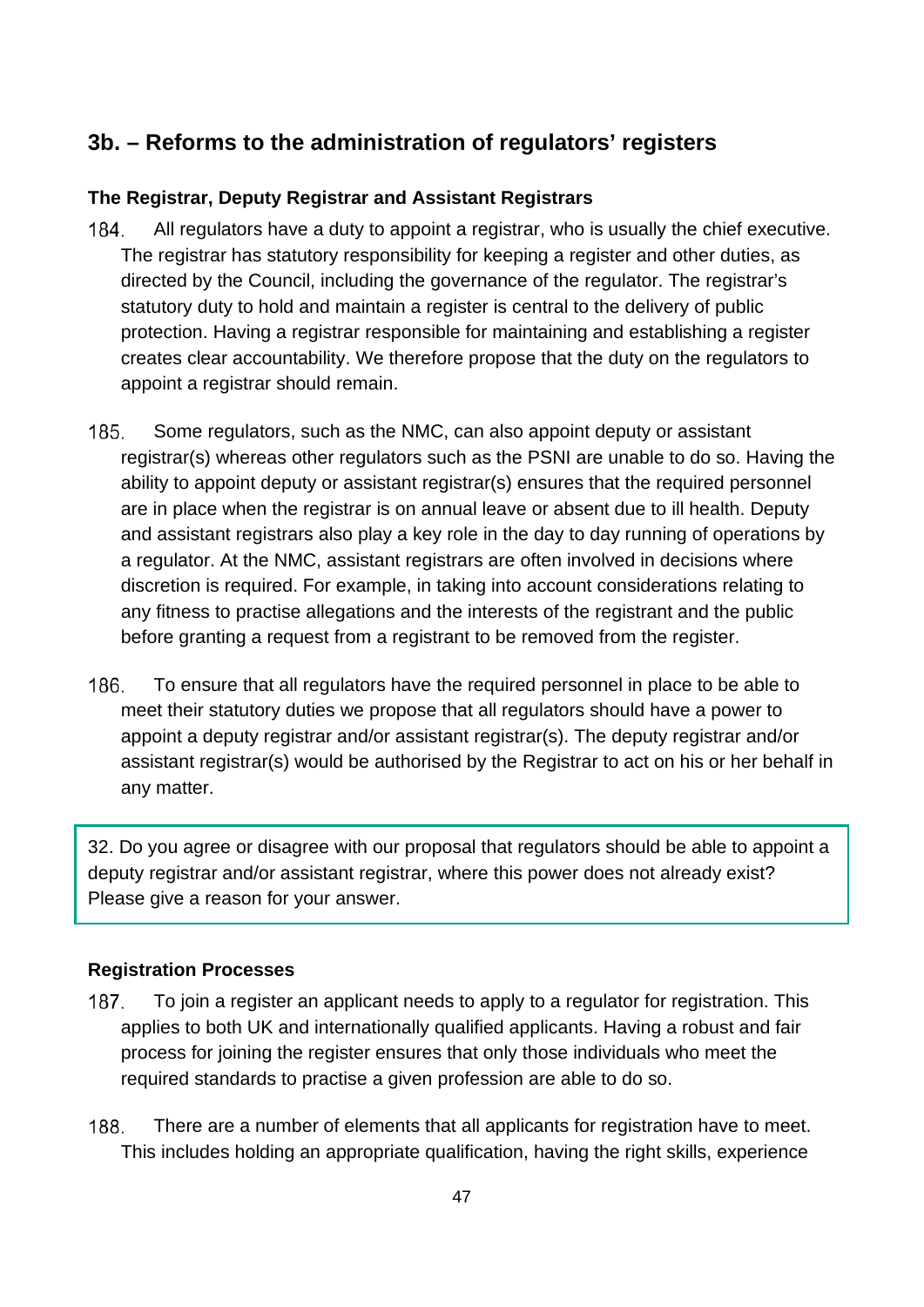and knowledge to be capable of safe and effective practice, having the right knowledge of English, and satisfying fitness to practise and identity requirements. In addition, all applicants must make sure that they have adequate and appropriate insurance or indemnity arrangements in place covering the full scope of their intended practice in the UK.

- 189. Legislation generally outlines the different types of registration an applicant can apply for and sets out the process for applying. This can include full registration, conditional registration (where a registrant can practise subject to certain conditions) and temporary registration (this allows regulators to register overseas professionals who are coming to the UK to provide services for a short period of time).
- $190.$ The specific requirements for registration vary between professions and it is the regulators, as the experts and gatekeepers to each profession, who are best placed to set out their detailed requirements for registration.
- $191.$ Legislation should set out the basic criteria for the regulator's registration processes and regulators should be required to set out in guidance their processes for considering applications.
- 192. We propose that legislation should set out that individuals applying for registration should meet the following criteria. They will have to:
	- provide evidence of their identity;
	- hold or have passed all the qualifying examinations or other assessments necessary for obtaining an acceptable UK or international qualification;
	- possess the relevant knowledge, skills and experience to practise in the UK;
	- have the necessary knowledge of English; and
	- meet any other requirements set by a regulator, for example by providing a declaration of fitness practise or by meeting a required standard of proficiency for safe and effective practice.
- 193. Regulators should have the flexibility to set out in guidance the standards for meeting the above criteria and the process for considering applications from UK and internationally trained professionals. However, to be able to register with a regulator, a professional who has passed all of the qualifying examinations or other assessments necessary for obtaining an acceptable UK or international qualification for the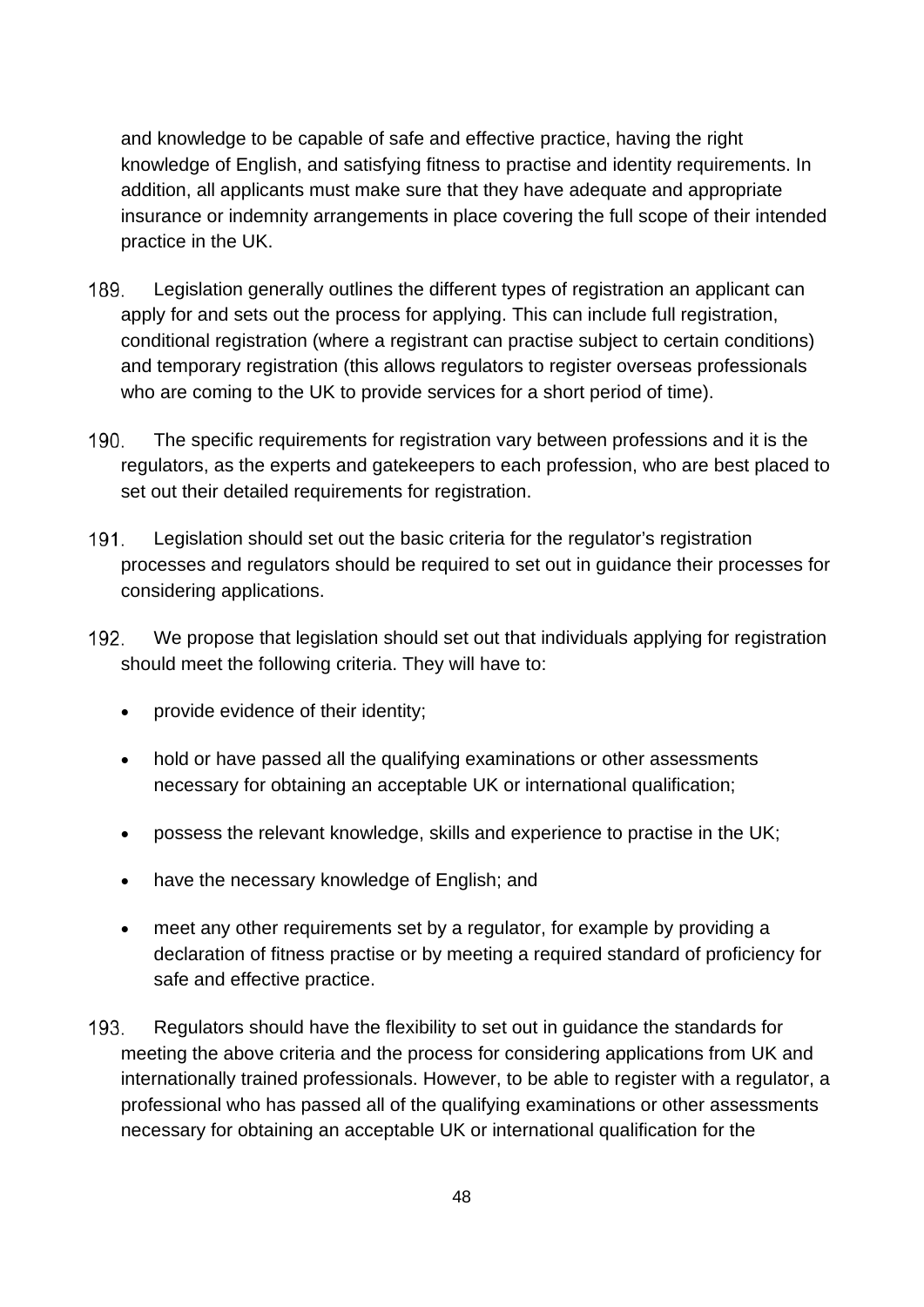profession they wish to work in may still be required, by a regulator, to undertake an additional assessment or examination before being eligible for registration.

33. Do you agree or disagree with our proposal that regulators should be able to set out their registration processes in rules and guidance? Please give a reason for your answer.

## **The General Medical Council's registration processes**

- 194 There are a number of differences between the GMC's registration processes and that of other regulators.
- 195. The Medical Act currently sets out the routes to registration for full and provisional registration of UK graduates and international medical graduates. Medical practitioners are registered either as fully registered (if they have the appropriate knowledge, skill and experience) or provisionally registered (if they have the knowledge and skill, but not the relevant experience). The GMC is the only regulator who routinely offers provisional registration.
- 196. The Medical Act also allows the GMC to register some medical practitioners temporarily. The GMC may register visiting eminent specialists and medical practitioners who are in the UK temporarily to treat non-UK nationals (for example, members of a non-UK sporting team).
- 197. In order to practise medicine, medical practitioners in the UK need to hold a licence to practise along with registration. The Medical Act makes provision for the GMC to grant, refuse and withdraw licences to practise, with the detailed arrangements and processes for how this happens set out in rules. It is the licence to practise which entitles medical practitioners to carry out specific clinical activities including prescribing, signing death certificates and treating NHS patients.
- 198. Provisional registration with a licence to practise allows registrants to take part in an approved Foundation Year 1 Programme in the UK. This is the first year of a twoyear programme for doctors who have just graduated from medical school. It allows them to put into practice the key skills and knowledge that they will have learnt during their undergraduate medical education and prepares them for practising as a fully registered doctor in the UK. However, there are limitations to the activities that can be carried out by a registrant with provisional registration.
- 199. In addition, the GMC also registers medical practitioners without a licence to practise, this includes doctors practising using their medical qualifications and skills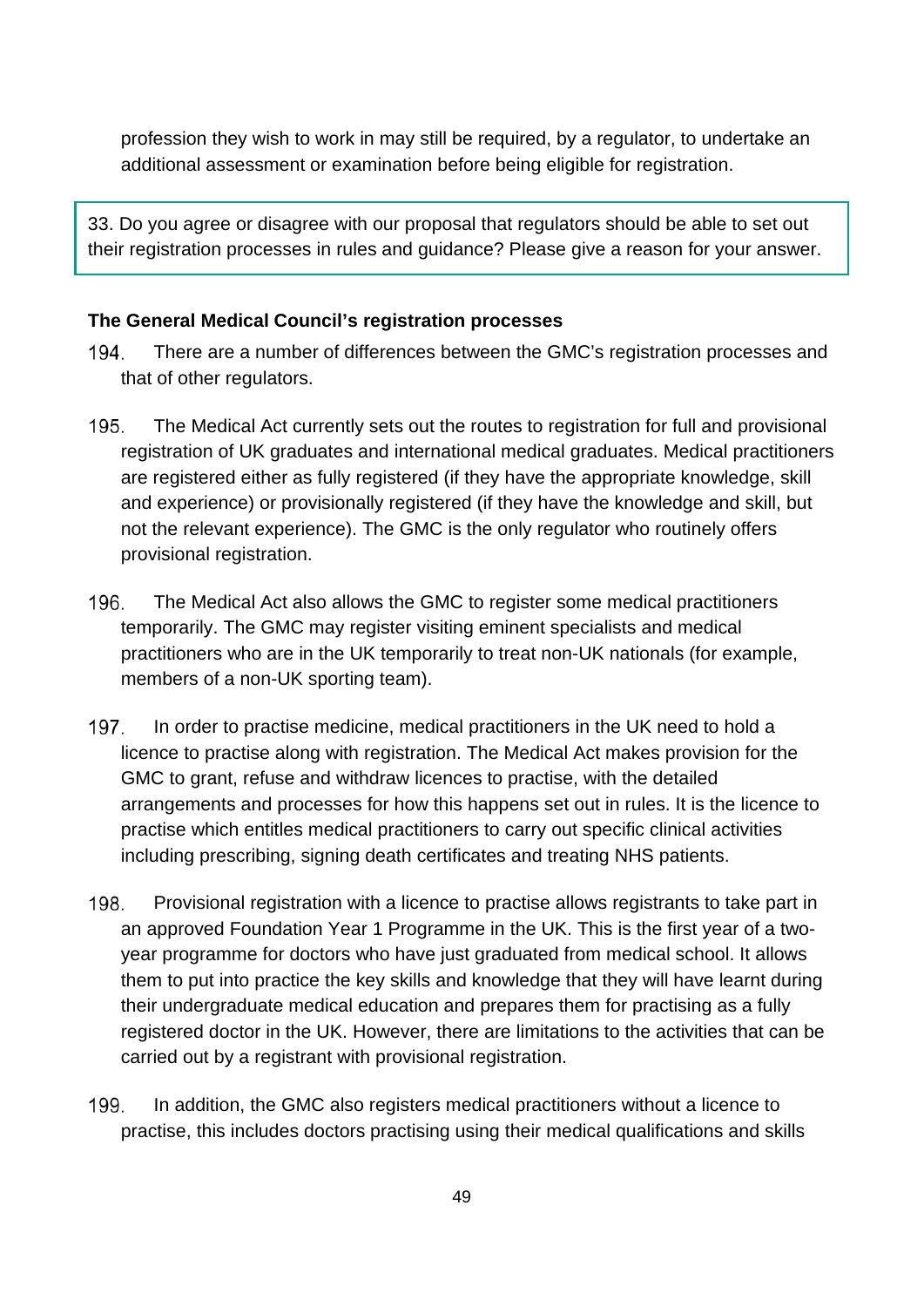but not undertaking clinical activities and retired medical practitioners who may wish to remain in good standing with the GMC.

- 200. We propose that the GMC's framework for registration should be consistent with the other regulators. The different routes to registration should be removed from legislation and replaced with registration criteria. All regulators should have the same criteria within their legislation and they should all set out in guidance their standards for meeting the criteria. In addition, annotations should be used to indicate where registrants have restrictions on their practice such as where their registration is provisionally or temporarily restricted.
- $201.$ The GMC's registrar currently has a discretion as to whether an applicant should be granted registration or not. There may be circumstances where an applicant meets the GMC's criteria for registration, however, for public protection reasons, the GMC's registrar may choose to refuse to grant an applicant registration. For example, the GMC's registrar may turn down a request for registration if an applicant has had a long break in practice and is unable to provide evidence to demonstrate that this break in practice was mitigated by taking steps to keep their knowledge and skills up to date. An applicant who is refused registration by the GMC's registrar is able to appeal the registrar's decision. Other regulators' registrars do not currently have this discretion. Based on the example given, other regulators may also turn down a request for registration from an applicant who has had a long break in practice, which was not mitigated by taking steps to keep their knowledge and skills up to date. However, an applicant would be refused registration because they failed to meet the regulator's standards in relation to knowledge and skill or revalidation requirements.

34. Should all registrars be given a discretion to turn down an applicant for registration or should applicants be only turned down because they have failed to meet the new criteria for registration? Please give a reason for your answer.

- 202. In line with our proposals on registers, we propose that the GMC should hold a single register of medical practitioners which would be annotated to indicate whether a registrant holds any specialist medical qualifications rather than having these qualifications indicated on separate registers. Annotation of the register will allow the GMC and the other regulators to rapidly adapt to the changing NHS landscape and changes in specialist practice. In addition, annotation will allow any developments to be easily and proportionately reflected on a regulator's register.
- 203. We also propose that the licence to practise should be managed as an annotation which will be set out in rules by the GMC. This would meet our aim of giving the GMC greater flexibility to develop its regulatory approach over time.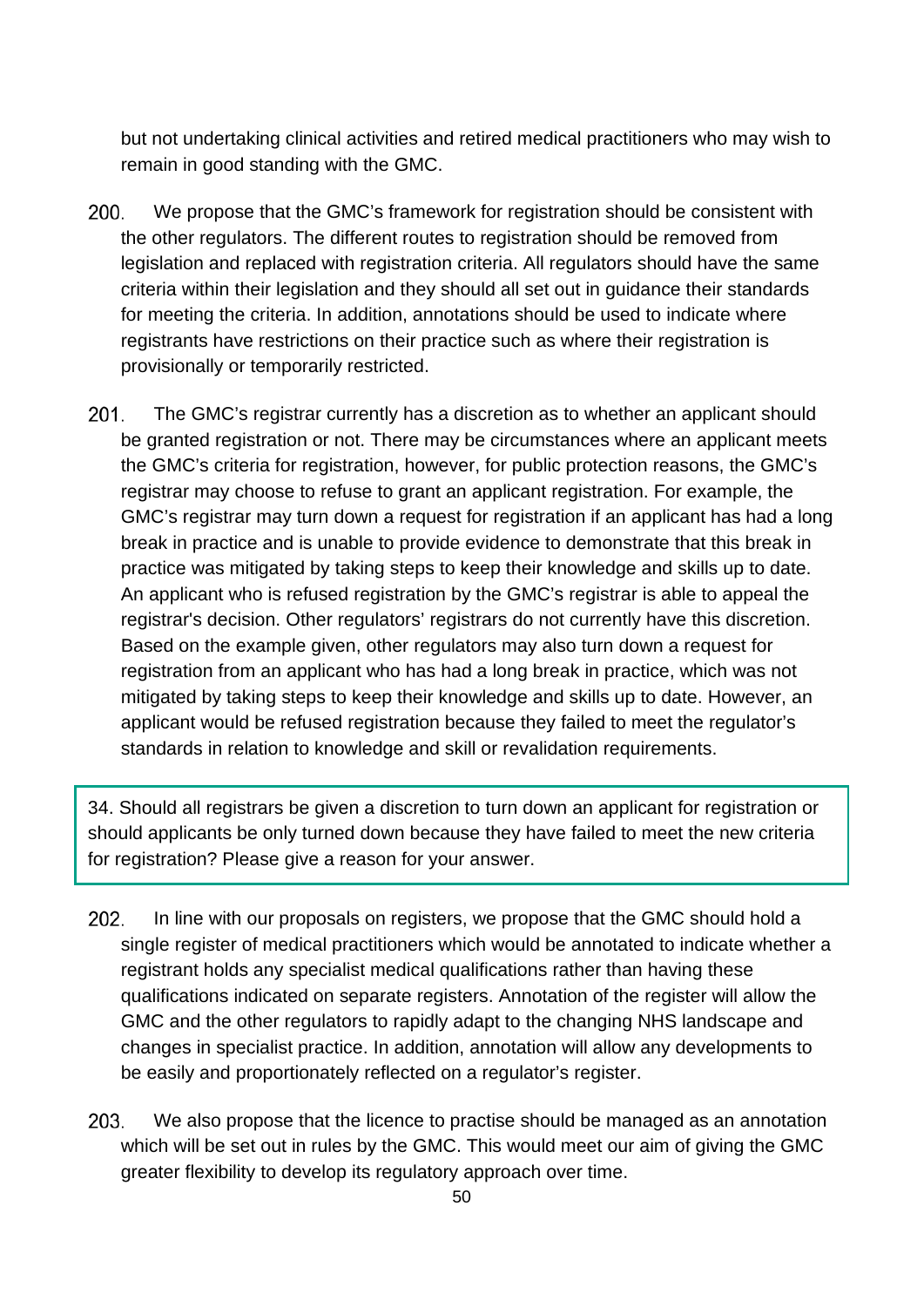204. Information on all annotations should be available to the public, service users and employers on regulators' online registers.

35. Do you agree or disagree that the GMC's provisions relating to the licence to practise should be removed from primary legislation and that any requirements to hold a licence to practise and the procedure for granting or refusing a licence to practise should instead be set out in rules and guidance? Please give a reason for your answer.

# **Removal, suspension and readmission to the register**

- 205. Regulators are able to remove registrants from their register(s) for fitness to practise and administrative reasons. Removal from the register in relation to fitness to practise is covered in the fitness to practise section of this document. This section considers suspension and removal from the register for administrative reasons.
- 206. We propose that all regulators should be given a new power allowing them to suspend registrants from their registers for the following reasons:
	- failure to pay any relevant fees;
	- failure to maintain an effective means of contact and contact details with the regulator;
	- failure to provide any information reasonably required by the regulator pursuant to its statutory objectives and functions; and
	- failure to meet revalidation and renewal requirements (where these are a requirement of a regulator).
- 207. A decision to suspend a registrant from the register for one of the above reasons should be appealable.

36. Do you agree or disagree that in specific circumstances regulators should be able to suspend registrants from their registers rather than remove them? Please give a reason for your answer.

- 208. We propose that regulators should be able to remove registrants from their registers for the following reasons:
	- voluntary removal from the register at the request of a registrant;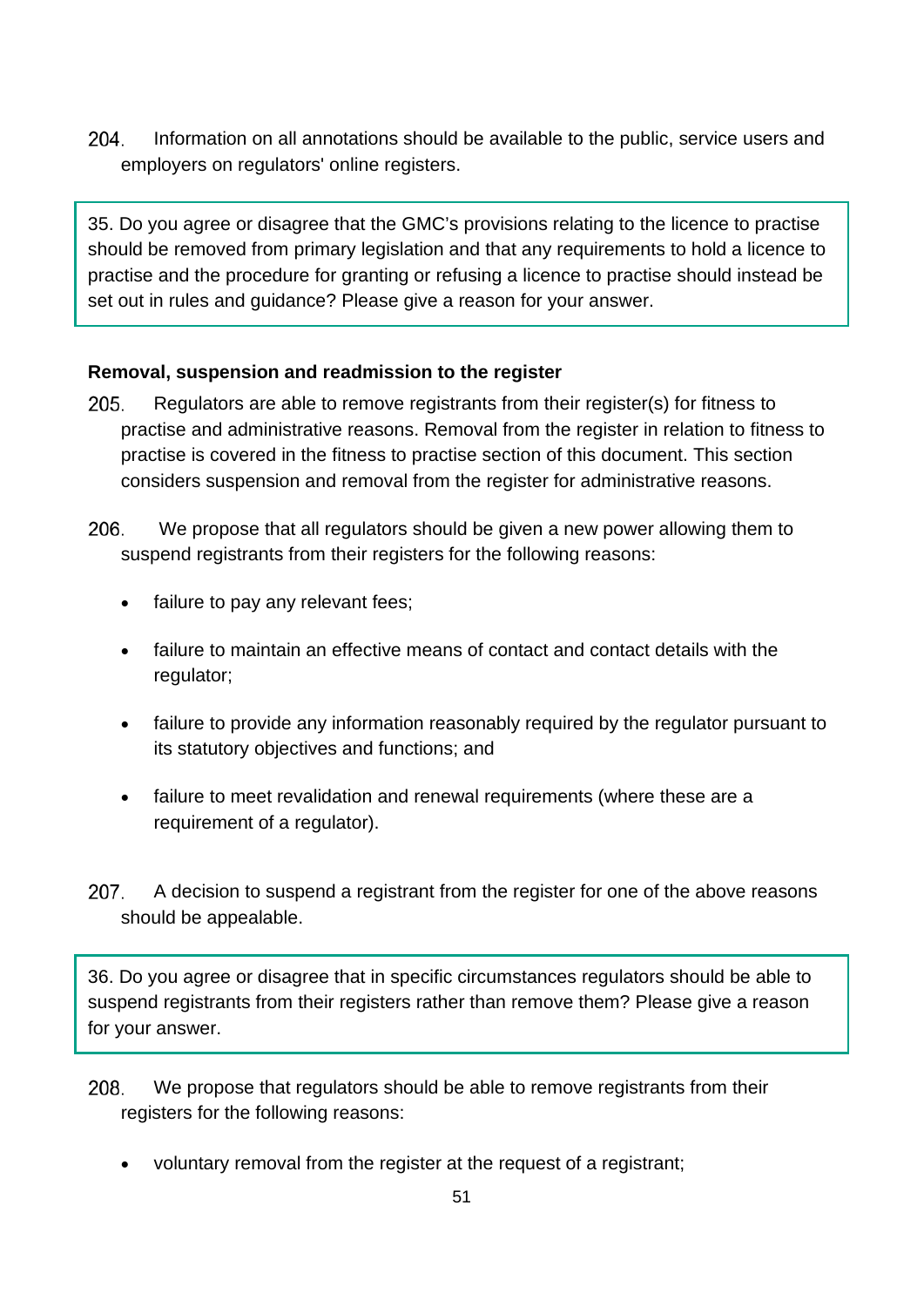- fraudulently obtained or incorrectly made entries in the register;
- on notification of a registrant's death;
- failure to pay any relevant fees;
- failure to maintain an effective means of contact and contact details with the regulator;
- failure to provide any information reasonably required by the regulator pursuant to its statutory objectives and functions; and/or
- failure to meet revalidation and renewal requirements (where these are a requirement of a regulator).
- 209. In addition, regulators should set out in rules:
	- their approaches to removing a registrant from the register or restricting the practise of a registrant due to health or English language concerns where they are no longer safe to practise, or there is agreement to restrict their practise (but where the concern does not meet the threshold for the fitness to practise process); and
	- their approach for dealing with voluntary removal requests from the register during a fitness to practise investigation (regulators should be given a power enabling them to determine whether this is permitted, and if so, their process for dealing with requests for removal).
- $210.$ A person who has been removed from a regulator's register for administrative reasons can apply to be readmitted (also known as restored) to a regulator's register.
- $211.$ Regulators already have some powers to set out certain aspects of their administrative removal and restoration processes in secondary legislation. For example, the General Medical Council (Voluntary Erasure and Restoration following Voluntary Erasure) Regulations Order of Council 2004 make provisions for medical practitioners to be able to apply to the GMC's Registrar to have their names erased from the GMC's medical practitioners register and also makes provisions for medical practitioners to be able to apply to have their names restored to the medical practitioners register following voluntary erasure.
- $212.$ In line with our approach of providing regulators with greater freedom to set their own operating procedures, we are proposing that regulators should be given increased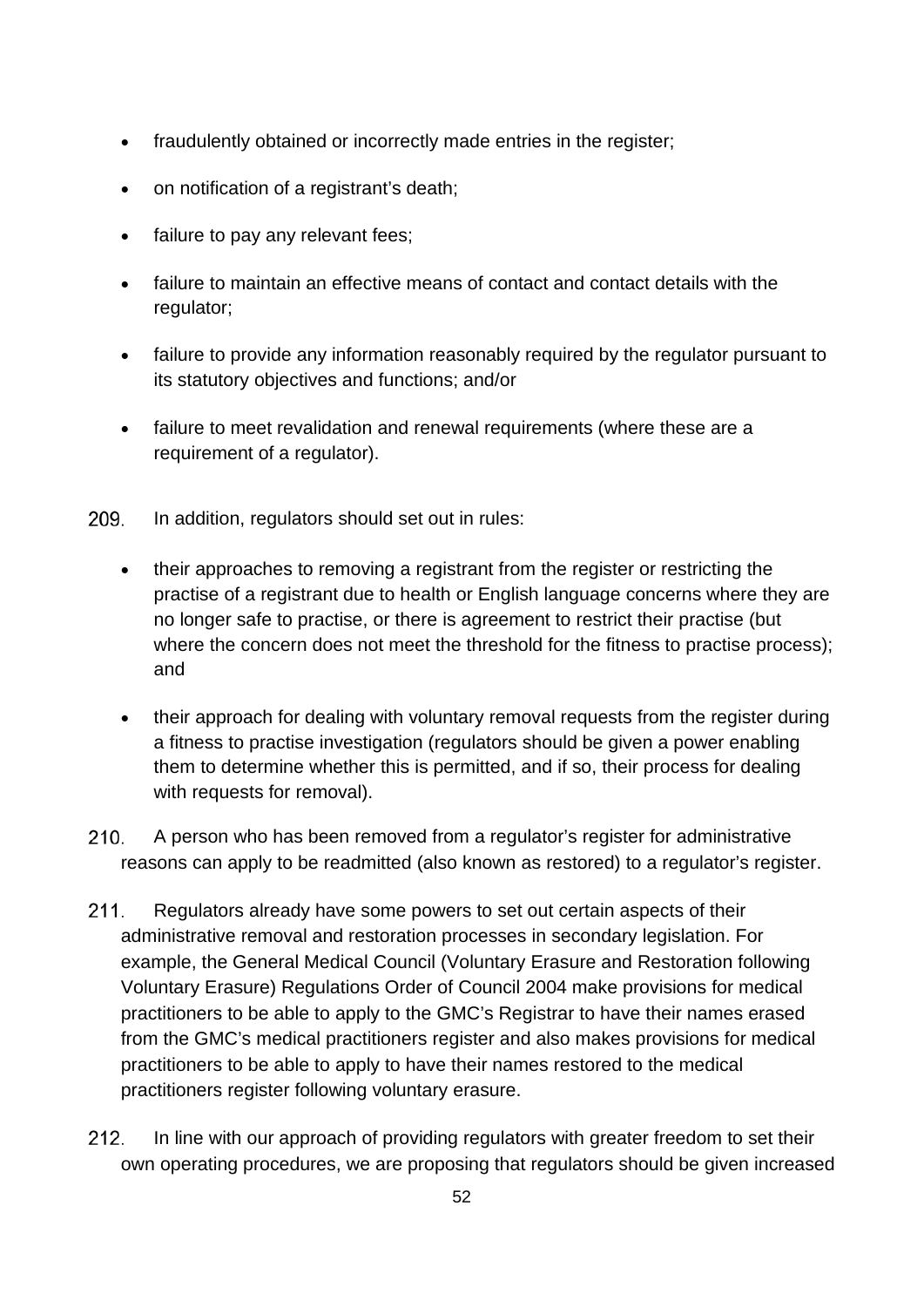powers to set out their removal and readmission processes in rules which are consistent with the principle of public protection. We encourage regulators to work together to develop their rules so that they are consistent across regulators. For example, in relation to fraudulently obtained or incorrectly made entries in the register, we propose that legislation should provide the registrar with the ability to remove an entry from the register where they are satisfied that it has been incorrectly or fraudulently made. In addition, it should set out that where the registrar decides to remove a person's name from the register for these reasons, the registrant must be notified and that this notification must set out their right to appeal the decision. However, the detailed processes on removal and re-admission to the register should be set out by the regulator in rules and guidance rather than in legislation.

37. Do you agree or disagree that the regulators should be able to set out their removal and readmittance processes to the register for administrative reasons in rules, rather than having these set out in primary legislation? Please give a reason for your answer.

## **Registration Appeals**

- $213.$ Health professionals must be able to appeal decisions affecting their registration. Registration appeal processes are set out in the legislation of the regulators. These are separate from fitness to practise appeals. The decisions that a person may appeal should continue to be set out in legislation.
- 214. These include a decision to:
	- refuse to register a person;
	- suspend a person from the register for administrative reasons;
	- remove a person from the register for failure to keep their name and contact details up to date;
	- not grant a person voluntary removal from a regulator's register;
	- remove a person from the register for failure to meet a condition attached to their registration;
	- remove a person from the register for failure to comply with a requirement to meet the professional standards relating to continuing professional training and/or revalidation;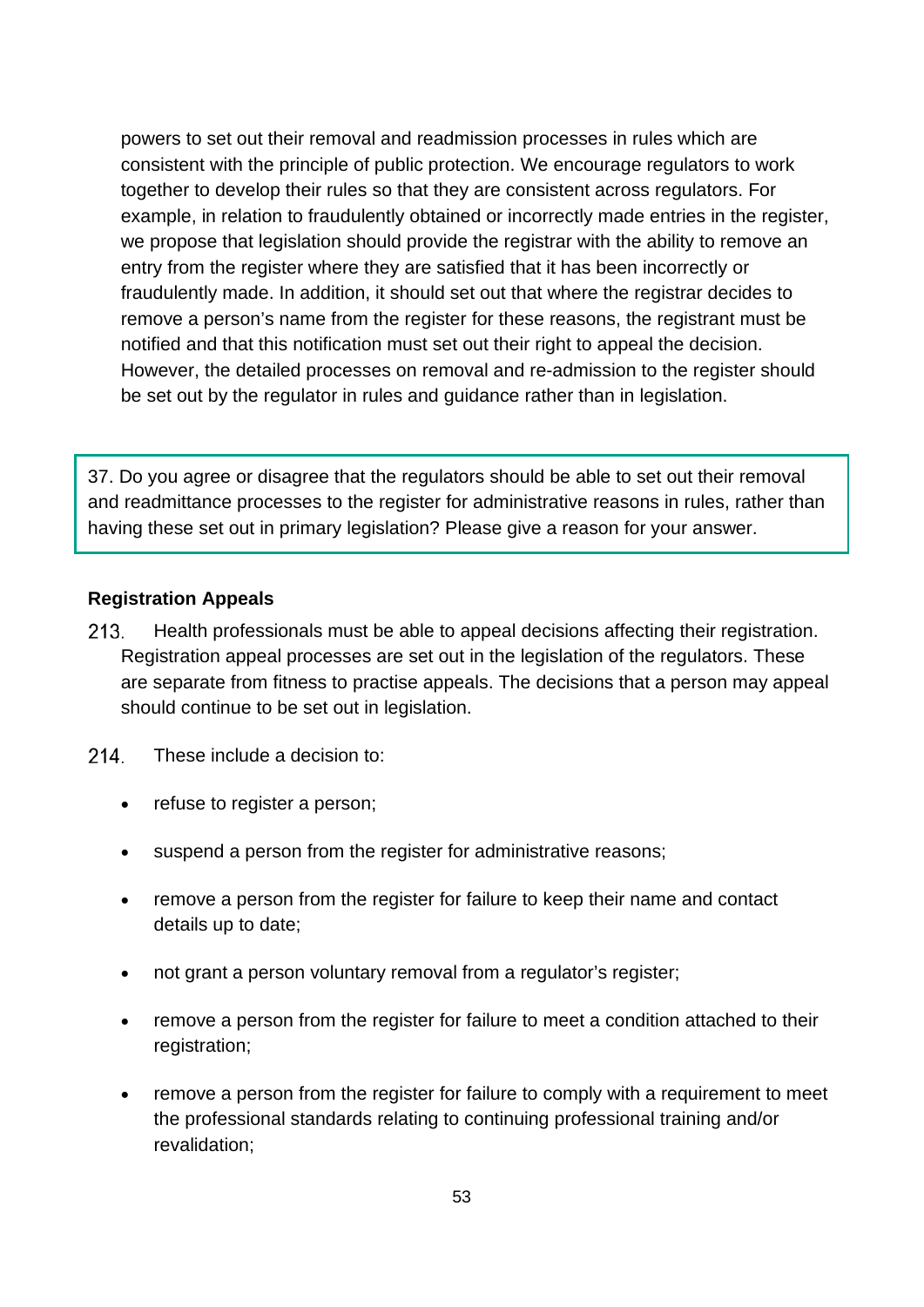- remove a person's entry from the register where registration renewal has not been made in accordance with the regulator's renewal process;
- remove an entry from the register, where the regulator is satisfied that their registration was fraudulently procured or incorrectly made;
- refuse to readmit/restore an applicant to the register;
- not register, readmit/restore or remove a person's name from the register due to insufficient or inadequate indemnity provisions being in place;
- add or amend an annotation to a person's register entry which leads to a restriction on a person's practice or registration;
- remove an annotation from a person's register entry;
- refuse to add or restore an annotation on a person's register entry; and
- any other decision specified by a regulator in their rules.

38. Do you think any additional appealable decisions should be included within legislation? Please give a reason for your answer.

- $215.$ Where regulators, such as the GPhC, also have decisions in relation to premises which can be appealed, for example a decision by a regulator to refuse to enter premises in a part of the register, such appeal rights should continue to be set out in legislation.
- 216. We propose that registration decisions in relation to the following should not be subject to appeal:
	- the registrant failed to pay any fee payable in accordance with rules;
	- the registrant failed to apply in accordance with the procedure set out in rules; and
	- an annotation is removed from a person's registration entry because any time limit has lapsed.
- 217. Internal appeal panels should hear an appeal first, with all appellants having a right of appeal beyond this to the Courts. This should be set out in the regulator's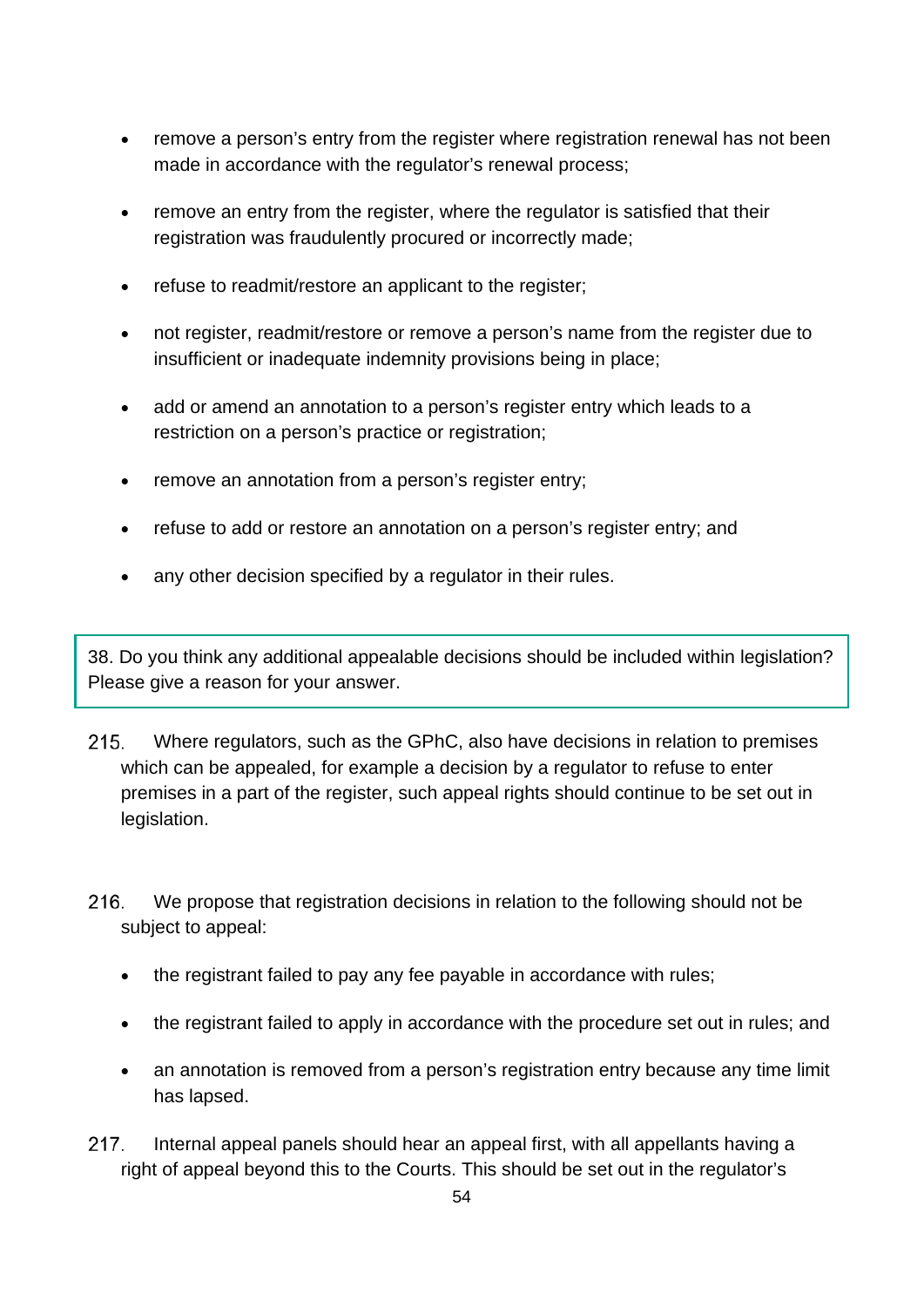governing legislation along with the powers of such Courts on deciding the appeal. Legislation will also enable the regulators to charge fees for registration appeals which would be refundable in the event of a successful outcome for the appellant.

218. Regulators should have the power to set out aspects of their internal appeals processes in rules. This will include detail on who should hear the initial appeal, the timeline for determining the outcome of the registration appeal and what should happen if an appellant's registration appeal needs to be postponed. Regulators will be required to set out these processes in rules.

39. Do you agree or disagree that regulators should set out their registration appeals procedures in rules or should these be set out in their governing legislation? Please give a reason for your answer.

# **3c. – Specific cohorts of registrants**

## **Student registers**

- 219. A student register is a list of health and care profession undergraduate students who have been accepted on to relevant approved UK Higher Education Institution courses. Undergraduates are university students who have not yet taken a first degree and who are not yet qualified to practise their chosen profession.
- $220.$ The GOC is the only regulator which holds a student register. It is required to keep a register of students undertaking training as optometrists and a register of persons undertaking training as dispensing opticians.
- $221.$ The PSNI's governing legislation includes a power enabling it to hold a register of students. However, the individuals registered on the PSNI's student register are postgraduate trainees rather than undergraduates.
- Undergraduate students are unable to practise unsupervised and are overseen by  $222.$ their education or training provider. These educational institutions are better placed to address any concerns in relation to undergraduate students rather than the regulators.
- 223. We therefore propose to remove any powers or duties for regulators to hold a register of students, including repealing powers allowing the holding of a student register and removing the duty on the GOC to hold a student register.
- 224. Postgraduate trainees should continue to be able to apply to the PSNI for registration. However, in line with our proposal that all regulators should hold one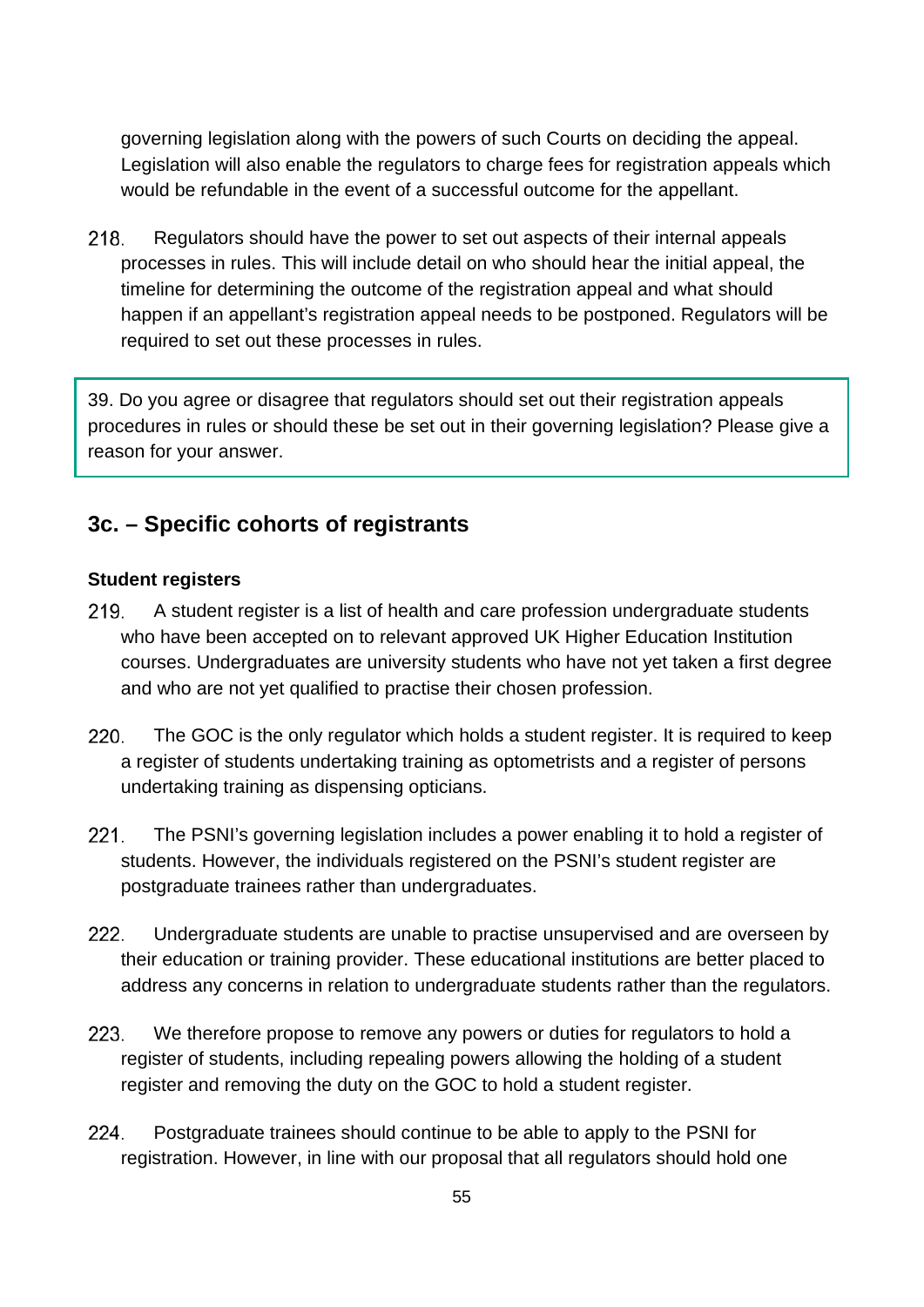register that is divided into parts for each profession that it regulates, the PSNI's discretionary power to hold a student register should be revoked. Instead, we propose that the PSNI should annotate its register to indicate where registrants are postgraduate trainees.

40. Do you agree or disagree with our proposal that the regulators should not have discretionary powers to establish student registers? Please give a reason for your answer.

## **Registration of non-practising professionals**

- 225. A non-practising register is a list of qualified individuals who are not currently practising or who do not intend to practise in the future. None of the healthcare regulators hold separate registers of non-practising professionals, even where the power to hold such a register exists. However, the GCC and GOsC annotate their registers to indicate where a registrant is undertaking a break from practice. Nonpractising registrants are able to pay a reduced fee to the GCC and GOsC but are still required to meet continuing professional development requirements.
- 226 Our proposal is that regulators should not have a power to establish separate registers of non-practising professionals.
- 227. The purpose of regulation is to provide assurance that healthcare professionals are safe to practise. In addition, the registration of these individuals could lead to confusion as to whether an individual's knowledge, skills and experience are up to date.

41. Do you agree or disagree with our proposal that the regulators should not have discretionary powers to establish non-practising registers? Please give a reason for your answer.

## **Registration of internationally qualified healthcare professionals**

- 228. International healthcare professionals play an important role in the delivery of healthcare in the UK. In 2019/20, 43 per cent of new joiners to the GMC register and 31 per cent of new NMC registrants were internationally qualified professionals.
- 229. The Interim NHS People Plan and A Healthier Wales: Our Workforce Strategy for Health and Social Care set out a need to increase international recruitment of nurses and doctors while domestic supply is increased.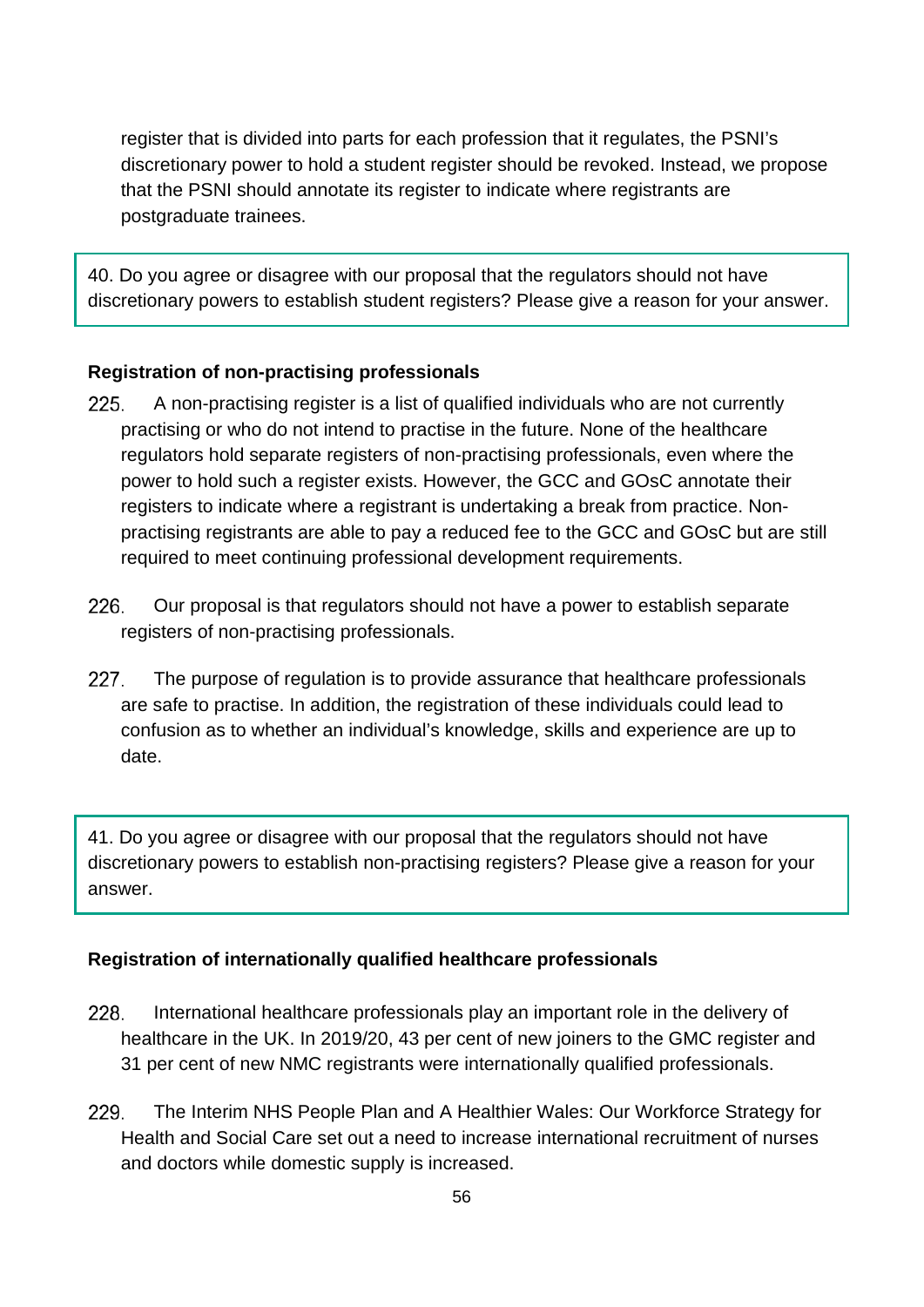- 230. All of the UK healthcare professional regulators have processes for the registration of international healthcare professionals, except the PSNI (international applications to PSNI are processed by the GPhC). The detail of these arrangements are set out in differing levels of detail in primary and secondary legislation.
- $231.$ In some instances, the legislative requirements for the registration of internationally qualified applicants are bureaucratic and may deter safe and competent overseas professionals from seeking to practise in the UK. For example, internationally qualified specialist doctors, including GPs, are required to submit large volumes of documentary evidence to demonstrate that their qualification and training is equivalent to that delivered in the UK.
- 232. Some of the legislative requirements make it difficult for regulators to improve their registration processes for internationally qualified professionals. For example, the process for international dentists to register with the GDC is set in legislation and requires the majority of applicants to sit an Overseas Registration Exam with the exam fee specified in legislation.
- 233. Removing this level of detail on international registration requirements from legislation and allowing regulators to set these arrangements out in rules will ensure that they have the flexibility to develop effective and streamlined international registration processes which assure public protection in a more proportionate way.

42. Do you agree or disagree that the prescriptive detail on international registration requirements should be removed from legislation? Please give a reason for your answer.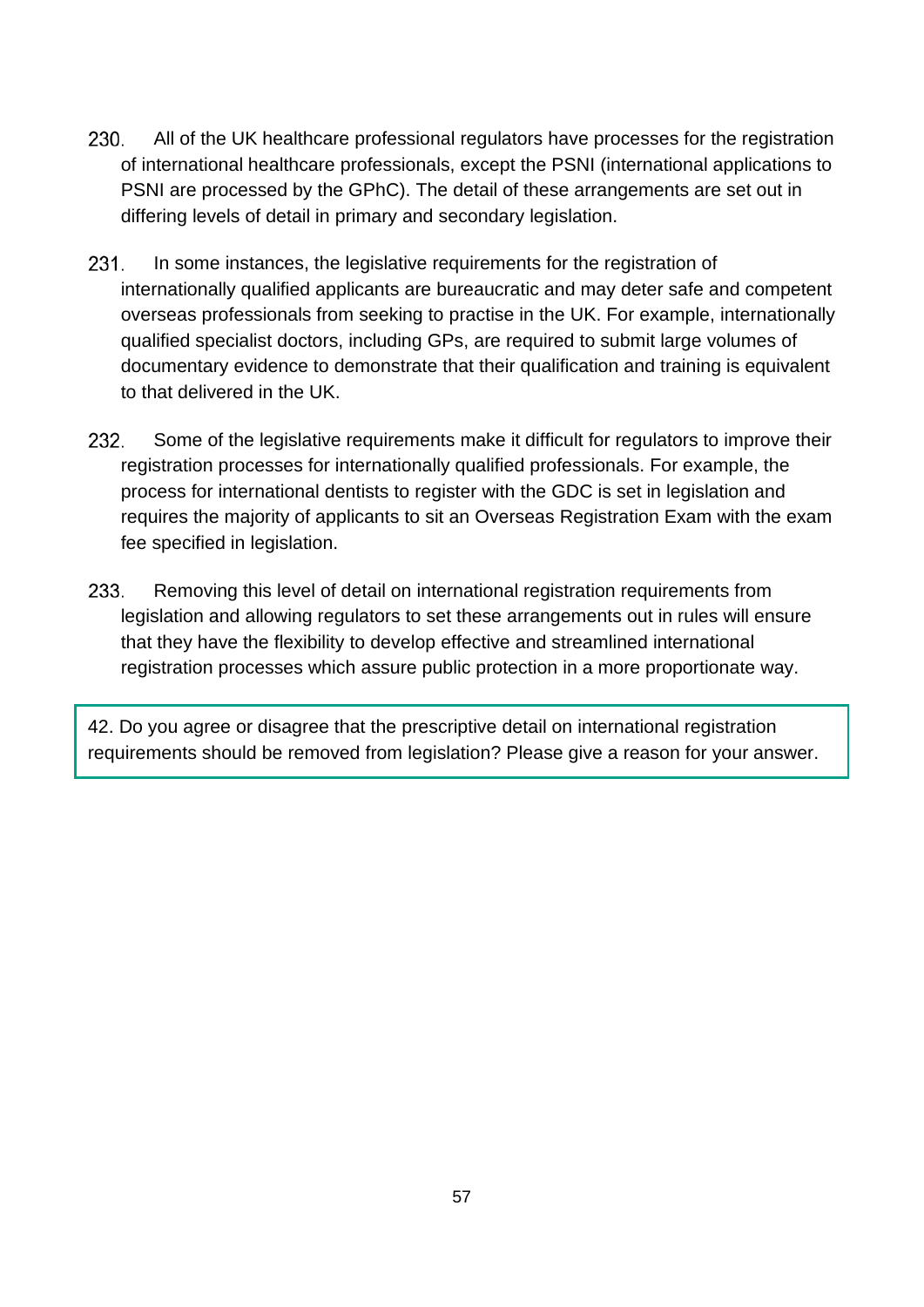# **4. – Fitness to Practise**

# **Introduction**

- 234. This section sets out our proposed changes to healthcare regulators' fitness to practise processes.
- 235. Regulated professionals are required to meet the standards for practising their profession safely and effectively. This is one of the principal means by which regulators ensure public protection.
- 236. Where a concern is raised that a professional does not meet these standards, regulators have a duty to assess the concern, and where necessary to take action to protect the public. This could result in restrictions being applied to an individual's practice or, in the most serious cases, lead to their removal from the register.
- 237. There is considerable variation in the fitness to practise powers currently available to the regulators. Our proposed changes will put in place consistent fitness to practise arrangements across all the regulators. This will allow some decisions to be made more quickly, ensuring that the steps necessary to protect the public are in place sooner, and provide early resolution for patients, families and professionals.
- 238. These changes will:
	- provide regulators with an amended set of powers, allowing more cases to be concluded earlier through accepted outcome decisions made by case examiners, and through a broader range of measures (including issuing a warning, applying conditions to a registrant's practice, suspending their registration, or removing the registrant from the register);
	- provide regulators with the ability to set their operational procedures through rules, removing the requirement for such procedures to be approved by the Privy Council;
	- remove the General Medical Council's right to appeal Fitness to Practise panel decisions, as per our commitment to introduce the [Williams Review](https://assets.publishing.service.gov.uk/government/uploads/system/uploads/attachment_data/file/717946/Williams_Report.pdf) recommendations;
	- amend the power to require information in relation to fitness to practise cases to expressly exclude reflective practice material, as per our commitment to introduce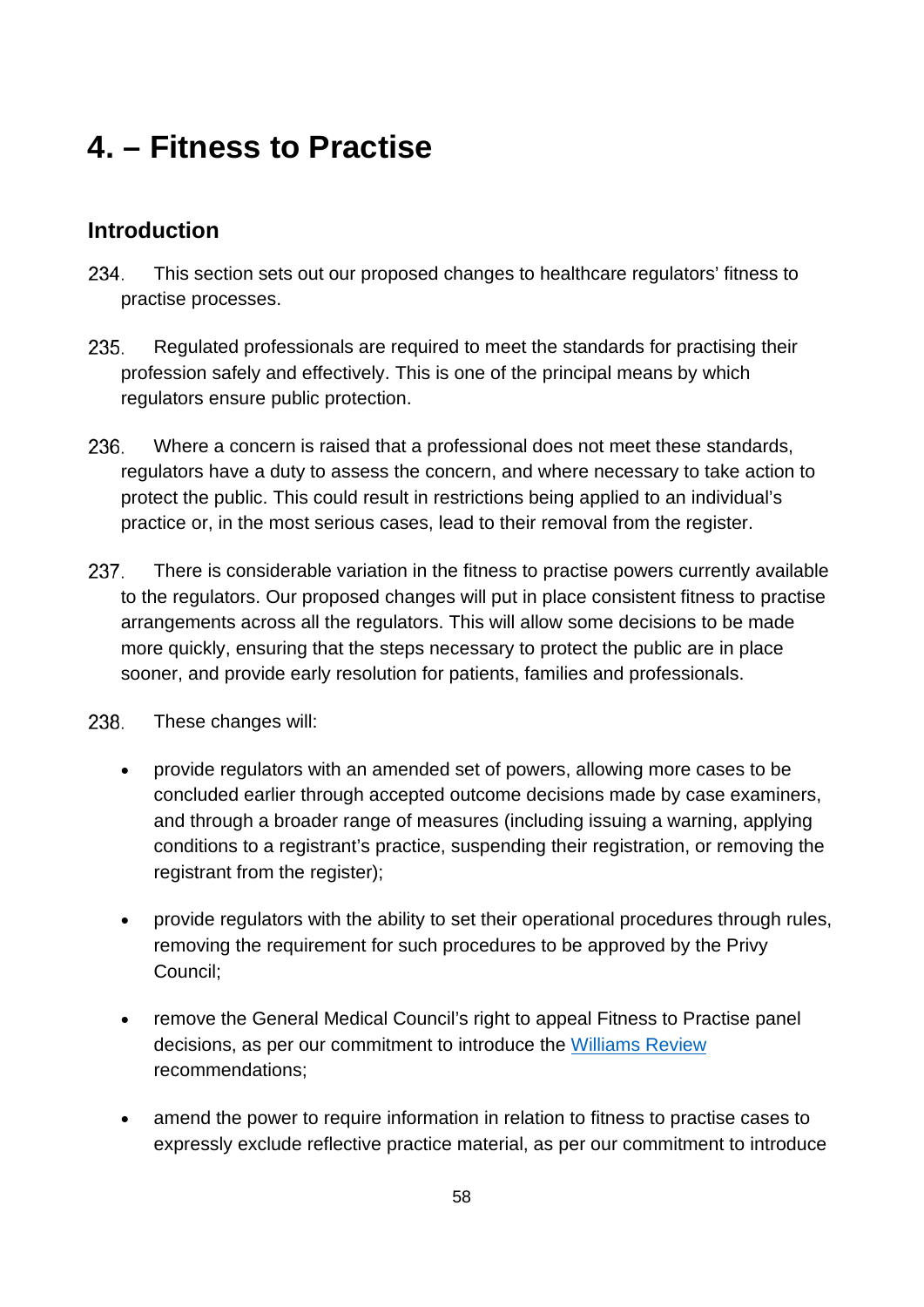the [Williams Review](https://assets.publishing.service.gov.uk/government/uploads/system/uploads/attachment_data/file/717946/Williams_Report.pdf) recommendations (the General Optical Council and General Medical Council currently have this power);

- provide a right for anyone to request a review of a fitness to practise decision made by a case examiner, or made at the initial assessment stage of a case; and
- provide all regulators with a power for the Registrar to review a decision made by a case examiner, or at the initial assessment stage of a case.
- 239. These changes aim to deliver a fitness to practise process that is less adversarial and with more cases resolved without the need for a fitness to practise panel hearing. This will provide benefits to all parties involved in fitness to practise proceedings. It will deliver protection for the public more quickly. It will reduce the stress on registrants and others that are party to the fitness to practise process, and it will increase the likelihood of reflection and learning from cases.
- 240. Currently, regulators focus much of their effort and resource on the small minority of registrants whose fitness to practise is a concern. These changes will enable regulators to provide a greater level of support to improve the professionalism of all of their registrants.
- $241.$ This section sets out the following:
	- Section 4a provides a summary of the proposed new fitness to practise process.
	- Section 4b sets out further detail on the grounds for action and measures available.
	- Section 4c sets out further detail on powers relating to the fitness to practise process.
	- Section 4d sets out detail on the different stages of the fitness to practise process.
	- Section 4e sets out detail on appeals, restoration and the registrar review power.

# **4a. – Summary of the revised Fitness to Practise process**

## **Three-Stage Fitness to Practise process**

242. Our proposals will introduce a three-stage fitness to practise process for all regulators.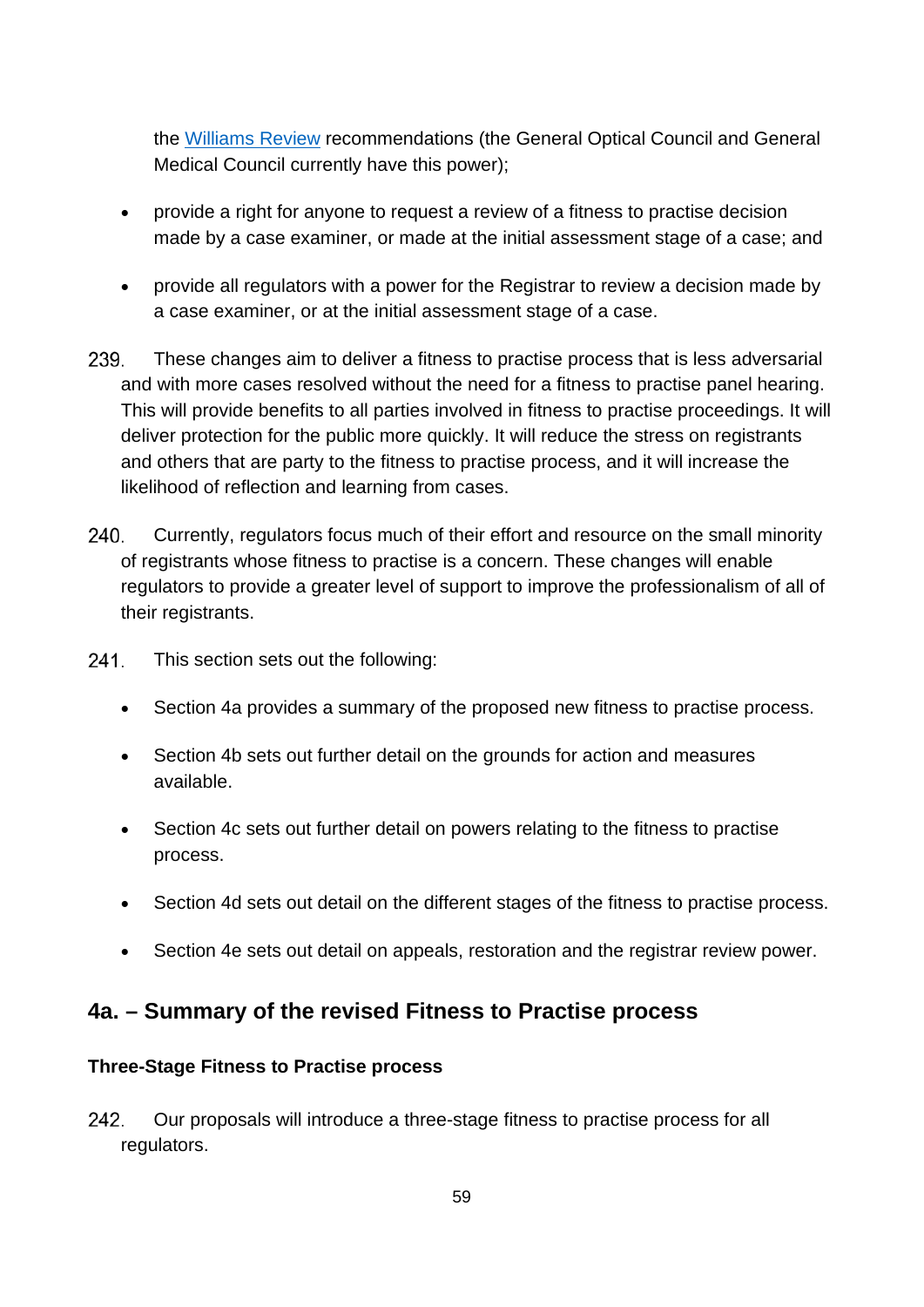## *The first stage is the Initial Assessment.*

- 243. The purpose of the initial assessment stage is to determine whether a concern received about a registrant meets the criteria for onward referral in the fitness to practise process.
- 244. We propose that regulators should be provided with a consistent set of powers concerning the initial assessment stage. Regulators will have a duty to consider any concern that is received about one of their registrants and to determine whether or not there is a basis for onward referral in the fitness to practise process.
- 245. Any cases that meet the regulator's criteria for onward referral in the fitness to practise process, and which fall under either of the grounds for action (lack of competence, and misconduct), will be referred onwards. Health and English language will not be separate grounds for action but will be considered as part of an assessment of competence.
- 246. Additionally, in ongoing cases where there is an immediate public protection risk, regulators will be able to impose an interim measure. Typically, an interim measure would restrict the practice of a registrant while an assessment of their fitness to practise is undertaken.
- 247. Cases that do not meet the criteria for onward referral in the fitness to practise process will be closed at this stage.
- *The second stage is the Case Examiner Stage.*
- 248. Case examiners will carry out a detailed assessment of the case from the written information and evidence available, and where possible, make a decision based on their assessment of impairment and whether action is needed to protect the public.
- 249. Where a case examiner determines that a registrant's fitness to practise is impaired, they will have a full suite of measures available (including applying conditions to a registrant's practice, suspending their registration, or removing the registrant from the register) with which they can conclude a case.
- 250. However, case examiners are only able to conclude such a case through an accepted outcome, where the registrant accepts both the findings (including impairment) and the proposed measure. If the registrant does not accept the findings and/or the proposed measure, the case will proceed to the Fitness to Practise panel stage.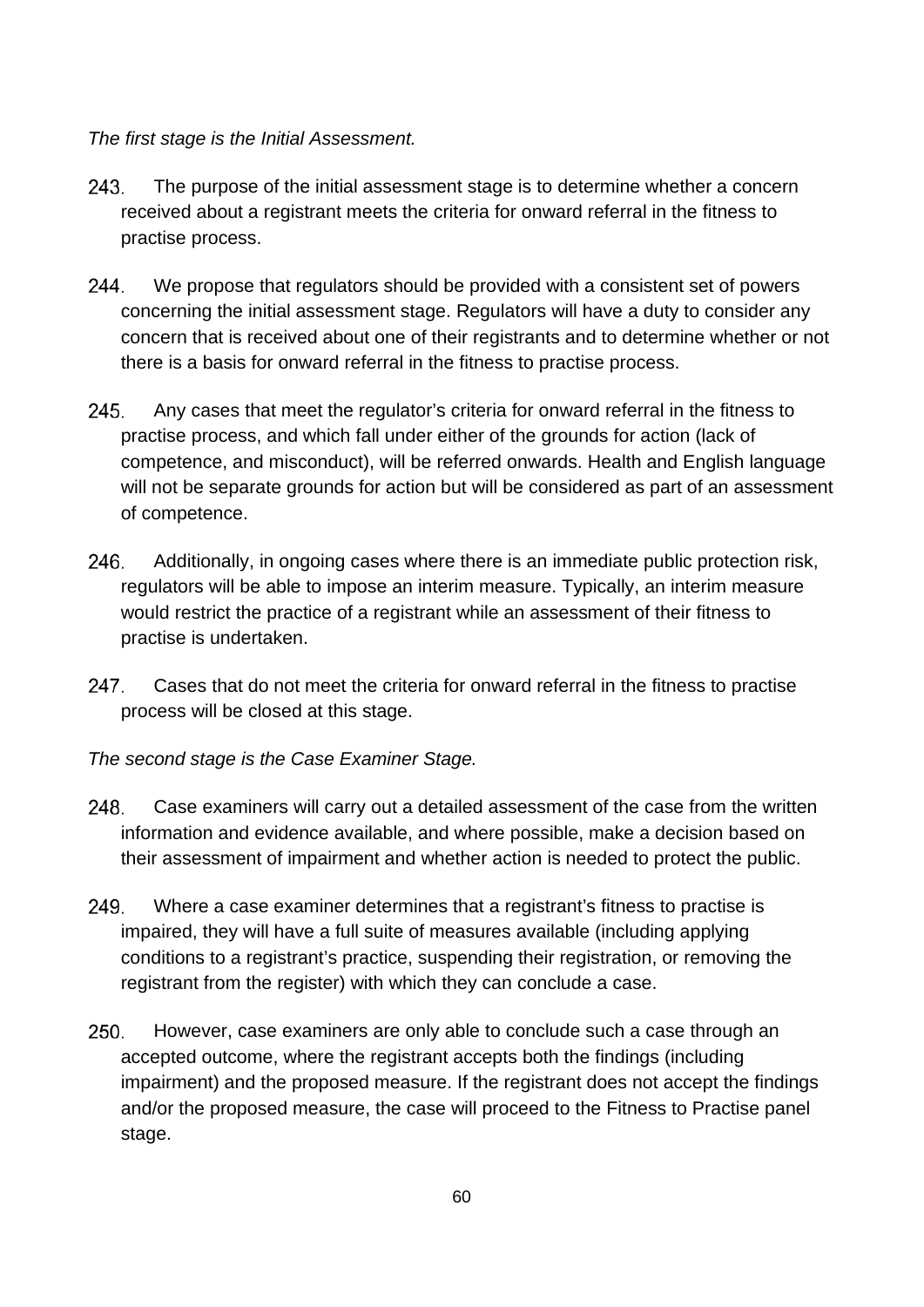$251.$ Case examiners will be able to impose a decision in limited situations, such as when a registrant has not responded to the case examiner's offer of an accepted outcome.

## *The final stage is the Fitness to Practise Panel Stage.*

- 252. If a case is referred to a Fitness to Practise panel, the panel is required to make a determination as to whether a registrant's fitness to practise is impaired.
- 253. Where the Fitness to Practise panel concludes that the registrant's fitness to practise is impaired, it will impose an appropriate measure. In cases where a registrant's fitness to practise is not found to be impaired, the panel may choose to issue a warning.
- 254. We propose that all regulators will have the same powers in relation to the Fitness to Practise panel stage with greater freedom to set out their operational procedures in rules.
- 255. Most cases heard by a Fitness to Practise panel will be heard in public. There may be occasions where a hearing, or parts of a hearing will need to be held in private, for example, when discussion concerns a registrant's health.
- 256. Measures available to case examiners and Fitness to Practise panels include issuing a warning, applying conditions to a registrant's practice, suspending their registration, or removing the registrant from the register. Measures are discussed in more detail below.

43. Do you agree or disagree with our proposal that regulators should be given powers to operate a three-step fitness to practise process, covering:

- 1: initial assessment
- 2: case examiner stage
- 3: fitness to practise panel stage?

Please give a reason for your answer.

257. Further detail on the stages of the fitness to practise process and related powers is set out in the following sections.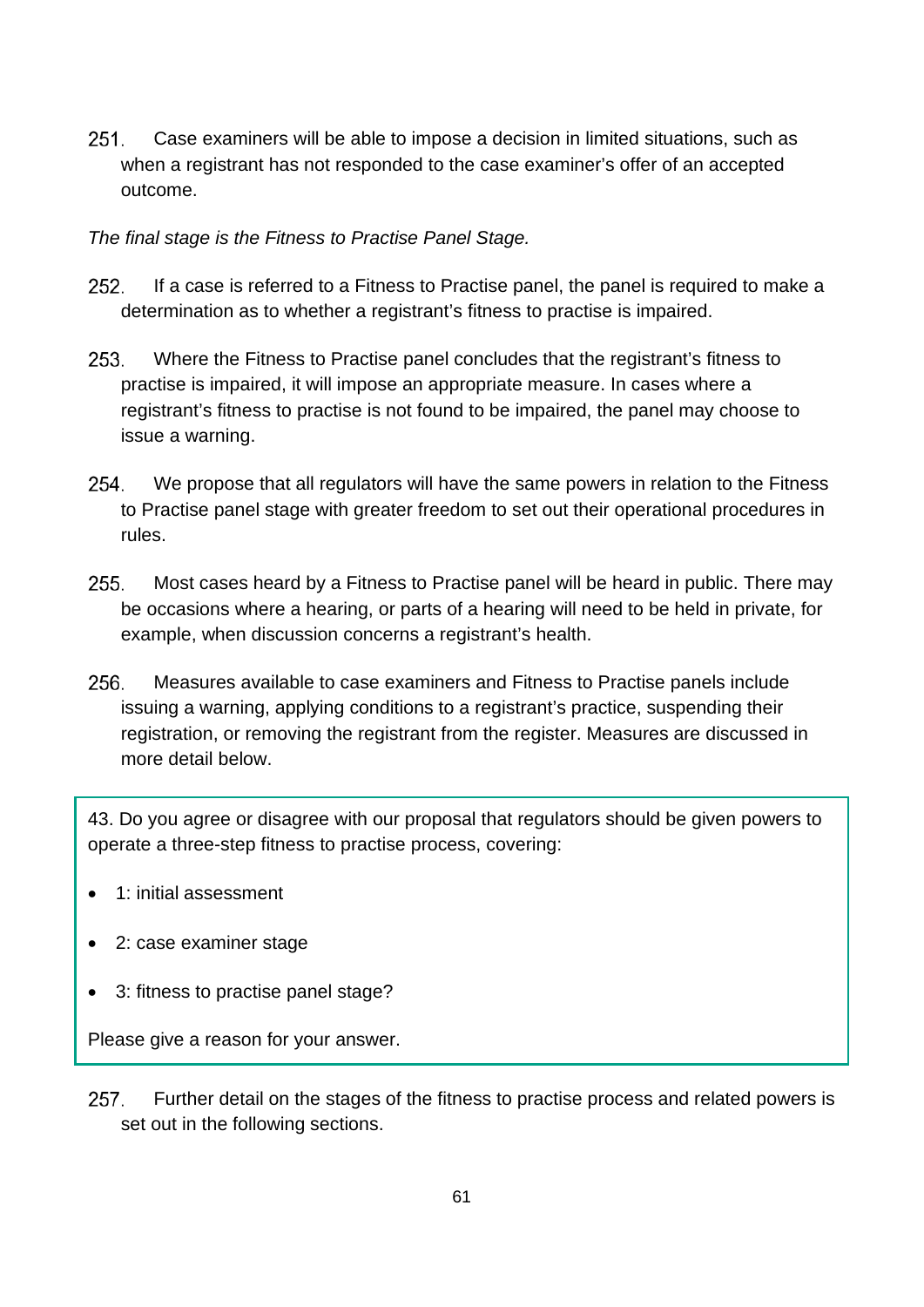# **4b. – Grounds for action and available measures**

# **Grounds for action**

- 258. Grounds for action set out the reasons why regulators might need to investigate and take action where there is a concern about a registrant's fitness to practise. Grounds for action help regulators to focus on the most serious concerns; those that could put patients or the public at risk or affect the public's confidence in the profession.
- 259. All of the regulatory bodies have grounds for action defined in their existing legislation (currently referred to as 'heads of impairment') which enable them to investigate fitness to practise concerns against registrants. However, there is significant variation in how these grounds are defined, which can lead to inconsistency in the way that concerns about registrants in different professions are treated.
- 260. We propose that the grounds for action should be consistent across all regulators in order to clarify to the public, registrants and the regulators the circumstances in which action can be taken.
- 261. Under our proposal, all regulators would be provided with the same grounds for action against which they can take forward a fitness to practise investigation. These are:
	- Lack of competence, which means the registrant is either unable to or has failed to provide care to a sufficient standard. This would include a lack of the necessary knowledge of English, or a health condition which affects a registrant's ability to practise safely.
	- Misconduct behaviour that may or may not be related to the exercise of professional skills, but which is serious or persistent and represents a significant departure from the required professional standards of conduct; for example, serious dishonesty. This would include, but is not limited to, a conviction or caution for a criminal offence in the UK (other than a listed offence as dealt with in paragraph 302, which would result in automatic removal from the register) and convictions/cautions falling outside of UK, which if committed in the UK would constitute a criminal offence. Determinations by another UK regulatory body to the effect that the registrant's practice is impaired, or a determination by a regulatory body elsewhere to the same effect, may also amount to misconduct.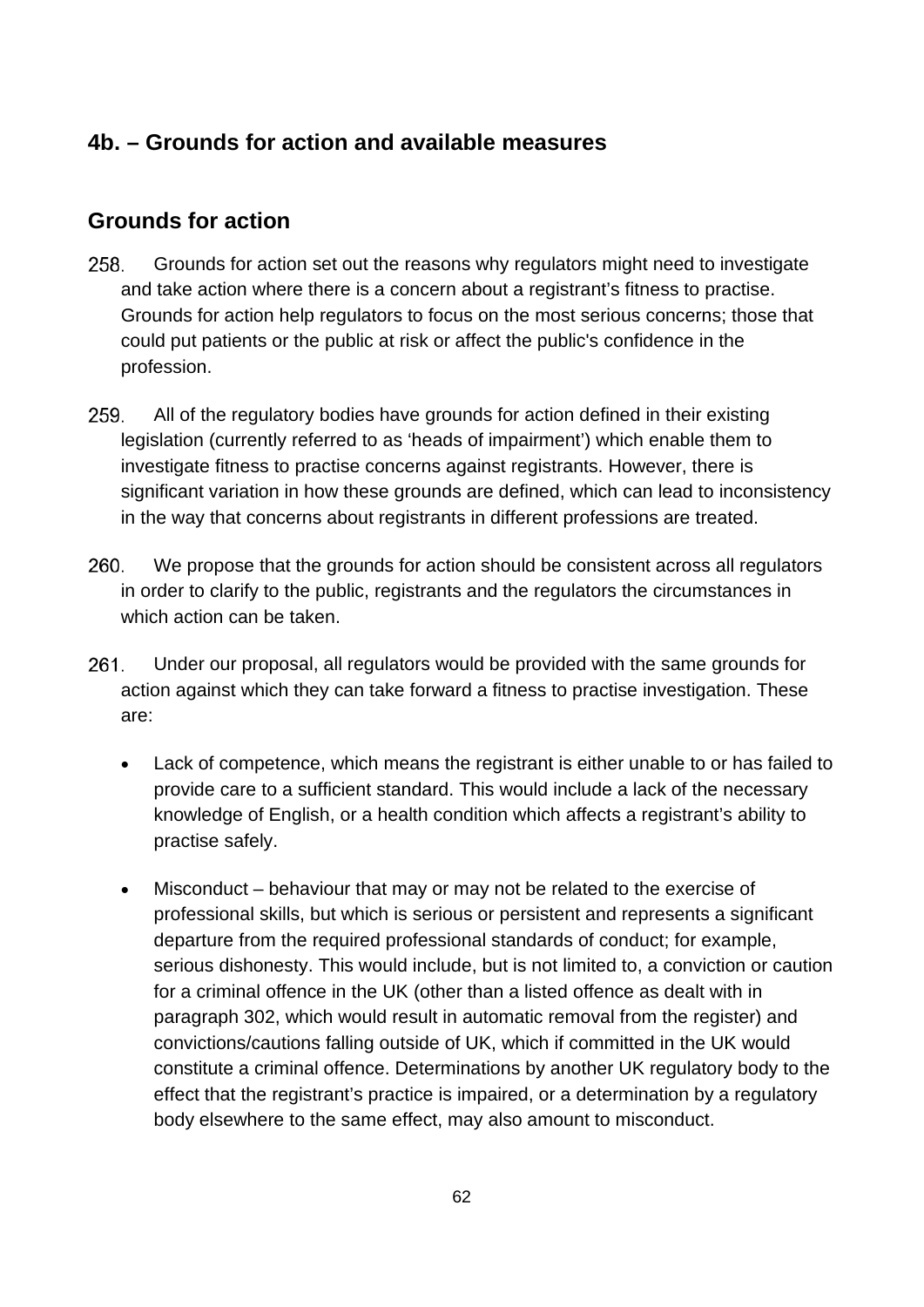- 262. A number of regulators currently have separate grounds for action in relation to English language skills and health concerns. We propose that these should no longer be grounds. Regulators will still be able investigate such concerns and restrict a registrant's practise where concerns about these issues affect a registrant's ability to practise safely.
- 263. We recognise that there can be advantages to having separate grounds for health and English language. However, our proposed approach is that where a registrant's fitness to practise is called into question, this will always be on the basis that they either do not meet the required standards of conduct, and/or that their level of competence does not meet the required standard.
- 264. We consider that addressing concerns that do not meet the fitness to practise threshold through the fitness to practise process is disproportionate and unfair.
- 265. One of the aims of the reforms is that regulators will be freed up to provide a greater level of support towards the professionalism of more of their registrants. Our expectation is that regulators would use the greater freedoms being provided within their legislation to support individuals where there are health or English language concerns that do not meet the threshold for fitness to practise, and that such cases would only be dealt with as a fitness to practise concern where a registrant's conduct or competence fell below the standards set by the regulator.
- 266. This would enable regulators to handle health concerns more sensitively by working with a registrant, outside of the fitness to practise process, to ensure that they have the support in place to continue to work within a safe scope of practice. Using this mechanism, a regulator and a registrant could agree the lapsing or suspension of a registrant's registration in cases where a health condition meant that they were no longer able to safely practise on a temporary or permanent basis.
- 44. Do you agree or disagree that:
- All regulators should be provided with two grounds for action lack of competence, and misconduct?
- Lack of competence and misconduct are the most appropriate terminology for these grounds for action?
- Any separate grounds for action relating to health and English language should be removed from the legislation, and concerns of this kind investigated under the ground of lack of competence?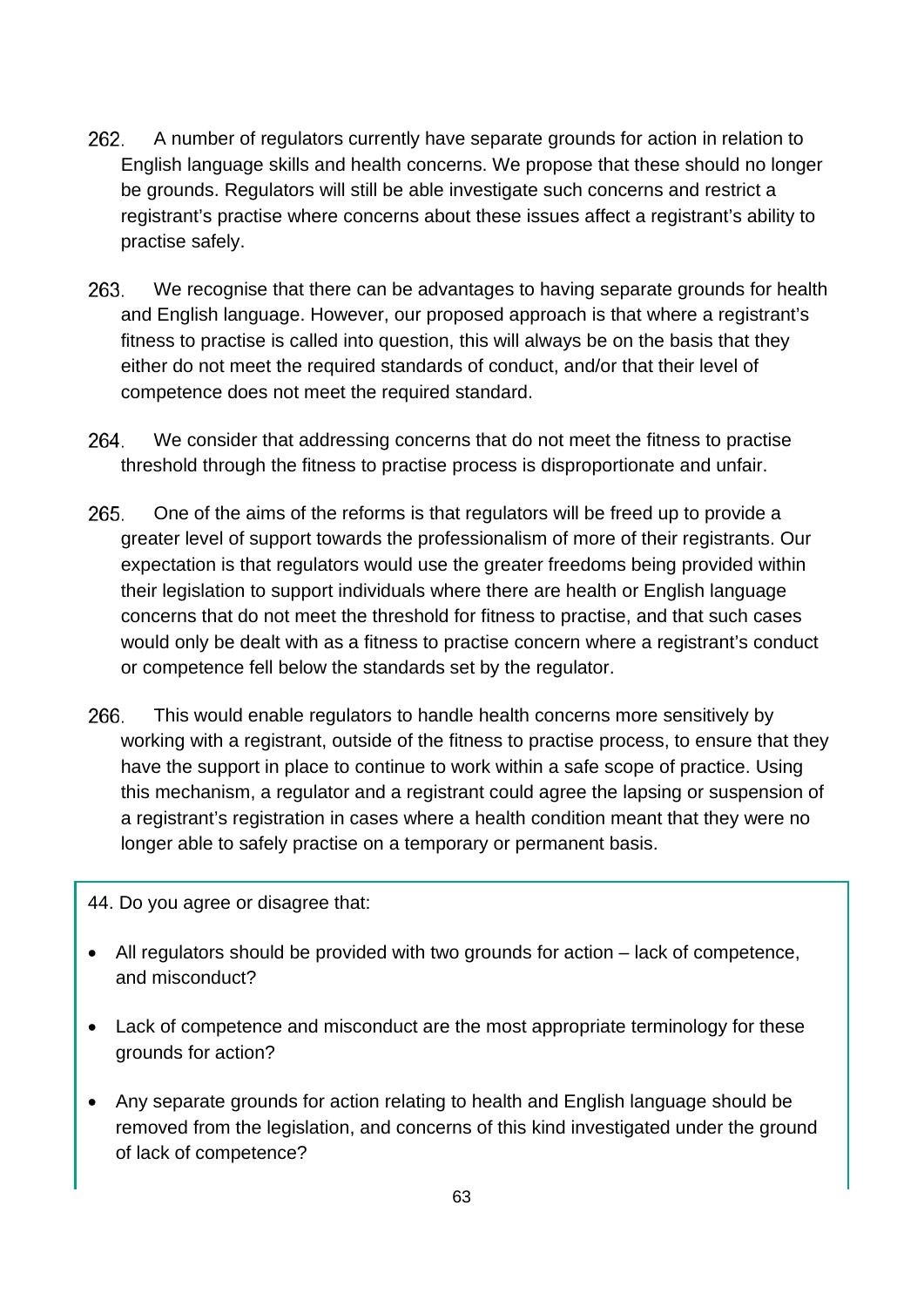• This proposal provides sufficient scope for regulators to investigate concerns about registrants and ensure public protection?

Please give a reason for your answers.

## **Measures available to Case Examiners and Fitness to Practise panels**

- 267. The measures available to case examiners and Fitness to Practise panels need to address the range of scenarios in which a registrant's fitness to practise is found to be impaired, or is below the expected standard, in order to provide effective public protection.
- 268. Currently there is inconsistency in the range of measures that a healthcare regulatory body can apply/issue/impose. We propose that the following measures are available to all regulators.

# **Measures in relation to registrants whose fitness to practise is not found to be impaired**

- 269. Warning – Warnings allow a regulator to indicate to a registrant that, while their conduct, practice or behaviour does not meet the threshold for impaired fitness to practise, it is below the expected standard and should not be repeated. They are a formal response from a regulator and must be published by the regulator in order to uphold public confidence in the profession. A warning will not restrict the registrant's practice or registration status.
- 270. Regulators will be required to publish warnings for a period of two years.

# **Measures in relation to registrants whose fitness to practise is found to be impaired**

- $271.$ Conditions - This measure enables a Fitness to Practise panel to impose, or a case examiner to propose via the accepted outcome process, conditions which the registrant is required to follow. For a final conditions measure imposed by a Fitness to Practise panel or proposed by a case examiner and accepted by the registrant, the regulator will be able to review the conditions before the end of the term to which they apply. The maximum period for which a condition could be applied would be 12 months, although this could be extended by review.
- 272. Suspension Order – This measure prevents a registrant from practising for a set period of time. The maximum period for a suspension order would be 12 months although this could be extended by review.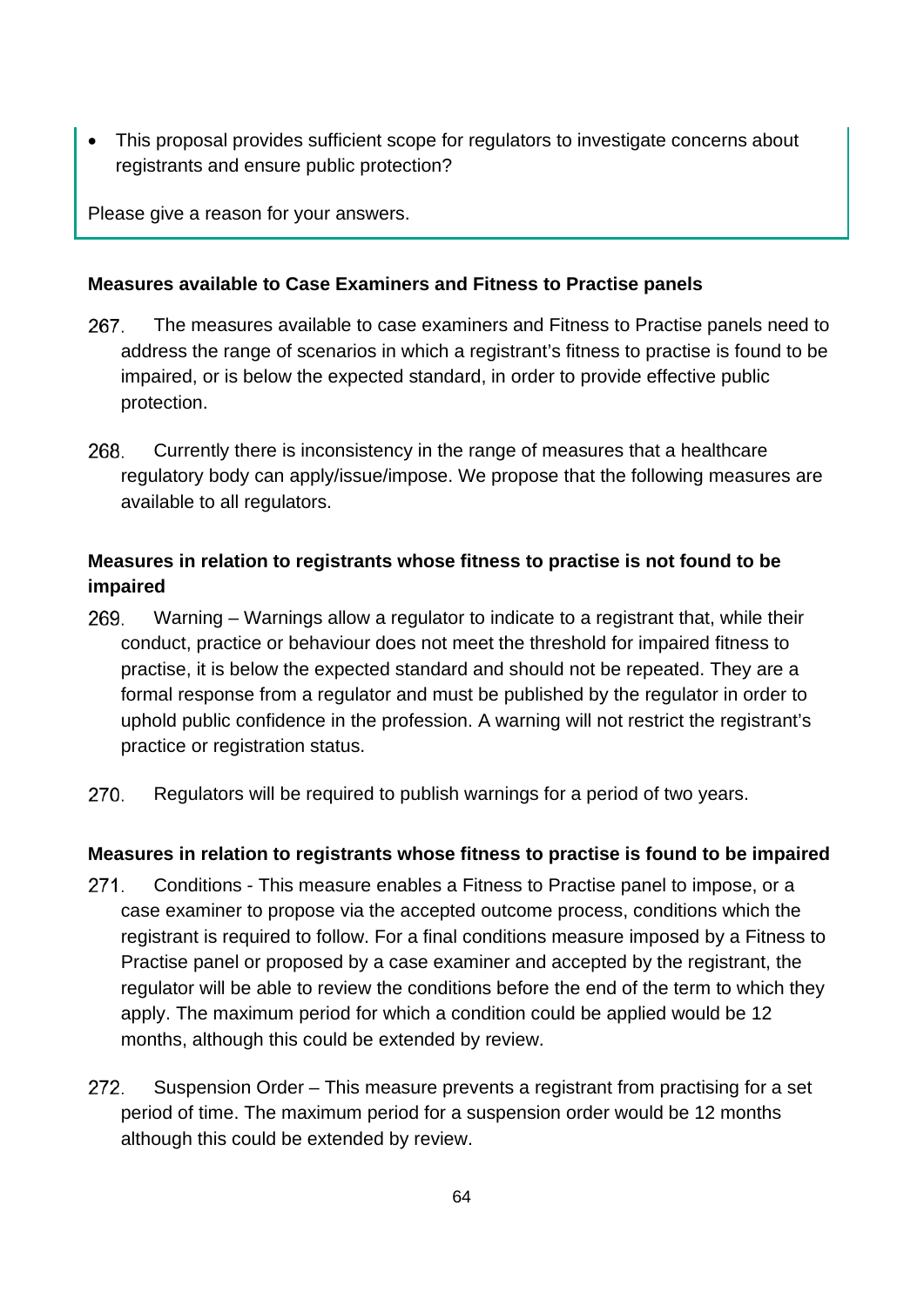273. Removal Order - A removal order removes the registrant's name from the register ensuring they can no longer practise in that profession.

## **Measures in relation to registrants who have been convicted of a listed offence**

- 274. Automatic removal order - Where a registrant is convicted of a listed offence (based on the list in [Schedule 3 of the Social Work Regulations\)](https://www.legislation.gov.uk/ukdsi/2018/9780111170090/schedule/3), the regulator will be able to remove a registrant from the register automatically. This is the only measure the regulator can impose without an initial assessment. The process for automatic removal must be set out in rules made by the regulator.
- 275. A registrant subject to an automatic removal order will have the right to appeal the order to the High Court.
- 276. An automatic removal order must be reversed where the conviction has been overturned or quashed. However, if there are other fitness to practise concerns, the regulator will be able to investigate these.

45. Do you agree or disagree that:

- all measures (warnings, conditions, suspension orders and removal orders) should be made available to both Case Examiners and Fitness to Practise panels; and
- automatic removal orders should be made available to a regulator following conviction for a listed offence?

Please give a reason for your answers.

- 277. Regulators will be required to publish decisions (and measures) by case examiners and panels, including the reasons that a particular outcome was reached and, if applicable, why a particular measure was imposed. Publishing measures supports transparency of decisions made by regulators.
- 278. Measures will come into effect immediately, or after a period of up to 28 days (or on expiry of an existing sanction), at the discretion of the regulator. This would offer flexibility in the outcome that is applied and would address situations where a regulator might currently use an immediate order to ensure risk to the public is minimised.

# **Review of final measures**

279. Regulators will have powers to review a measure at any point before its expiry. Regulators will be required to set out in rules the process they will follow in reviewing a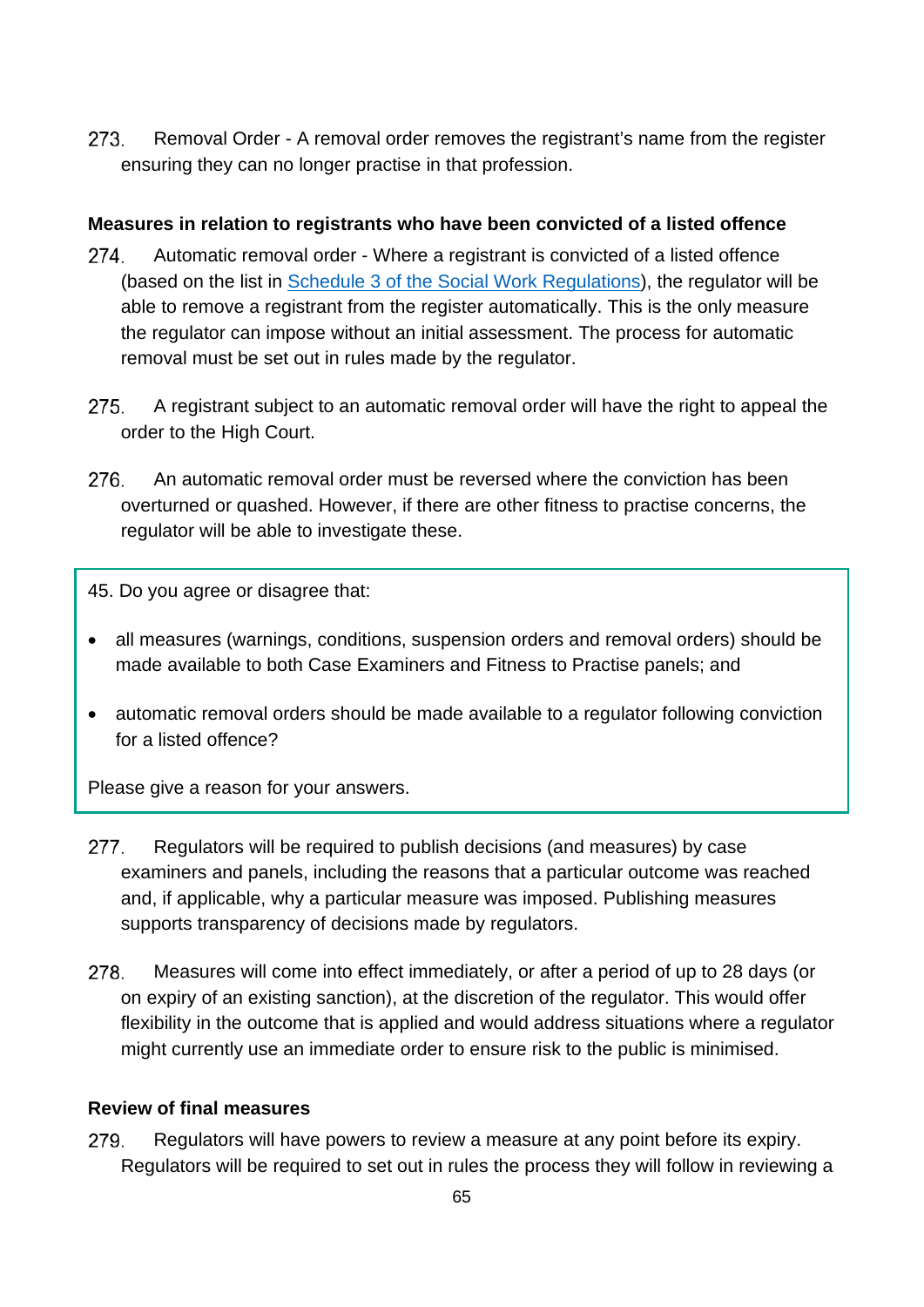measure; this could include case examiners or Fitness to Practise panels conducting the review.

#### **Early review of a measure**

A registrant may request a review of a measure imposed at any point before its 280. expiry. The regulator will set out the process for making and considering such a review in rules.

46. Do you agree or disagree with the proposed powers for reviewing measures? Please give a reason for your answer.

# **4c. – Rules relating to fitness to practise procedures**

- 281. The regulators will have more flexibility to set out their own rules, under parameters that will be set out in legislation. This will ensure that all regulators are working under a consistent legal framework, but with freedom to adapt their processes to the specific needs of the professions they regulate.
- 282. Regulators will have the power to makes rules in relation to the following:

#### **Committees**

- 283. Legislation requires regulators to establish various statutory committees and panels relating to their fitness to practise functions. This makes it difficult for regulators to adapt their processes and procedures to changing circumstances.
- 284. We propose to provide regulators with a general power to establish any committees they consider necessary to assist with the discharge of any of their functions during the course of the fitness to practise process, using the general powers covered in the Governance section (see paragraph 74-76).
- 285. Regulators will have the power to make rules in relation to the discharge of functions by such committees, including their membership.

#### **Notifications to registrant and person(s) who raise a concern**

286. We propose that regulators should have the power to set out the process for notifying registrants and the person(s) who raised the concern in rules. Regulators will be required to notify registrants whenever a substantive decision is being made (this would include an onward referral from the initial assessment stage, interim measure, case examiner decision, referral to a Fitness to Practise panel, Fitness to Practise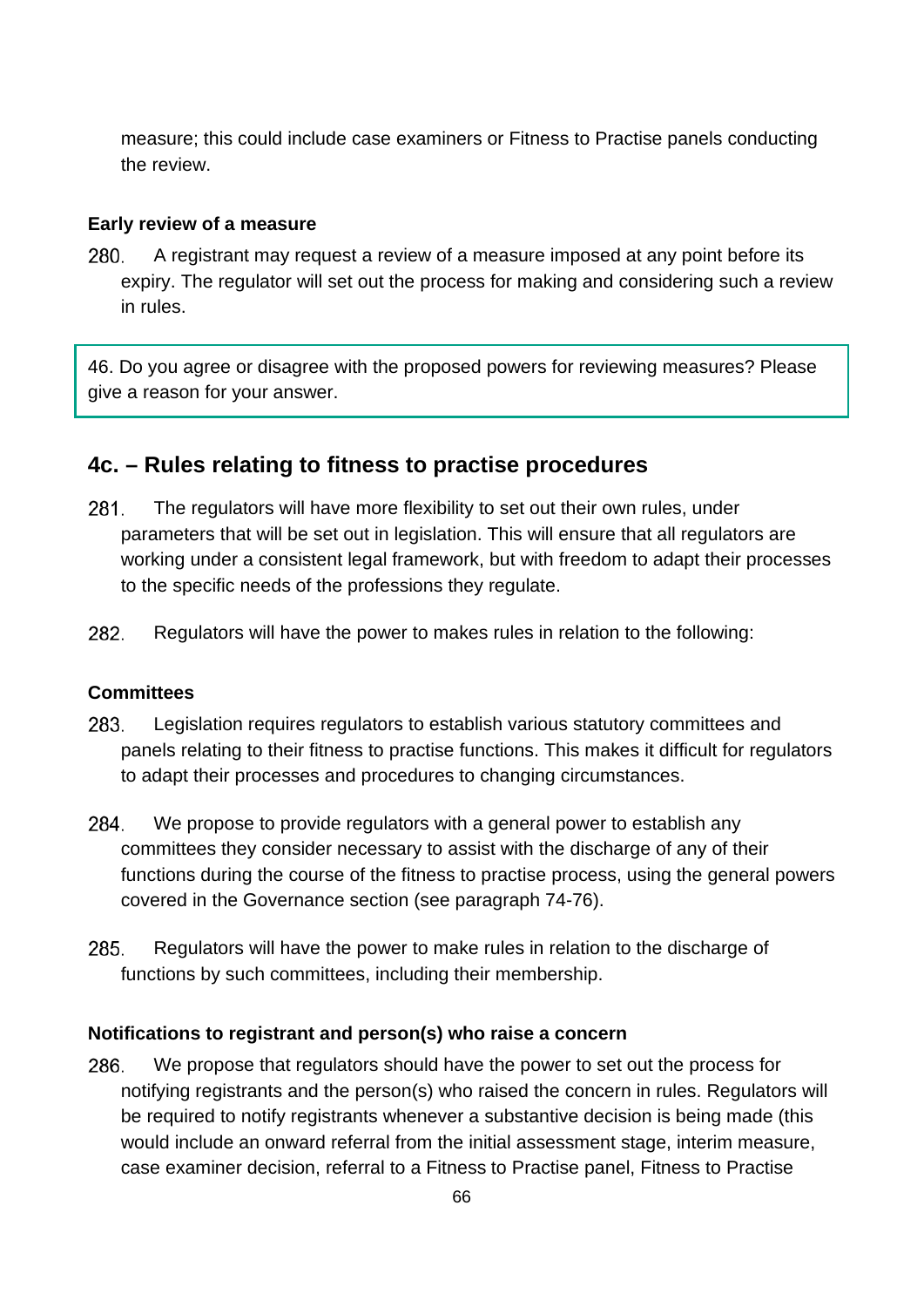panel decision, and when a case is closed following onward referral). The registrant will also have a right to request updates from the regulator about case progression.

- 287. Rules made by the regulator will cover the procedure for giving notice, the content of the notice, what information should be provided with it, when notice must be given, and how and when service of the notice is deemed to have been made.
- 288. In particular, the notice must ensure that the registrant is made aware of:
	- the seriousness of the proceedings and the consequences of failing to participate (both in terms of the decisions that may be made in the registrant's absence, and the consequences of failing to comply or engage with the fitness to practise process);
	- the right to be represented and to make a written submission and make representations in person to an Interim Measures panel and Fitness to Practise panel; and
	- the time period within which a response is required, and the ways of making such a response.
- 289. Regulators will also have a duty to inform the person(s) who raised the concern at key points throughout the fitness to practise process, including whenever a substantive decision has been made, unless the person(s) who raised the concern does not wish to receive these updates. The regulator may also notify other relevant parties, such as employers or others with a direct interest in the concern/case, where they consider it to be appropriate and in line with data protection law.

47. Do you agree or disagree with our proposal on notification provisions, including the duty to keep the person(s) who raised the concern informed at key points during the fitness to practise process? Please give a reason for your answer.

# **4d. – Detail on Stages**

## **Initial assessment stage**

290. The first stage in the fitness to practise process is an initial assessment. This may be the result of a concern being received by the regulator, or the regulator itself choosing to initiate an assessment if it has concerns about a registrant's fitness to practise.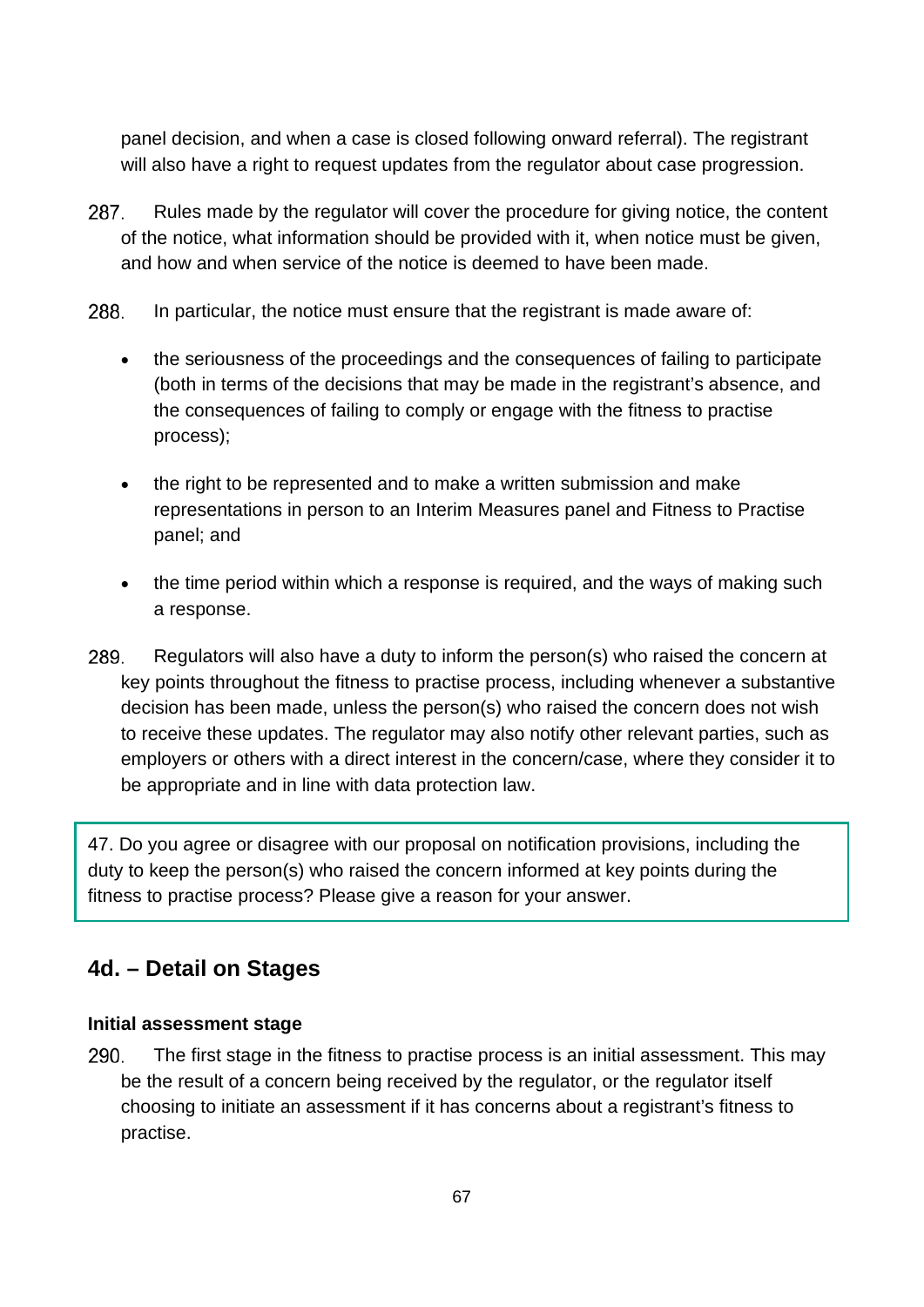- 291. We propose that regulators are provided with a consistent set of powers concerning the initial assessment stage. Regulators will have a duty to consider a matter referred to them, and a discretion to determine whether or not there is a basis for onward referral in the fitness to practise process.
- 292. Regulators will have the following powers to enable an initial assessment of fitness to practise concerns:
	- A broad power to assess a registrant's fitness to practise, enabling them to investigate a fitness to practise concern at any stage. This would allow regulators to investigate an initial concern and to consider further information that came to light at a later stage in the process;
	- A power to require information from a third party, and to seek an order from the courts requiring information from a third party should they refuse to provide it;
	- A power to require information from a registrant. This power will exclude reflective material;
	- A power to direct a registrant to undergo an assessment in relation to a fitness to practise investigation;
	- A rule making power for regulators to set out the process for assessing a concern and for the onward progression of a case in the fitness to practise system;
	- The right for a registrant to provide written submissions to the regulator during the course of the initial assessment. While a registrant would not usually be notified that an initial assessment is underway, they may have raised concerns about their own fitness to practise to the regulator or otherwise be aware that a concern has been raised; and
	- A new power for regulators to decide, if appropriate, that there is no further action to be taken and to close the case at this stage.

48. Do you agree or disagree with our proposal that regulators should have discretion to decide whether to investigate, and if so, how best to investigate a fitness to practise concern? Please give a reason for your answer.

293. Several regulators cannot currently consider fitness to practise concerns which are more than five years old (the five-year rule). While the time since a concern arose is a relevant consideration in assessing fitness to practise, it should not be a limitation on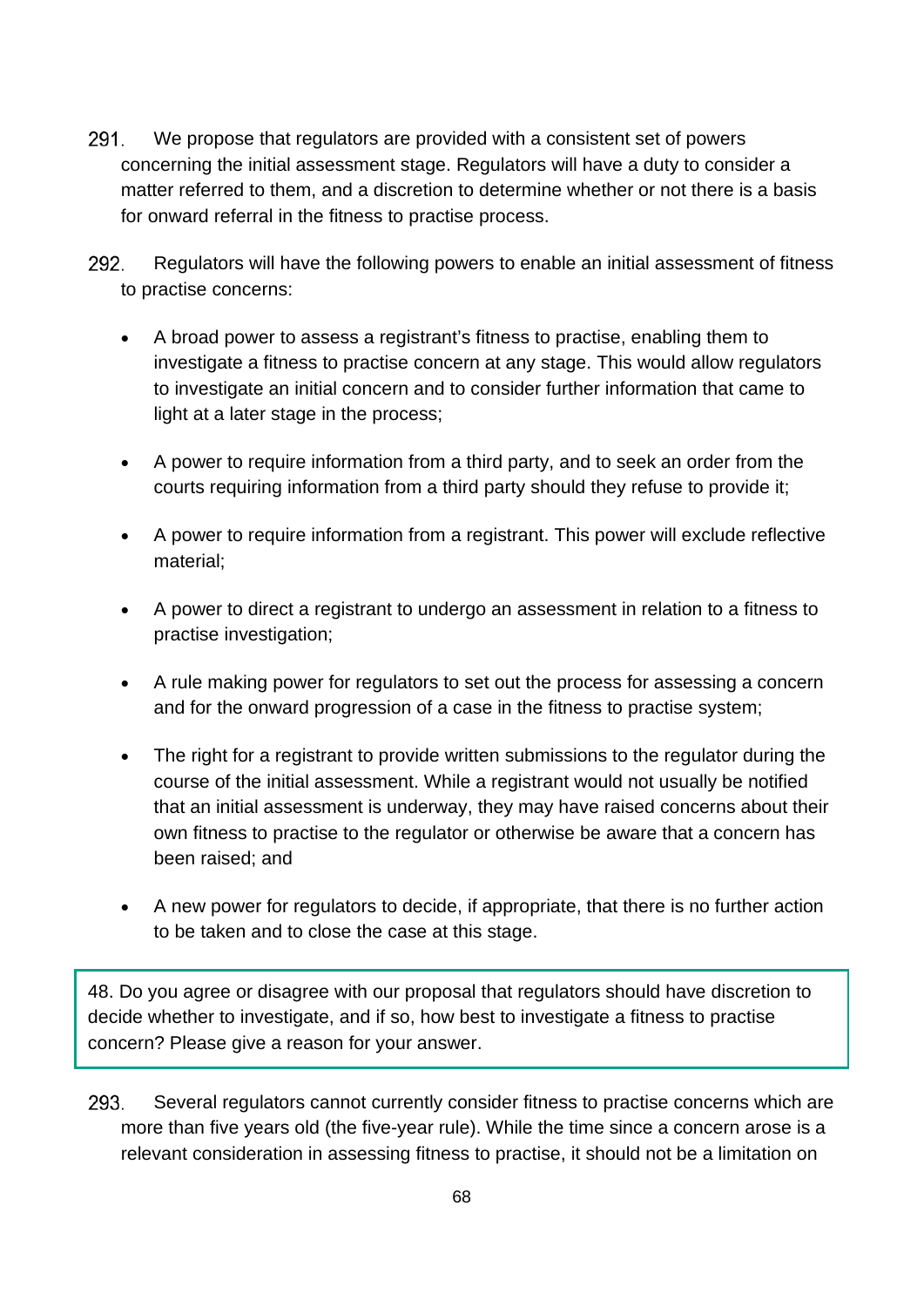whether an incident can be considered as the basis for a fitness to practise concern. We therefore propose to remove the five-year rule, allowing regulators greater discretion to consider whether a concern should be considered.

49. Do you agree or disagree that the current restrictions on regulators being able to consider concerns more than five years after they came to light should be removed? Please give a reason for your answer.

## **Non-compliance**

- 294. The General Medical Council currently has a separate power for dealing with instances where a registrant has failed to comply with a reasonable request to provide information made by the regulator, or with a reasonable direction by the regulator to undergo an assessment in relation to a fitness to practise investigation. This power allows the General Medical Council to refer the matter to a Fitness to Practise panel for a hearing about a registrant's non-compliance.
- 295. Providing such a power to all regulators would provide an additional mechanism to ensure that non-compliance by a registrant does not impede the regulator's ability to make an assessment of whether a registrant is fit to practise. This power could be used where a regulator considers that such a failure to comply creates a risk to public protection, due to its inability to fully investigate the concerns about a registrant's fitness to practise. In cases of non-compliance, regulators would have the power to conduct a Fitness to Practise panel hearing and impose a measure on a registrant, up to and including erasure from the register.
- 296. Registrants would have a right to appeal any decision imposed due to noncompliance.
- 297. Regulators who do not have such a power currently manage non-compliance using existing powers such as "adverse inferences" – i.e. a presumption that if a registrant chooses not to comply with a request to prove they have the required standard of English, their non-compliance could be taken as evidence that they do not.

50. Do you think that regulators should be provided with a separate power to address noncompliance, or should non-compliance be managed using existing powers such as "adverse inferences"? Please give a reason for your answer.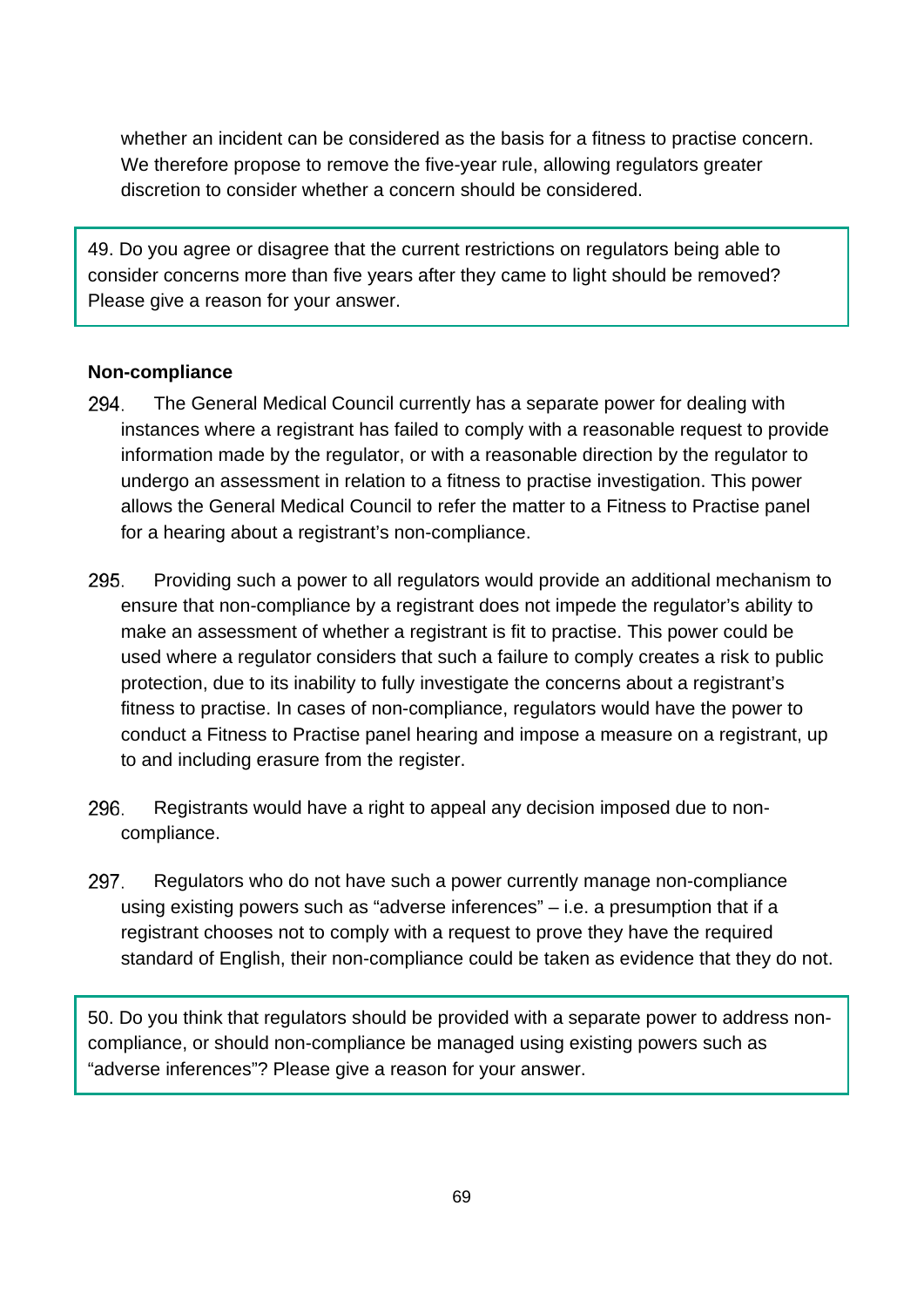# **Onward referral following initial assessment**

- 298. If, after an initial assessment, a regulator believes that there is a fitness to practise concern, they will be able to make an onward referral to a case examiner.
- 299. At any time during or after initial assessment, the regulator may consider the use of an interim measure if immediate action is needed to protect the public (see paragraphs 320 - 333)
- $300<sub>1</sub>$ Regulators will be required to make rules which will set out:
	- how they will deal with multiple concerns against a single registrant, at any point in the fitness to practise process; and
	- the ability to amend the grounds for action in relation to a case. These rules will need to set out arrangements to provide notice to the registrant and a right for the registrant to make written submissions.

51. Do you agree or disagree with our proposed approach for onward referral of a case at the end of the initial assessment stage? Please give a reason for your answer.

# **Automatic Removal in relation to specified Criminal Offences**

- $301.$ We are proposing to introduce a new power that will enable regulators to automatically remove a registrant from the Register, if they have been convicted of specified serious criminal offences (known as listed offences). These arrangements already apply in relation to social workers registered with Social Work England. A list of the relevant offences is attached at Annex A.
- 302. Where a registrant has been convicted of a criminal offence that is not a listed offence, this would not trigger automatic removal but could form a ground for possible action under misconduct. Regulators will decide the appropriate action based on the facts determined by the conviction. Regulators will also be able to refer such cases to an interim measures panel.

52. Do you agree or disagree with our proposal that regulators should be given a new power to automatically remove a registrant from the Register, if they have been convicted of a listed offence, in line with the powers set out in the Social Workers Regulations? Please give a reason for your answer.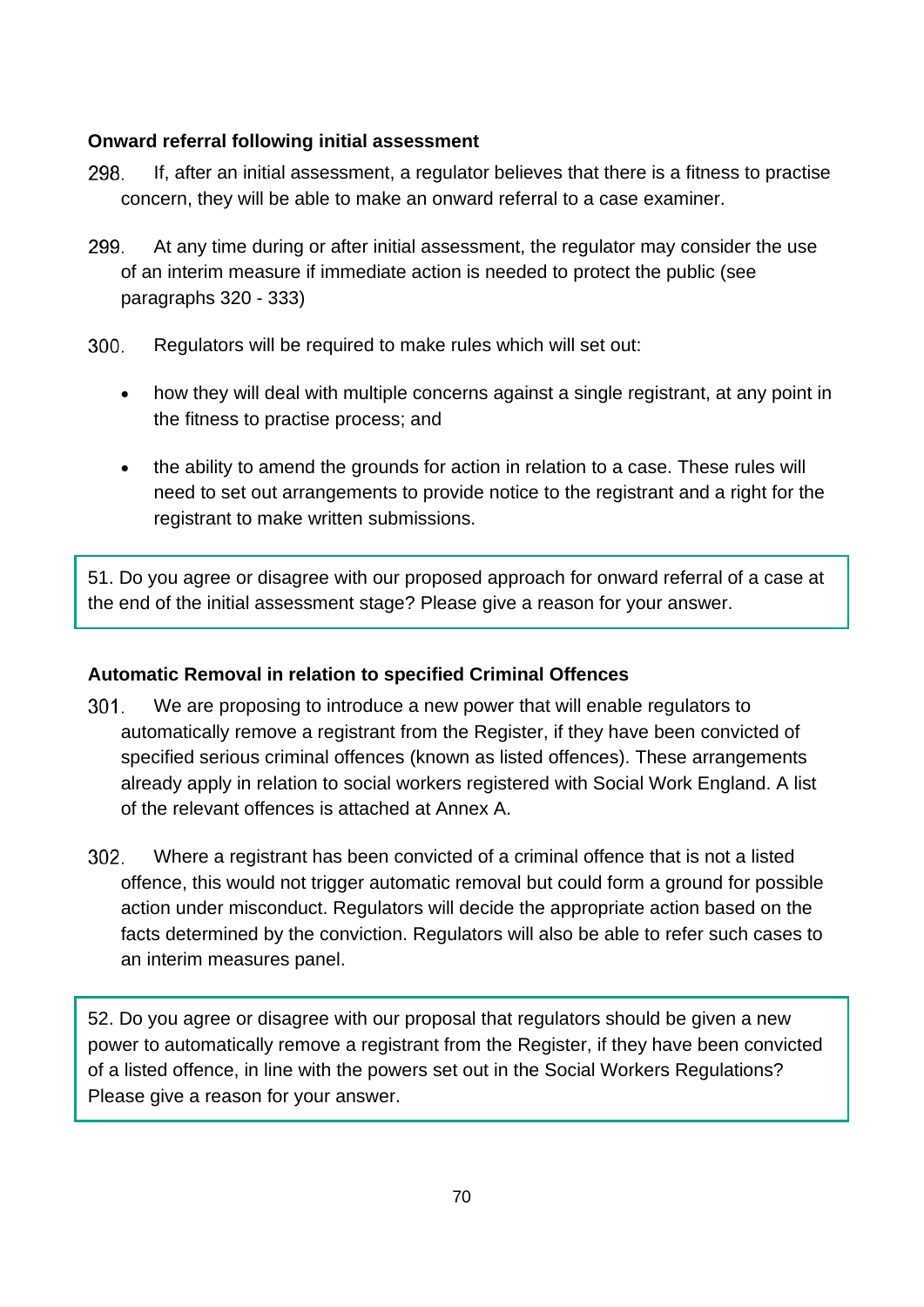## **Final decision-making roles**

- $303.$ There will be two final decision-making roles in the fitness to practise process: case examiners and Fitness to Practise panels. Both will have the power to make final determinations on whether a registrant's fitness to practise is impaired and to determine any measure that should be applied, such as restricting their practice.
- 304. These roles will have distinct functions. To ensure broad consistency across all regulators, these two roles will be specified in each regulator's governing legislation; however, regulators will have discretion to name and set up panels and committees as they see fit, to meet the functions performed by these roles.

## **Case Examiner stage**

- $305.$ Case examiners undertake a detailed assessment of the case, from the written information and evidence available, and where possible, make a decision based on their assessment of impairment and whether action is needed to protect the public.
- 306. A number of regulators already use case examiners, but their powers to resolve cases are limited. Other regulators do not have case examiners and many cases currently go straight to a Fitness to Practise panel for consideration. This has led to a process which is time-consuming, expensive, adversarial and often stressful for all parties involved.
- 307. There is a strong argument for closing more cases at an earlier stage of the fitness to practise process, especially where the registrant accepts the findings and the proposed outcome.
- 308. We propose that all of the regulators should have the case examiner role as part of their fitness to practise process, with a full suite of measures with which they can conclude a case. This will include powers to conclude a case via an accepted outcome. They will also be able to impose measures upon a registrant who has not responded to the case examiner's offer of an accepted outcome. If a case examiner is not able to make a decision based on the information available to them, they will refer the case to a Fitness to Practise panel.
- 309. Regulators will set out the detailed process for the case examiner stage in rules.
- All case examiner decisions must be made publicly available, unless there are  $310.$ exceptional reasons why they should not be. Published information must include the reasons that a particular outcome was reached and, if applicable, why a particular measure was imposed.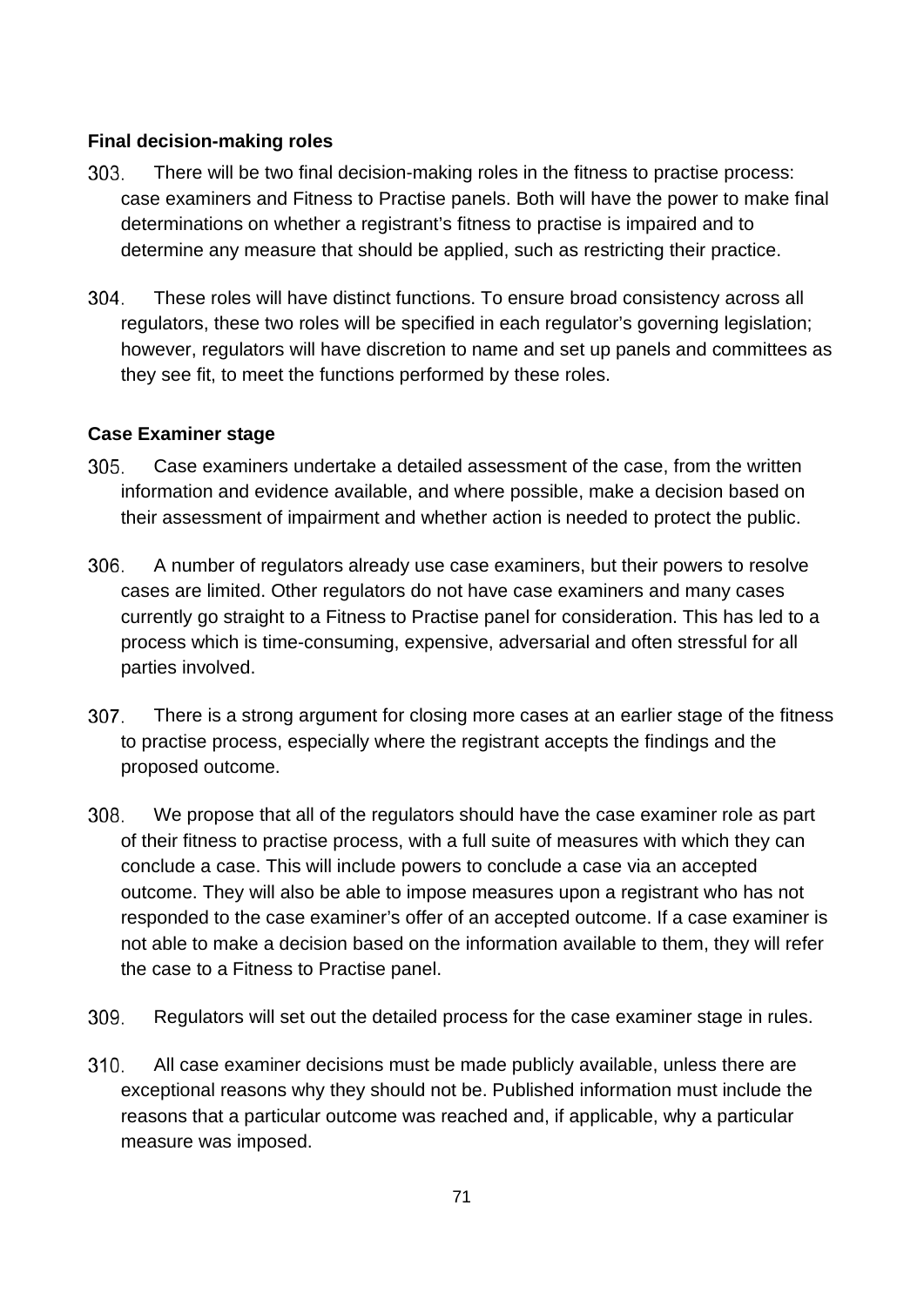# **Accepted outcomes**

- All regulators should be provided with powers to conclude cases at the case  $311.$ examiner stage, through an accepted outcomes process. Case examiners will be able to decide that a registrant's fitness to practise is impaired and will have a full suite of available measures with which they can conclude a case. However, they will only be able to conclude cases though an accepted outcomes process where the registrant accepts both the findings and the proposed measure.
- $312.$ It is important to stress that the accepted outcomes process is not a negotiation between a registrant and a case examiner. If the registrant does not accept both the finding of impairment and the proposed measure, then the case will proceed to a Fitness to Practise panel for a determination.
- $313.$ The case examiner may simultaneously refer the matter to an Interim Measures Panel (see paragraphs 320 - 333 below).
- The accepted outcome process aims to be less adversarial, and to enable cases 314. to be concluded more quickly; it will also reduce the burden on those who would have been required to attend a hearing - including the registrant, the person(s) who raised the concern, and other witnesses and experts.
- $315.$ The introduction of an accepted outcomes process will leave Fitness to Practise panels to consider cases where an outcome is not accepted, or where the case examiner is not able to make a decision on impairment. This could include, for example, where the evidence needs to be tested at a hearing. However, the seriousness of a case alone would not be grounds for referral to a Fitness to Practise panel.

# **Non-responding registrants at the case examiner stage**

- 316. There may be cases where a registrant does not respond to the case examiner. In order to protect the public, regulators need to be able to conclude these cases in a safe and efficient way, by imposing an appropriate measure.
- 317. If a registrant does not respond within 28 days of a proposal by the case examiner to conclude the case through an accepted outcome, the proposed measure will come into force.
- 318. This is not an accepted outcome, but a separate power for the case examiner to impose a measure where a registrant does not respond to the case examiner's accepted outcome proposal. This will only apply where the case examiner concludes that the registrant's fitness to practise is impaired.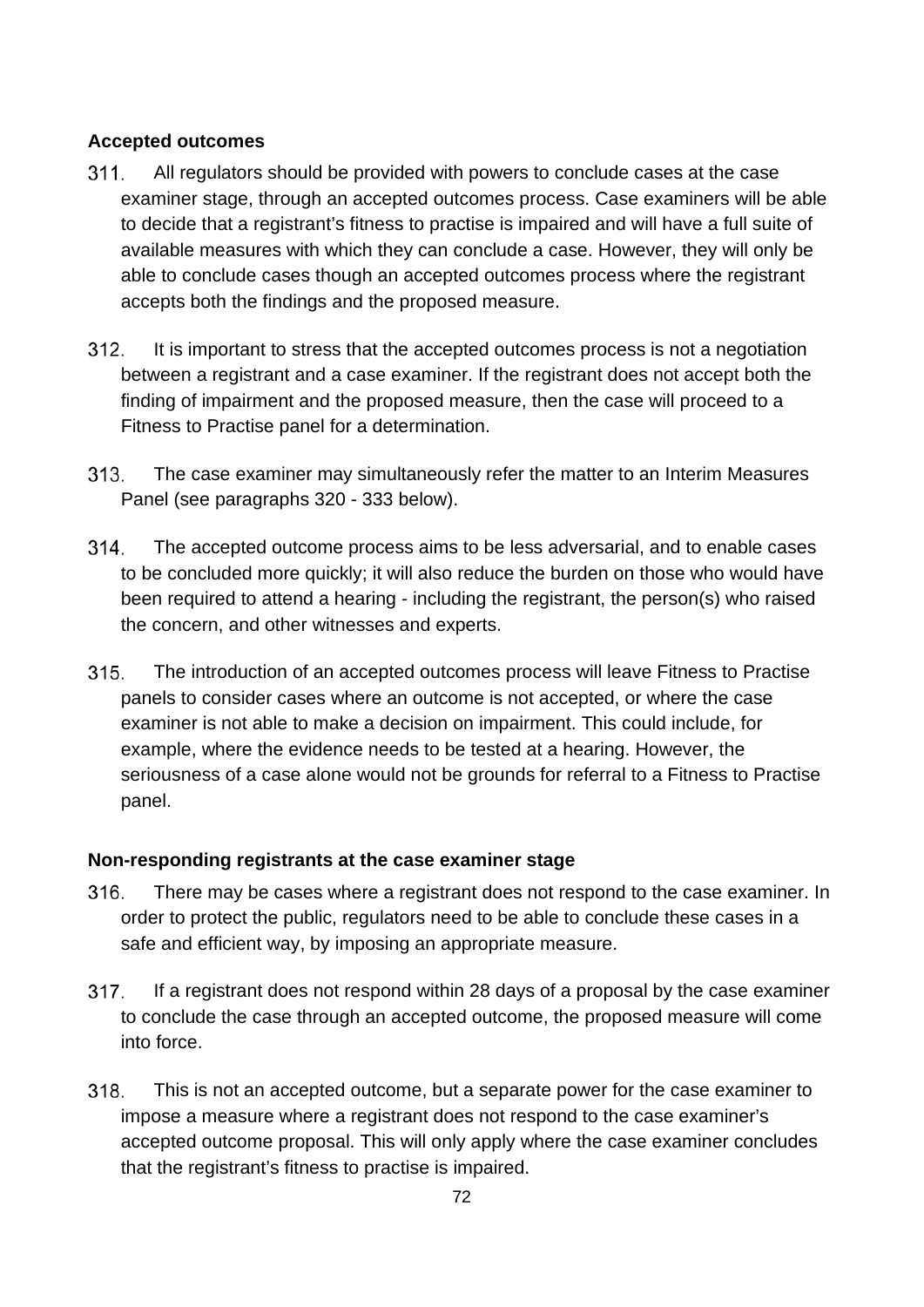319. Where a decision is imposed by a case examiner, registrants must be able to challenge this. We propose that registrants should have a statutory right of appeal against the decision to the High Court in England and Wales, the Court of Session in Scotland, or the High Court in Northern Ireland.

53. Do you agree or disagree with our proposals that case examiners should:

- have the full suite of measures available to them, including removal from the register?
- make final decisions on impairment if they have sufficient written evidence and the registrant has had the opportunity to make representations?
- be able to conclude such a case through an accepted outcome, where the registrant must accept both the finding of impairment and the proposed measure?
- be able to impose a decision if a registrant does not respond to an accepted outcomes proposal within 28 days?

Please give a reason for your answers.

#### **Interim Measures**

- 320. We propose that all regulators are provided with a consistent set of powers relating to interim measures.
- $321.$ Interim measures are not findings of impairment. They are restrictions on a registrant's practice that a regulator can put in place to address a public protection risk and/or a registrant protection risk, while their fitness to practise is under consideration.
- 322. Regulators will be able to consider a case for an interim measure at any point in the fitness to practise process, from initial receipt of the concern until a final outcome is reached.
- 323. There are two interim measures available:
	- interim conditions order applies a condition to a registrant's practice
	- interim suspension order suspends a registrant from practising.
- 324. Regulators will have the power to convene Interim Measures panels, but interim measures may also be considered by Fitness to Practise Panels and case examiners.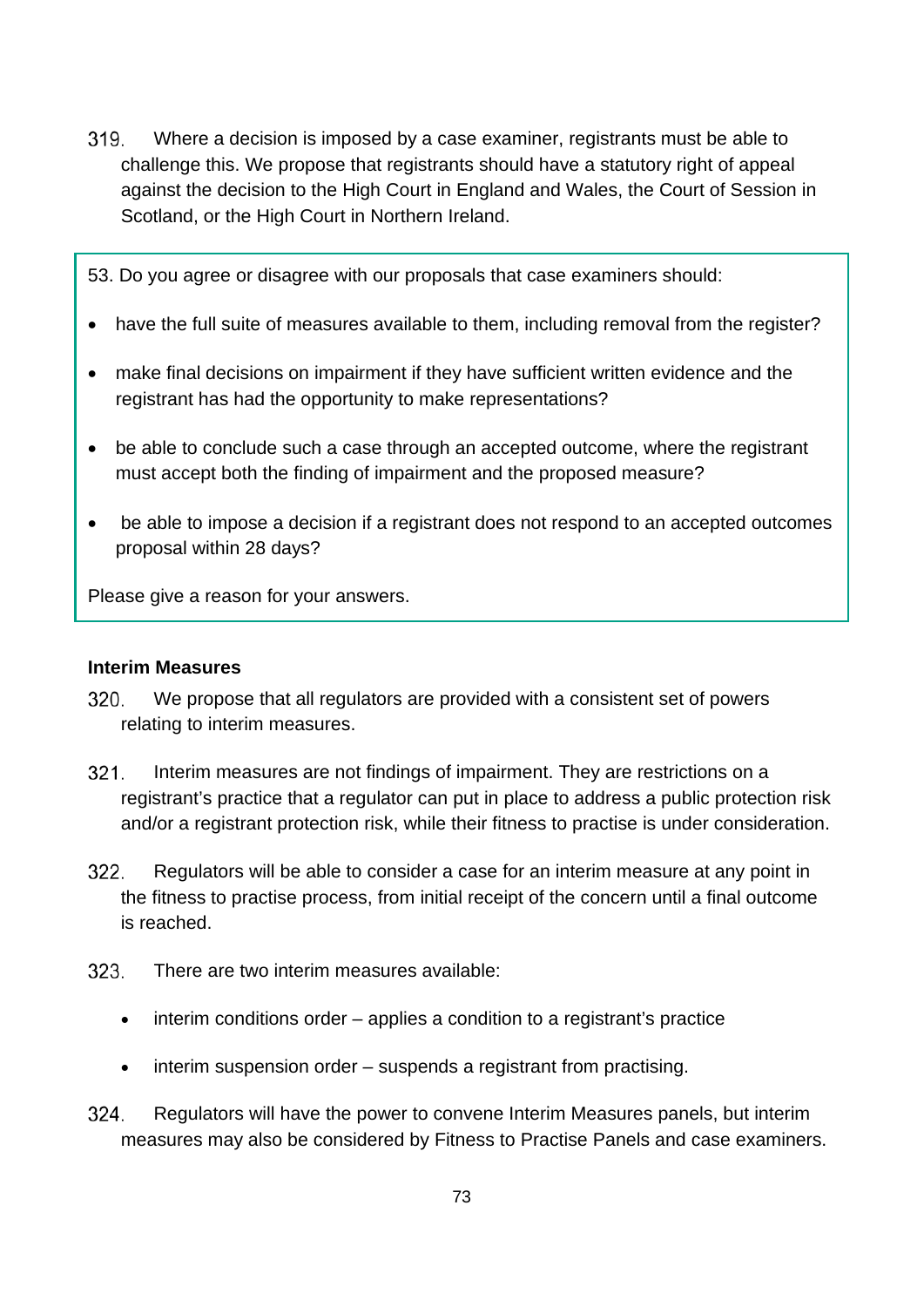- $325.$ Interim Measures panels and Fitness to Practise panels will have powers to place the following restrictions on registrants:
	- impose an interim measure;
	- reduce/extend/revoke imposed interim measures; and
	- substitute another interim measure.
- 326. Case examiners will have the power to:
	- propose an interim measure to a registrant;
	- make a proposal to reduce/extend/revoke imposed interim measures; and
	- make a proposal to substitute another interim measure.
- $327.$ Any interim measure proposed by a case examiner will only come into force if it is agreed by the registrant.
- 328. If a registrant does not accept an interim measure proposed by a case examiner, the case examiner must refer the matter to an Interim Measures panel.
- 329 Regulators will have the power to set their interim measures process in rules. This must include, but is not limited to:
	- the process for determining if an interim measure is required;
	- the quorum of an Interim Measures panel:
	- the process for determining a review of an interim measure; and
	- the process of notifying the registrant and any other appropriate person(s) of an interim measures decision.
- 330. An interim measure will come into effect at a time set by the regulator. Regulators will be required to notify the registrant of a proposed interim measure and give them the opportunity to make written submissions and/or representations but will not be required to wait for written submissions and/or representations before the interim measure comes into effect.
- $331.$ A regulator may put in place an interim measure for a period of up to 18 months. Extending an interim measure beyond its initial term (even where that initial term is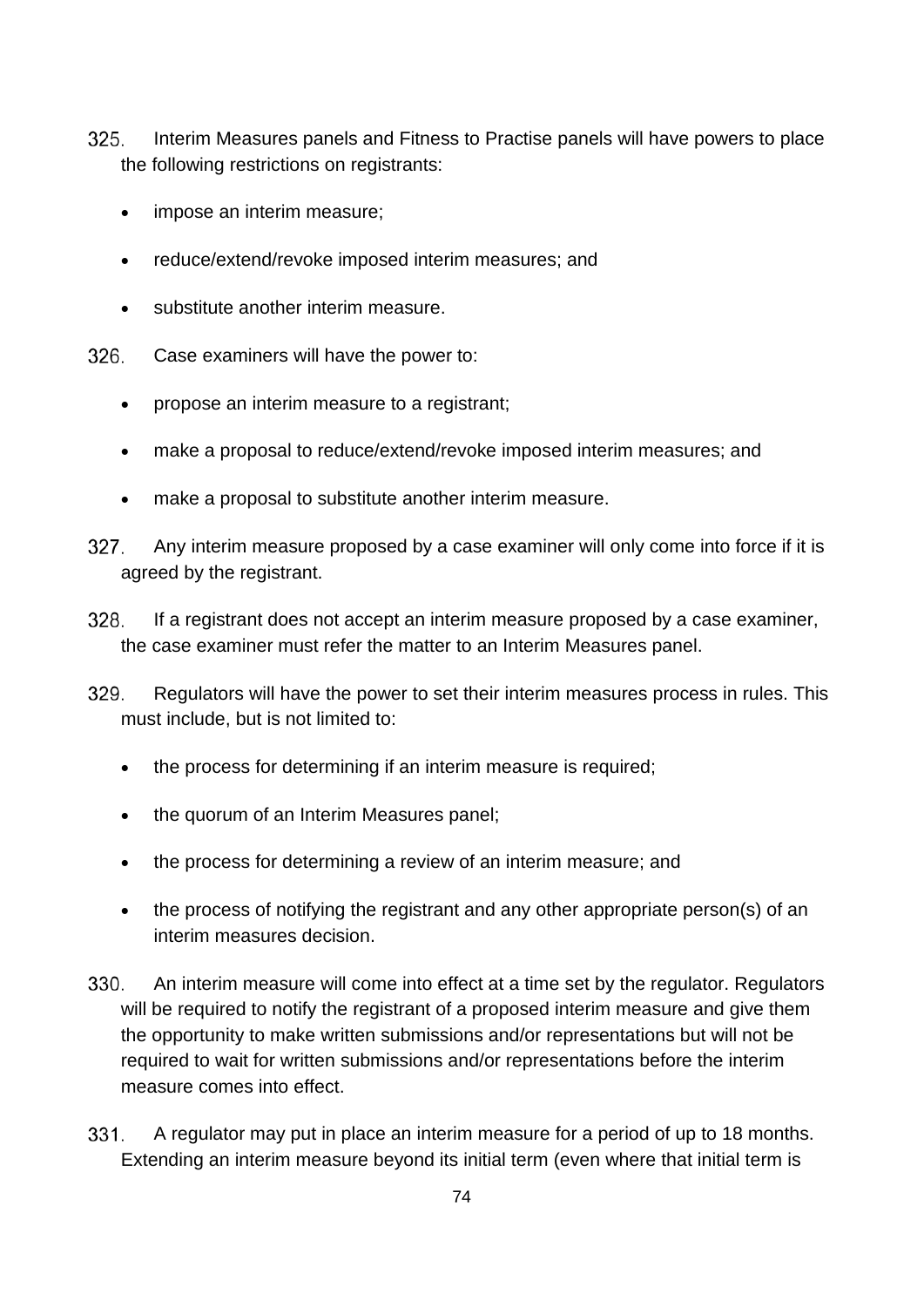less than 18 months) will require an application to the High Court in England and Wales, the Court of Session in Scotland, or the High Court in Northern Ireland for an extension of a maximum of 12 months. A regulator may apply for more than one extension.

- 332. The registrant will have a right to appeal an interim measure imposed by an Interim Measures panel or Fitness to Practise panel to the High Court in England and Wales, the Court of Session in Scotland, or the High Court in Northern Ireland. An interim measure will remain in place while an appeal is considered.
- 333. The Interim Measures panel/regulator may notify the person(s) who raised the concern that a case has been referred to an Interim Measures panel and of the outcome, in line with Data Protection law. The regulator may also inform any person(s) it considers appropriate of any interim measures.

#### **Review of interim measures**

- 334. The regulator must review an interim measure at least every six months, while the measure is in place.
- 335. The regulator may choose to review an interim measure at any time, including where it receives new information or circumstances change to indicate an early review is necessary.
- 336. The registrant can request an early review of an accepted or imposed interim measure at any time. Such a review is at the regulator's discretion.
- 337. A review can be conducted by a case examiner, an interim measure panel or a Fitness to Practise panel:
	- An interim measure panel or Fitness to Practise panel may reduce, extend, revoke, add an additional interim measure or substitute a current measure with a new interim measure.
	- A case examiner may reduce, extend, revoke, add an additional measure or substitute a current measure with a new interim measure, where accepted by the registrant.
	- Where the outcome of a case examiner review of an interim measure is not accepted by a registrant, the case examiner must refer the matter to an Interim Measures panel.
- 338. The process for reviewing interim measures will be set by the regulator in rules.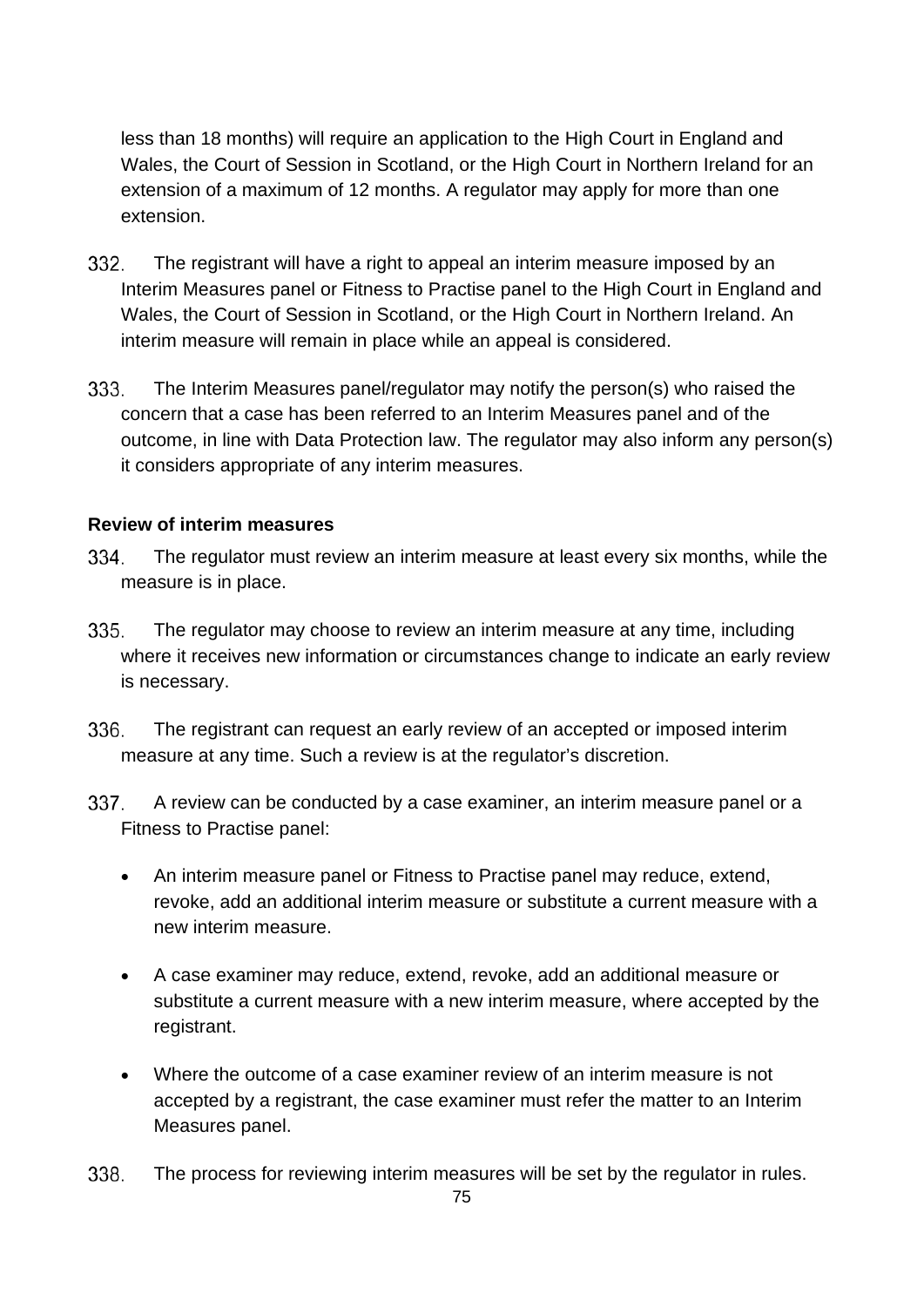54. Do you agree or disagree with our proposed powers for Interim Measures, set out above? Please give a reason for your answer.

#### **Fitness to Practise panel stage**

- 339. Fitness to Practise panels will make a determination on the question of whether a registrant's fitness to practise is impaired and put in place suitable measures to protect the public.
- 340. Currently, most fitness to practise concerns are heard by a Fitness to Practise panel. Under our proposals, only fitness to practise concerns that are referred from the Case Examiner stage will reach the Fitness to Practise panel stage. This may be because the registrant did not accept an outcome proposed by a case examiner or a case examiner is unable to make a decision on a case.
- 341. The legislation will set out:
	- the overall powers that a regulator will have in relation to setting up and running a Fitness to Practise panel hearing;
	- the responsibilities and duties that a regulator will have in relation to Fitness to Practise panels;
	- the role of a Fitness to Practise panel, and the decisions and measures that Fitness to Practise panels will have available to them; and
	- what a regulator may set out in rules, and what it must do.
- 342. We propose that:
	- the Fitness to Practise panel will have the power to make a reasonable request for information from anyone that the Fitness to Practise panel considers it appropriate to do so;
	- the regulator will have the power to compel witnesses to appear where necessary;
	- all registrants will have the right to make representations, and/or written submissions;
	- regulators will have the power to set the process for the closing of a case and the taking of no further action in rules;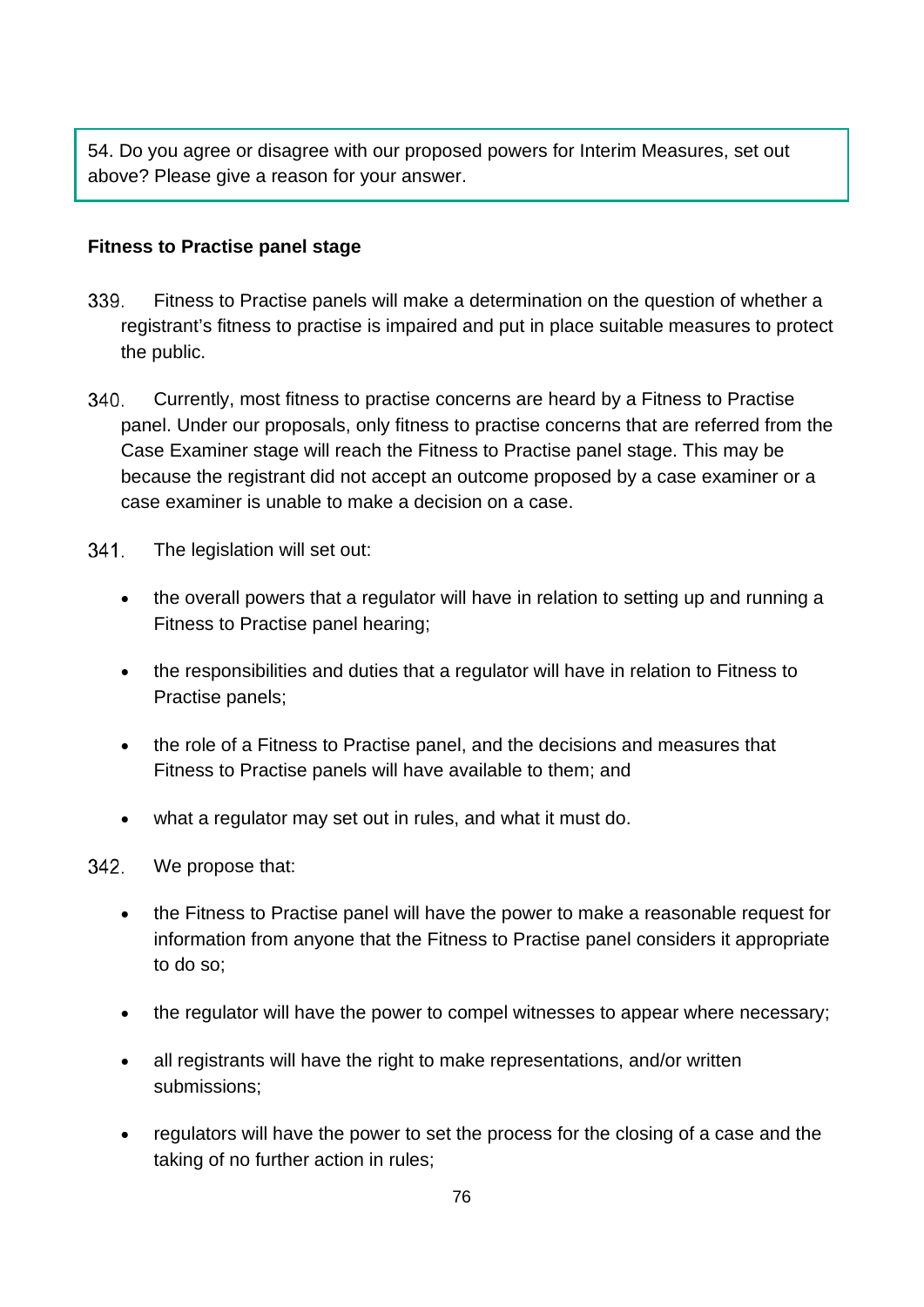- where the Fitness to Practise panel determines that the registrant's fitness to practise is impaired, it will be able to impose an appropriate measure;
- where the Fitness to Practise panel has concluded that the registrant's fitness to practise is not impaired, the panel will have the power to issue a warning; and
- the regulator will have the power to set out in rules the process by which a Fitness to Practise panel will impose a measure on a registrant.
- 343. Once a case has been referred to a Fitness to Practise panel by a case examiner, the case cannot be concluded through an accepted outcome process.
- 344. Most cases heard by a Fitness to Practise panel will be heard in public. There may be occasions where a hearing, or parts of a hearing will need to be held in private, for example, when discussion concerns a registrant's health.
- 345. To ensure that fitness to practise procedures are open and transparent, the regulator will be required to establish rules and procedures to ensure that, where appropriate, hearings are held in public.
- 346. In all cases, Fitness to Practise panel decisions must be made publicly available, unless there are exceptional reasons why they should not be. Published information must include the reasons that a particular outcome was reached and, if applicable, why a particular measure was imposed.
- 347. A regulator will not have the right to appeal a decision made by a Fitness to Practise panel.
- The processes to be followed in relation to the functions of Fitness to Practise 348. panels will be set out in rules made by the regulator. The regulator must publicly consult on these rules.

55. Do you agree or disagree that regulators should be able to determine in rules the details of how the Fitness to Practise panel stage operates? Please give a reason for your answer.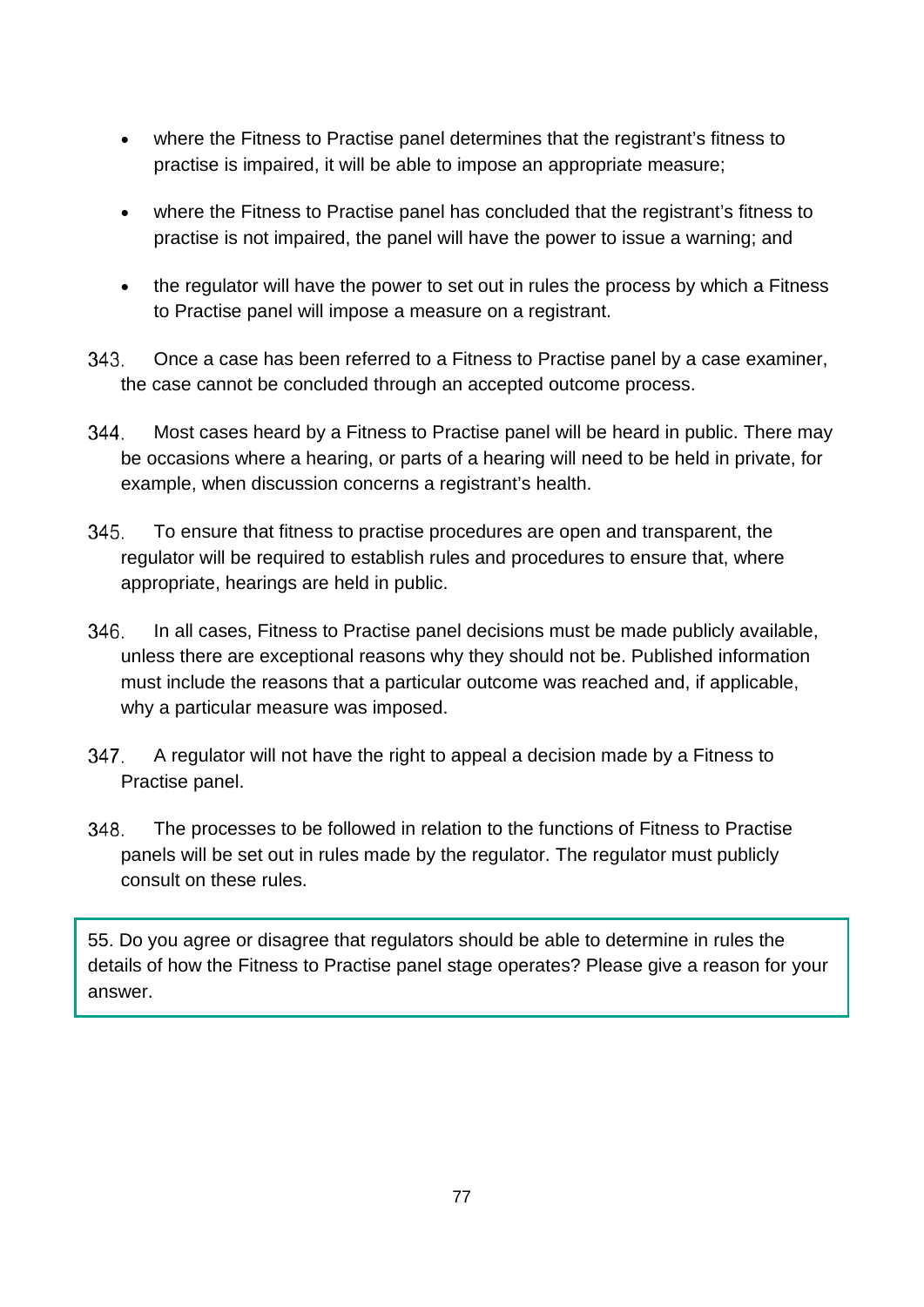### **4e. – appeals, restoration and registrar review power**

#### **Registrant appeals**

- 349. Registrants must have a right to appeal decisions made by a case examiner, Fitness to Practise panel or Interim Measures panel. These appeal rights will apply in the following circumstances, where:
	- a case examiner has found a registrant's fitness to practise to be impaired and has imposed a measure due to a non-responding registrant;
	- a case examiner has found a registrant's fitness to practise to be impaired, and a registrant has accepted the proposed outcome and measure;
	- a Fitness to Practise panel has found a registrant's fitness to practise to be impaired and has imposed a measure; and
	- an Interim Measures panel has imposed a measure.
- 350. Where a registrant has been automatically removed following a criminal conviction, there will also be a right of appeal.
- $351.$ Appeals will be heard by the High Court in England and Wales, the Court of Session in Scotland, or the High Court in Northern Ireland.

56. Do you agree or disagree that a registrant should have a right of appeal against a decision by a case examiner, Fitness to Practise panel or Interim Measures panel? Please give a reason for your answer.

57. Should this be a right of appeal to the High Court in England and Wales, the Court of Session in Scotland, or the High Court in Northern Ireland? Please give a reason for your answer.

#### **Restoration to the register**

- 352. Where a person is removed from the register as a result of a finding of impaired fitness to practise, and that person wishes to be restored to the register, they must make an application for restoration to the Registrar.
- 353. Registrants should have a right to appeal a decision by the regulator not to permit restoration to the register. The process for considering these appeals will be similar to that for appeals against registration decisions, with the initial appeal being considered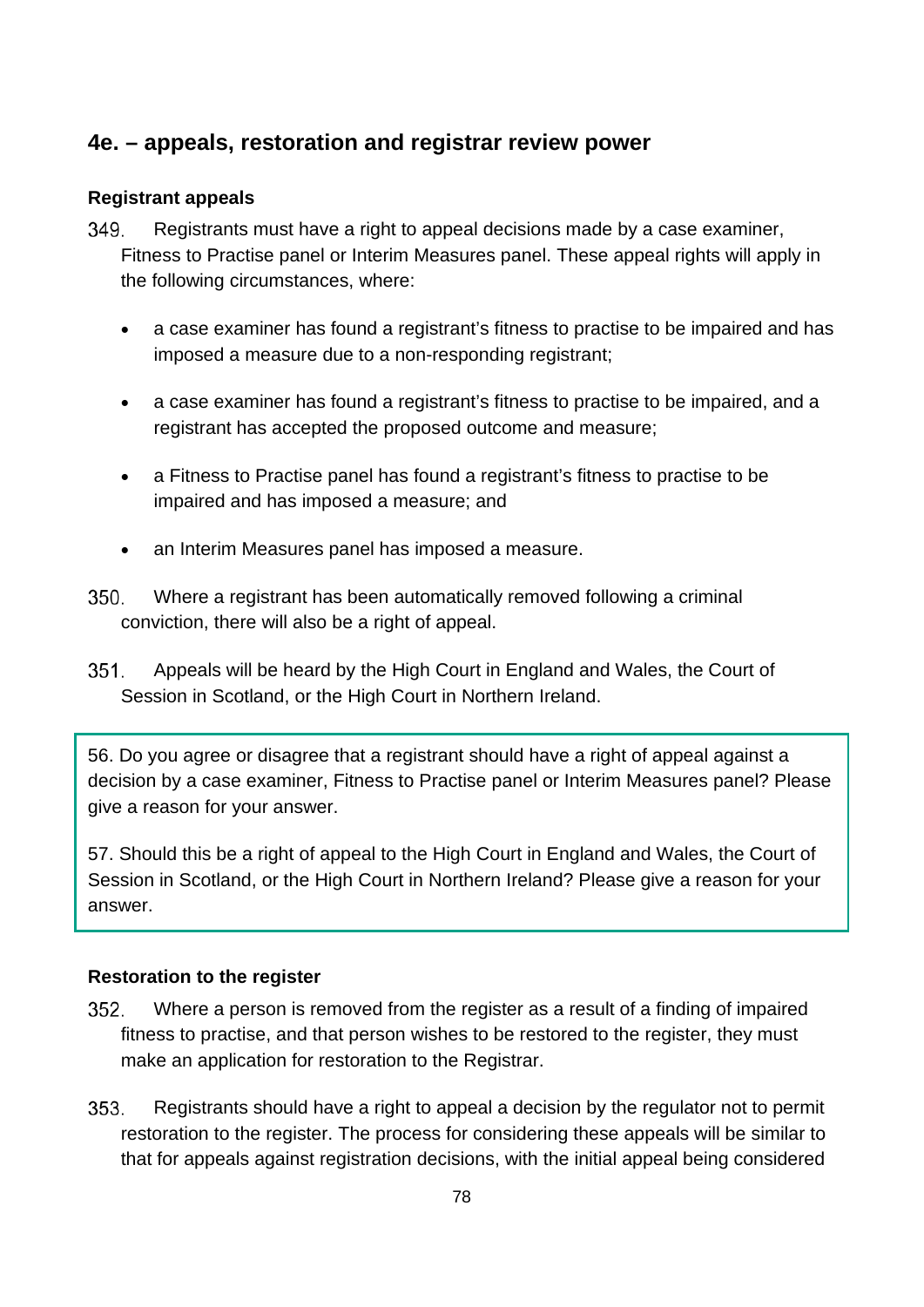internally. We propose that there is a further right to appeal to the High Court in England and Wales, the Court of Session in Scotland, or the High Court in Northern Ireland. Regulators will be required to set out the process for this in rules. These must include:

- the time frame in which an application for restoration may be made;
- the process for determining how the application is reviewed; and
- the internal appeal process for a registrant to challenge a decision not to permit restoration.

58. Do you agree or disagree that regulators should be able to set out in Rules their own restoration to the register processes in relation to fitness to practise cases? Please give a reason for your answer.

59. Do you agree or disagree that a registrant should have a further onward right of appeal against a decision not to permit restoration to the register? Please give a reason for your answer.

60. Should this be a right of appeal to the High Court in England and Wales, the Court of Session in Scotland, or the High Court in Northern Ireland? Please give a reason for your answer.

#### **Registrar review powers**

- 354. Greater autonomy must be accompanied by greater accountability. This includes effective governance underpinned by openness and transparency in how the regulatory bodies discharge their regulatory functions.
- While a number of regulators (the General Medical Council, General Dental  $355.$ Council, General Optical Council and Nursing and Midwifery Council) have some powers to close cases via an accepted outcomes process, we are proposing to go further. All regulators will have accepted outcome powers, enabling case examiners to close cases using a full suite of measures, including removal from the register, where this is accepted by a registrant.
- 356. The PSA has a right to refer Fitness to Practise panel decisions made by a regulator to court where it considers the action taken by the regulator is insufficient to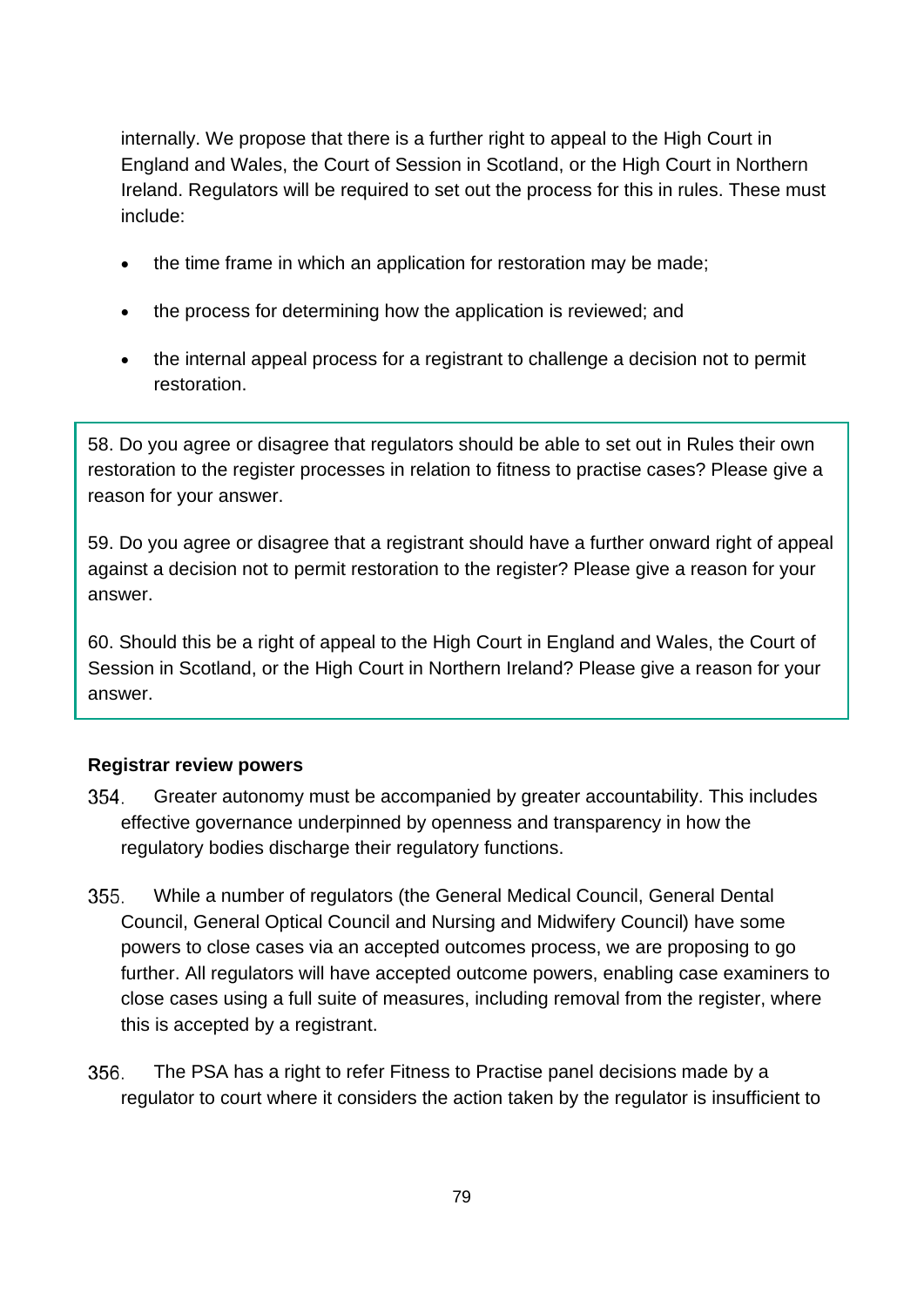protect the public, using its Section 29[11](#page-79-0) powers. This is treated as an appeal. The PSA's ability to review fitness to practise cases is an important element of public protection, and its right to refer cases resolved by a panel to court will remain.

- $357.$ It is important that the oversight of cases closed by accepted outcome is proportionate and sufficient to protect the public. We have considered whether the PSA's power to refer Fitness to Practise panel decisions to the High Court should also apply to decisions made by a case examiner and accepted by a registrant. We are not proposing to extend the PSA's Section 29 powers to cover case examiner decisions.
- 358. Instead, we will introduce a Registrar Review mechanism for all regulators. This will allow the registrar of each regulator to review a fitness to practise decision made by a case examiner, or a case that was closed at the initial assessment stage. This review power will also apply to interim measures decisions made by a case examiner, which have been accepted by a registrant.
- 359. The proposed grounds for a registrar review are, that in the judgement of the registrar:
	- the decision was materially flawed, either wholly or in part; and/or
	- there is new information which would have, wholly or in part, led to a different decision;

But only if one or more of the following grounds are also satisfied:

- the registrar considers that the decision may not be sufficient to protect the public; and/or
- the registrar considers that the review may be necessary for the prevention of injustice to the registrant.
- 360. Any person(s) will be able to request a registrar review but the regulator will only have a duty to direct a review when a request meets the grounds set out above. The regulator will be required to set out in rules the process for carrying out such a review.
- $361.$ Where the registrar review results in a case being reopened which had not reached the Case Examiner stage, the regulator will decide the appropriate stage of

<span id="page-79-0"></span><sup>11</sup> See [Section 29 of the National Health Service Reform and Health Care Professions Act 2002](https://www.legislation.gov.uk/ukpga/2002/17/section/29) (as amended).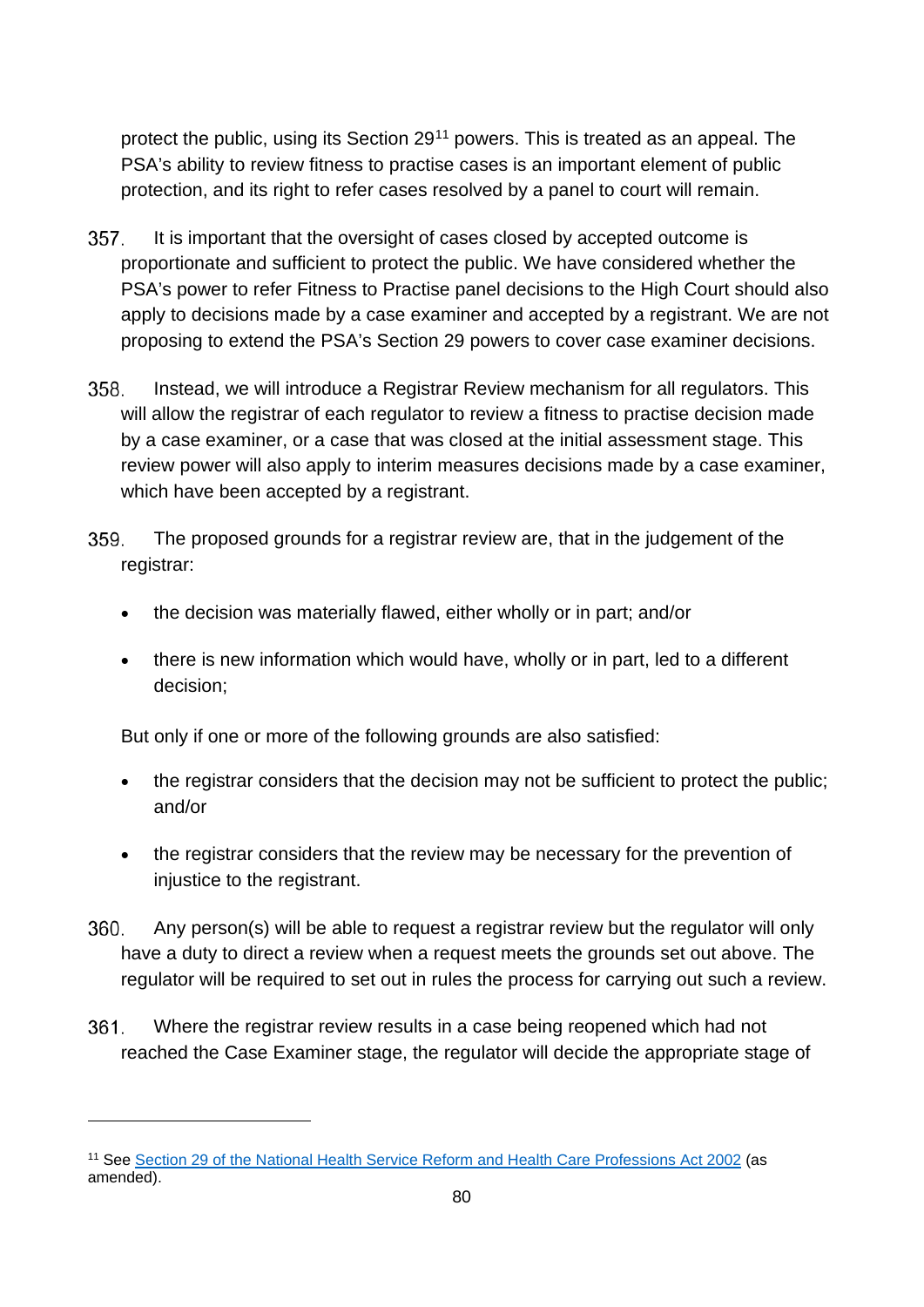the fitness to practise process for this to be reconsidered. This could be initial assessment, Case Examiner or Fitness to Practise panel stage.

- 362. Where the registrar review results in a case being reopened which had been closed at the case examiner stage, it must be referred to the Fitness to Practise panel stage.
- 363. In all cases, the Fitness to Practise panel will make the final decision and the outcome will be published. As with all other decisions made by a Fitness Practise panel, these cases could be appealed by the PSA under its existing powers.
- 364. In any case that is re-opened following a registrar review, an interim measure could, where appropriate, be imposed.

61. Do you agree or disagree that the proposed Registrar Review power provides sufficient oversight of decisions made by case examiners (including accepted outcome decisions) to protect the public? Please provide any reasons for your answer.

62. Under our proposals, the PSA will not have a right to refer decisions made by case examiners (including accepted outcome decisions) to court, but they will have the right to request a registrar review as detailed above. Do you agree or disagree with this proposed mechanism? Please provide any reasons for your answer.

63. Do you have any further comments on our proposed model for fitness to practise?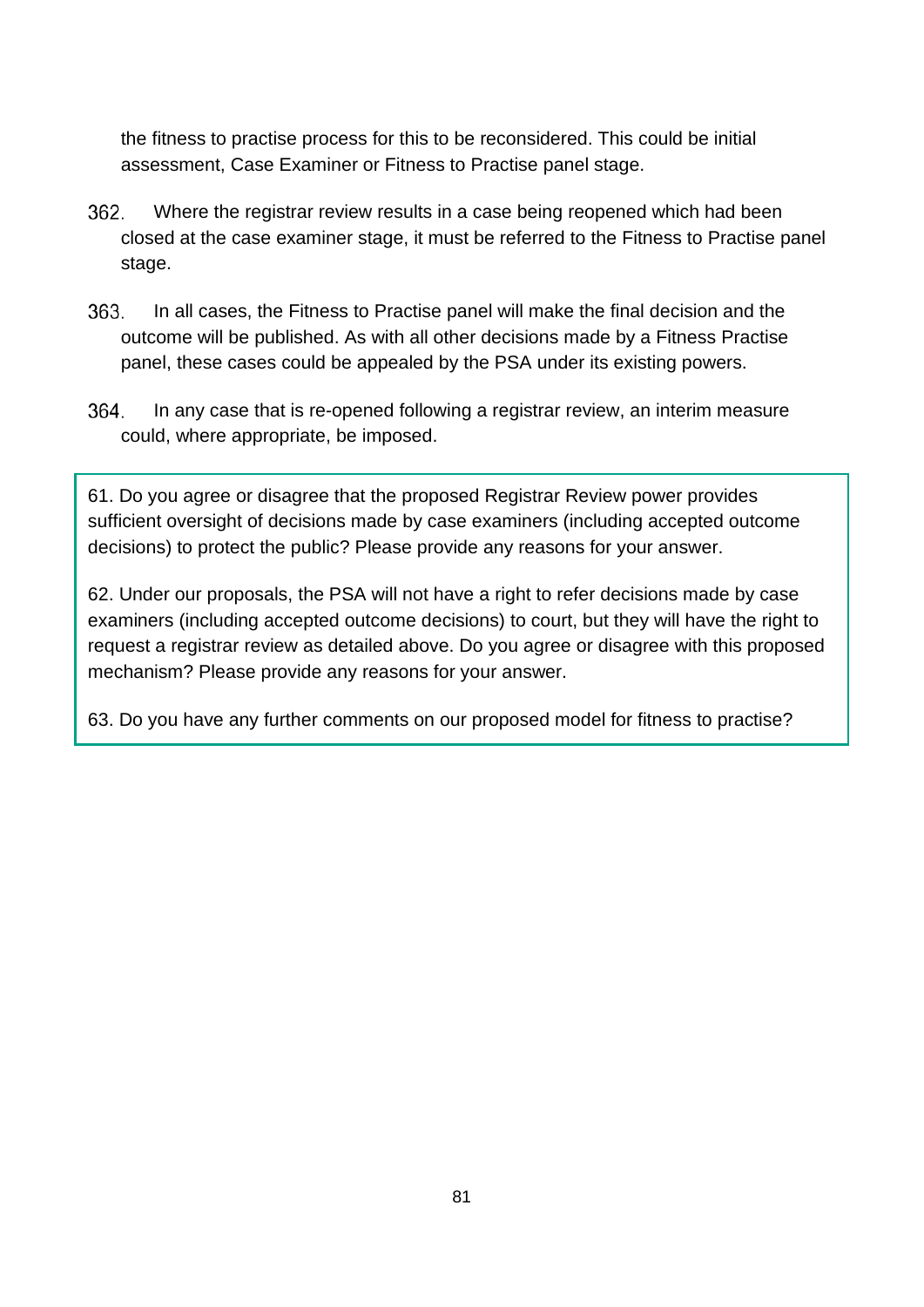# **5. – Regulation of Physician Associates and Anaesthesia Associates**

## **Introduction**

365. Strengthening the future NHS workforce is one of the Government's top priorities. The NHS has seen the emergence of new professional roles working within multidisciplinary teams as part of a continuing drive to provide safe, accessible and highquality care for patients across the UK. The growth of these professions, including Physician Associates (PAs) and Anaesthesia Associates (AAs), is central to the Government's commitment to develop a more effective, strong and expanding medical workforce to meet future need.

### **The roles**

366. Physician Associates (PAs)

- Work in both hospitals and general practice and carry out a number of tasks including taking medical histories, examinations and managing and diagnosing illnesses under the supervision of a medical practitioner.
- As of January 2021, around 2,100 qualified PAs were registered on the Faculty of Physician Associates' (FPA) voluntary register, representing around 90% of all qualified PAs. The number of PAs is projected to grow to around 6,000 by the end of 2023.[12](#page-81-0) The further growth of the PA profession is an important part of developing a more effective, strong and expanding general practice to meet future need
- 367. Anaesthesia Associates (AAs)
	- Work in hospitals as deliverers of anaesthesia and critical care in the anaesthetic team, performing pre and post-operative assessment and intervention and providing anaesthesia under the supervision of a consultant anaesthetist.
	- As of January 2021, around 130 AAs were voluntarily registered by the Royal College of Anaesthetists (RCoA), representing approximately three quarters of those qualified.

<span id="page-81-0"></span><sup>&</sup>lt;sup>12</sup> See the **Interim NHS People Plan**.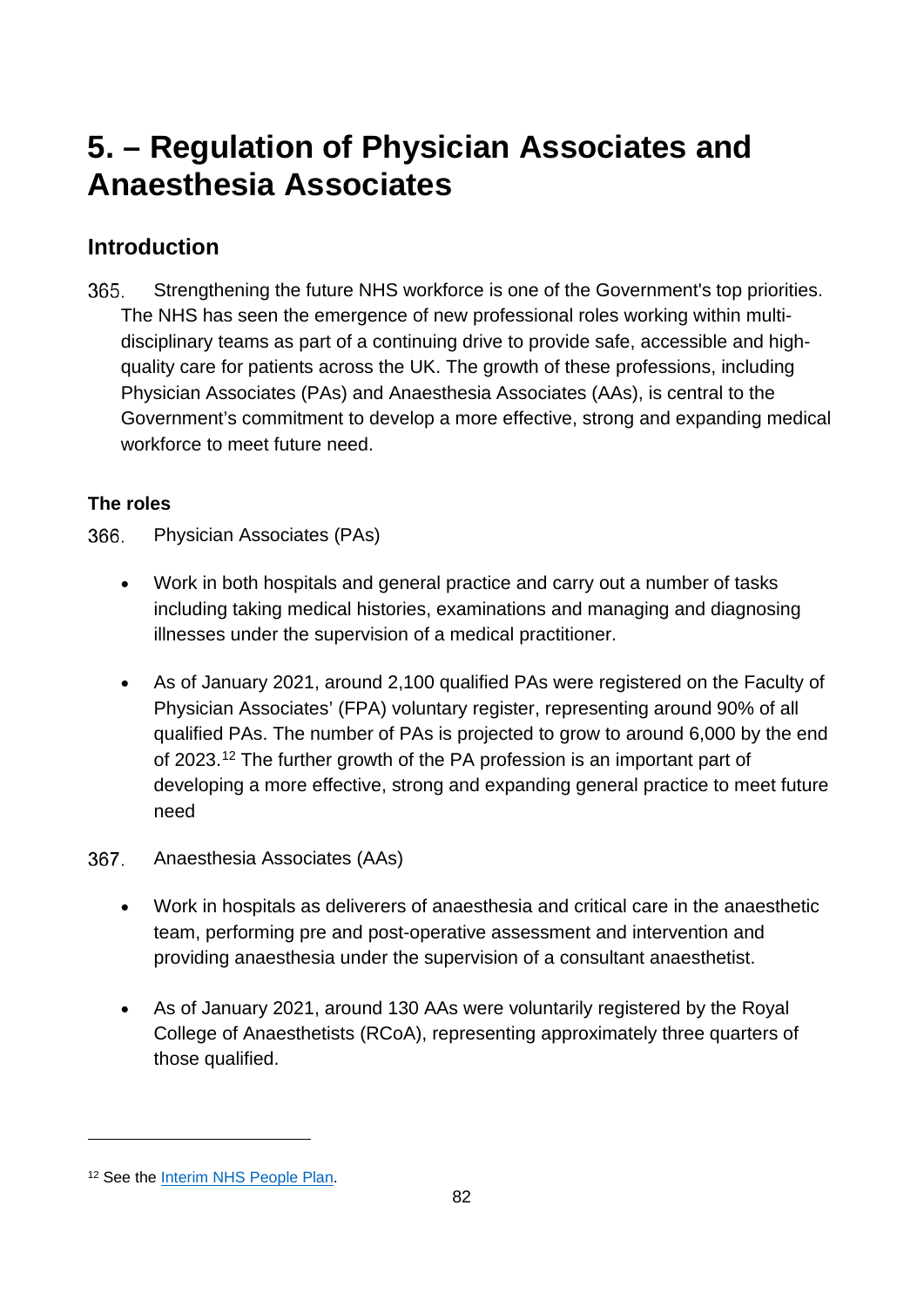#### **Why we are regulating PAs and AAs**

- Statutory regulation protects the public by ensuring that only professionals who 368. meet the standards required for safe and effective practice are registered and permitted to practise that profession.
- 369. At the end of 2017, the Government consulted on whether to introduce statutory regulation for four medical associate professions (MAPs). These were:
	- Physician associates;
	- Anaesthesia associates (previously known as physicians' assistants (anaesthesia));
	- Surgical care practitioners; and
	- Advanced critical care practitioners
- 370. The Government concluded that the statutory regulation of PAs and AAs is the most effective way of assuring the highest standards of practice and the safety of patients. In February 2019 [it announced that it would be introducing statutory](https://assets.publishing.service.gov.uk/government/uploads/system/uploads/attachment_data/file/777130/maps-consultation-report.pdf)  [regulation of these roles.](https://assets.publishing.service.gov.uk/government/uploads/system/uploads/attachment_data/file/777130/maps-consultation-report.pdf)
- 371. The GMC was later confirmed as the body that would regulate PAs and AAs on a UK-wide basis. PAs and AAs train and work to a medical or surgical model and work closely with and/or are supervised by medical practitioners. Regulation by the GMC will give the regulator responsibility and oversight of all three professions, allowing it to take a holistic approach to the education, training and standards of the roles.
- 372. Statutory regulation by the GMC will mean that anyone practising as a PA or AA must be registered with the GMC and will be subject to the relevant regulatory requirements. The GMC will be able to take action against individual PAs and AAs who seriously or persistently fall below those standards.
- 373. Regulation is a significant step towards embedding PAs and AAs in the multidisciplinary healthcare workforce. It is also a necessary step towards the longer-term aspiration of extending a form of prescribing responsibilities to these professions in order to maximise their capability. Prescribing responsibilities are only considered for roles that are statutorily regulated and the current inability of PAs and AAs to prescribe is limiting the value of the roles.
- 374. Alongside the work to regulate PAs and AAs, the Department is working with representatives from the professions, NHS England and NHS Improvement, the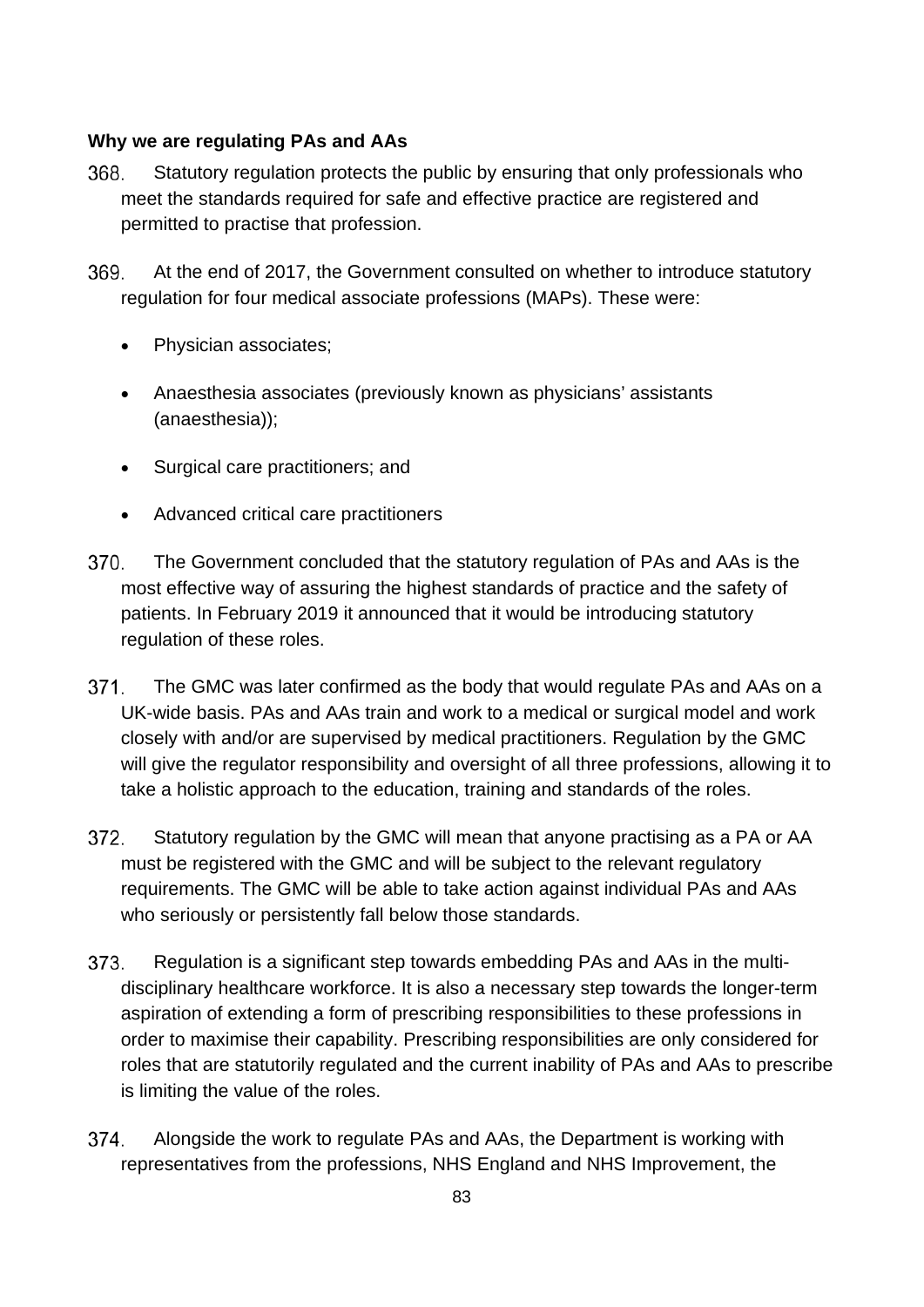Devolved Administrations and professional bodies with an interest in the PA and AA roles, or prescribing, to develop an initial case for extending appropriate prescribing responsibilities to one or both roles.

### **5a. – Main reforms**

- 375. Many of the arrangements for changes to professional regulation set out in this consultation document will apply to the PA and AA professions in the same way as they will apply for doctors and other regulated professionals.
- 376. There will, however, be some differences between PAs and AAs and doctors in the way they are regulated by the GMC to reflect the contexts in which each role practises and the risks posed.
- 377 Some specific changes will be required to reflect the expansion of the GMC's regulatory remit, as well as transitional arrangements for those PAs and AAs already practising and the development of profession-specific education and training arrangements. The changes will:
	- give statutory responsibility to the GMC to regulate the PA and AA professions
	- extend the GMC's powers and duties to PAs and AAs, in particular the key functions of:
		- o registration of qualified and competent PAs and AAs;
		- o setting standards of practice, conduct, education and training, and continuing competence;
		- o approving and quality assuring education and training programmes;
		- o operating fitness to practise procedures where there are concerns about the fitness to practise of a PA or an AA; and
		- o recognising international qualifications for the purpose of registration with the GMC.
- 378. We propose to extend protection of title offences to include PAs and AAs. Any person who with intent to deceive (whether expressly or by implication):
	- uses the professional title PA or AA unless registered with the GMC;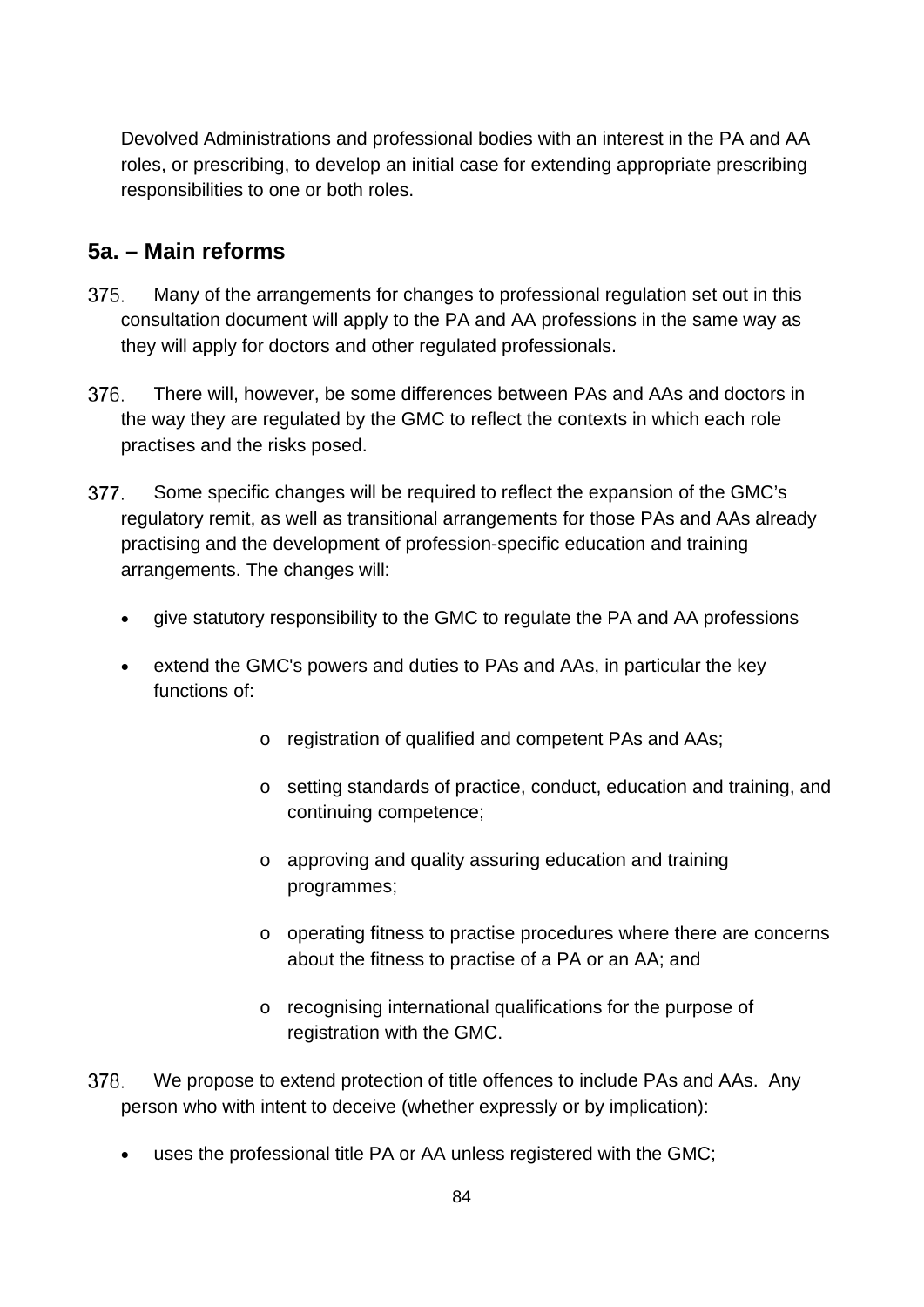- falsely claims to be on the GMC's register;
- falsely claims to have PA/AA qualifications;
- fraudulently procures or attempts to procure, the making, amendment, removal or restoration of an entry on the GMC's register; or
- causes another person to make a false representation about them in relation to the protected title of PA or AA (or professional registration or qualifications)

will be guilty of an offence.

64. Do you agree or disagree with the proposed approach to the regulation of PAs and AAs? Please give a reason for your answer.

### **5b. – Further detail and reforms**

#### **Fees**

- 379. As set out in section 1, regulators are funded by fees paid by their registrants. The GMC has confirmed that there will be no cross subsidy between medical practitioner's' registration fees and the regulation of PAs and AAs. The GMC will have powers to charge fees in relation to the registration of PAs and AAs. The GMC is already able to set registrant fees for doctors through Rules without parliamentary oversight and we are proposing that this power should be aligned across all the regulators therefore this power will also be extended to PAs and AAs.
- 380. Regulators will be able to set out a long-term framework for their fees. Any such framework, along with any fee increases which are outside of an existing framework, must be consulted on. Regulators will also have to consider the impact of any fee changes on their registrants. All fee changes and fee frameworks will need to be published. Regulators who do not choose to set out fee frameworks will have to consult on all fee changes. The GMC has indicated that, at the outset of regulation, the annual retention fee for PAs and AAs is likely to be at a similar level to that charged by the Faculty of PAs for membership of its managed voluntary register (currently £209).

#### **Education and training**

381. The table below sets out the current education and training arrangements for PAs and AAs.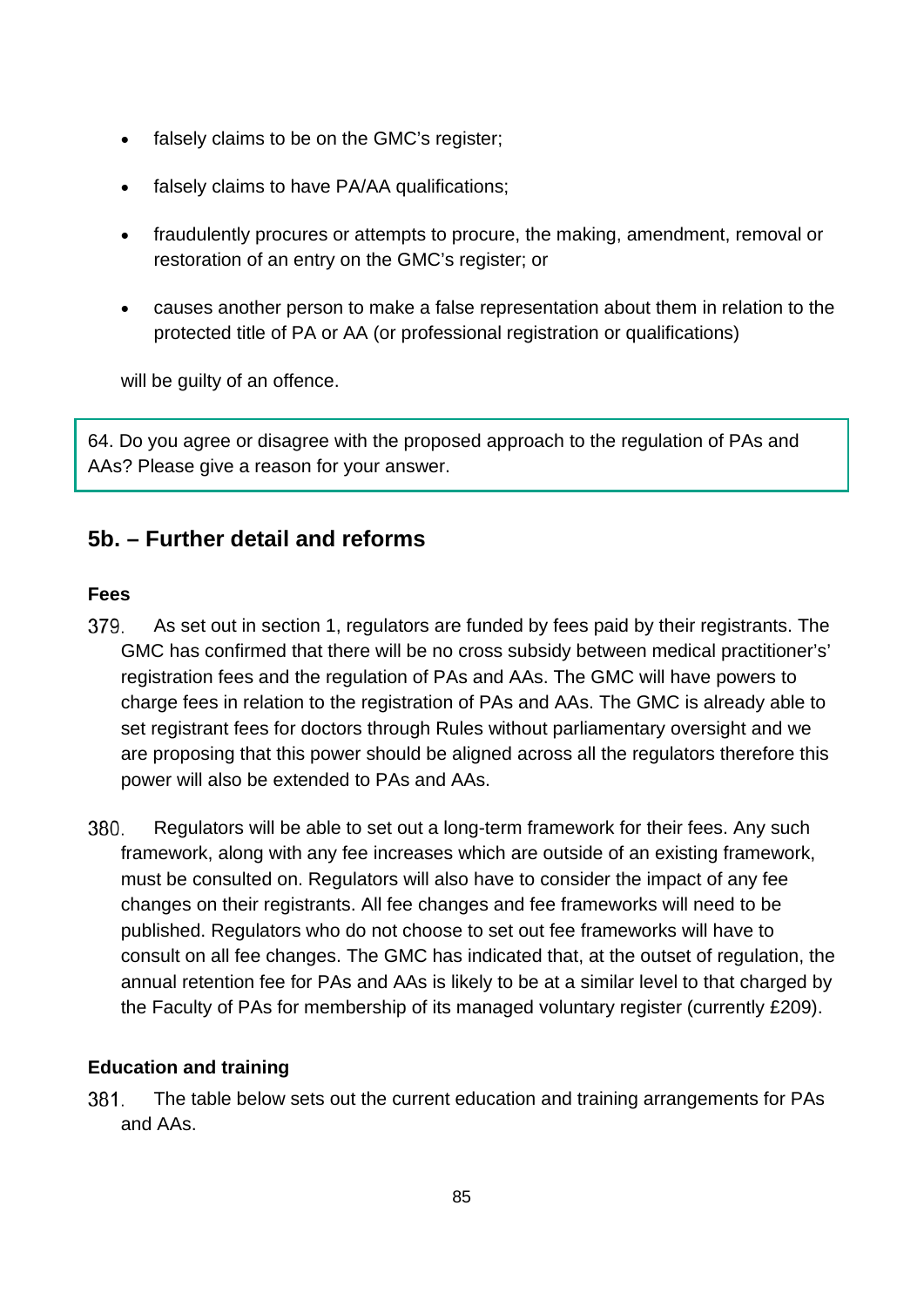#### **Current education and training arrangements**

| Role and current entry<br>requirements                                                                                                                                                                                         | Course type                                                                                                      | Post qualification<br>requirements                                                                                                                                                                                                                                                                                                                                                                                              |
|--------------------------------------------------------------------------------------------------------------------------------------------------------------------------------------------------------------------------------|------------------------------------------------------------------------------------------------------------------|---------------------------------------------------------------------------------------------------------------------------------------------------------------------------------------------------------------------------------------------------------------------------------------------------------------------------------------------------------------------------------------------------------------------------------|
| <b>PA</b><br>Entrants are usually graduates<br>with a biomedical science<br>degree. Some courses also<br>accept individuals who have<br>health related degrees or are<br>registered healthcare<br>professionals such as nurses | Individuals can<br>complete a two-year<br>postgraduate diploma<br>or MSc or a 4-year<br>undergraduate<br>course. | PAs can join the Faculty<br>of Physician Associates<br>(FPA) managed voluntary<br>register. To be eligible for<br>inclusion on the register,<br>an individual must hold a<br>UK or US PA qualification<br>and pass a national<br>assessment set by the<br>FPA or its US equivalent.<br>To maintain registration,<br>the FPA requires<br>evidence of ongoing CPD<br>and success in a re-<br>certification exam every 6<br>years. |
| AA<br>Entrants are either graduates<br>with a biomedical science<br>degree or registered<br>healthcare professionals such<br>as nurses                                                                                         | Individuals complete a<br>27 month post<br>graduate diploma                                                      | UK qualified AAs can join<br>a voluntary register held<br>by the Royal College of<br>Anaesthetists. There is no<br>fee to join the register and<br>no formal post-<br>registration requirements.                                                                                                                                                                                                                                |

- 382. There are 35 institutions across the UK running courses leading to the award of a PA qualification. The majority of these courses have started within the last five years. There is just one course leading to the award of an AA qualification (run by the University of Birmingham). A second AA course, run by University College London (UCL), is due to start in September 2021.
- 383. As set out in section 2, the regulators' role in setting standards and outcomes for quality assuring education and training is central to assuring that newly qualified registered healthcare professionals are equipped to deliver safe and effective care. All regulators will have the powers to set appropriate education and training standards that meet the evolving needs of the healthcare environment.
- 384. Once PAs and AAs are regulated, the GMC will have the powers set out in section 2 in relation to the education and training of these professionals. This will include the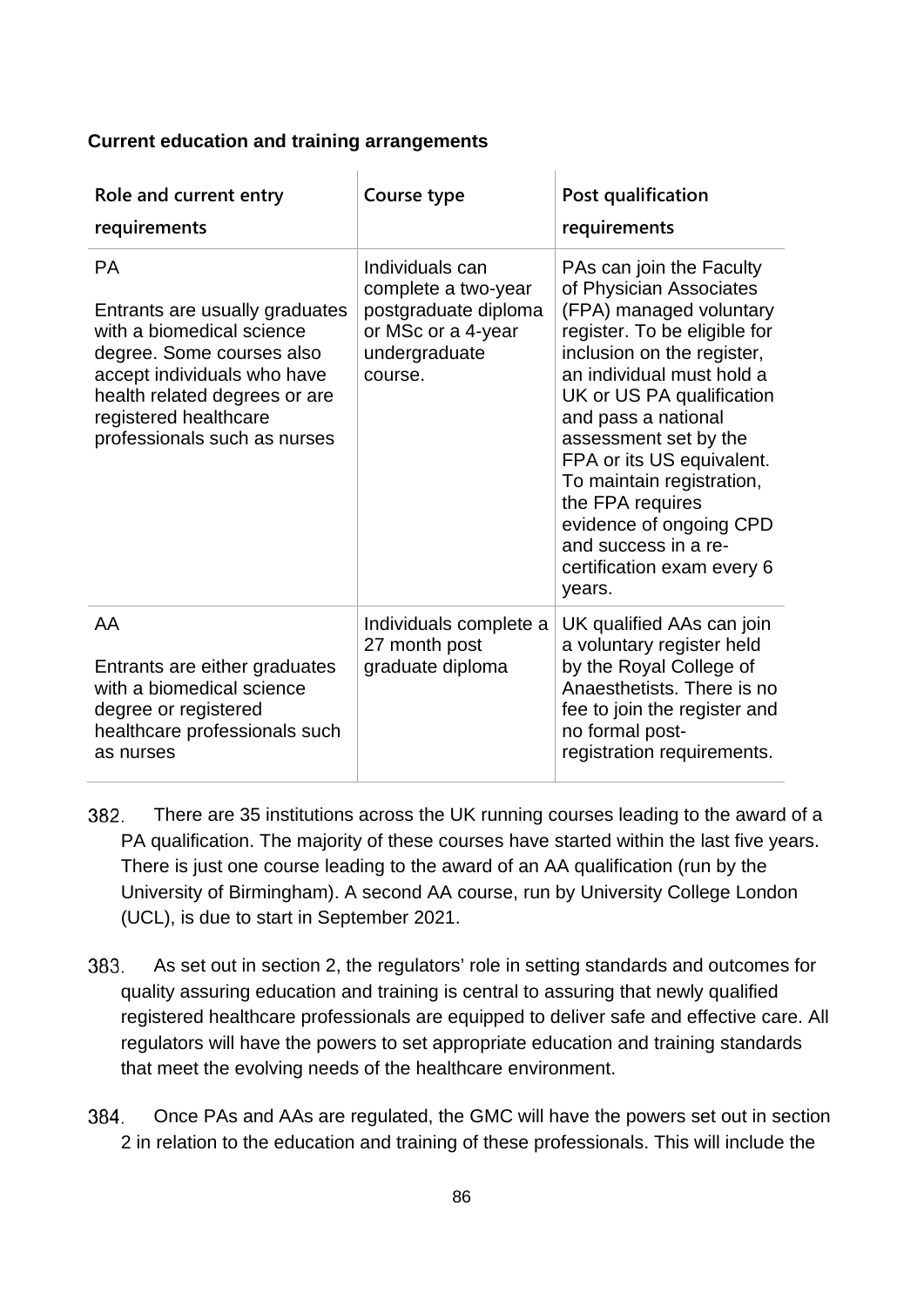power to approve PA/AA education and training programmes or providers and set and administer exams or other assessments for the purpose of registration.

- 385. Currently, the Royal College of Physicians (RCP) sets an assessment which PAs must pass in order to gain entry to the voluntary register. This assessment is used as a means of assuring that entrants to the register meet a standard set of requirements to deliver safe and effective care. In the most recent sitting of the PA national exam 94% of candidates passed the knowledge test and just under 80% were successful in the clinical skills exam.
- 386 Over time, quality assurance (QA) of UK PA and AA programmes will give the GMC assurance about learning and assessment processes within providers. The GMC's QA process includes checking that education and training takes place where patients are safe, the care and experience of patients is good, and education and training are valued. Assurance of an individual's capability at the point of qualification to practise safely requires a different mechanism, which is currently provided by the existing PA national exam. The GMC therefore wishes to maintain this approach and develop an equivalent for AAs.

#### **High- level UK-wide curricula**

- 387. The GMC has asked for an additional power in relation to PAs and AAs which will enable it to approve high-level UK-wide curricula. Programmes leading to the award of a PA or AA qualification would need to follow this UK-wide curriculum in order to be approved by the GMC.
- 388. Currently, the FPA sets a UK-wide curriculum for PAs which all programmes must follow if the FPA is to grant graduates entry to the voluntary register. The RCoA also sets a UK-wide curriculum for AAs. Granting the GMC the power to approve PA and AA UK-wide curricula will enable it to provide assurance that all PA and AA programmes which lead to registration are providing a consistent standard of education and training and equipping registrants to provide safe and effective care. The GMC standards will also relate to the process by which the curriculum is developed and maintained, not just the quality and content of the curriculum itself.

65. In relation to PAs and AAs, do you agree or disagree that the GMC should be given a power to approve high level curricula and set and administer exams? Please give a reason for your answer.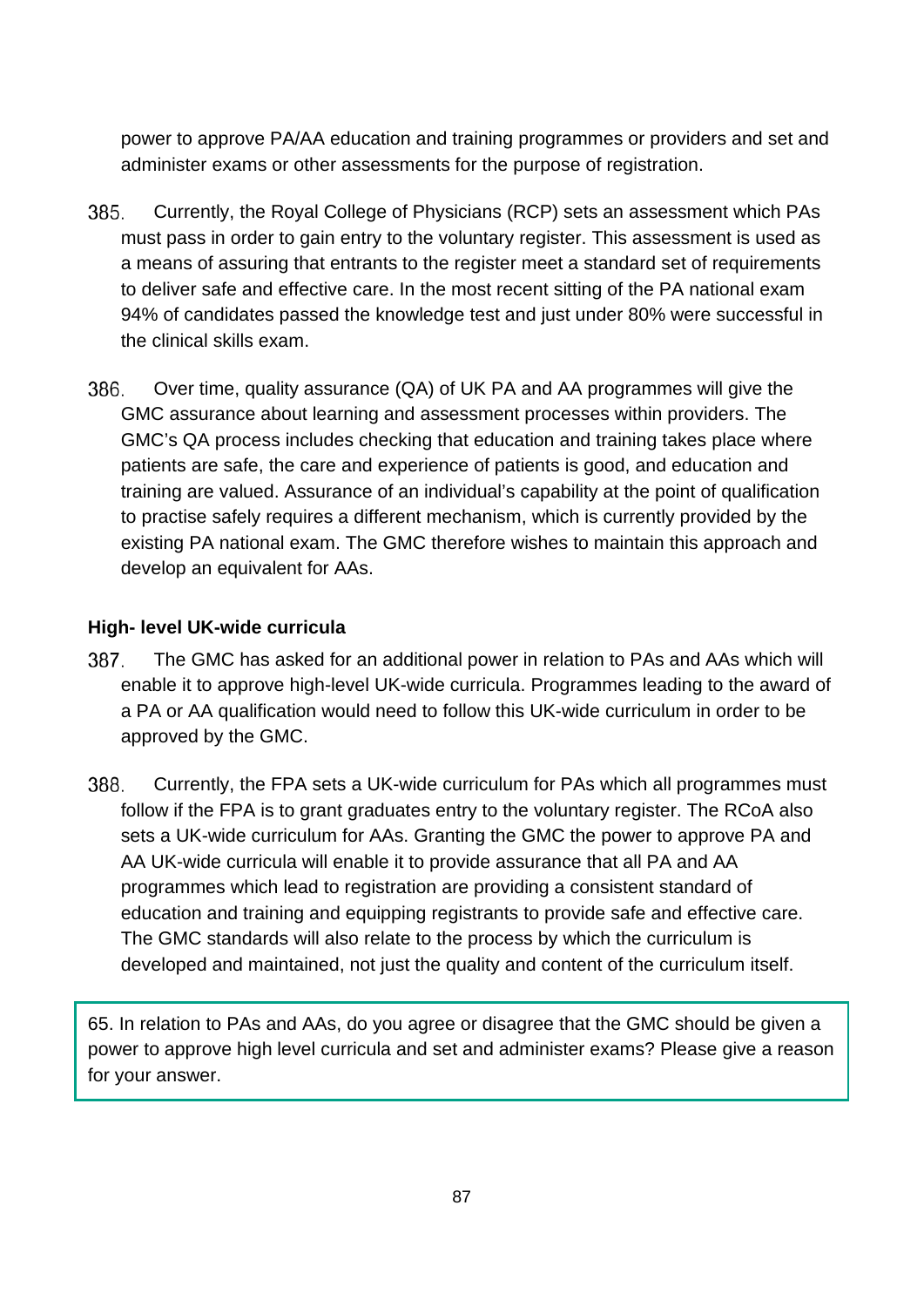#### **Transitional arrangements**

- The revised legislation will include transitional arrangements to provide a 389. proportionate route to registration for PAs and AAs who are already qualified and/or practising. The majority of those who will be subject to transitional arrangements will be on either the voluntary register managed by the FPA or the voluntary register held by the RCoA. In order to be included on these registers, individuals will have obtained a UK PA or AA qualification and passed a specified assessment<sup>13</sup>.
- 390. Once PAs and AAs are brought into statutory regulation, the voluntary registers held by the FPA and the RCoA will close to new entrants. Any PAs or AAs who are already practising in the UK, or who hold a PA or AA qualification from a UK university<sup>[14](#page-87-1)</sup>, when statutory regulation comes into force will be able to continue to practise and use the relevant professional title without being registered for up to two years from the start of regulation.
- 391. By the end of that two-year period they must either cease practising and using the relevant title or have applied to the GMC and been admitted to the register. This transition period is in line with the process used for other roles that have recently been brought into regulation, such as dental nurses and dental technicians. It will mean that the rights of those already practising will be protected by allowing them time to meet any requirements that the GMC sets for entry to the register.
- 392. From the day that regulation starts, PAs and AAs who have not previously practised in the UK or who do not hold a PA or AA qualification from a UK university, must register with the GMC before they can legally work in the UK using the title 'physician associate' or 'anaesthesia associate'.
- 393. In order to join the register, applicants will need to satisfy the GMC that:
- *They have the knowledge, skills and experience to work safely as a PA or AA in the UK*
- 394. The default knowledge and skills requirement for PAs and AAs wishing to join the GMC register will be that they must meet the existing criteria for admission to the relevant voluntary register.

<span id="page-87-1"></span><span id="page-87-0"></span><sup>&</sup>lt;sup>13</sup> In the absence of a national assessment for AAs, the RCoA admits AAs to its voluntary register on the basis of having passed the final summative assessment of any current or previous UK-based AA course. <sup>14</sup> This means any qualification in Physician Associate, Physician Assistant, Anaesthesia Associate or Physician Assistant (Anaesthesia) studies awarded by a UK university at the level of a postgraduate diploma or above.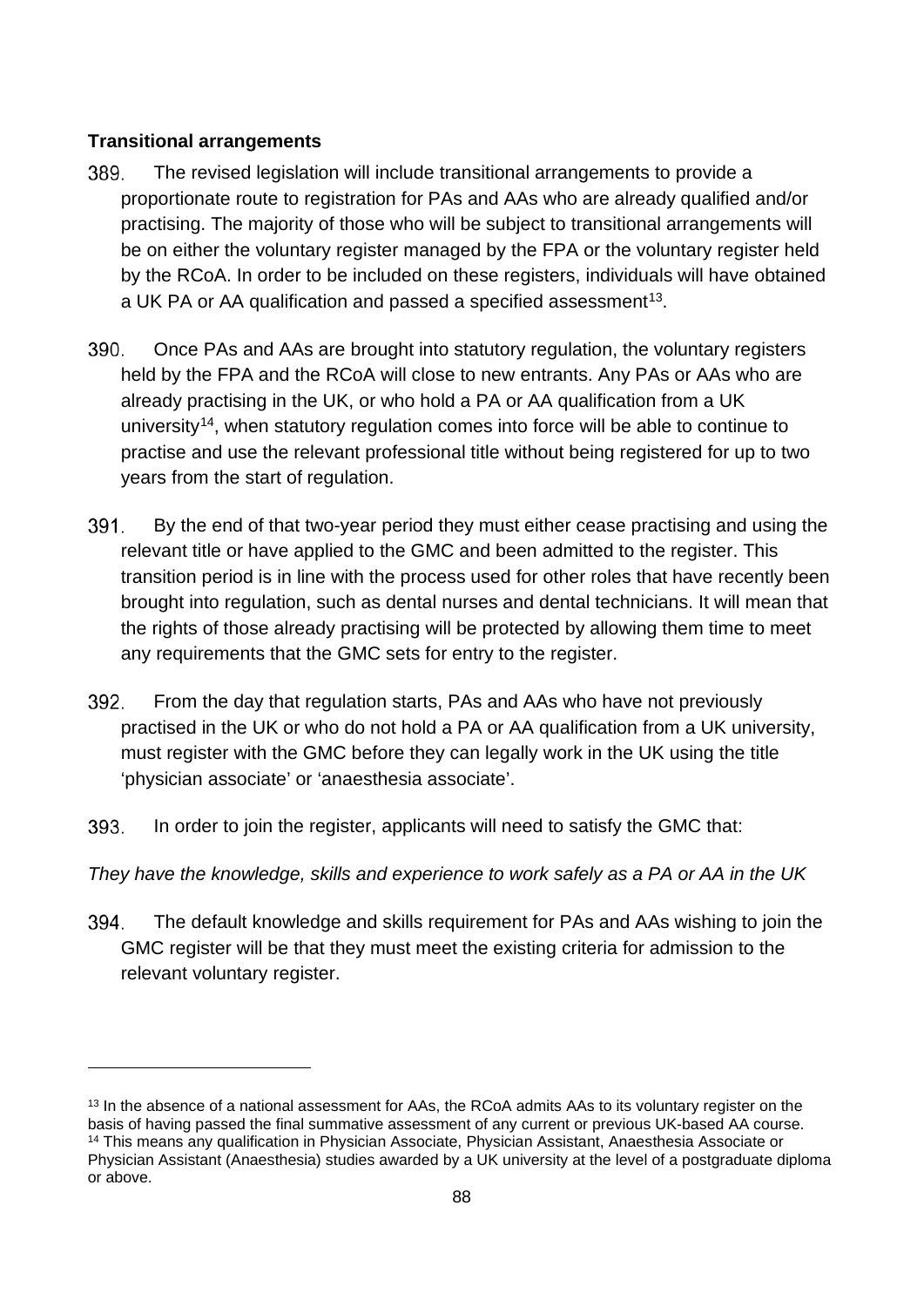395. There may be some practitioners currently working in the UK who do not hold a formal qualification. These individuals will be able to apply for registration with the GMC during the transition period without obtaining a UK qualification if they can show evidence of appropriate knowledge, skills and experience, including demonstrating a breadth and depth of practice consistent with the current UK-wide curricula for PAs or AAs. Additionally, PAs will need to pass the PA national assessment, and AAs may be asked to sit an equivalent assessment<sup>[15](#page-88-0)</sup>.

*There are no outstanding concerns about their fitness to practise.*

- 396. All applicants for registration will be required to make a self-declaration of fitness to practise and provide evidence of practice within the last two years. Individuals who have neither qualified nor practised as a PA or AA within the two years preceding their application to join the register may be required to demonstrate their knowledge and skills remain up to date, for instance by re-taking the assessment.
- 397. The purpose of these requirements is twofold: to make sure a practitioner's knowledge and skills are sufficiently current to ensure safe practice, and to provide assurance they have no findings against them relating to fitness to practise, nor any proceedings being contemplated or underway which might raise questions about their fitness to practise.

66. Do you agree or disagree with the transitional arrangements for PAs and AAs set out above? Please give a reason for your answer

#### **Continued competence**

- 398. As set out in section 2, it is essential for public protection that registrants demonstrate that their skills and knowledge are up to date and equip them for the roles that they carry out. The regulators are best placed to determine what registrants need to demonstrate to prove that they remain safe to practise.
- 399. Revalidation is the process by which doctors currently demonstrate to the GMC that they remain fit to practise. Whilst the same high-level principles around continued competence will apply to PAs and AAs, the practical requirements that these professionals are required to meet, and the surrounding governance may be different

<span id="page-88-0"></span><sup>&</sup>lt;sup>15</sup> There is a small number of US qualified PAs on the FPA register who are exempted from taking the UK national assessment in recognition of their US qualification and the fact that they will already have taken a US national assessment.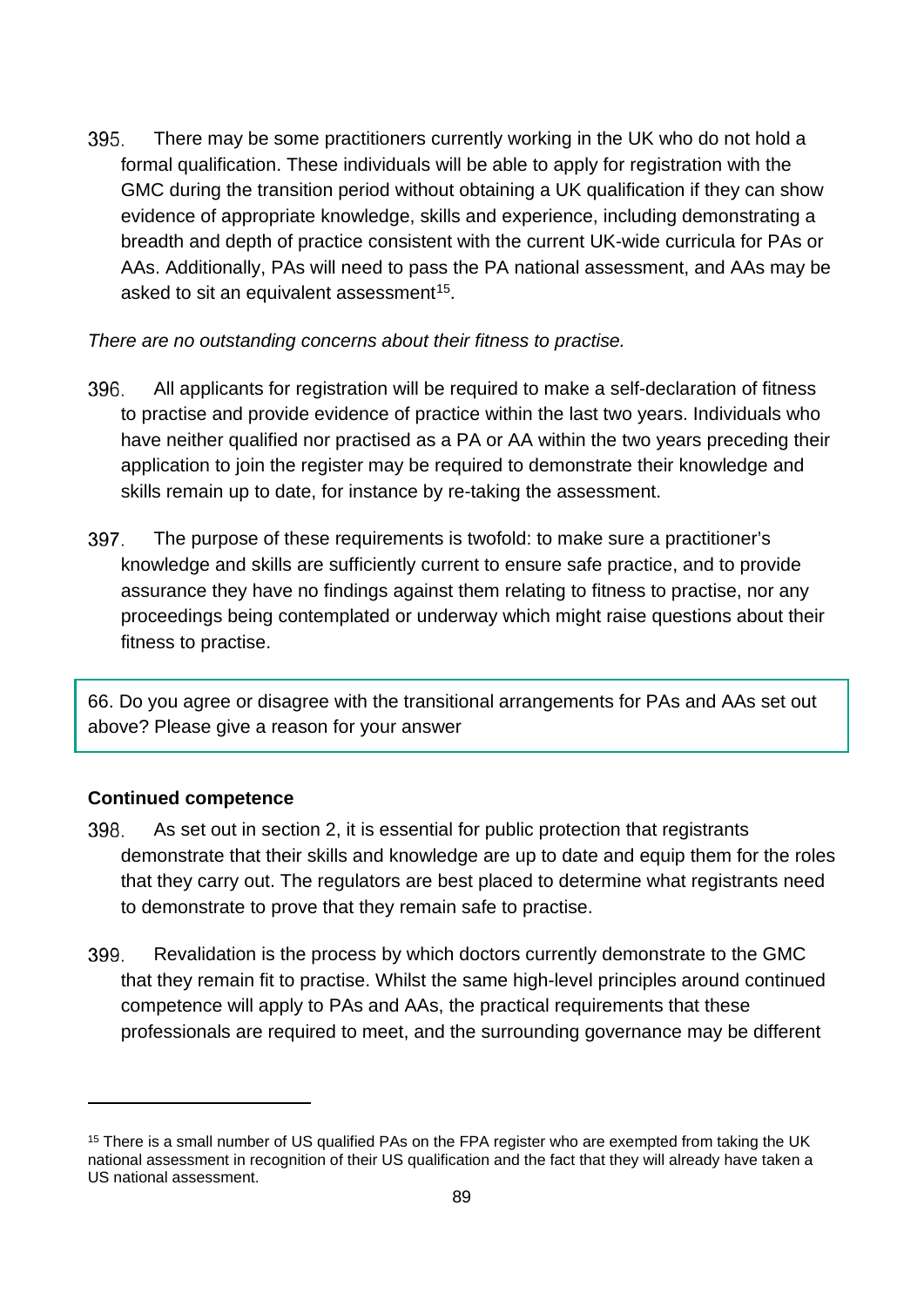to that which applies to doctors to reflect the different contexts in which the professions work.

- 400. As with medical practitioners, the GMC will decide on how to assess the continued competence of PAs and AAs. Currently, PAs on the FPA's voluntary register are required to re-certify every six years by sitting the knowledge element of the national exam. AAs currently have no re-certification requirement. Both professions are also expected to have an annual appraisal and undertake CPD.
- 401. As part of their role regulating PAs and AAs the GMC will have the power to:
	- require PAs and AAs to demonstrate on a regular basis that their knowledge and skills remain up to date and that they are fit to practise;
	- require an individual PA or AA to provide such evidence or information that the GMC may reasonably require for this purpose (this could include information about prospective, current or past practice or employment or participation in appraisal);
	- publish guidance for PAs and AAs setting out the information to be provided, and any other requirements to be satisfied for this purpose; and
	- remove a PA or AA from the register where a registrant fails to comply with this requirement. A decision to remove a person's name from the register on these grounds would be subject to appeal.
- 402. The detailed procedures and processes relating to continued competence of PAs and AAs will be set out in Rules or/and guidance by the GMC.

67. Do you agree or disagree that PAs and AAs should be required to demonstrate that they remain fit to practise to maintain their registration? Please give a reason for your answer.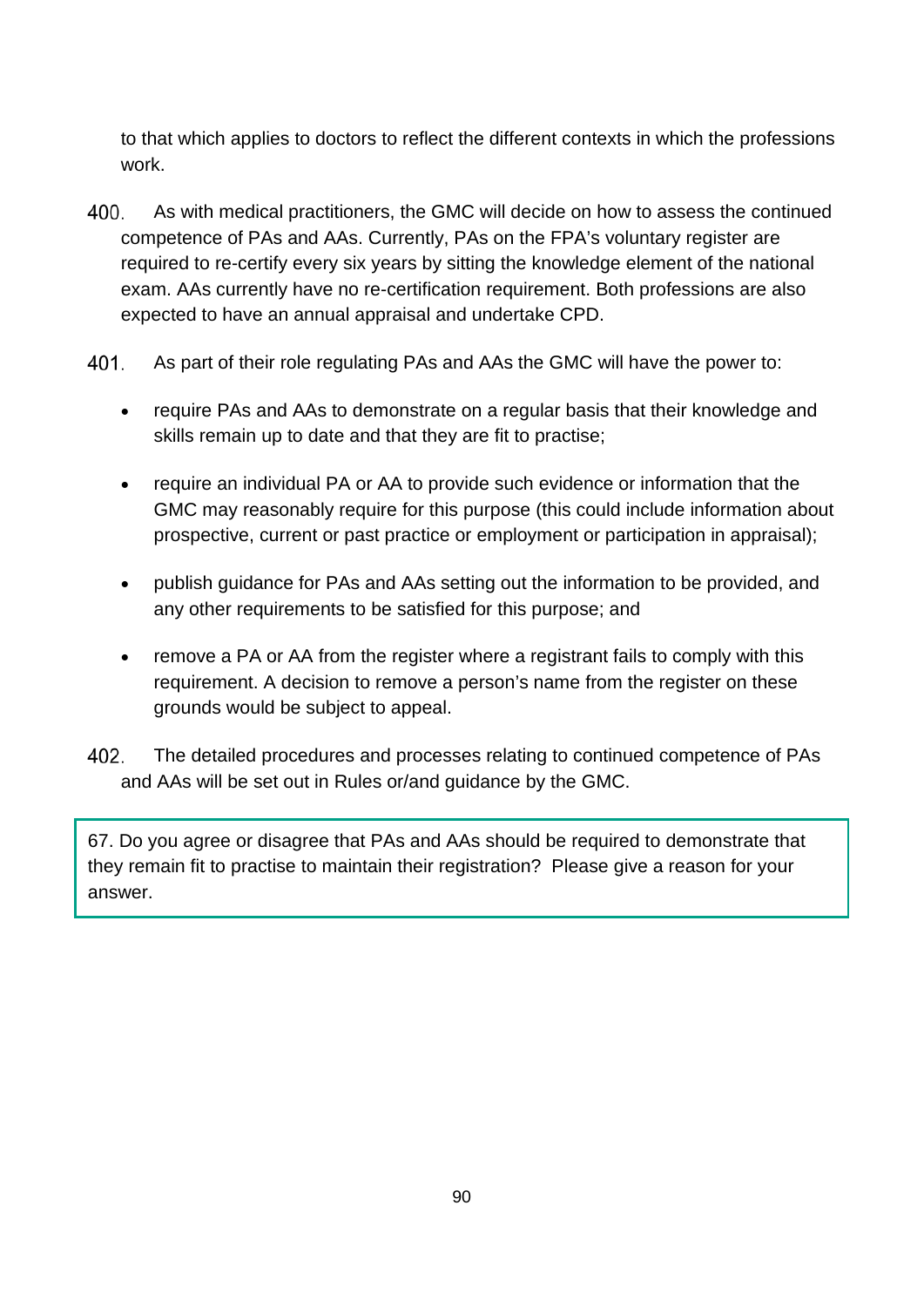## **6. Next steps for the reform of professional regulation**

- 403. This consultation is an important step in the programme to improve the regulation of healthcare professionals. It forms part of a larger reform programme that will improve the regulation of healthcare professionals across the UK. It will lead to a system of regulation that provides better public protection, better supports the professional standards of all registrants and which is able to develop in response to the changing way that health and care is provided to patients. There are several elements to this programme.
- $404$ This consultation sets out detailed proposals for legislative changes that will apply to all the regulators. It builds on the proposals in [Promoting professionalism, reforming](http://lawcom.gov.uk/app/uploads/2015/03/lc345_regulation_of_healthcare_professionals.pdf)  [regulation.](http://lawcom.gov.uk/app/uploads/2015/03/lc345_regulation_of_healthcare_professionals.pdf) Following this consultation, we will bring forward draft legislation to implement these changes in relation to the GMC. This draft legislation will also introduce physician associates and anaesthesia associates into regulation. We plan to consult on this draft legislation in the autumn and for the legislation to come into force in the spring of 2022. We will then bring forward legislation to implement the changes for the other regulators. No decision has yet been taken on which regulator(s) will be next to receive legislative reform.
- 405. The White Paper [Working together to improve health and social care for all](https://www.gov.uk/government/publications/working-together-to-improve-health-and-social-care-for-all) set out plans to extend powers to make changes to the regulation of healthcare professionals through secondary legislation. These include:
	- The power to remove a profession from regulation;
	- The power to close down a regulator;
	- The power to extend the ability for regulators to delegate functions through legislation; and
	- Clarifying that other groups could be brought into regulation.
- 406. In order to inform how these additional powers might be used, we are commissioning an independent review of the number of regulators. The [Busting](https://www.gov.uk/government/consultations/reducing-bureaucracy-in-the-health-and-social-care-system-call-for-evidence/outcome/busting-bureaucracy-empowering-frontline-staff-by-reducing-excess-bureaucracy-in-the-health-and-care-system-in-england)  [Bureaucracy](https://www.gov.uk/government/consultations/reducing-bureaucracy-in-the-health-and-social-care-system-call-for-evidence/outcome/busting-bureaucracy-empowering-frontline-staff-by-reducing-excess-bureaucracy-in-the-health-and-care-system-in-england) review reported that stakeholders found having 9 separate professional regulators is inefficient and confusing for the public. This review will consider whether the current make-up of the regulatory landscape might be simplified to provide better public protection in a more efficient way.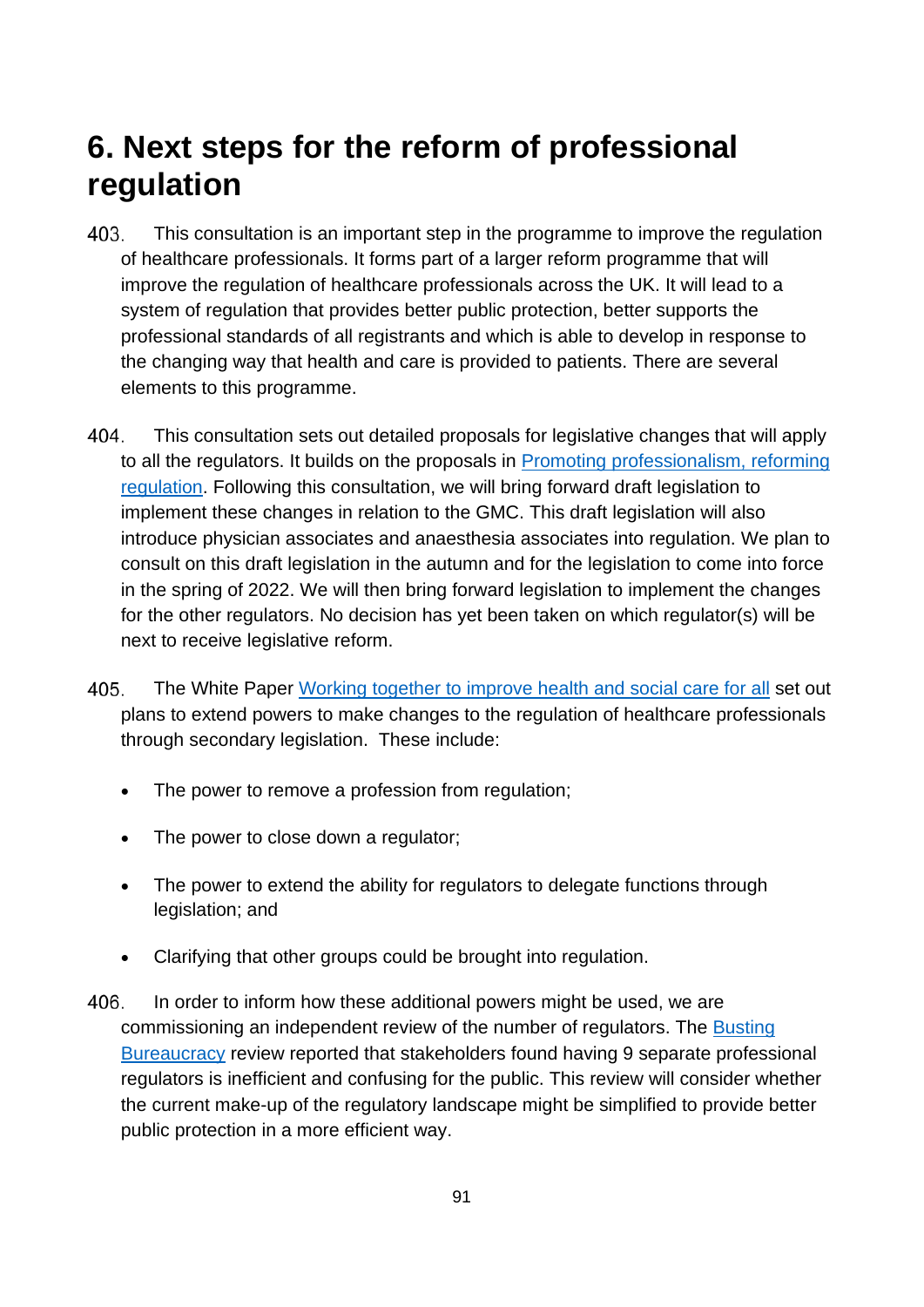- 407. We also intend to commission a review of the professions that are currently regulated in the UK, to consider whether statutory regulation remains appropriate for these professions.
- The outcomes of these reviews will also be used to inform ongoing discussions 408. around which regulator(s) will follow the GMC in receiving reforms to their legislation.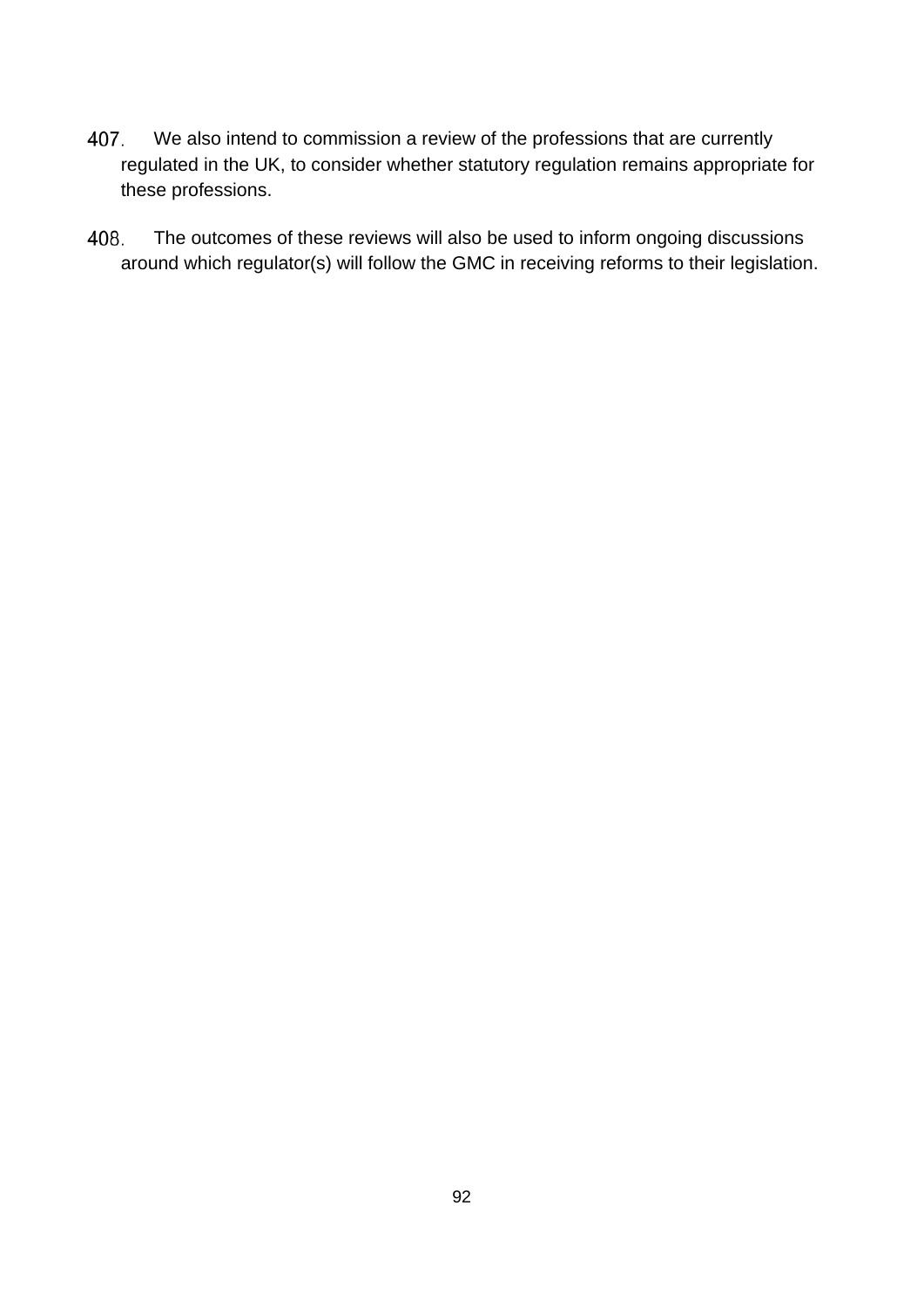## **7. Changes to the international registration processes operated by the GDC and NMC**

- Since the end of 2020, European law relating to the recognition of EEA qualified 409. healthcare professionals no longer applies in the UK. European qualifications in medicine, nursing, midwifery, pharmacy and dentistry will continue to be recognised automatically until the end of 2022, after which regulators will have the flexibility to negotiate Mutual Recognition Agreements with EU equivalent organisations or use existing international recognition routes to recognise EU qualifications. In some instances, legislation sets out arrangements for assessing international qualifications which places requirements on applicants and regulators that are not necessary for public protection. We plan to consult shortly on proposed changes that will provide the GDC and NMC with greater flexibility to amend their processes for assessing applications for registration from all internationally qualified health care professionals including those holding European qualifications.
- 410. Our planned changes will cover the following areas:
	- Most internationally qualified dentists have to sit the GDC's Overseas Registration Exam (ORE). We intend to bring forward changes to allow the GDC to put in place a range of different approaches to assessing the skills, knowledge and experience of overseas qualified dentists and dental care professionals. This will enable more overseas dentists and dental care professionals who wish to practise in the UK to do so, while continuing to provide assurance of the safety and quality of care.
	- We will remove prescriptive detail in the NMC's legislation, including the requirement for the NMC to consider whether a person's qualification is of a comparable standard to a UK qualification. This will provide the NMC with greater flexibility in defining the process it follows to assess international applicants.
	- The NMC and the GDC will also be provided with a power to make rules to provide for the detail on their international registration processes.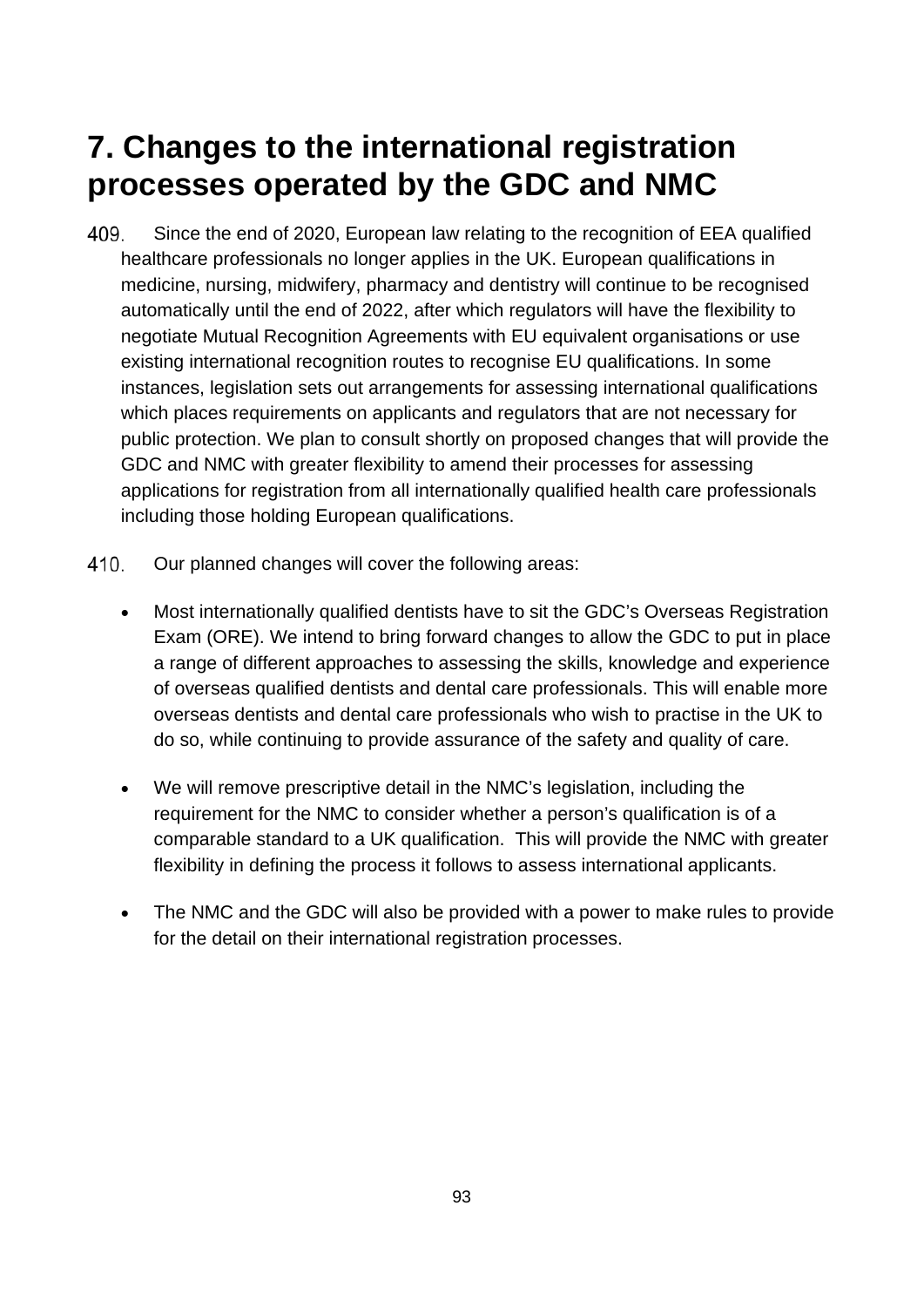## **8. The regulators and public body status**

411. Currently, the NMC, HCPC and PSA are classified to the public sector and are designated as public bodies. The decision as to whether an organisation is classified to the public sector is based on an independent assessment by the Office National Statistics (ONS). It is possible that the ONS will, in the future, consider whether the remaining regulators should be classified to the public sector and thus also become designated public bodies. If the other regulators were to be designated as public bodies, they would be required to meet the financial and governance standards appropriate to that classification. Any move to public body status would not impact on the regulators' independence in carrying out their regulatory role.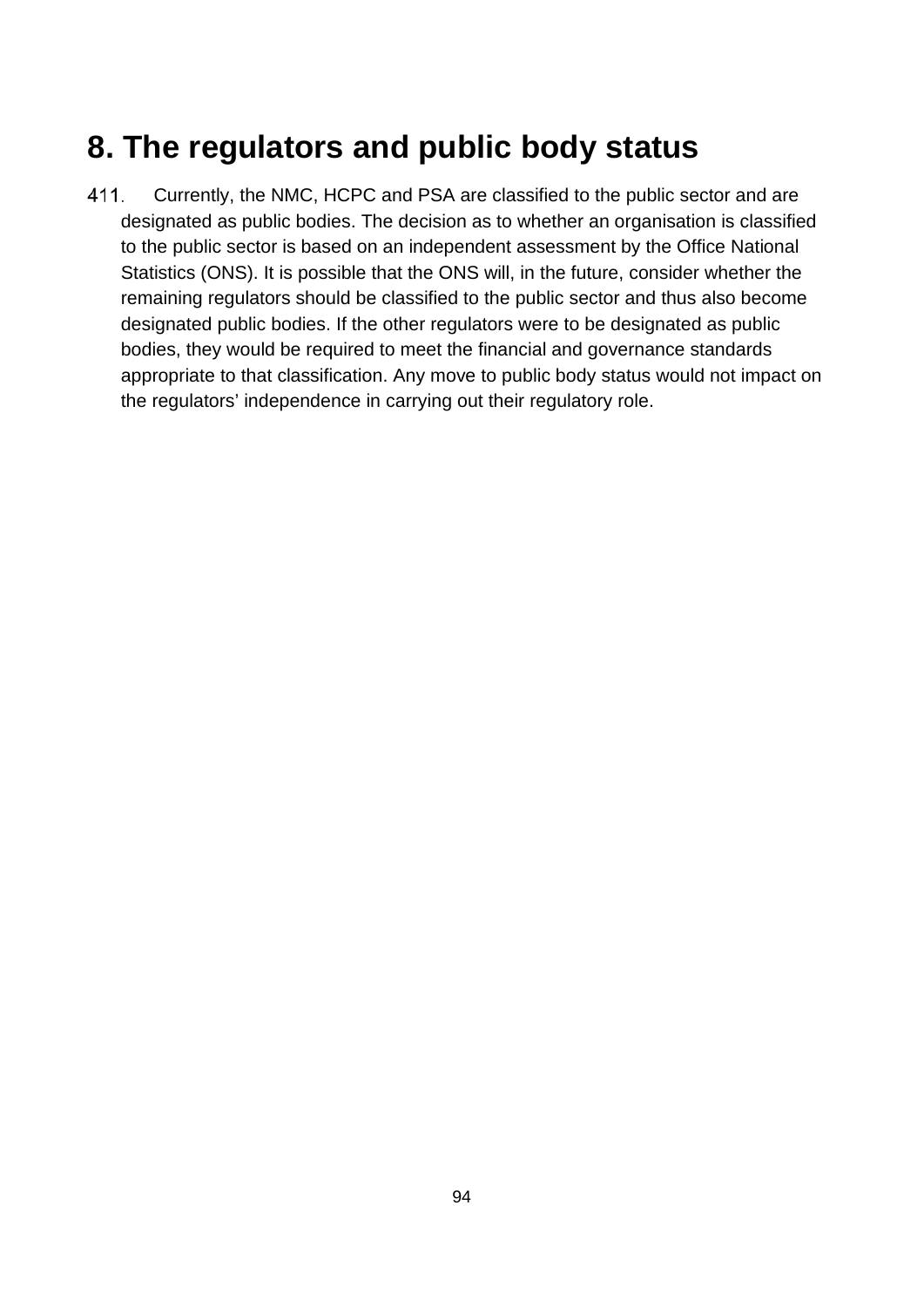# **9. – Impact Assessment and Equalities Impact Assessment**

## **Impact Assessment – Costs and benefits analysis**

412. The Government has developed an initial impact assessment to assess the costs and benefits of reforming the professional regulators' legislative frameworks and regulating physician associates and anaesthesia associates. To gather further evidence on the potential costs and benefits, we are particularly keen to hear your views as part of this consultation. Our initial assessment of costs and benefits is set out in table A and B. A final impact assessment will be developed post-consultation and will accompany the legislation.

#### **Assessment of benefits – Table A**

| <b>Benefits of Reform</b>                                                                                                                                                   | <b>Accrues to</b>                                                                                                                                      |
|-----------------------------------------------------------------------------------------------------------------------------------------------------------------------------|--------------------------------------------------------------------------------------------------------------------------------------------------------|
| Improved patient safety.<br>More efficient governance<br>Faster resolution of concerns.<br>Greater transparency of processes.<br>Improved cooperation between<br>regulators | Patients/wider public<br>Individual registrants<br>Professional regulators                                                                             |
| Registrants better supported through<br>improved standards/CPD<br>Improved public perception of<br>regulated professionals.                                                 | Learners undertaking education and<br>training<br>Individual registrants<br>Patients/wider public                                                      |
| Greater autonomy to amend own<br>procedures<br>Cost savings from ability to be more<br>flexible in functions e.g. registration,<br>fitness to practise.                     | Professional regulators<br>Individual registrants<br>Patients/wider public                                                                             |
| Opportunity for more economic use of<br>resources e.g. moving away from<br>focusing on Fitness to Practise and<br>moving towards preventative<br>regulation.                | The Professional Standards Authority<br>for Health and Social Care (PSA)<br>Professional regulators<br>Individual registrants<br>Patients/wider public |
| Lower central administrative costs of<br>maintaining the legislation.                                                                                                       | Taxpayers/government.                                                                                                                                  |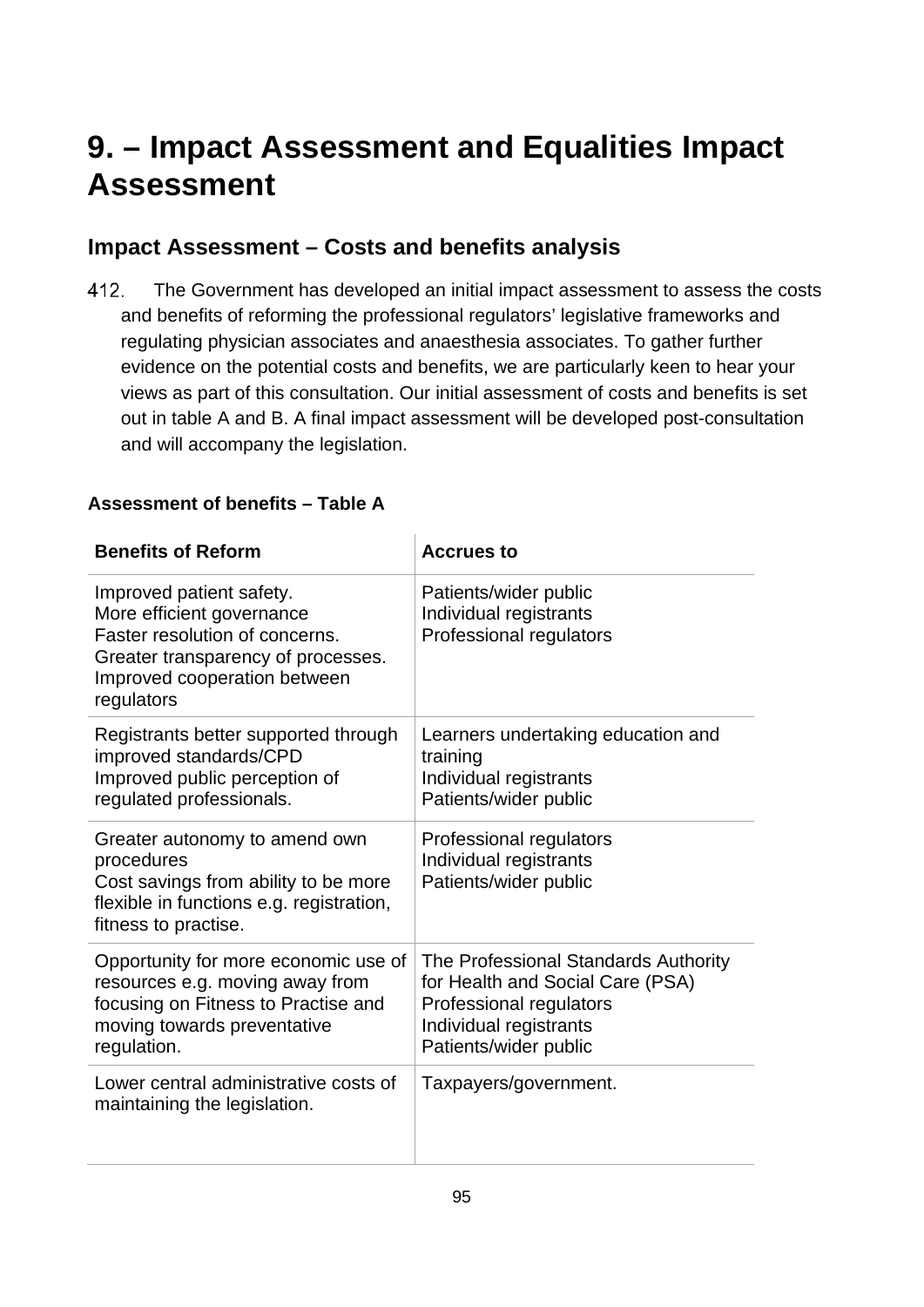| Benefits of regulation of PAs and<br>AAs | <b>Accrues to</b>             |
|------------------------------------------|-------------------------------|
| Improved training standards.             | PAs, AAs, employers, patients |
| Pre-employment administration<br>checks. | <b>Employers</b>              |
| Increased patient redress.               | Patients and families         |
| Increased patient safety.                | Patients and families         |
| Increased scope of responsibility.       | PAs, AAs, employers, patients |

68. Do you agree or disagree with the benefits identified in the table above? Please set out why you've selected your answer and any alternative benefits you consider to be relevant and any evidence to support your views.

#### **Assessment of costs – Table B**

| <b>Costs of Reform</b>                                                                            | Borne by                                      |
|---------------------------------------------------------------------------------------------------|-----------------------------------------------|
| Upfront costs of delivery of reform<br>(developing policy and legislation)                        | Taxpayers/government/regulators <sup>16</sup> |
| Transitional costs involved in<br>implementing changes                                            | Professional regulators <sup>17</sup>         |
| <b>Costs of regulation of PAs and AAs</b>                                                         | Borne by                                      |
| Costs to employed individuals for<br>registration fees.                                           | Individual registrants                        |
| Administration costs to public sector<br>employers for registration, renewal and<br>revalidation. | <b>Public sector</b>                          |
| Initial set-up and transitional<br>arrangement costs.                                             | Taxpayers/government                          |

<span id="page-95-1"></span><span id="page-95-0"></span><sup>16</sup> Regulators are funded in their core activities by the individual professionals they regulate. As such, any cost to the Regulators is likely to be funded through the fees paid by registrants. <sup>17</sup> Ibid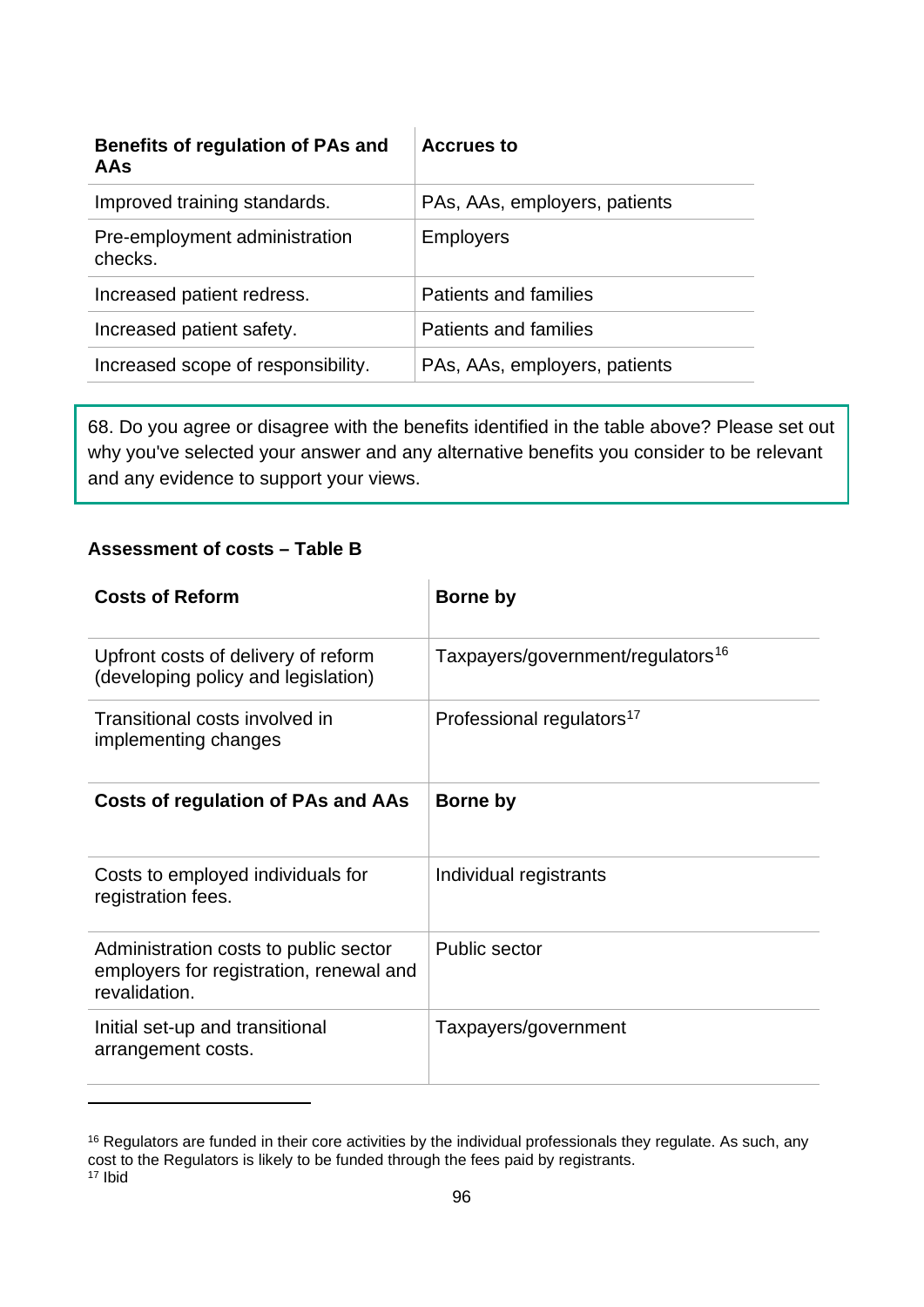69. Do you agree or disagree with the costs identified in the table above? Please set out why you've chosen your answer and any alternative impacts you consider to be relevant and any evidence to support your views.

### **Equalities Impact Assessment**

- 413. The Public Sector Equality Duty ('the General Duty'), at section 149 of the Equality Act 2010, requires public authorities, in the exercise of their functions, to have due regard to the need to meet the three aims of the Equality Act:
	- Eliminate unlawful discrimination, harassment and victimisation and other conduct prohibited by the Act.
	- Advance equality of opportunity between people who share a protected characteristic and those who do not.
	- Foster good relations between people who share a protected characteristic and those who do not.
- 414 The General Duty covers the following protected characteristics:
	- age
	- disability
	- gender reassignment
	- pregnancy and maternity
	- race (includes ethnic or national origins, colour or nationality)
	- religion or belief (includes lack of belief)
	- sex
	- sexual orientation
- 415. It also applies to the protected characteristic of marriage and civil partnership, but only in respect of the first aim of the Equality Act: eliminating unlawful discrimination.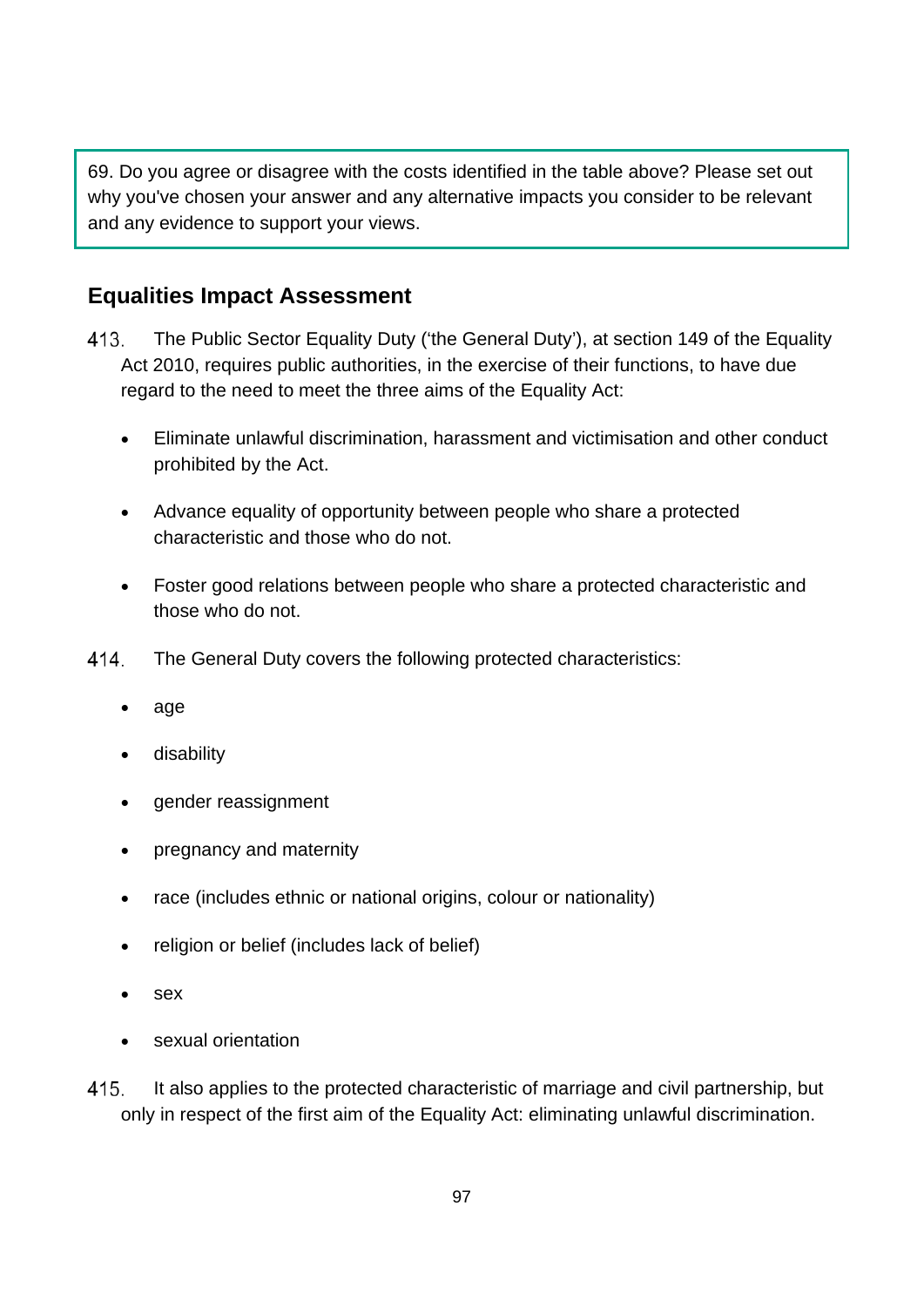- 416. Section 75(1) of the Northern Ireland Act 1998 requires all public authorities in carrying out their functions relating to Northern Ireland to have due regard to the need to promote equality of opportunity between:
	- persons of different religious belief, political opinion, racial group, age, marital status and sexual orientation
	- men and women generally
	- persons with a disability and persons without
	- persons with dependants and persons without
- 417. In addition, section 75(2) of the 1998 Act requires public authorities without prejudice to their obligations under subsection (1) to have regard to the desirability of promoting good relations between persons of different religious belief, political opinion and racial group.
- 418. The Department of Health and Social Care in England has completed an initial assessment of the potential impact of our proposals on equality and protected characteristics covered by the duty. As part of this consultation we are seeking any further evidence on whether our proposals could impact (positively or negatively) on any of the protected characteristics. We will use this evidence to inform further development of our assessment in advance of bringing forward the required legislation to implement our policy proposals.

70. Do you think any of the proposals in this consultation could impact (positively or negatively) on any persons with protected characteristics covered by the general equality duty that is set out in the Equality Act 2010, or by Section 75 of the Northern Ireland Act 1998?

- Yes positively
- Yes negatively
- No
- Don't know

Please provide further information to support your answer.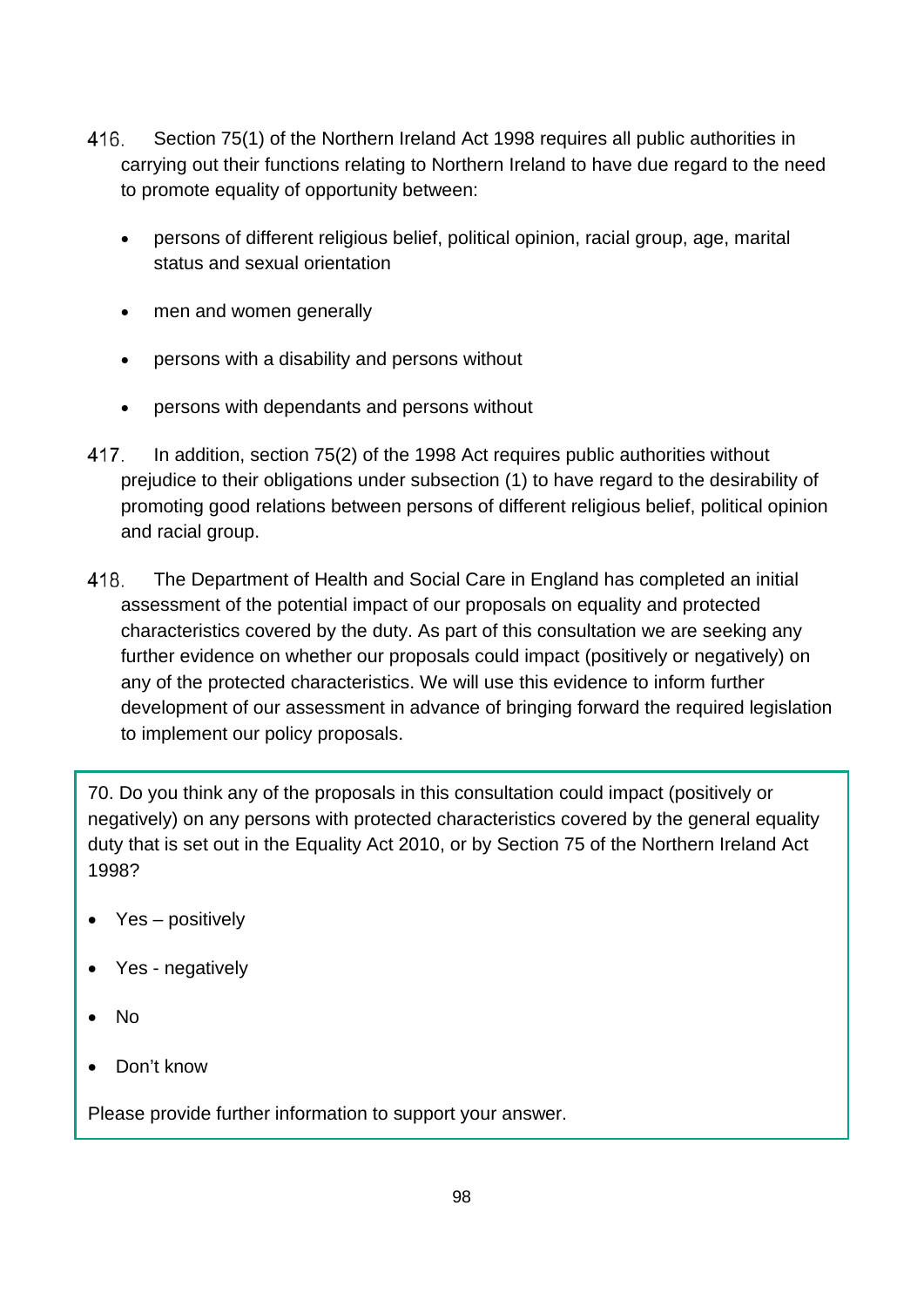# **Annex A – Fitness to Practise - Listed offences**

The following are listed offences, for which conviction will lead to automatic removal of a registrant from the register:

- 1. Murder.
- 2. An offence under any of the following provisions of the Sexual Offences Act 2003—

(a)section 1 (rape), (b)section 2 (assault by penetration), (c)section 3 (sexual assault), (d)sections 5 to 8 (rape and other offences against children under 13), (e)sections 9 to 12 (child sex offences), (f)sections 30 to 33 (offences against persons with a mental disorder impeding choice), or (g)sections 47 to 50 (abuse of children through prostitution and pornography).

3. An offence under any of sections 9 to 12 of the Protection of Children and Prevention of Sexual Offences (Scotland) Act 2005 (sexual services of children and child pornography).

4. An offence under any of the following provisions of the Sexual Offences (Northern Ireland) Order 2008—

(a)article 5 (rape), (b)article 6 (assault by penetration), (c)articles 12 to 15 (rape and other offences against children under 13), (d)articles 16 to 19 (offences against children under 16), (e)articles 37 to 40 (abuse of children under 18 through prostitution and pornography), or (f)articles 43 to 46 (offences against persons with a mental disorder impeding choice).

5. An offence under any of the following provisions of the Sexual Offences (Scotland) Act 2009—

(a)section 1 (rape),

(b)section 2 (assault by penetration),

(c)sections 3 to 6 (sexual assault and sexual coercion) committed against a person who is, by virtue of section 17 of that Act (capacity to consent: mentally disordered persons), treated as incapable of consenting,

(d)sections 18 to 26 (rape and other offences against children under 13), or

(e)sections 28 to 33 (offences against older children).

6. An offence under either of the following provisions of the Modern Slavery Act 2015—

(a)section 1 (slavery, servitude and forced or compulsory labour), or (b)section 2 (human trafficking).

7. An offence under either of the following provisions of the Human Trafficking and Exploitation (Scotland) Act 2015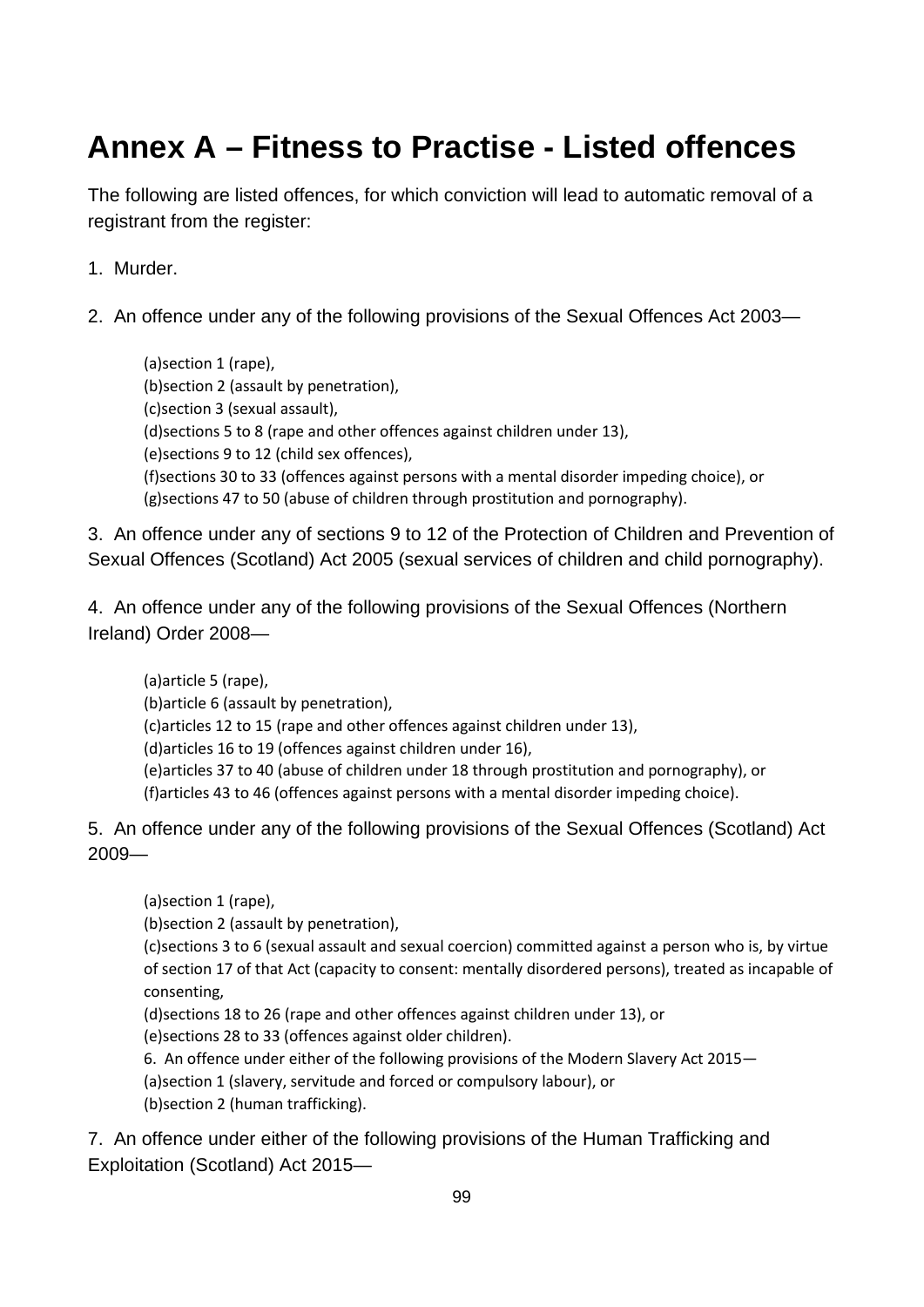(a)section 1 (offence of human trafficking), or (b)section 4 (slavery, servitude and forced or compulsory labour).

- 8. Extortion (in Scotland).
- 9. An offence under section 21 of the Theft Act 1968 (blackmail).
- 10. An offence under section 20 of the Theft Act (Northern Ireland) 1969 (blackmail).

12. An offence under article 7 of the Sexual Offences (Northern Ireland) Order 2008 (sexual assault).

13. An offence under section 3 of the Sexual Offences (Scotland) Act 2009 (sexual assault).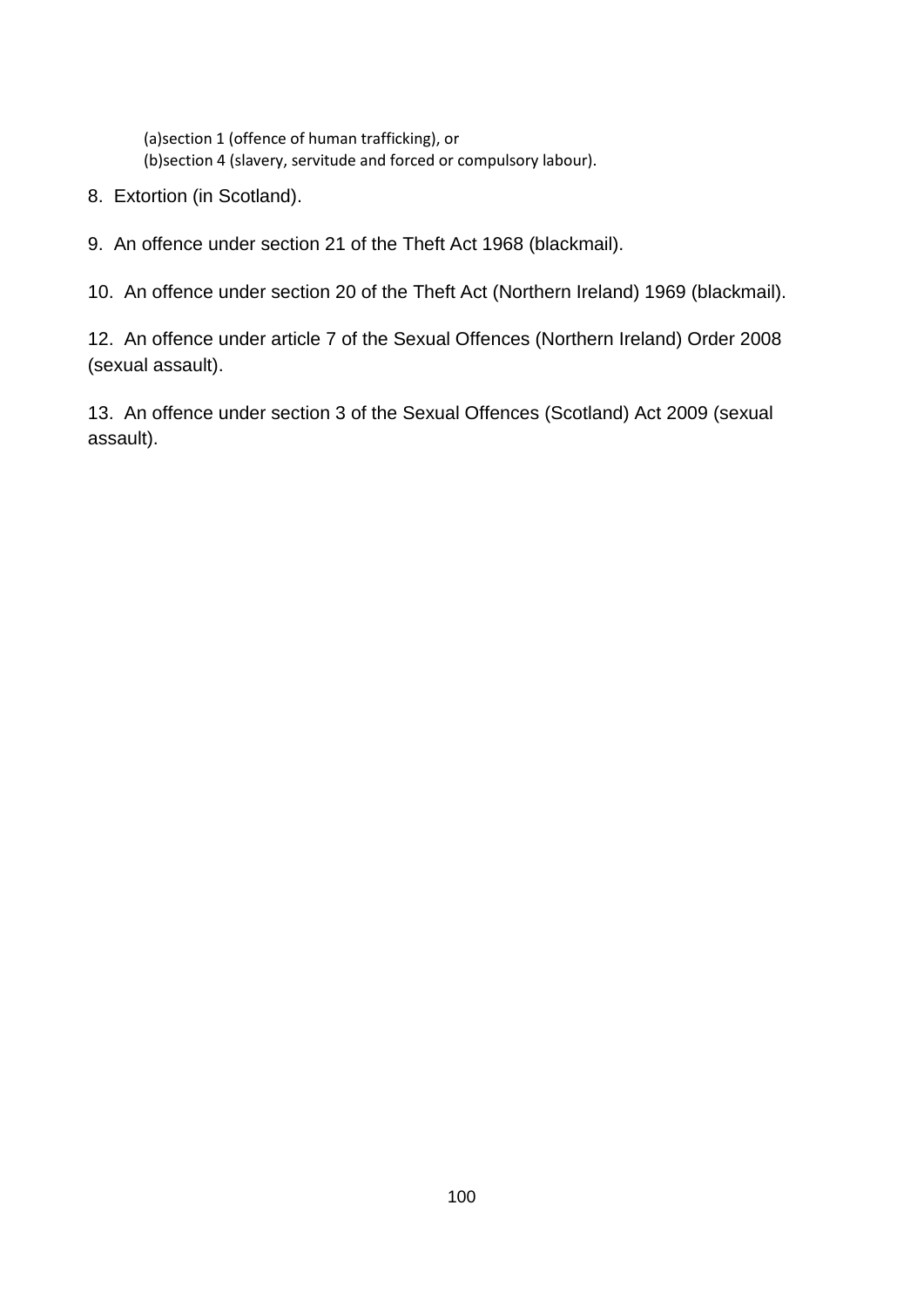## **List of consultation questions**

- Do you agree or disagree that regulators should be under a duty to co-operate with the organisations set out above? Please give a reason for your answer.
- Do you agree or disagree that regulators should have an objective to be transparent when carrying out their functions and these related duties? Please give a reason for your answer.
- Do you agree or disagree that regulators should be required to assess the impact of proposed changes to their rules, processes and systems before they are introduced? Please give a reason for your answer
- Do you agree or disagree with the proposal for the constitution on appointment arrangements to the Board of the regulators? Please give a reason for your answer.
- Do you agree or disagree that regulators should be able to set their own fees in rules without Privy Council approval? Please give a reason for your answer
- Do you agree or disagree that regulators should be able to set a longer-term approach to fees? Please give a reason for your answer.
- Do you agree or disagree that regulators should be able to establish their own committees rather than this being set out in legislation? Please give a reason for your answer.
- Do you agree or disagree that regulators should be able to charge for services undertaken on a cost recovery basis, and that this should extend to services undertaken outside of the geographical region in which they normally operate? Please give a reason for your answers.
- Do you agree or disagree that regulators should have the power to delegate the performance of a function to a third party including another regulator? Please give a reason for your answer.
- 10. Do you agree or disagree that regulators should be able to require data from and share data with those groups listed above? Please give a reason for your answer.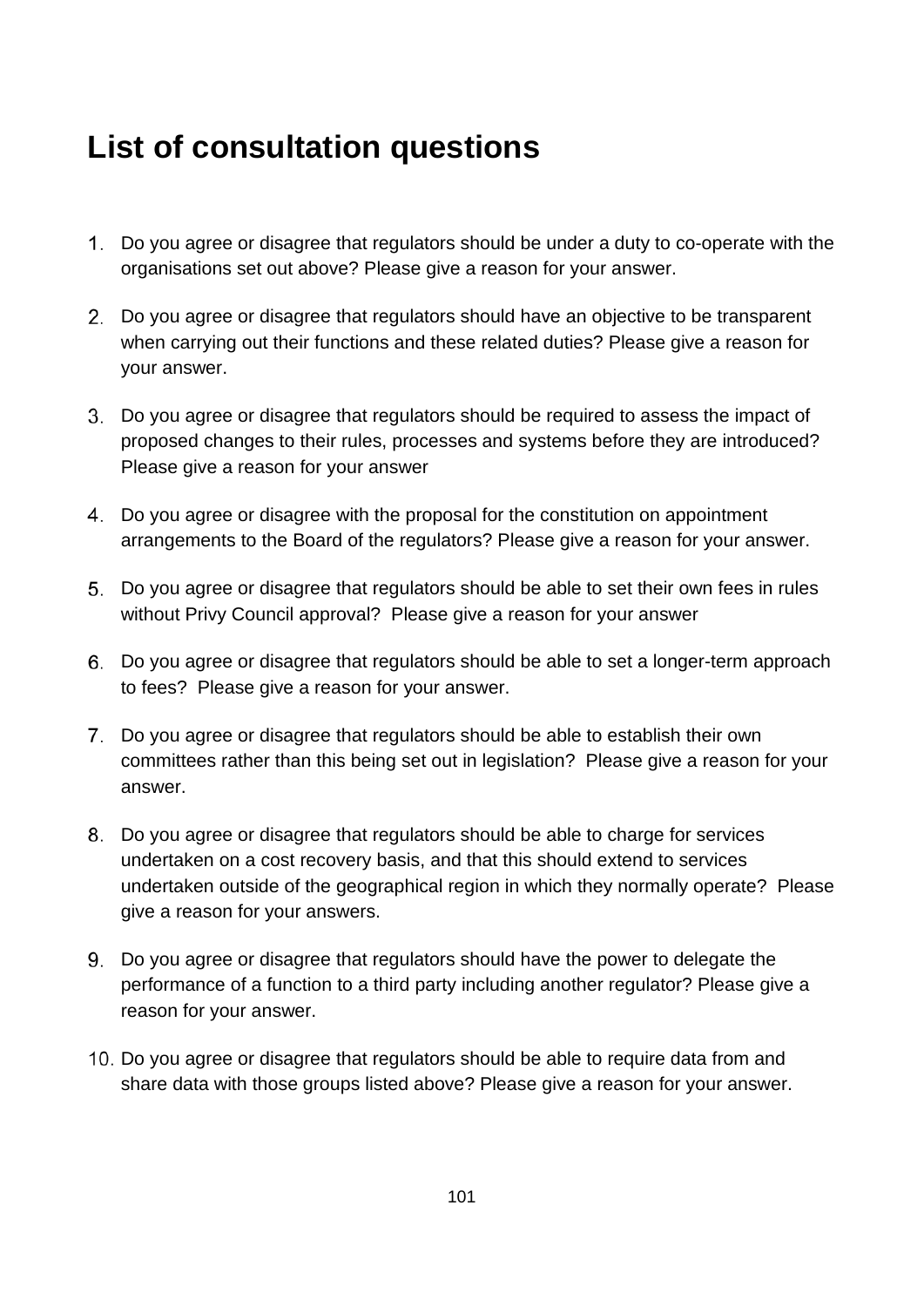- 11. Do you agree or disagree that regulators should produce an annual report to the Parliament of each UK country in which it operates? Please give a reason for your answer.
- 12. Do you agree or disagree that the Privy Council's default powers should apply to the GDC and GPhC? Please give a reason for your answer.
- 13. Do you agree or disagree that all regulators should have the power to set:
	- standards for the outcomes of education and training which leads to registration or annotation of the register for individual learners;
	- standards for providers who deliver courses or programmes of training which lead to registration;
	- standards for specific courses or programmes of training which lead to registration;
	- additional standards for providers who deliver post-registration courses of programmes of training which lead to annotation of the register; and
	- additional standards for specific courses or programmes of training which lead to annotation of the register?

Please give a reason for your answer.

- 14. Do you agree or disagree that all regulators should have the power to approve, refuse, re-approve and withdraw approval of education and training providers, qualifications, courses or programmes of training which lead to registration or annotation of the register? Please give a reason for your answer.
- 15. Do you agree that all regulators should have the power to issue warnings and impose conditions? Please give a reason for your answer.
- 16. Do you agree or disagree with the proposal that education and training providers have a right to submit observations and that this should be taken into account in the decision-making process? Please provide a reason for your answer.
- 17. Do you agree that:
	- education and training providers should have the right to appeal approval decisions;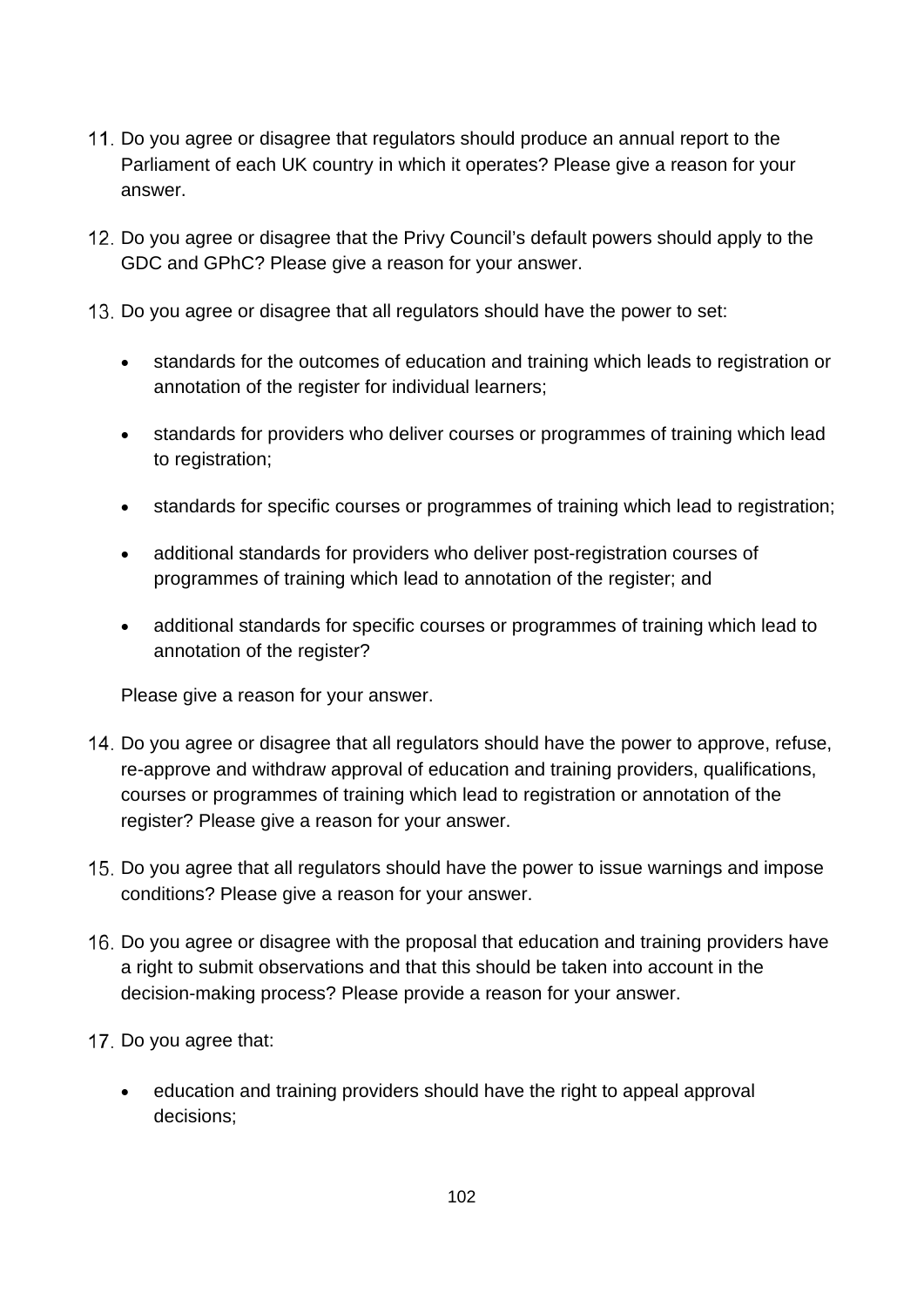- that this appeal right should not apply when conditions are attached to an approval;
- that regulators should be required to set out the grounds for appeals and appeals processes in rules?

Please provide a reason for your answer.

- 18. Do you agree or disagree that regulators should retain all existing approval and standard setting powers? Please provide a reason for your answer.
- Do you agree or disagree that all regulators should have the power to set and administer exams or other assessments for applications to join the register or to have annotations on the register? Please provide a reason for your answer.
- Do you agree or disagree that this power to set and administer exams or other assessments should not apply to approved courses or programmes of training which lead to registration or annotation of the register? Please provide a reason for your answer.
- 21. Do you agree or disagree that regulators should be able to assess education and training providers, courses or programmes of training conducted in a range of ways? Please provide a reason for your answer.
- 22. Do you agree or disagree that the GMC's duty to award CCTs should be replaced with a power to make rules setting out the procedure in relation to, and evidence required in support of, CCTs? Please give a reason for your answer.
- 23. Do you agree or disagree that regulators should be able to set out in rules and guidance their CPD and revalidation requirements? Please give a reason for your answer.
- 24. Do you agree or disagree that the regulators should hold a single register which can be divided into parts for each profession they regulate? Please give a reason for your answer.
- 25. Do you agree or disagree that all regulators should be required to publish the following information about their registrants:
	- Name
	- Profession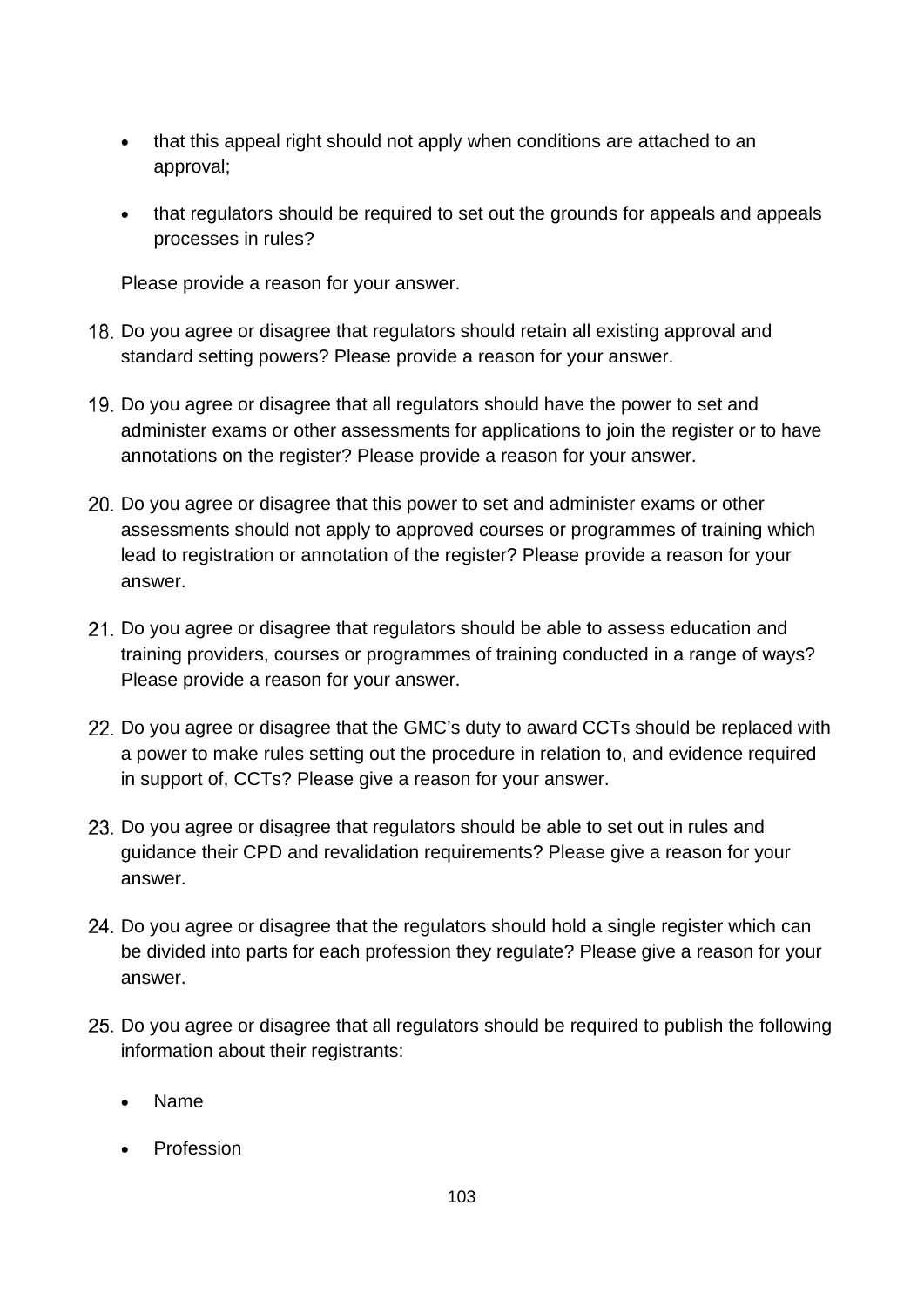- Qualification (this will only be published if the regulator holds this information. For historical reasons not all regulators hold this information about all of their registrants)
- Registration number or personal identification number (PIN)
- Registration status (any measures in relation to fitness to practise on a registrant's registration should be published in accordance with the rules/policy made by a regulator)
- Registration history

Please provide a reason for your answer.

- 26. Do you agree or disagree that all regulators, in line with their statutory objectives, should be given a power allowing them to collect, hold and process data? Please give a reason for your answer.
- 27. Should they be given a discretionary power allowing them to publish specific data about their registrants? Please give a reason for your answer.
- 28. Do you agree or disagree that all regulators should be able to annotate their register and that annotations should only be made where they are necessary for the purpose of public protection? Please give a reason for your answer.
- 29. Do you agree or disagree that all of the regulators should be given a permanent emergency registration power as set out above? Please give a reason for your answer.
- Do you agree or disagree that all regulators should have the same offences in relation to protection of title and registration within their governing legislation?
- 31. Do you agree or disagree that the protection of title offences should be intent offences or do you think some offences should be non-intent offences (these are offences where an intent to commit the offence does not have to be proven or demonstrated)? Please give a reason for your answer.
- Do you agree or disagree with our proposal that regulators should be able to appoint a deputy registrar and/or assistant registrar, where this power does not already exist? Please give a reason for your answer.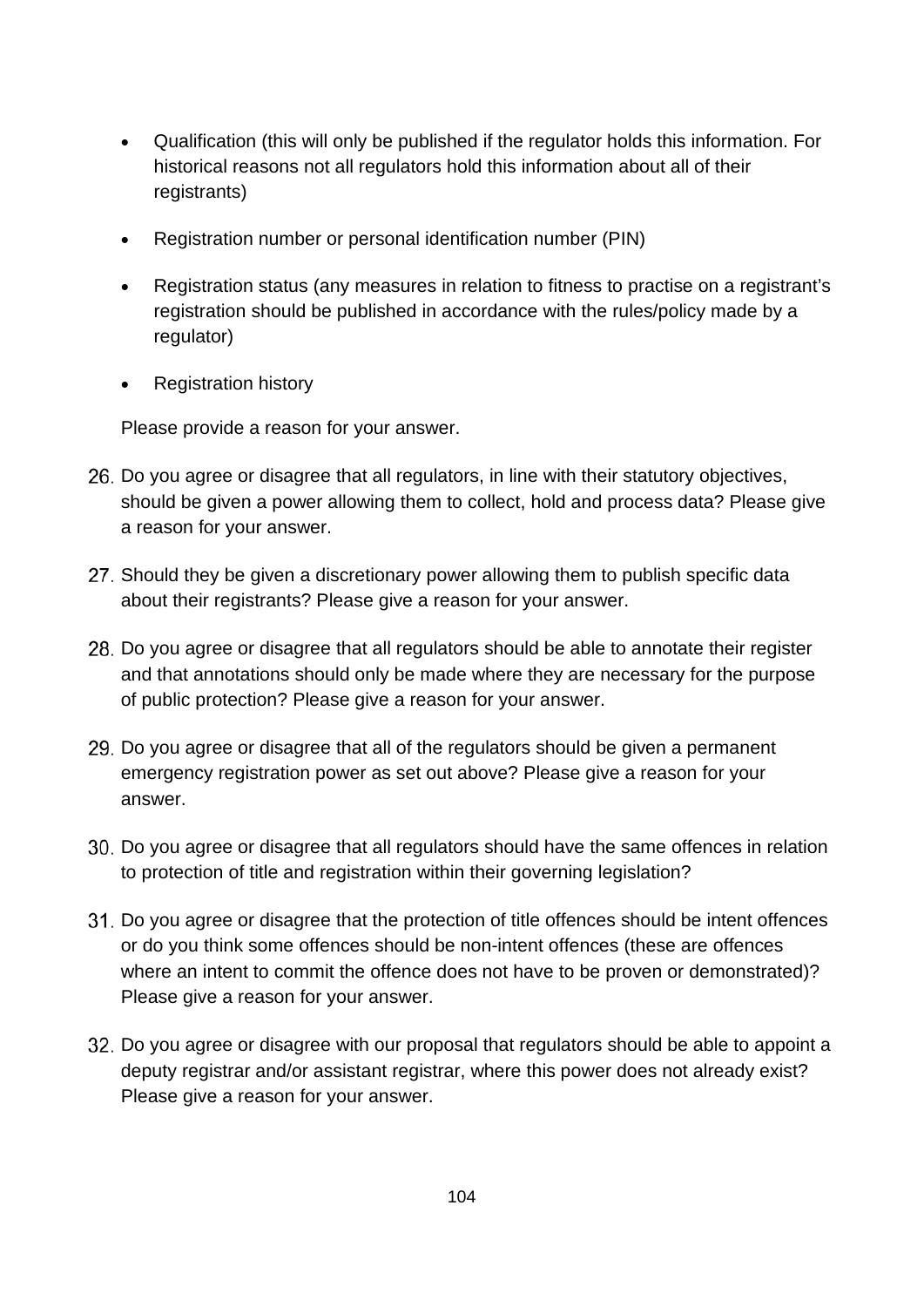- Do you agree or disagree with our proposal that regulators should be able to set out their registration processes in rules and guidance? Please give a reason for your answer.
- Should all registrars be given a discretion to turn down an applicant for registration or should applicants be only turned down because they have failed to meet the new criteria for registration? Please give a reason for your answer.
- Do you agree or disagree that the GMC's provisions relating to the licence to practise should be removed from primary legislation and that any requirements to hold a licence to practise and the procedure for granting or refusing a licence to practise should instead be set out in rules and guidance? Please give a reason for your answer.
- Do you agree or disagree that in specific circumstances regulators should be able to suspend registrants from their registers rather than remove them? Please give a reason for your answer.
- 37. Do you agree or disagree that the regulators should be able to set out their removal and readmittance processes to the register for administrative reasons in rules, rather than having these set out in primary legislation? Please give a reason for your answer.
- 38. Do you think any additional appealable decisions should be included within legislation? Please give a reason for your answer.
- Do you agree or disagree that regulators should set out their registration appeals procedures in rules or should these be set out in their governing legislation? Please give a reason for your answer.
- Do you agree or disagree with our proposal that the regulators should not have discretionary powers to establish student registers? Please give a reason for your answer.
- 41. Do you agree or disagree with our proposal that the regulators should not have discretionary powers to establish non-practising registers? Please give a reason for your answer.
- Do you agree or disagree that the prescriptive detail on international registration requirements should be removed from legislation? Please give a reason for your answer.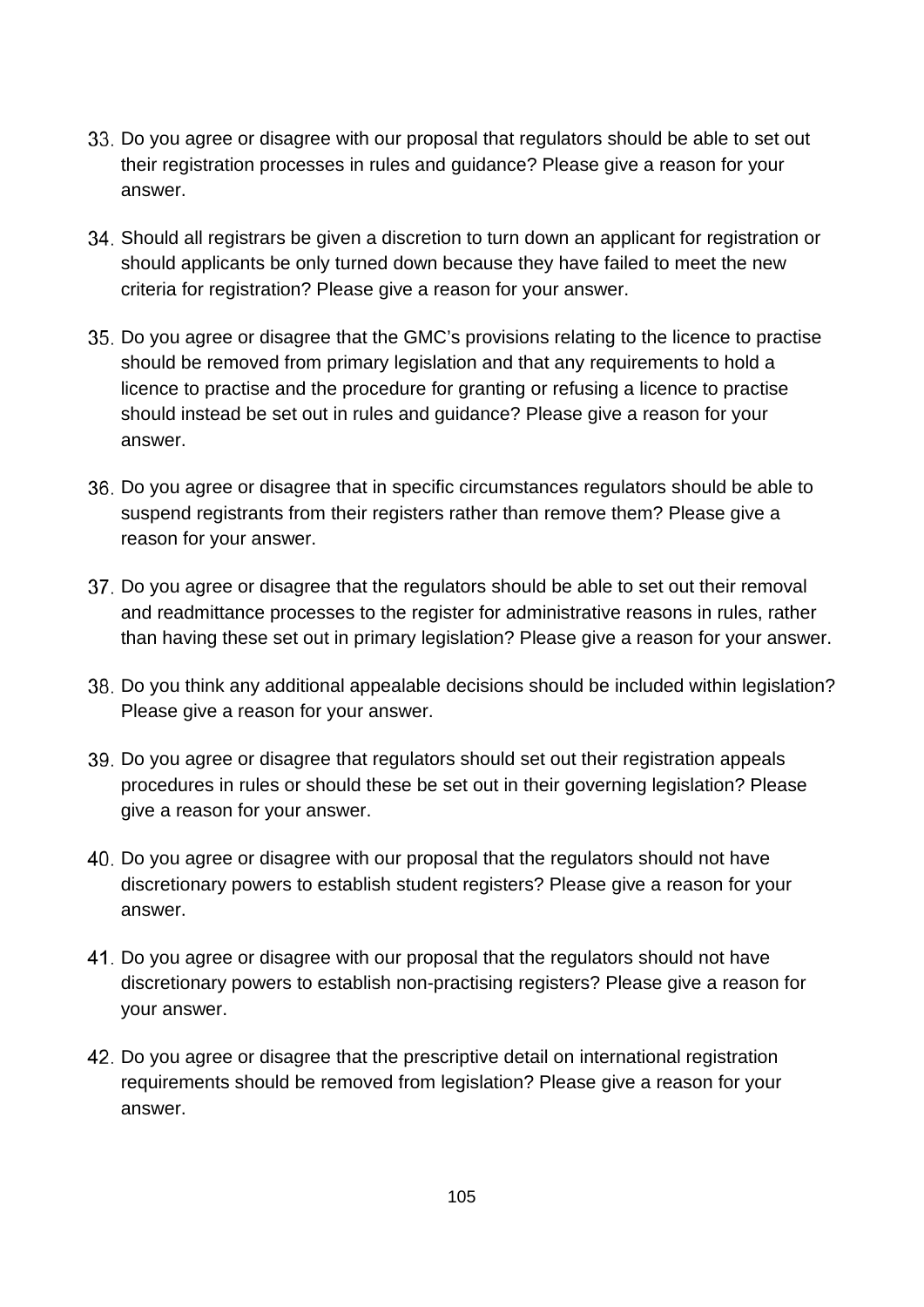- Do you agree or disagree with our proposal that regulators should be given powers to operate a three-step fitness to practise process, covering:
	- 1: initial assessment
	- 2: case examiner stage
	- 3: fitness to practise panel stage?

Please give a reason for your answer.

44. Do you agree or disagree that:

- All regulators should be provided with two grounds for action lack of competence, and misconduct?
- Lack of competence and misconduct are the most appropriate terminology for these grounds for action?
- Any separate grounds for action relating to health and English language should be removed from the legislation, and concerns of this kind investigated under the ground of lack of competence?
- This proposal provides sufficient scope for regulators to investigate concerns about registrants and ensure public protection?

Please give a reason for your answers.

45. Do you agree or disagree that:

- all measures (warnings, conditions, suspension orders and removal orders) should be made available to both Case Examiners and Fitness to Practise panels; and
- automatic removal orders should be made available to a regulator following conviction for a listed offence?

Please give a reason for your answers.

Do you agree or disagree with the proposed powers for reviewing measures? Please give a reason for your answer.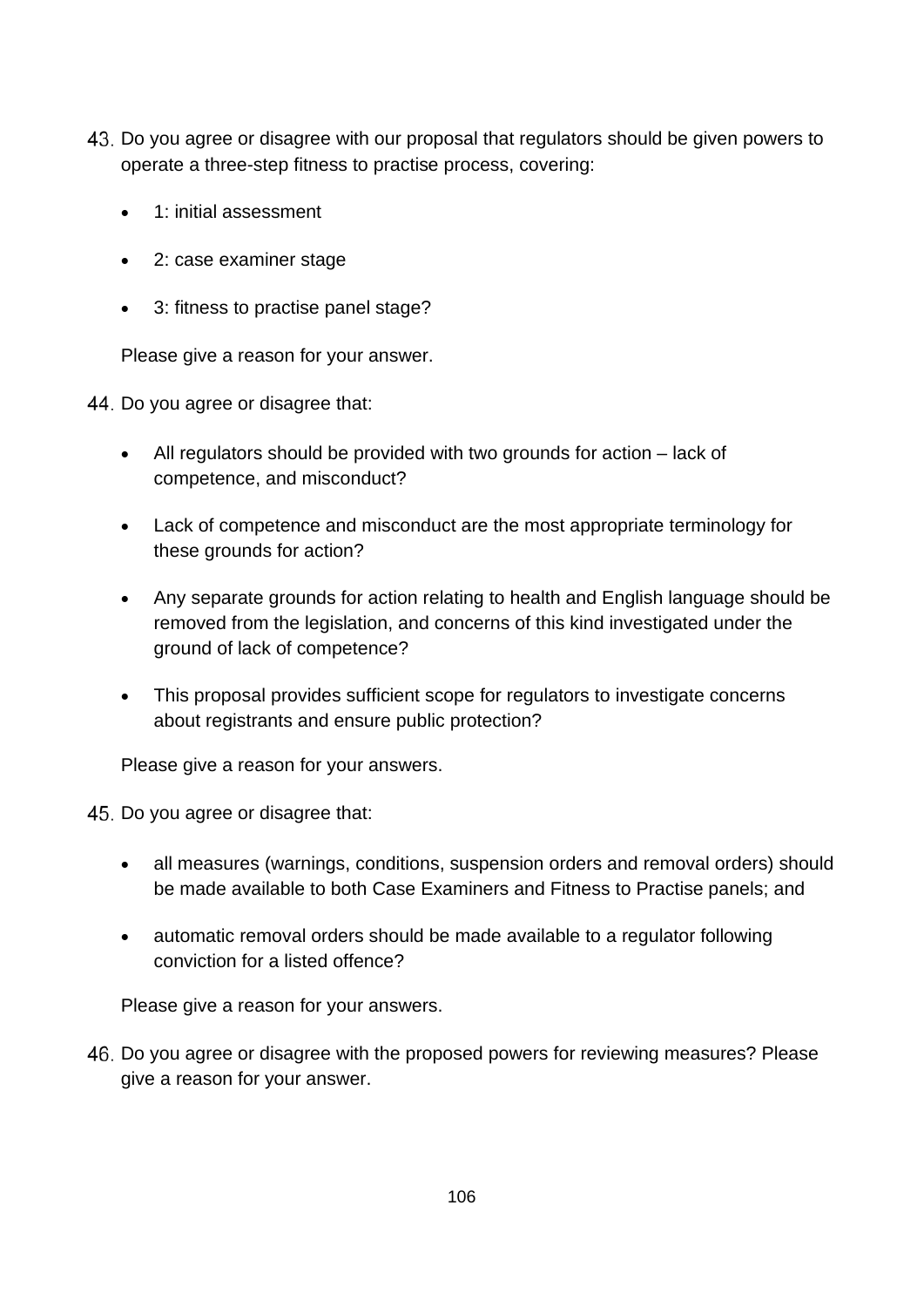- Do you agree or disagree with our proposal on notification provisions, including the duty to keep the person(s) who raised the concern informed at key points during the fitness to practise process? Please give a reason for your answer.
- Do you agree or disagree with our proposal that regulators should have discretion to decide whether to investigate, and if so, how best to investigate a fitness to practise concern? Please give a reason for your answer.
- Do you agree or disagree that the current restrictions on regulators being able to consider concerns more than five years after they came to light should be removed? Please give a reason for your answer.
- Do you think that regulators should be provided with a separate power to address noncompliance, or should non-compliance be managed using existing powers such as "adverse inferences"? Please give a reason for your answer.
- Do you agree or disagree with our proposed approach for onward referral of a case at the end of the initial assessment stage? Please give a reason for your answer.
- Do you agree or disagree with our proposal that regulators should be given a new power to automatically remove a registrant from the Register, if they have been convicted of a listed offence, in line with the powers set out in the Social Workers Regulations? Please give a reason for your answer.
- 53. Do you agree or disagree with our proposals that case examiners should:
	- have the full suite of measures available to them, including removal from the register?
	- make final decisions on impairment if they have sufficient written evidence and the registrant has had the opportunity to make representations?
	- be able to conclude such a case through an accepted outcome, where the registrant must accept both the finding of impairment and the proposed measure?
	- be able to impose a decision if a registrant does not respond to an accepted outcomes proposal within 28 days?

Please give a reason for your answers.

Do you agree or disagree with our proposed powers for Interim Measures, set out above? Please give a reason for your answer.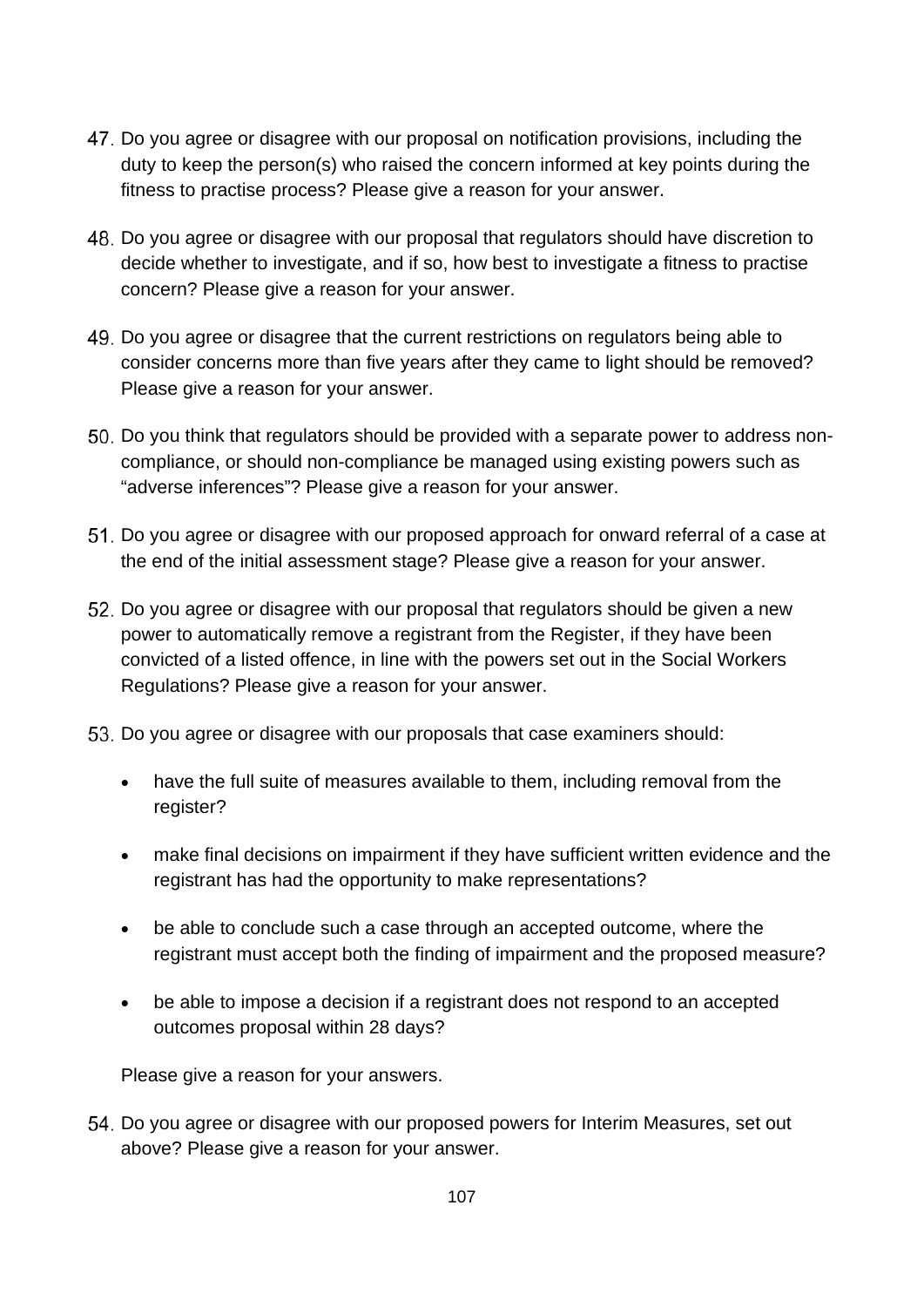- Do you agree or disagree that regulators should be able to determine in rules the details of how the Fitness to Practise panel stage operates? Please give a reason for your answer.
- Do you agree or disagree that a registrant should have a right of appeal against a decision by a case examiner, Fitness to Practise panel or Interim Measures panel? Please give a reason for your answer.
- 57. Should this be a right of appeal to the High Court in England and Wales, the Court of Session in Scotland, or the High Court in Northern Ireland? Please give a reason for your answer.
- Do you agree or disagree that regulators should be able to set out in Rules their own restoration to the register processes in relation to fitness to practise cases? Please give a reason for your answer.
- Do you agree or disagree that a registrant should have a further onward right of appeal against a decision not to permit restoration to the register? Please give a reason for your answer.
- Should this be a right of appeal to the High Court in England and Wales, the Court of Session in Scotland, or the High Court in Northern Ireland? Please give a reason for your answer.
- Do you agree or disagree that the proposed Registrar Review power provides sufficient oversight of decisions made by case examiners (including accepted outcome decisions) to protect the public? Please provide any reasons for your answer.
- Under our proposals, the PSA will not have a right to refer decisions made by case examiners (including accepted outcome decisions) to court, but they will have the right to request a registrar review as detailed above. Do you agree or disagree with this proposed mechanism? Please provide any reasons for your answer.
- 63. Do you have any further comments on our proposed model for fitness to practise?
- Do you agree or disagree with the proposed approach to the regulation of PAs and AAs? Please give a reason for your answer.
- In relation to PAs and AAs, do you agree or disagree that the GMC should be given a power to approve high level curricula and set and administer exams? Please give a reason for your answer.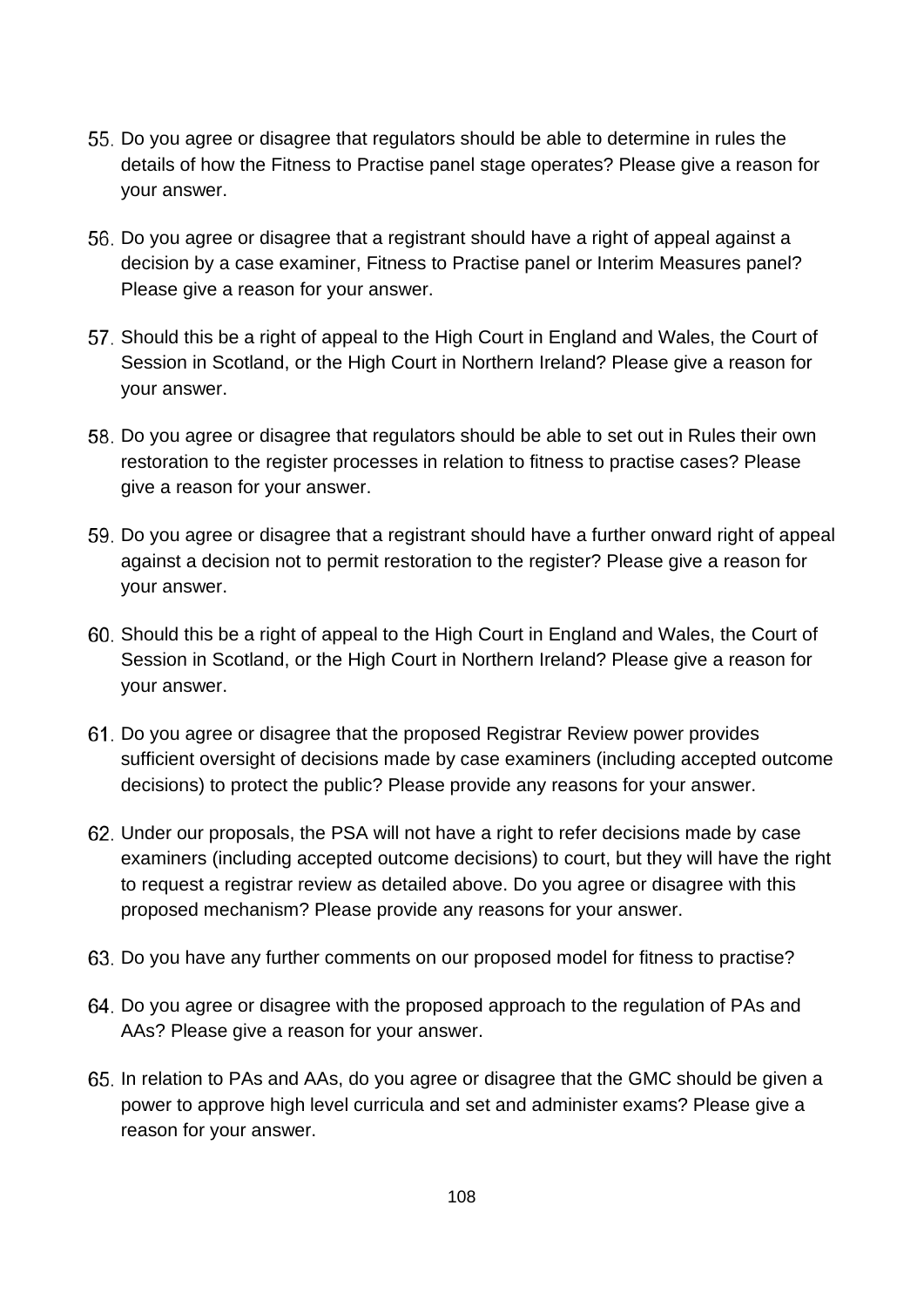- Do you agree or disagree with the transitional arrangements for PAs and AAs set out above? Please give a reason for your answer
- Do you agree or disagree that PAs and AAs should be required to demonstrate that they remain fit to practise to maintain their registration? Please give a reason for your answer.
- Do you agree or disagree with the benefits identified in the table above? Please set out why you've selected your answer and any alternative benefits you consider to be relevant and any evidence to support your views.
- Do you agree or disagree with the costs identified in the table above? Please set out why you've chosen your answer and any alternative impacts you consider to be relevant and any evidence to support your views.
- Do you think any of the proposals in this consultation could impact (positively or negatively) on any persons with protected characteristics covered by the general equality duty that is set out in the Equality Act 2010, or by Section 75 of the Northern Ireland Act 1998?
	- Yes positively
	- Yes negatively
	- No
	- Don't know

Please provide further information to support your answer.